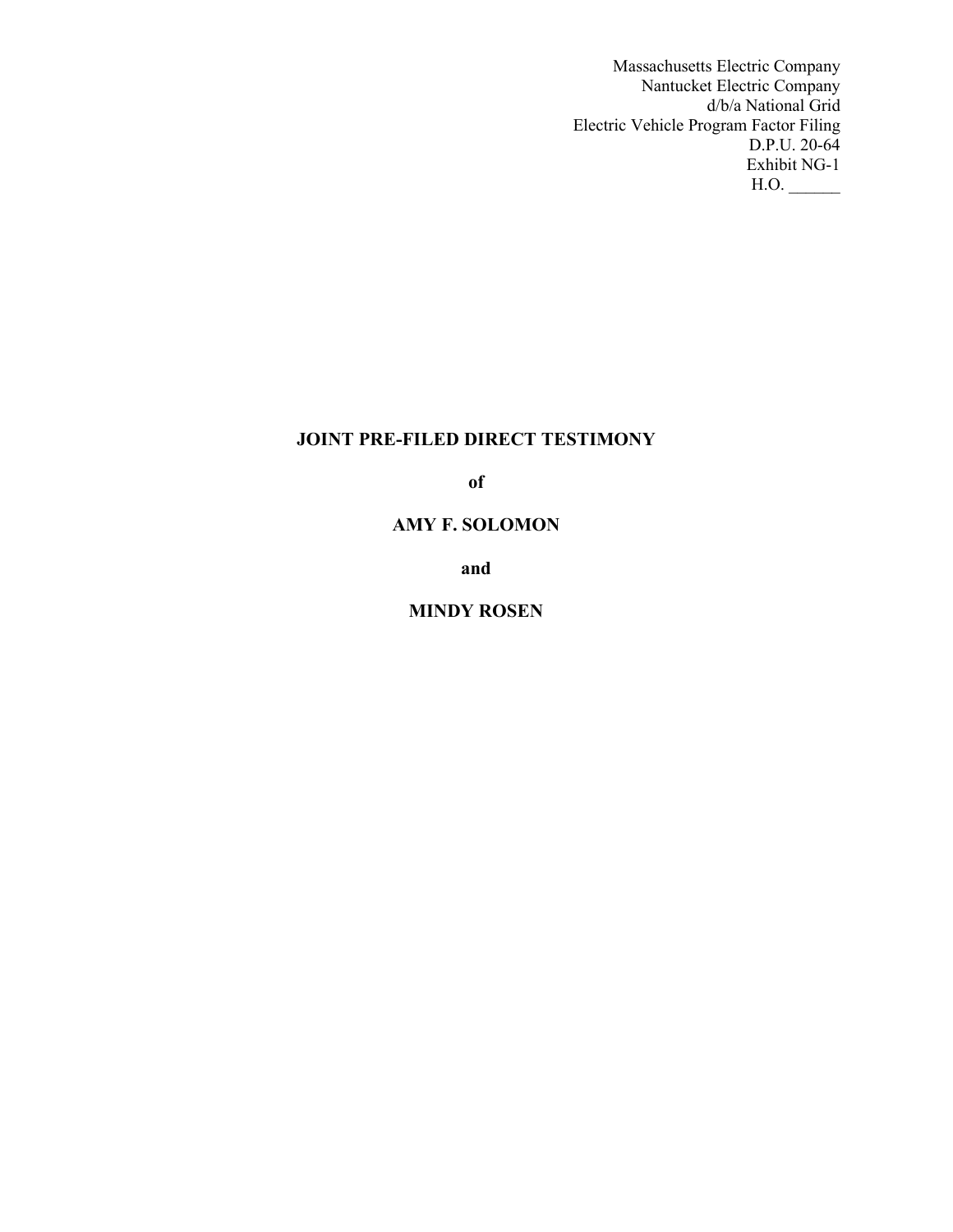Massachusetts Electric Company Nantucket Electric Company d/b/a National Grid Electric Vehicle Program Factor Filing D.P.U. 20-64 Exhibit NG-1  $H.O.$ 

# **Table of Contents**

| П.   |  |
|------|--|
| III. |  |
| IV.  |  |
|      |  |
|      |  |
|      |  |
|      |  |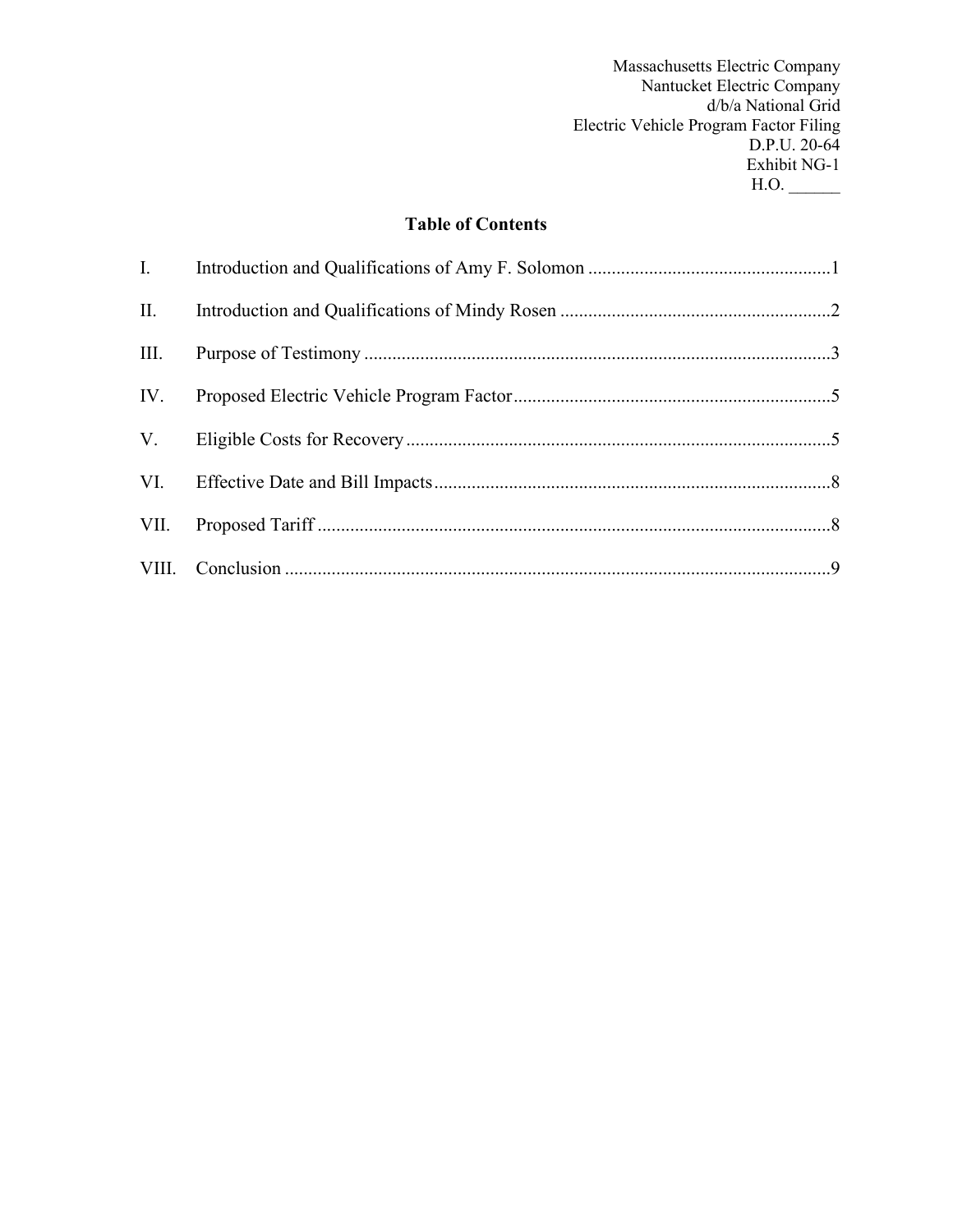Massachusetts Electric Company Nantucket Electric Company d/b/a National Grid Electric Vehicle Program Factor Filing D.P.U. 20-64 Exhibit NG-1 Page 1 of 9 H.O. \_\_\_\_\_\_\_\_

# **I. Introduction and Qualifications of Amy F. Solomon**

- **Q. Please state your full name and business address.**
- A. My name is Amy F. Solomon. My business address is 40 Sylvan Road, Waltham, MA 02451.

# **Q. By whom are you employed and in what position?**

 A. I am a Lead Analyst of New England Revenue Requirements in the Strategy and Regulation department of National Grid USA Service Company, Inc. ("NGSC"). NGSC provides engineering, financial, administrative, and other technical support to subsidiary companies of National Grid USA ("National Grid"). My current duties include revenue requirements responsibilities for NGSC's gas and electric distribution subsidiaries in New England. These subsidiaries include Massachusetts Electric Company ("Mass. Electric") and Nantucket Electric Company ("Nantucket") each d/b/a National Grid (collectively, the "Company").

# **Q. Please describe your educational background and professional experience.**

 A. I earned a Bachelor of Science in Business Management from Salem State University in 2000.

 From 2000 to 2007, I worked at Oliver Wyman Company as an Accounts Payable ("AP") Coordinator, AP Supervisor, and Senior Accountant. From 2007 to 2013, I worked for Randstad as a Senior Accountant. In April 2013, I joined National Grid as a Senior Analyst. In 2017, I was promoted to my current position of Lead Analyst.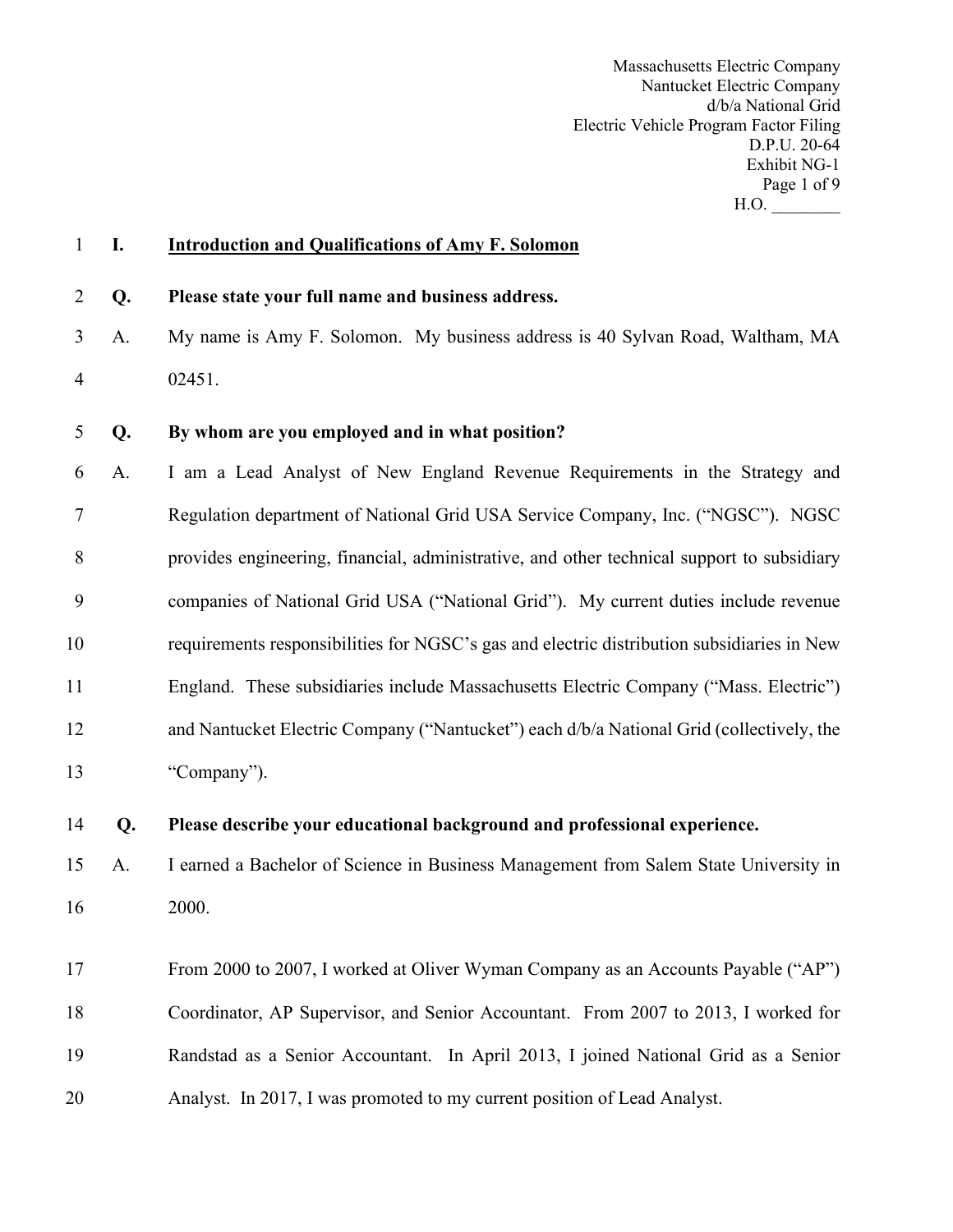Massachusetts Electric Company Nantucket Electric Company d/b/a National Grid Electric Vehicle Program Factor Filing D.P.U. 20-64 Exhibit NG-1 Page 2 of 9  $H.O.$ 

# **Q. Have you previously testified before the Department of Public Utilities (the "Department")?**

- A. Yes, I have submitted pre-filed testimony and testified before the Department in support numerous dockets, including Gas System Enhancement Program plan and reconciliation filings on behalf of the Company's affiliates, Boston Gas Company and Colonial Gas Company as well as on behalf of Mass. Electric and Nantucket Electric in base distribution rate case, D.P.U. 18-150 and Grid Mod and Smart Energy Solutions filings. I have also testified before the Rhode Island Public Utilities Commission for the Company's Rhode Island affiliate, The Narragansett Electric Company d/b/a National Grid.
- **II. Introduction and Qualifications of Mindy Rosen**

# **Q. Please state your full name and business address.**

- A. My name is Mindy Rosen and my business address is 40 Sylvan Road, Waltham, 13 Massachusetts, 02451.
- **Q. Please state by whom you are employed and your position.**
- A. My position is Lead Analyst, New England Electric Pricing, in the Strategy and Regulation department of NGSC. New England Electric Pricing provides rate-related services for the Company.
- **Q. Please describe your educational background and professional experience.**
- A. I received a Bachelor of Business Administration with a major in finance from the University of Missouri-Kansas City. I also received a Master of Business Administration with a major in finance. I am a Certified Public Accountant, licensed in the Commonwealth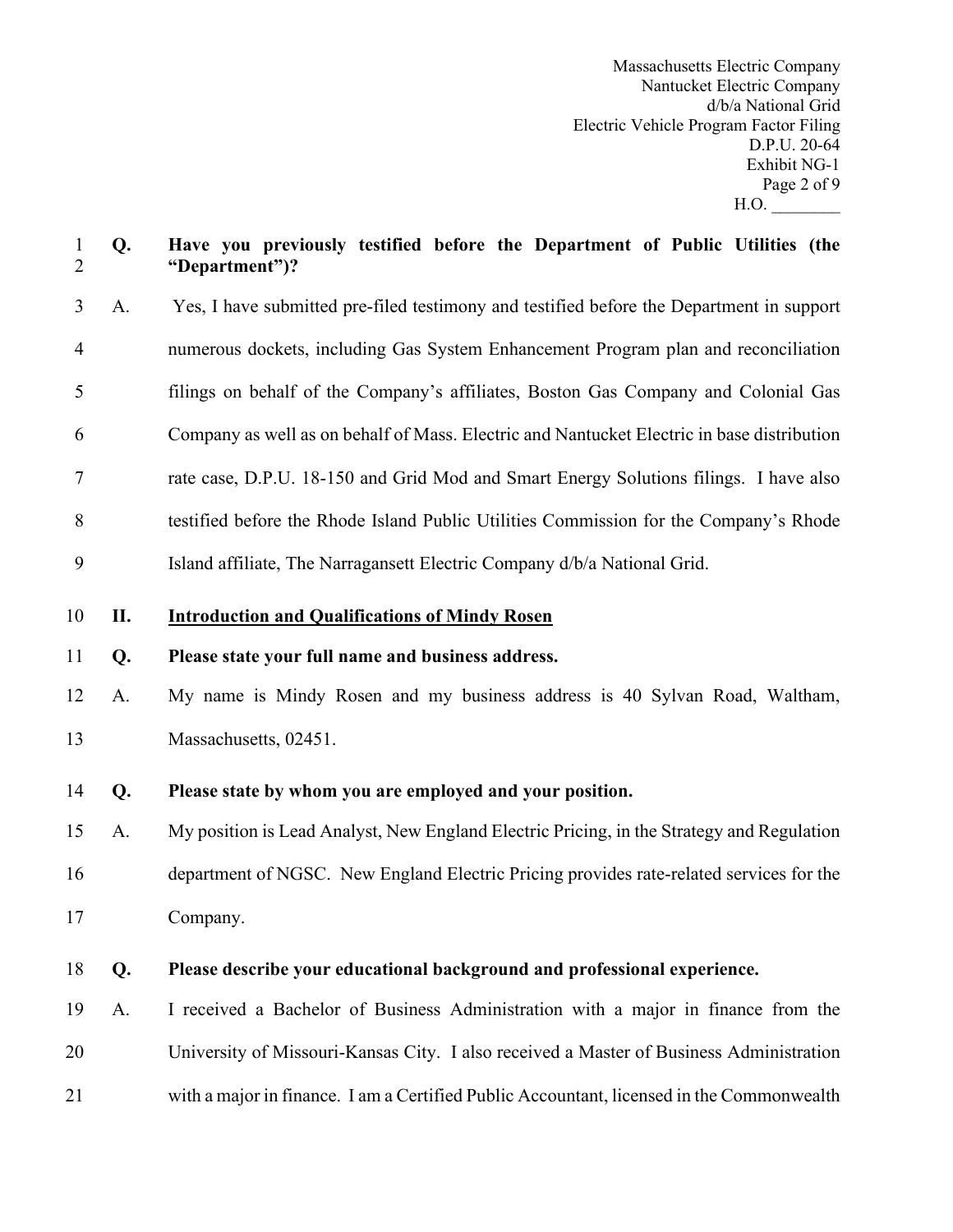Massachusetts Electric Company Nantucket Electric Company d/b/a National Grid Electric Vehicle Program Factor Filing D.P.U. 20-64 Exhibit NG-1 Page 3 of 9 H.O. \_\_\_\_\_\_\_\_

| $\mathbf{1}$   |    | of Massachusetts. Prior to joining National Grid, I was the North American Operations     |
|----------------|----|-------------------------------------------------------------------------------------------|
| $\overline{2}$ |    | Controller for Kaymed, Inc., a multinational manufacturer. I have also been employed by   |
| 3              |    | BTU International as the Manager of Financial Compliance with responsibilities for SEC    |
| $\overline{4}$ |    | Reporting, Taxes and Sarbanes-Oxley Compliance. I also held various positions at U.S.     |
| 5              |    | Filter Inc., starting as an Accounting Manager and progressing to Controller of a \$400   |
| 6              |    | million division with 68 service branches nationwide and four manufacturing facilities.   |
| $\tau$         |    | I have been employed by NGSC since 2009. I have worked as a Lead Analyst in Revenue       |
| 8              |    | Requirements and Pricing for New England Strategy and Regulation and Manager of           |
| 9              |    | FERC Revenue Performance.                                                                 |
| 10             | Q. | Have you previously testified before the Department?                                      |
| 11             | A. | Yes. I have testified before the Department in support of the several filings relating to |
| 12             |    | Boston Gas Company and Colonial Gas Company. I have also submitted testimony to the       |
| 13             |    | Department in support of the Company's Solar Massachusetts Renewable Target factor        |
| 14             |    | reconciliation in D.P.U. 19-134, the proposed Vegetation Management Factor in D.P.U.      |
| 15             |    | 19-144, the Annual Retail Rate Filing in D.P.U. 20-01, and the Grid Modernization         |
| 16             |    | CY2019 Cost Recovery Factor in D.P.U. 20-31.                                              |
| 17             | Ш. | <b>Purpose of Testimony</b>                                                               |

# **Q. What is the purpose of your testimony?**

 A. The purpose of our testimony is to propose Electric Vehicle Program Factors ("EVPFs") for the recovery of costs associated with the Company's Electric Vehicle Market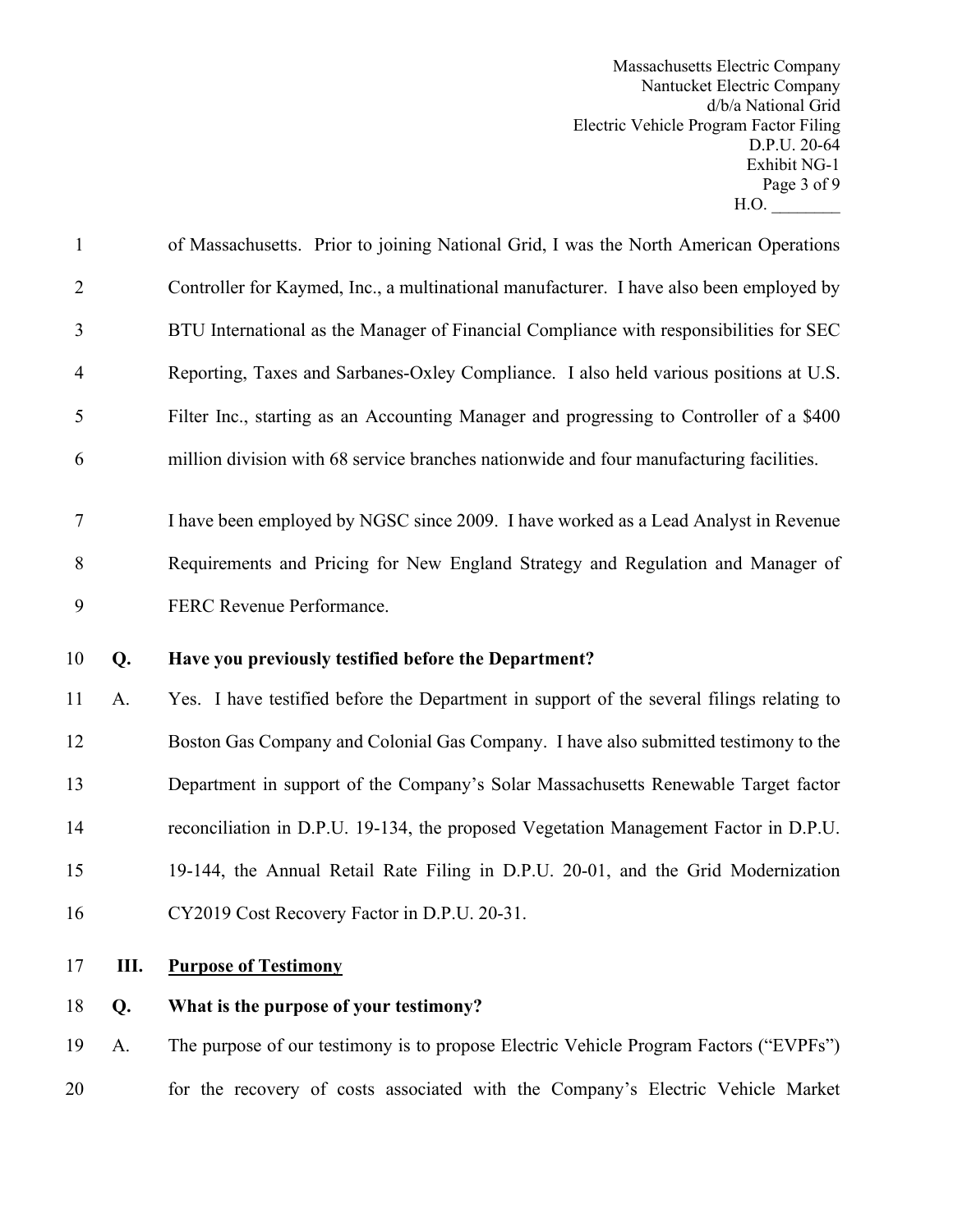Massachusetts Electric Company Nantucket Electric Company d/b/a National Grid Electric Vehicle Program Factor Filing D.P.U. 20-64 Exhibit NG-1 Page 4 of 9  $H.O.$ 

| $\mathbf{1}$   | Development Program approved in D.P.U. 17-13 ("Phase I EV Program") pursuant to the      |
|----------------|------------------------------------------------------------------------------------------|
| 2              | Company's Electric Vehicle Program Provision ("EVP Provision"), M.D.P.U. No. 1447.       |
| 3              | The EVP Provision provides for cost recovery for (1) the Phase I EV Program and (2)      |
| $\overline{4}$ | Phase II Electric Vehicle Program approved in D.P.U. 18-150 ("Phase II EV Program")      |
| 5              | (together, "EV Programs"). The EV Programs collectively include Company-facilitation     |
| 6              | of electric vehicle service equipment ("EVSE," also referred to as EV charging station)  |
|                | installations, a residential Off-Peak Charging Rebate program, a Fleet Advisory Services |
| 8              | Plan, a Marketing and Communications ("M&C") Plan and a Research and Development         |
| 9              | ("R&D") Plan associated with the Phase I EV Program, and a Direct Current Fast Charging  |
| 10             | ("DCFC") R&D Plan associated with the Phase II EV Program.                               |

 The EVP Provision allows the Company to recover incremental costs associated with the implementation and operation of the EV Programs. Incremental capital costs include those costs approved by the Department whose primary purpose is to accelerate progress in 14 achieving the objectives of the EV Programs. Incremental Operation & Maintenance ("O&M") costs include those costs approved by the Department that are demonstrated to 16 be: (1) incremental to the representative level of O&M expenses recovered through base distribution rates and (2) solely attributable to preauthorized EV Programs' expenses.

# **Q. Are you presenting any exhibits in support of your testimony?**

A. Yes, we are presenting the following exhibits in addition to our testimony, identified as:

Exhibit NG-2 Proposed Electric Vehicle Program Factors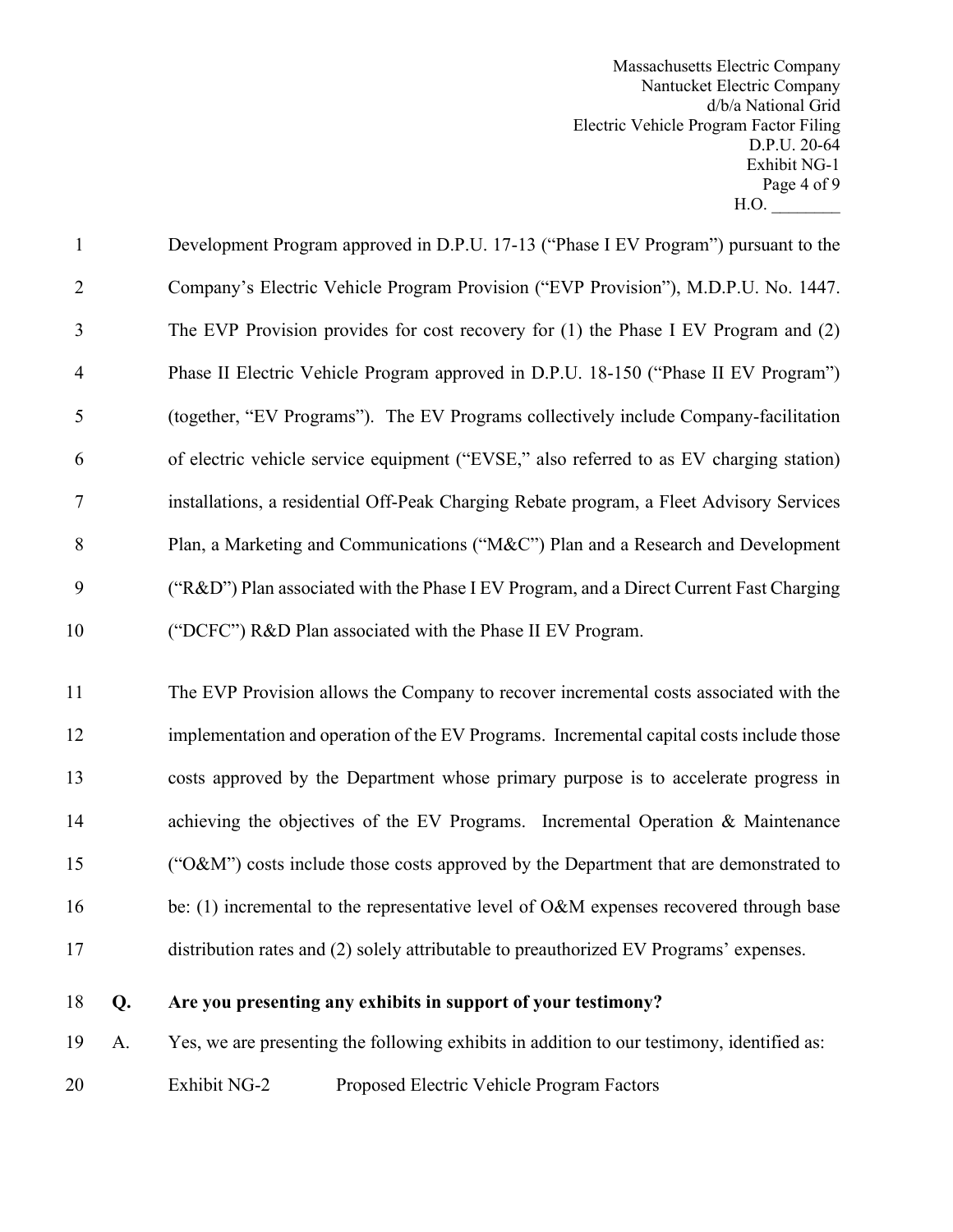Massachusetts Electric Company Nantucket Electric Company d/b/a National Grid Electric Vehicle Program Factor Filing D.P.U. 20-64 Exhibit NG-1 Page 5 of 9 H.O. \_\_\_\_\_\_\_\_

| $\mathbf{1}$   |     | Exhibit NG-3<br>Summary - Annual Revenue Requirement                                          |  |  |  |  |  |  |
|----------------|-----|-----------------------------------------------------------------------------------------------|--|--|--|--|--|--|
| $\overline{2}$ |     | Exhibit NG-4<br>Typical Bills - Mass. Electric                                                |  |  |  |  |  |  |
| 3              |     | Exhibit NG-5<br>Typical Bills - Nantucket Electric                                            |  |  |  |  |  |  |
| $\overline{4}$ |     | Exhibit NG-6<br>Summary of Electric Delivery Service Rates Tariff - Mass Electric             |  |  |  |  |  |  |
| 5              | IV. | <b>Proposed Electric Vehicle Program Factor</b>                                               |  |  |  |  |  |  |
| 6              | Q.  | What is the Company proposing for its EVPFs?                                                  |  |  |  |  |  |  |
| 7              | A.  | The proposed rate class specific EVPFs for usage on and after July 1, 2020 are presented      |  |  |  |  |  |  |
| 8              |     | in Exhibit NG-2.                                                                              |  |  |  |  |  |  |
| 9              | Q.  | How does the Company calculate the EVPFs?                                                     |  |  |  |  |  |  |
| 10             | A.  | The Company has calculated the proposed EVPFs in Exhibit NG-2 based upon the revenue          |  |  |  |  |  |  |
| 11             |     | requirement for the O&M costs proposed for recovery in this filing. As shown in Exhibit       |  |  |  |  |  |  |
| 12             |     | NG-2, the Company allocates the EV Program revenue requirement to rate classes using          |  |  |  |  |  |  |
| 13             |     | the Distribution Revenue Allocator ("DRA") approved in the Company's most recent base         |  |  |  |  |  |  |
| 14             |     | distribution rate case, D.P.U. 18-150. After allocating the EV Program costs to rate classes, |  |  |  |  |  |  |
| 15             |     | the Company divides the allocated recovery by the forecasted kWh deliveries for the           |  |  |  |  |  |  |
| 16             |     | applicable rate class to calculate the proposed EVPF for each rate class.                     |  |  |  |  |  |  |
| 17             | V.  | <b>Eligible Costs for Recovery</b>                                                            |  |  |  |  |  |  |
| 18             | Q.  | What are the total EV Program Costs the Company is seeking to recover?                        |  |  |  |  |  |  |
| 19             | A.  | As summarized on Page 1 of Exhibit NG-3 the total amount to be recovered through the          |  |  |  |  |  |  |
| 20             |     | proposed 2020 EVPF is approximately \$1.5 million. This is made up of the following:          |  |  |  |  |  |  |
| 21             |     | Incremental Labor and Burdens incurred during calendar year 2019 of \$234,509; Rebates        |  |  |  |  |  |  |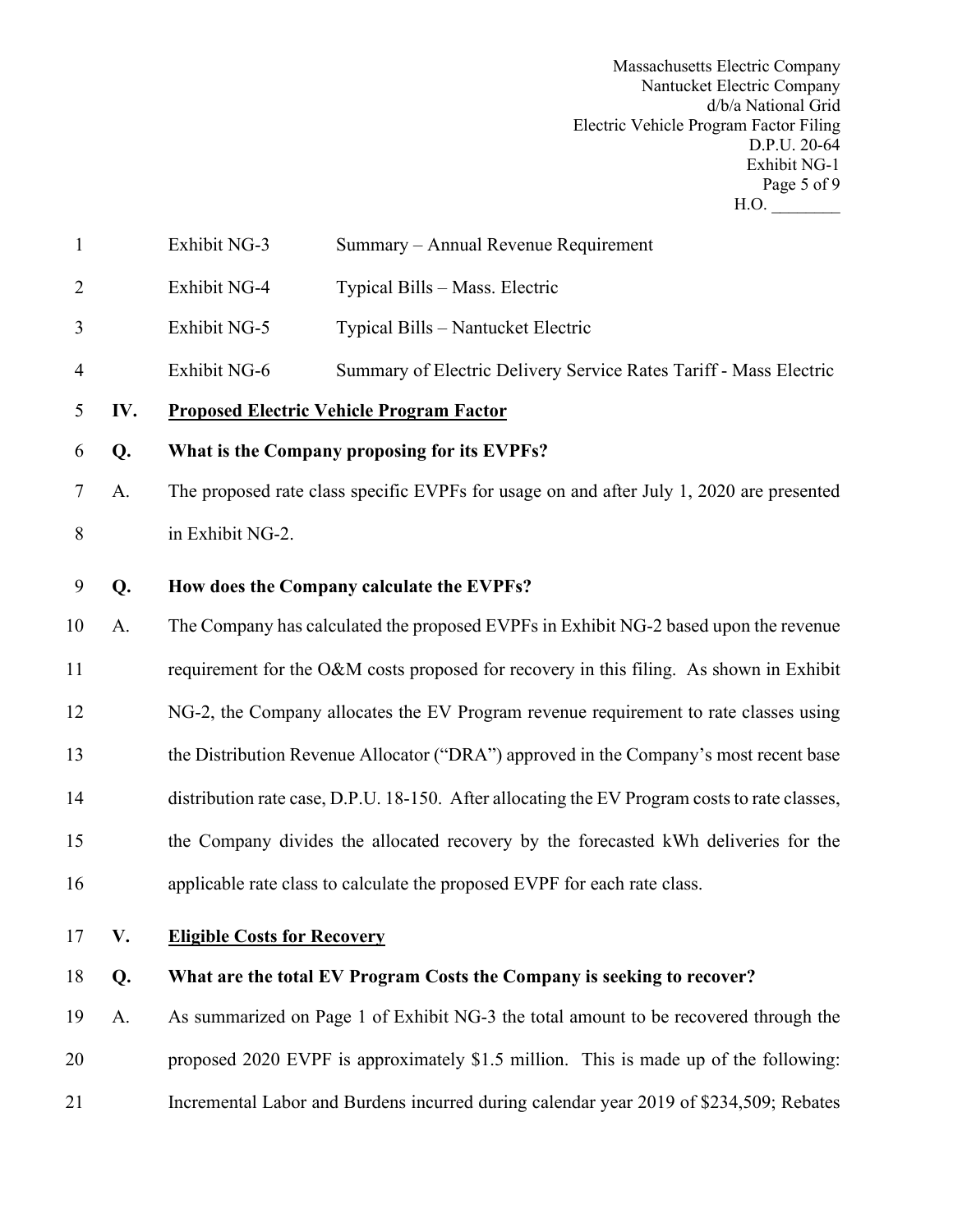Massachusetts Electric Company Nantucket Electric Company d/b/a National Grid Electric Vehicle Program Factor Filing D.P.U. 20-64 Exhibit NG-1 Page 6 of 9 H.O. \_\_\_\_\_\_\_\_

| $\mathbf{1}$   |    | of \$932,237; Evaluation costs of \$107,517; Marketing cost of \$187,239 and Technical                                        |
|----------------|----|-------------------------------------------------------------------------------------------------------------------------------|
| $\overline{2}$ |    | Services costs of \$2,410.                                                                                                    |
| 3              | Q. | How did the Company determine the costs included in this filing?                                                              |
| 4              | A. | EV Program costs, including incremental labor cost, were tracked using work orders set up                                     |
| 5              |    | in the Company's general accounting system specifically for EV-related cost. The costs                                        |
| 6              |    | charged to those work orders were reviewed to ensure they were, in fact, incurred for the                                     |
| 7              |    | purpose of the EV Program.                                                                                                    |
| 8<br>9         | Q. | Are the EV Program costs derived in accordance with the Department's order in<br>D.P.U. 17-13?                                |
| 10             | A. | Yes. The EV Program costs included in this filing are incremental to those costs being                                        |
| 11             |    | recovered through base distribution rates or any other reconciling mechanism and solely                                       |
| 12             |    | attributable to EV Program expenses.                                                                                          |
| 13<br>14       | Q. | Is the Company providing supporting detail regarding the EV Program costs for<br>which it is seeking recovery in this filing? |
| 15             | A. | Yes. The supporting detail for the EV Program costs is provided in Ms. May Moy's                                              |
| 16             |    | testimony, Table 1: Phase I EV Program Costs.                                                                                 |
| 17             | Q. | How did the Company determine the incremental labor costs included in this filing?                                            |
| 18             | A. | The incremental labor costs included in this filing were determined by reviewing the                                          |
| 19             |    | employee labor charges to the 2019 EV program to their status in the test year to ascertain                                   |
| 20             |    | the percentage of their test year labor charges included in base rates. Based upon this                                       |
| 21             |    | information, employees were assigned to one of the three categories defined below. The                                        |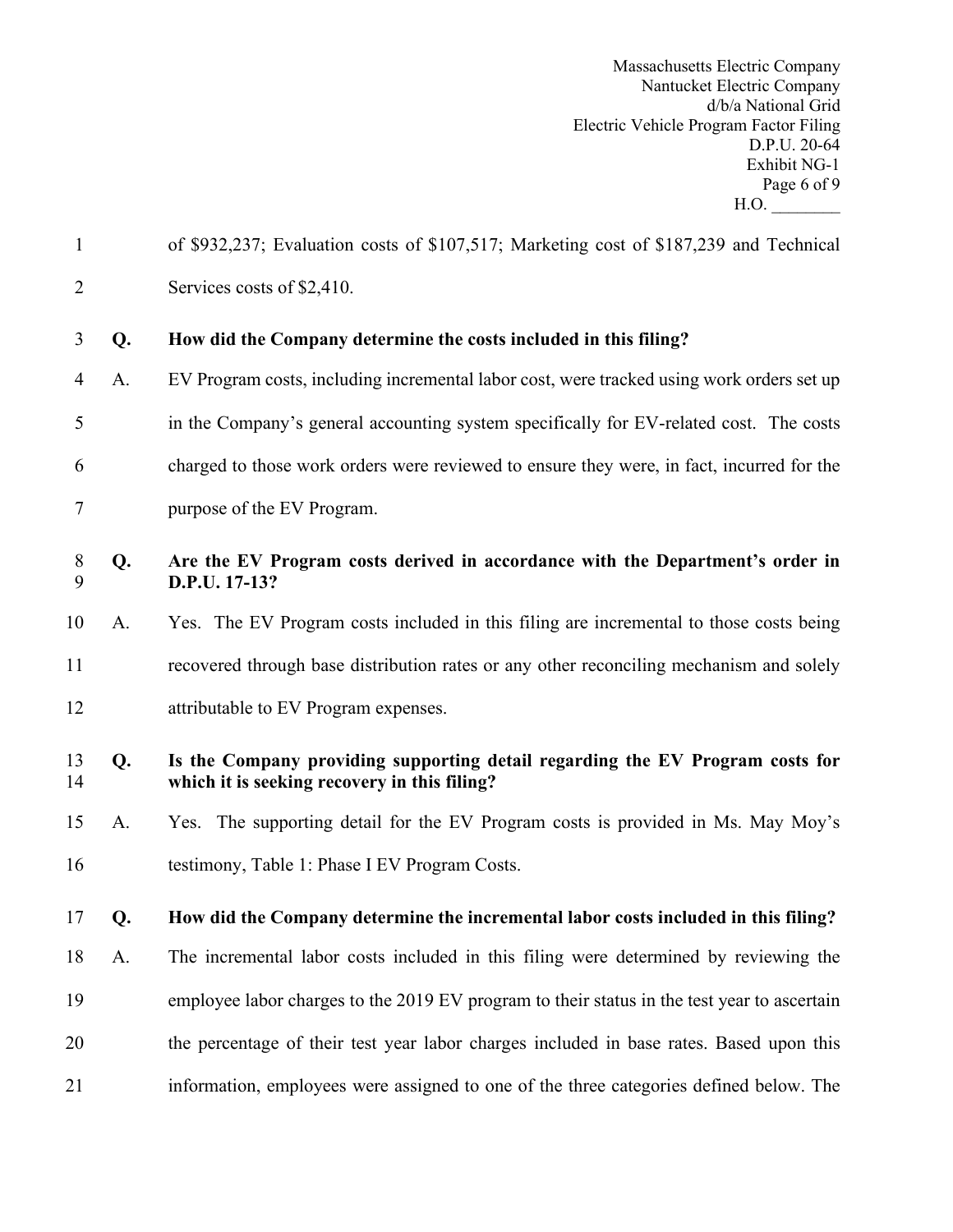Massachusetts Electric Company Nantucket Electric Company d/b/a National Grid Electric Vehicle Program Factor Filing D.P.U. 20-64 Exhibit NG-1 Page 7 of 9 H.O. \_\_\_\_\_\_\_\_

| 15             | Q. | Is the Company including costs associated with its Phase II EV Program in this filing?          |
|----------------|----|-------------------------------------------------------------------------------------------------|
| 14             |    | incremental labor as shown in Column (i).                                                       |
| 13             |    | The base distribution rate labor charges were excluded from this filing leaving only            |
| 12             |    | charges as shown in Column (f) to determine the amount of labor in base distribution rates.     |
| 11             |    | Exhibit NG-3. The Company multiplied this percentage by the 2019 EV program labor               |
| 10             |    | their labor charges included in base distribution rates is shown on Page 3, Column (g) of       |
| 9              |    | have a percent of their labor charges included in base distribution rates. The percentage of    |
| 8              |    | in this filing. EV Labor charges for the third category, Dual Support, were determined to       |
| 7              |    | filing. EV Labor charges for the second category, Post Test Year Hires, have been included      |
| 6              |    | EV Labor charges for the first category, 100% In Base Rates, have been excluded from this       |
| 5              |    | EV and non-EV programs.                                                                         |
| $\overline{4}$ |    | to support the EV Program. The third category, Dual Support, are employees supporting           |
| $\mathfrak{Z}$ |    | The second category, Post Test Year Hire, consists of employees hired after the test year       |
| $\overline{2}$ |    | recovered in base distribution rates and, therefore, are excluded from recovery in this filing. |
| $\mathbf{1}$   |    | first category, 100% In Base Rates, are EV employees whose costs are currently being            |

A. No, it is not. The Phase II EV Program was just recently approved and the Company has

not incurred any costs associated with this component of its EV Programs during 2019.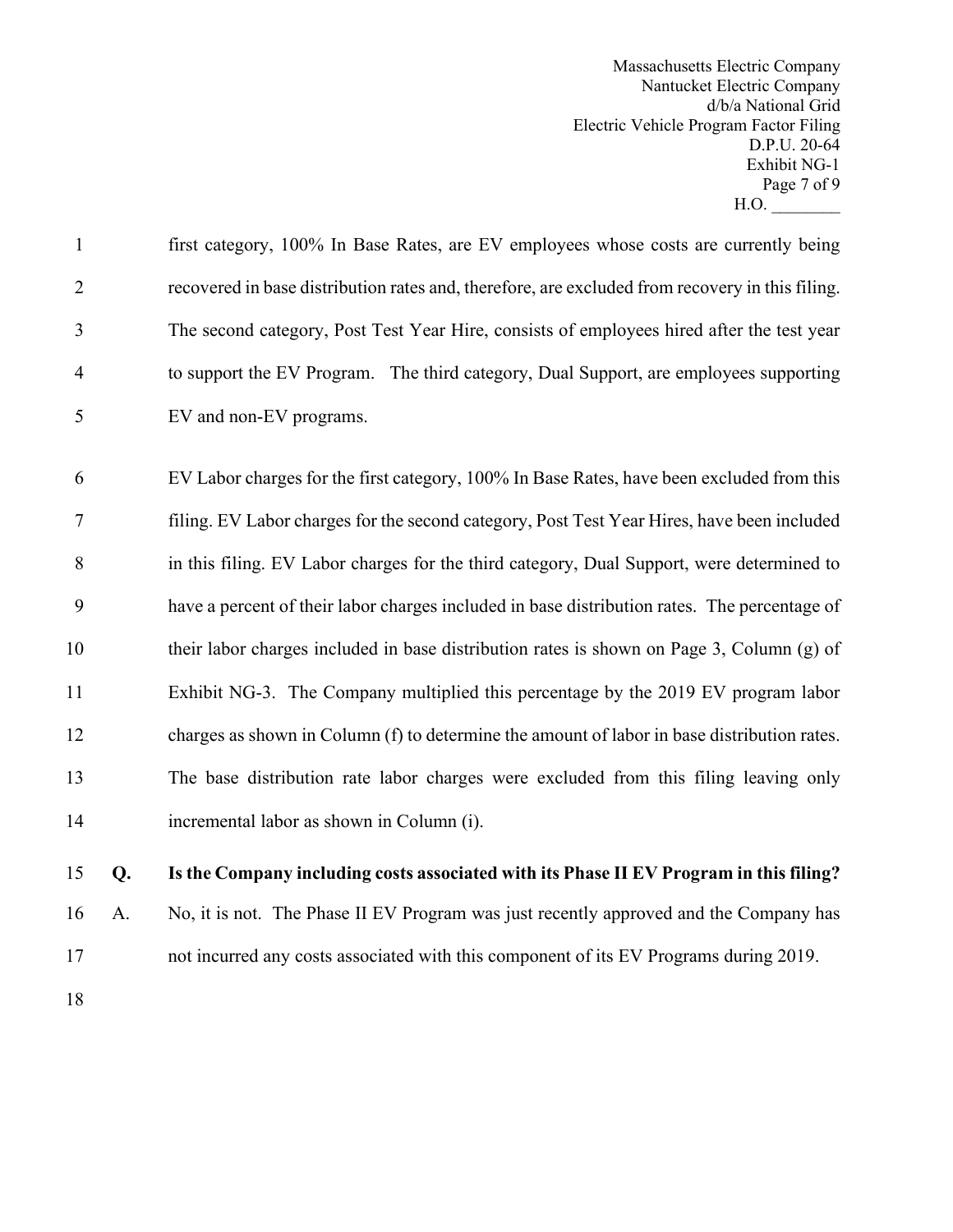Massachusetts Electric Company Nantucket Electric Company d/b/a National Grid Electric Vehicle Program Factor Filing D.P.U. 20-64 Exhibit NG-1 Page 8 of 9  $H.O.$ 

- **VI. Effective Date and Bill Impacts**
- **Effective Date**

| 3 Q. | How is the Company proposing that the EVPFs presented in this filing be |  |
|------|-------------------------------------------------------------------------|--|
|      | implemented?                                                            |  |
|      |                                                                         |  |

A. The Company is proposing that the EVPFs presented in this filing be made effective for

- usage on and after July 1, 2020 and that for billing purposes, pursuant to the EVP Provision,
- appear as a separate line item on customer bills.
- **Typical Bills**
- **Q. Has the Company determined the impact this rate change will have on customer bills?**
- A. Yes. Exhibit NG-4 presents the typical bills for Mass. Electric while Exhibit NG-5 presents
- 11 the typical bills for Nantucket Electric.

# **Q. What is the impact of the Company's proposal on a residential Basic Service customer's monthly bill?**

- A. As shown in Exhibit NG-4, the impact on a Mass. Electric 600 kWh Basic Service
- residential customer as a result of the implementation of the proposed EVPF in this filing
- is a bill increase of \$0.07, or 0.0%, from \$144.22 to \$144.29. For a 600 kWh Nantucket
- Electric Basic Service customer, the bill increase is \$0.07, or 0.0%, from \$147.30 to
- \$147.37 as shown in Exhibit NG-5.
- **VII. Proposed Tariff**

# **Q. Is the Company providing Summary of Electric Delivery Service Rates tariffs for Mass. Electric and Nantucket Electric showing the proposed factors in this filing?**

A. The Company is including a proposed Summary of Electric Delivery Service Rates tariff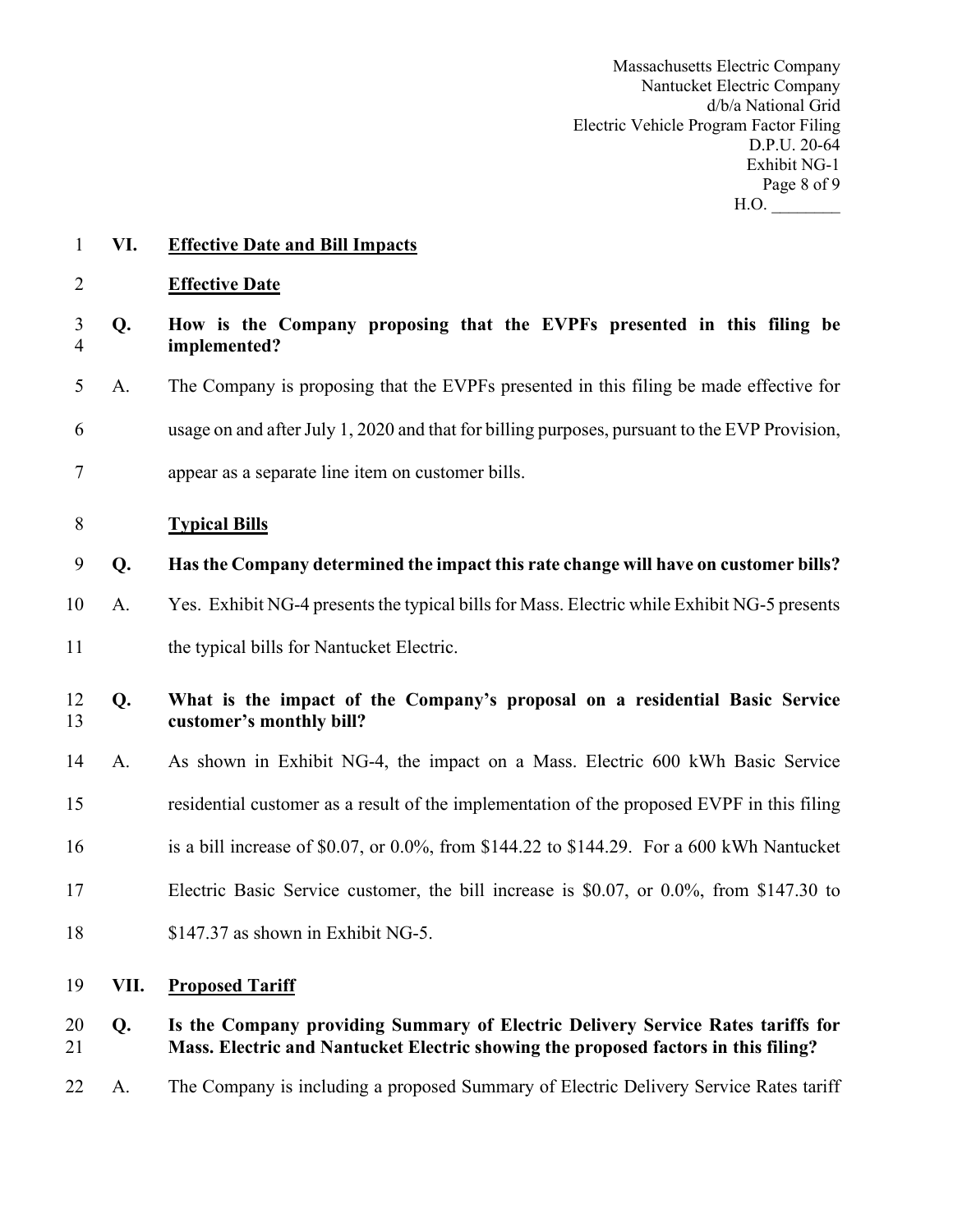Massachusetts Electric Company Nantucket Electric Company d/b/a National Grid Electric Vehicle Program Factor Filing D.P.U. 20-64 Exhibit NG-1 Page 9 of 9  $H.O.$ 

| $\mathbf{1}$   | pages effective July 1, 2020 for Mass. Electric as Exhibit NG-6. The Company has           |
|----------------|--------------------------------------------------------------------------------------------|
| 2              | proposed a change to Nantucket Electric's Cable Facilities Surcharge effective June 2020   |
| 3              | and this change is currenting pending Department approval. Once the Department has         |
| $\overline{4}$ | issued a decision on that proposal, the Company will submit a proposed Summary of          |
| 5              | Electric Delivery Service Rates tariff pages effective July 1, 2020 for Nantucket Electric |
| 6              | as Exhibit NG-7.                                                                           |
|                |                                                                                            |

- 7 **VIII. Conclusion**
- 8 **Q. Does this conclude your testimony?**
- 9 A. Yes, it does.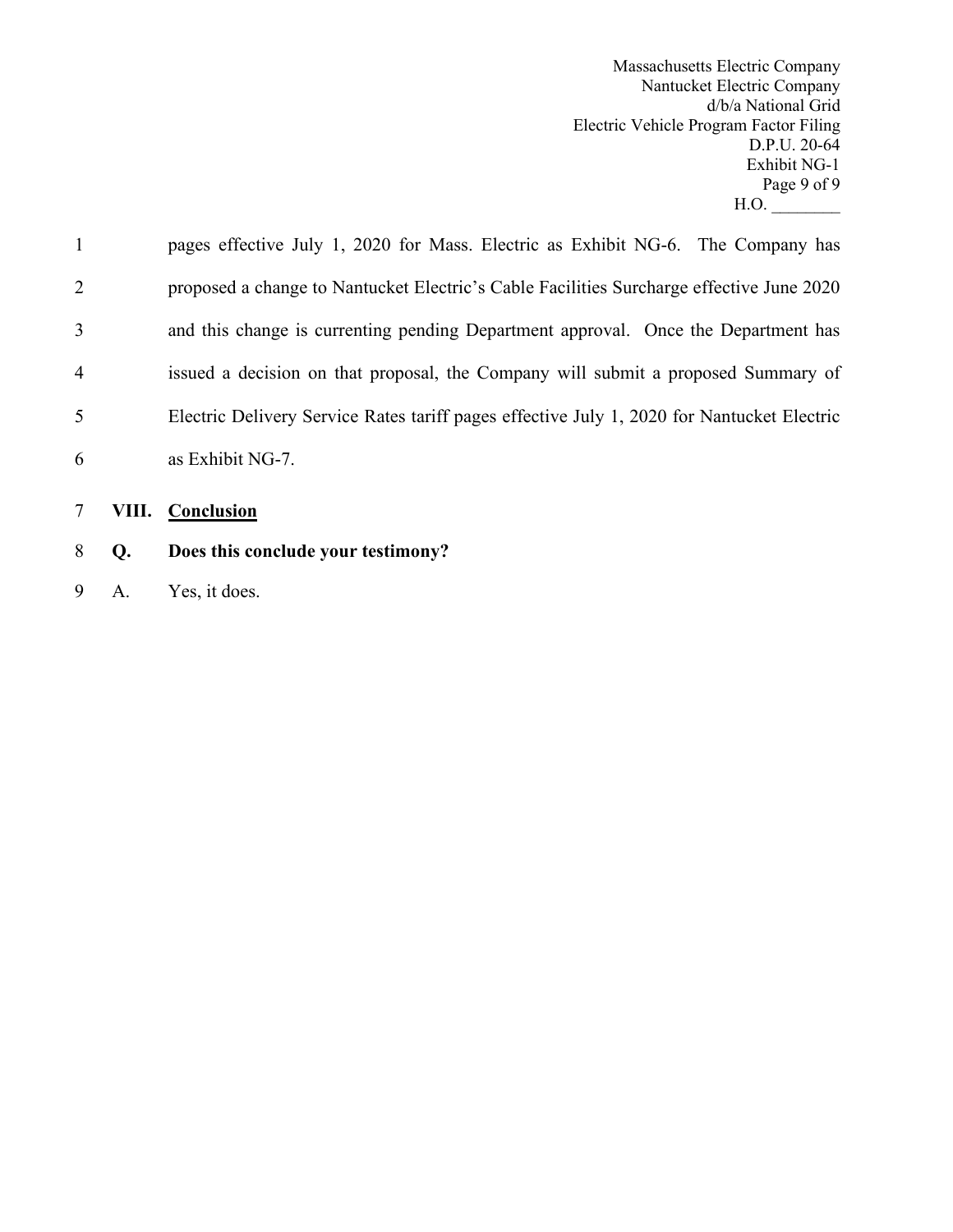Massachusetts Electric Company Nantucket Electric Company d/b/a National Grid Electric Vehicle Program Factor Filing D.P.U. 20-64  $H.O.$ 

# **Exhibits**

- Exhibit NG-2 Proposed Electric Vehicle Program Factors
- Exhibit NG-3 Summary Revenue Requirement
- Exhibit NG-4 Typical Bills Mass. Electric
- Exhibit NG-5 Typical Bills Nantucket Electric
- Exhibit NG-6 Summary of Electric Delivery Service Rates Tariff Mass Electric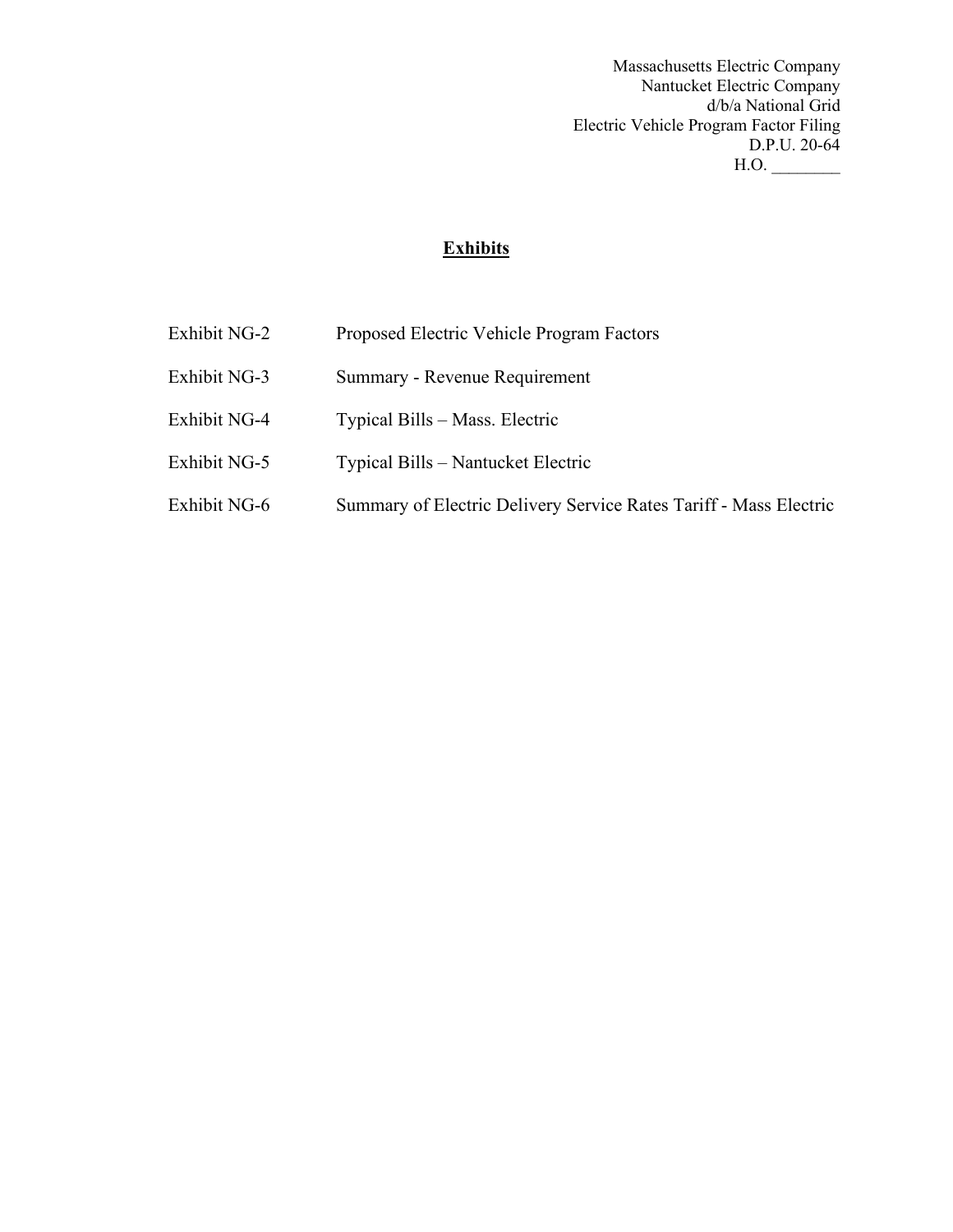Massachusetts Electric Company Nantucket Electric Company d/b/a National Grid Electric Vehicle Program Factor Filing D.P.U. 20-64  $H.O.$ 

Exhibit NG-2

Proposed Electric Vehicle Program Factors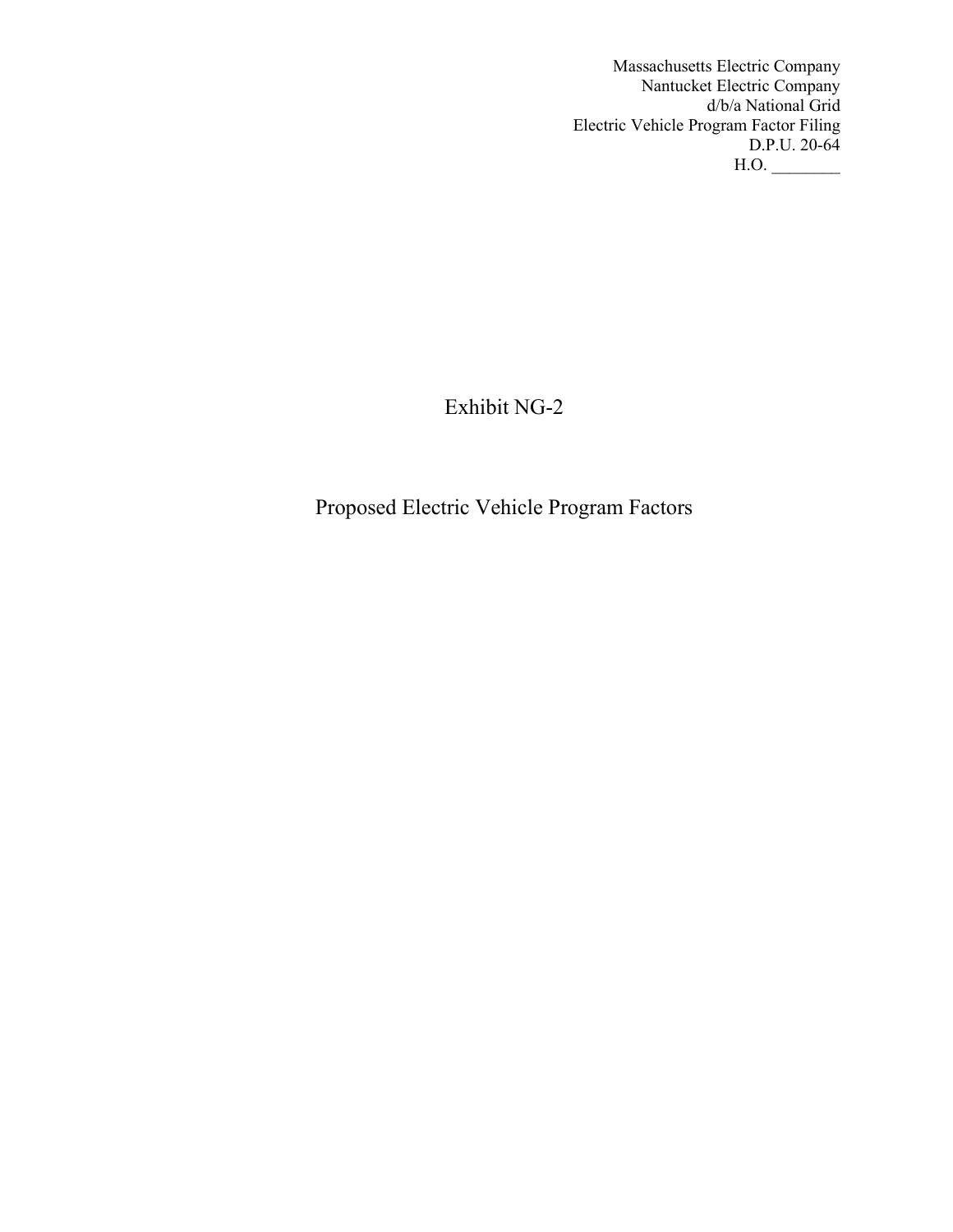Massachusetts Electric Company Nantucket Electric Company d/b/a National Grid 2020 Electric Vehicle Program Factor D.P.U. 20-64 Exhibit NG-2 Page 1 of 2  $H.O.$ 

# Massachusetts Electric Company Nantucket Electric Company Electric Vehicle Program (EVP) Costs to be Recovered through Electric Vehicle Program Factor during the period July 2020 through June 2021

| (1) Phase I Electric Vehicle Program Recovery (EVPR-I)                     | \$1,463,912 |
|----------------------------------------------------------------------------|-------------|
| (2) Phase II Electric Vehicle Program Recovery (EVPR-II)                   | \$0         |
| (3) Past Period Reconciliation Amount (PPRA)                               | \$0         |
| $(4)$ Interest Effective July 2020 - June 2021 (i)                         | \$15,580    |
| (5) Total Cost to Recovered through Electric Vehicle Program Factor (EVPF) | \$1,479,492 |

| Allocation of Electric Vehicle Program Costs to Rate Classes |  |
|--------------------------------------------------------------|--|
|--------------------------------------------------------------|--|

|     |                       | Distribution         |                   |                                   |                         |
|-----|-----------------------|----------------------|-------------------|-----------------------------------|-------------------------|
|     | Rate<br>Class         | Revenue<br>Allocator | Forecasted<br>kWh | Allocation of<br><b>EVP Costs</b> | Proposed<br><b>EVPF</b> |
|     |                       | (a)                  | (b)               | (c)                               | (d)                     |
| (6) | $R-1/R-2$             | 57.7%                | 7,524,367,161     | \$853,667                         | \$0.00011               |
| (7) | $G-1$                 | 12.9%                | 2.030.683.296     | \$190,854                         | \$0.00009               |
| (8) | $G-2$                 | 11.9%                | 2,517,055,877     | \$176,060                         | \$0.00006               |
| (9) | $G-3$                 | 16.9%                | 6,027,086,286     | \$250,034                         | \$0.00004               |
|     | $(10)$ Streetlighting | $0.6\%$              | 103, 377, 250     | \$8,877                           | \$0.00008               |
|     | $(11)$ Total          | 100%                 | 18,202,569,870    | \$1,479,492                       | \$0.00008               |

(1) Exhitit NG-3, Page 1, Line (6)

(4) Page 2, Line (14), Column (f)

(5) Sum of Line (1) through Line (4)

(a) Per Electric Vehicle Program Provision, M.D.P.U. No. 1447

(b) Per Company forecast for Mass. Electric and Nantucket Electric, July 2020 - June 2021

(c) Column (a), Lines (6) through  $(10)$  x Line  $(5)$ 

(d) Column (c)  $\div$  Column (b), truncated after 5 decimal places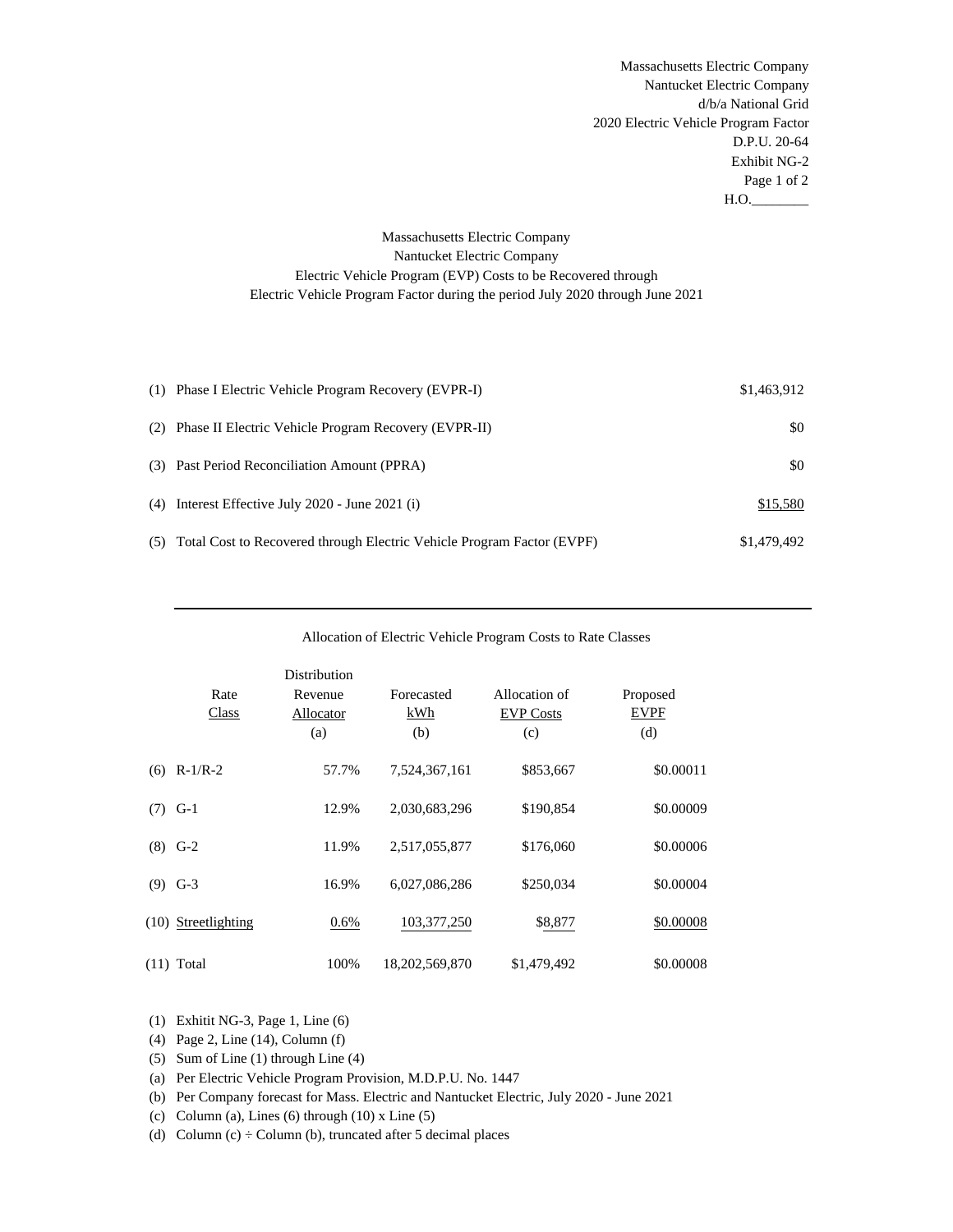Massachusetts Electric Company Nantucket Electric Company d/b/a National Grid 2020 Electric Vehicle Program Factor D.P.U. 20-64 Exhibit NG-2 Page 2 of 2  $H.O.$ 

# Massachusetts Electric Company Nantucket Electric Company Electric Vehicle Program Factor Estimated Interest During Recovery Period Effective as of July 1, 2020 through June 30, 2021

|      |                  |                |               |             | <b>Balance</b> |          |          |            |
|------|------------------|----------------|---------------|-------------|----------------|----------|----------|------------|
|      |                  | Beginning      | <b>EVPF</b>   | Ending      | Subject to     | Interest | Monthly  | Cumulative |
|      | Month            | <b>Balance</b> | Recovery      | Balance     | Interest       | Rate     | Interest | Interest   |
|      |                  | (a)            | (b)           | (c)         | (d)            | (e)      | (f)      | (g)        |
| (1)  | $Jul-20$<br>(i)  | \$1,463,912    | $(\$60,996)$  | \$1,402,916 | \$1,433,414    | 1.97%    | \$2,332  | \$2,332    |
| (2)  | Aug- $20$        | \$1,405,248    | (\$122,195)   | \$1,283,053 | \$1,344,151    | 1.97%    | \$2,187  | \$4,519    |
| (3)  | $Sep-20$         | \$1,285,240    | $(\$122,404)$ | \$1,162,836 | \$1,224,038    | 1.97%    | \$1,992  | \$6,511    |
| (4)  | $Oct-20$         | \$1,164,828    | \$122,613     | \$1,042,215 | \$1,103,522    | 1.97%    | \$1,795  | \$8,306    |
| (5)  | $Nov-20$         | \$1,044,010    | (\$122,825)   | \$921,185   | \$982,598      | 1.97%    | \$1,599  | \$9,905    |
| (6)  | $Dec-20$         | \$922,784      | (\$123,038)   | \$799,746   | \$861,265      | 1.97%    | \$1,401  | \$11,306   |
| (7)  | $Jan-21$         | \$801,147      | $(\$123,253)$ | \$677,894   | \$739,521      | 1.97%    | \$1,203  | \$12,509   |
| (8)  | Feb-21           | \$679,097      | (\$123,472)   | \$555,625   | \$617,361      | 1.97%    | \$1,004  | \$13,513   |
| (9)  | $Mar-21$         | \$556,629      | (\$123,695)   | \$432,934   | \$494,782      | 1.97%    | \$805    | \$14,318   |
| (10) | Apr-21           | \$433,739      | (\$123,925)   | \$309,814   | \$371,777      | 1.97%    | \$605    | \$14,923   |
| (11) | $May-21$         | \$310,419      | (\$124,168)   | \$186,251   | \$248,335      | 1.97%    | \$404    | \$15,327   |
| (12) | $Jun-21$         | \$186,655      | (\$124,437)   | \$62,218    | \$124,437      | 1.97%    | \$202    | \$15,529   |
| (13) | $Jul-21$<br>(ii) | \$62,420       | $(\$62,420)$  | \$0         | \$31,210       | 1.97%    | \$51     | \$15,580   |
| (14) | Total            |                | (\$1,479,441) |             |                |          | \$15,580 |            |
|      |                  |                |               |             |                |          |          |            |

- (i) Reflects kWhs consumed after July 1
- (ii) Reflects kWhs consumed prior to July 1
- (a) Page 1, Line  $(1) +$  Line  $(2) +$  Line  $(3)$
- Prior month Column (c) + Prior month Column (f)
- (b) Column  $(a) \div$  number of months remaining in refund period
- (c)  $Column(a) + Column(b)$
- (d) Average of Column (a) and Column (c)
- (e) Interest rate on customer deposits
- (f) Column (d) x [ (  $1 +$  Column (e)  $) \wedge (1 \div 12) 1$ ]
- (g) Prior month Column  $(g)$  + Current month Column  $(f)$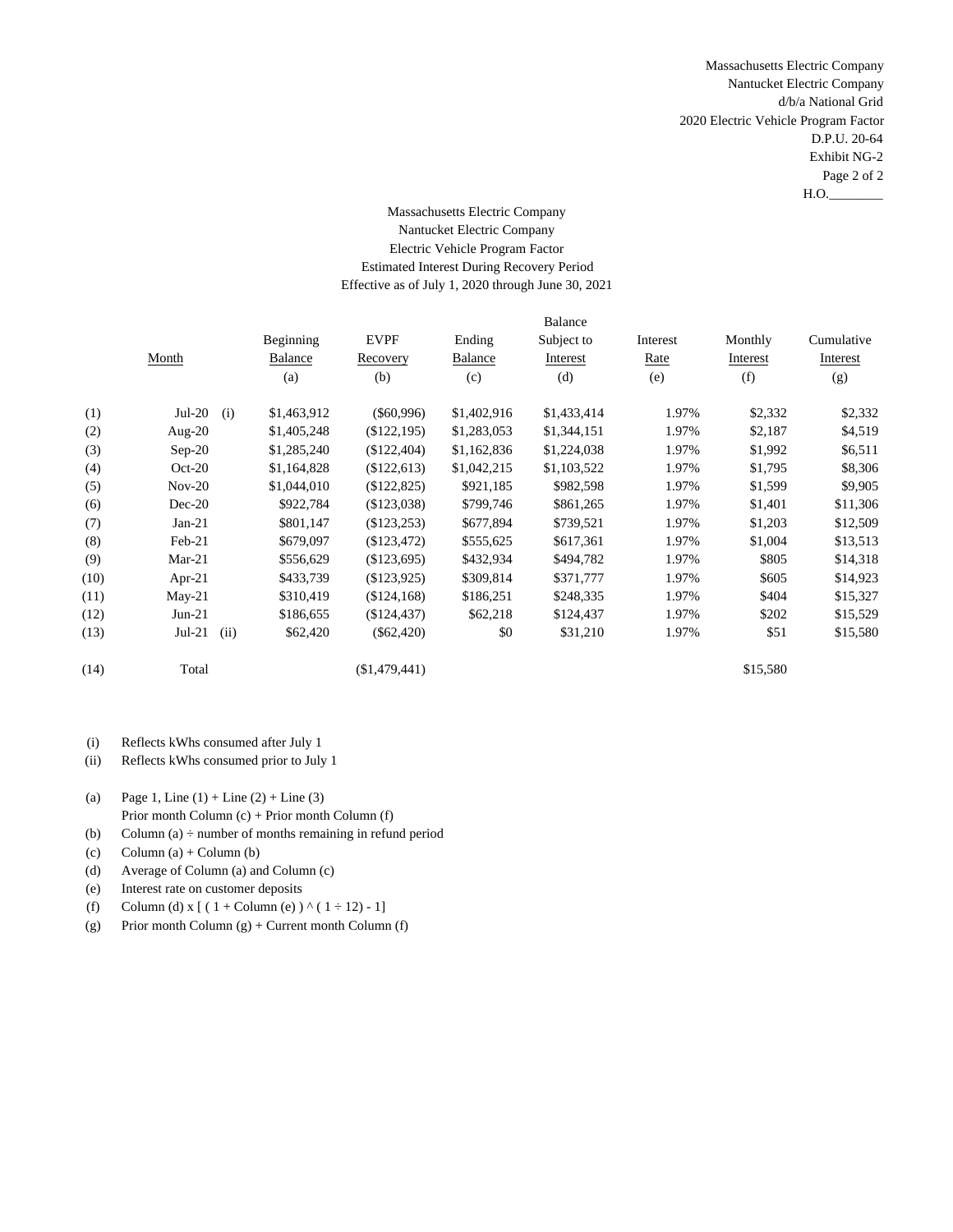Massachusetts Electric Company Nantucket Electric Company d/b/a National Grid Electric Vehicle Program Factor Filing D.P.U. 20-64  $H.O.$ 

Exhibit NG-3

Summary - Revenue Requirement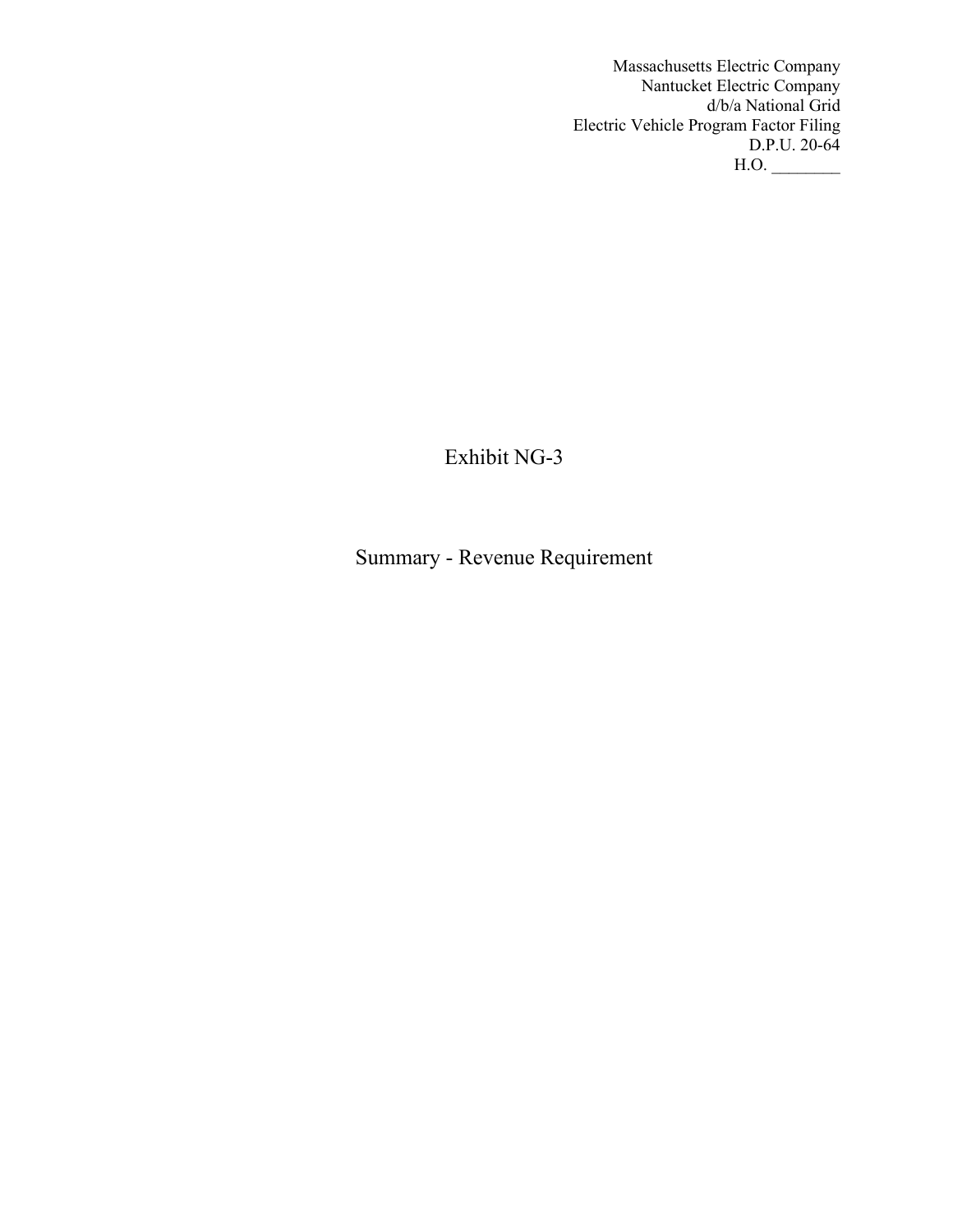|     |                                                                           | <b>Massachusetts Electric Company</b> |
|-----|---------------------------------------------------------------------------|---------------------------------------|
|     |                                                                           | Nantucket Electric Company            |
|     |                                                                           | d/b/a National Grid                   |
|     | 2020 Electric Vehicle Program Cost Recovery                               |                                       |
|     |                                                                           | D.P.U. 20-64                          |
|     |                                                                           | Exhibit NG-3                          |
|     |                                                                           | Page 1 of 4                           |
|     |                                                                           |                                       |
|     |                                                                           | H.O.                                  |
|     | <b>Massachusetts Electric Company</b>                                     |                                       |
|     | Nantucket Electric Company                                                |                                       |
|     | Electric Vehicle Program (EVP) Costs                                      |                                       |
|     | Summary - Revenue Requirement 2019                                        |                                       |
|     |                                                                           |                                       |
| (1) | <b>Total Labor and Burdens</b>                                            | \$234,509                             |
| (2) | Rebates                                                                   | \$932,237                             |
|     | (3) Evaluation                                                            | \$107,517                             |
| (4) | Marketing                                                                 | \$187,239                             |
| (5) | <b>Technical Services</b>                                                 | \$2,410                               |
|     | (6) Total Costs to Recover through Electric Vehicle Program Factor (EVPF) | \$1,463,912                           |

- (1) Line (1) Page 2 of 4 Line (8) (2) Line (2) Page 4 of 4 Line (39)
- (3) Line (3) Page 4 of 4 Line (41)
- (4) Line (4) Page 4 of 4 Line (58)
- (5) Line (5) Page 4 of 4 Line (61)
- (6) Sum of Lines (1) through (5)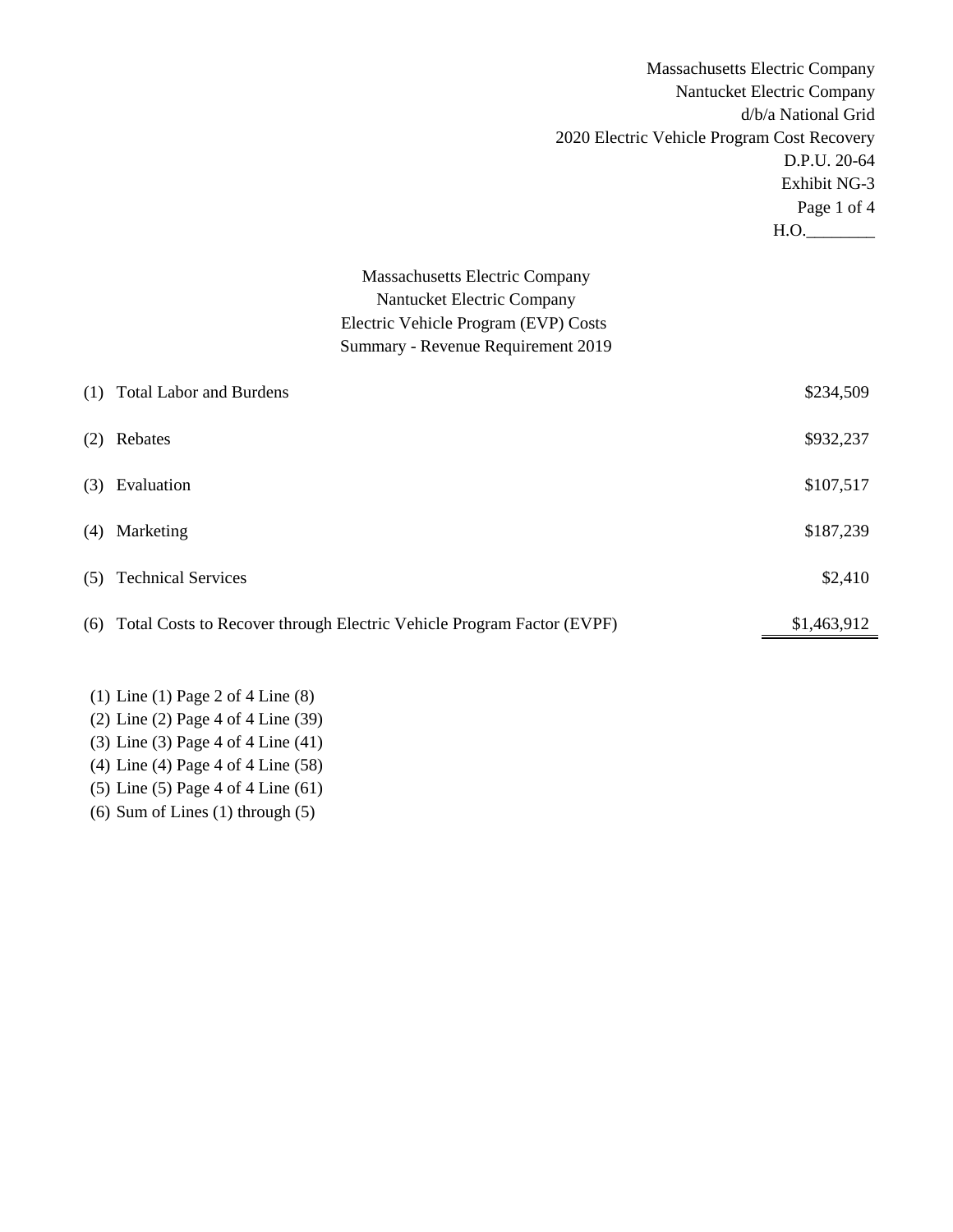Massachusetts Electric Company Nantucket Electric Company d/b/a National Grid 2020 Electric Vehicle Program Cost Recovery D.P.U. 20-64 Exhibit NG-3 Page 2 of 4  $H.O.$ 

# Massachusetts Electric Company Nantucket Electric Company Electric Vehicle Program (EVP) Costs Summary - Labor and Burdens 2019

|     | <u>Role</u>                             | <b>Dollars</b> |
|-----|-----------------------------------------|----------------|
|     | (a)                                     | (b)            |
| (1) | <b>Support Analyst</b>                  | \$11,899       |
| (2) | Program Manager                         | \$111,102      |
| (3) | <b>Implementation Management</b>        | \$1,535        |
| (4) | <b>Marketing Analyst</b>                | \$13,922       |
| (5) | <b>Evaluation Analyst</b>               | \$1,823        |
| (6) | <b>Total Labor</b>                      | \$140,281      |
| (7) | <b>Total Burdens</b>                    | \$94,228       |
| (8) | <b>Total Labor and Burdens</b>          | \$234,509      |
| (1) | Page $(3)$ , Line $(4)$ , Column $(i)$  |                |
| (2) | Page $(3)$ , Line $(8)$ , Column $(i)$  |                |
| (3) | Page $(3)$ , Line $(10)$ , Column $(i)$ |                |
| (4) | Page $(3)$ , Line $(12)$ , Column $(i)$ |                |
| (5) | Page $(3)$ , Line $(15)$ , Column $(i)$ |                |
| (6) | Sum of Lines $(1)$ through $(5)$        |                |
| (7) | From Company Records                    |                |

(8) Line  $(6) +$  Line  $(7)$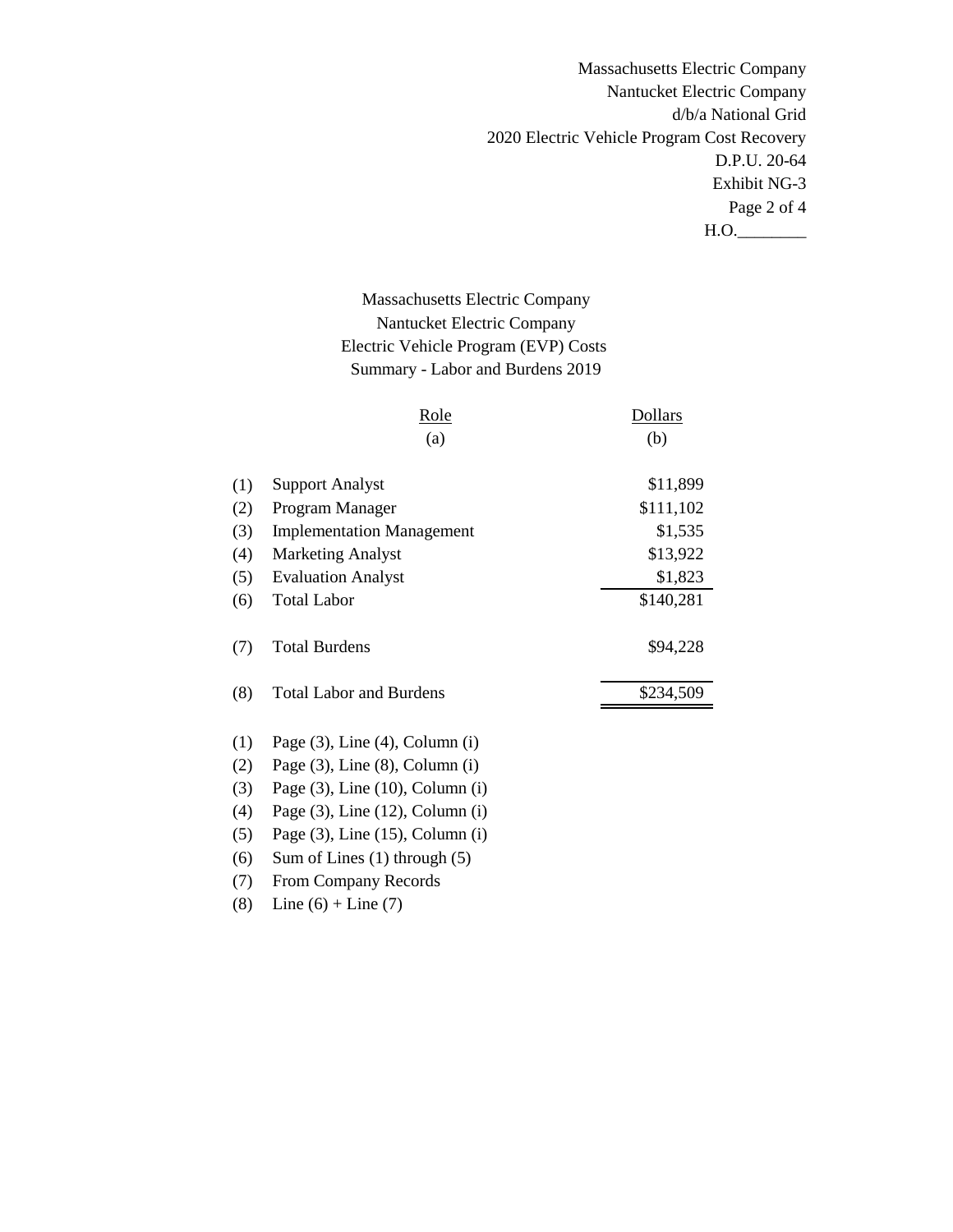Massachusetts Electric Company Nantucket Electric Company d/b/a National Grid 2020 Electric Vehicle Program Cost Recovery D.P.U. 20-64 Exhibit NG-3 Page 3 of 4  $H.O.$ 

#### Massachusetts Electric Company Nantucket Electric Company Electric Vehicle Program (EVP) Costs Detail - Labor 2019

|      | (a)      | (b)                              | (c)            | (d)       | (e)                  | (f)      | (g)    | $(h) = (f) * (g)$  | $(i) = (f) - (h)$ |
|------|----------|----------------------------------|----------------|-----------|----------------------|----------|--------|--------------------|-------------------|
| (1)  | 70001088 | <b>Support Analyst</b>           | Implementation | 5/2/1994  | Dual Support         | \$1,177  | 0.7%   | \$9                | \$1,168           |
| (2)  | 70046860 | <b>Support Analyst</b>           | Implementation | 9/12/2005 | Dual Support         | \$21     | 7.1%   | \$1                | \$19              |
| (3)  | 70711787 | <b>Support Analyst</b>           | Implementation | 7/1/2010  | Dual Support         | \$10,996 | 2.6%   | \$284              | \$10,711          |
| (4)  |          |                                  |                |           |                      |          |        | Total              | \$11,899          |
| (5)  | 70000565 | Program Manager                  | Implementation | 8/1/1994  | 100% In Base Rates   | \$55,599 | 100.0% | \$55,599           | \$0               |
| (6)  | 70003154 | Program Manager                  | Implementation | 4/7/1986  | Dual Support         | \$42,155 | 2.5%   | \$1,049            | \$41,106          |
| (7)  | 70011600 | Program Manager                  | Implementation | 4/30/1999 | Dual Support         | \$70,156 | 0.2%   | \$160              | \$69,996          |
| (8)  |          |                                  |                |           |                      |          |        | Total              | \$111,102         |
| (9)  | 70046635 | <b>Implementation Management</b> | Implementation | 3/21/2005 | Dual Support         | \$656    | 3.1%   | \$20               | \$636             |
| (1)  | 71070107 | <b>Implementation Management</b> | Implementation | 9/14/1998 | Dual Support         | \$15,887 | 94.3%  | \$14,987           | \$900             |
| (10) |          |                                  |                |           |                      |          |        | Total              | \$1,535           |
| (11) | 72031798 | <b>Marketing Analyst</b>         | Marketing      | 7/30/2018 | Post Test Year Hires | \$13,922 | 0.0%   | \$0                | \$13,922          |
| (12) |          |                                  |                |           |                      |          |        | Total              | \$13,922          |
| (13) | 71016918 | <b>Evaluation Analyst</b>        | Evaluation     | 7/16/2008 | Dual Support         | \$1,926  | 5.4%   | \$103              | \$1,823           |
| (14) | 71015650 | <b>Evaluation Analyst</b>        | Evaluation     | 9/14/1987 | 100% In Base Rates   | \$3,055  | 100.0% | \$3,055            | \$0               |
| (15) |          |                                  |                |           |                      |          |        | <b>Total</b>       | \$1,823           |
| (16) |          |                                  |                |           |                      |          |        | <b>Grand Total</b> | \$140,281         |

#### **Column (f) notes**

Dual Support are employees working for the Company in 2017 for which a percentage of their time is not being recovered in Base Rates.

100% In Base Rates are employee's in Test Year 2017.

Post Test Year Hires are employees hired after January 1, 2018.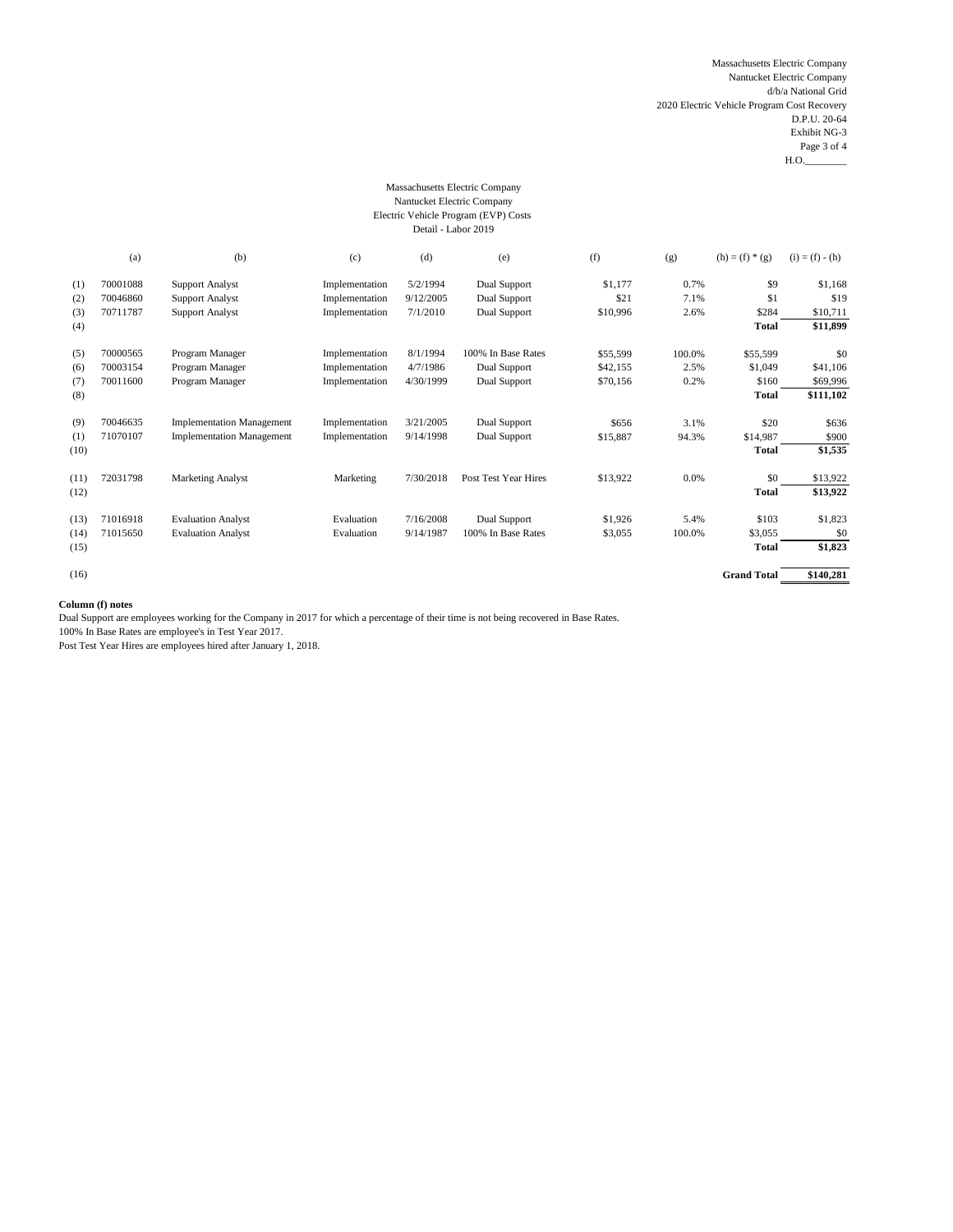Massachusetts Electric Company Nantucket Electric Company d/b/a National Grid 2020 Electric Vehicle Program Cost Recovery D.P.U. 20-64 Exhibit NG-3 Page 4 of 4  $H.O.$ 

#### Massachusetts Electric Company Nantucket Electric Company Electric Vehicle Program (EVP) Costs Summary - Eligible Costs for Recovery 2019

|              | <b>Category</b>           | Invoice                             | Amount                 |
|--------------|---------------------------|-------------------------------------|------------------------|
|              | (a)                       | (b)                                 | (c)                    |
| (1)          | Rebates                   | Invoice-4922229                     | \$2,700                |
| (2)          | Rebates                   | 4968451-99                          | \$6,850                |
| (3)          | Rebates                   | <b>INV-1957 R1</b>                  | \$7,248                |
| (4)          | Rebates                   | 4943368                             | \$7,689                |
| (5)          | Rebates                   | 9311258951                          | \$7,960                |
| (6)          | Rebates                   | <b>INV-1866R3</b>                   | \$8,495                |
| (7)          | Rebates                   | <b>INV-1739</b>                     | \$8,609                |
| (8)          | Rebates                   | <b>INV 1853</b>                     | \$9,201                |
| (9)          | Rebates                   | <b>INV-1761R</b>                    | \$11,975               |
| (10)         | Rebates                   | <b>INV-1800</b>                     | \$12,000               |
| (11)<br>(12) | Rebates<br>Rebates        | INV 2263; INV 42304;<br>9311258954  | \$12,143               |
| (13)         | Rebates                   | <b>INV-1792</b>                     | \$12,180<br>\$12,500   |
| (14)         | Rebates                   | Inv 4963151-99TH                    | \$12,500               |
| (15)         | Rebates                   | INV 4963151-99DPW                   | \$12,500               |
| (16)         | Rebates                   | INV 4963151-99FD                    | \$12,500               |
| (17)         | Rebates                   | <b>INV-1808</b>                     | \$12,500               |
| (18)         | Rebates                   | 8778                                | \$13,225               |
| (19)         | Rebates                   | <b>INV-1806</b>                     | \$14,000               |
| (20)         | Rebates                   | 8797                                | \$14,010               |
| (21)         | Rebates                   | <b>INV-1777</b>                     | \$17,453               |
| (22)         | Rebates                   | IN55056                             | \$24,850               |
| (23)         | Rebates                   | 205624                              | \$24,973               |
| (24)         | Rebates<br>Rebates        | 4962264-99                          | \$25,000<br>\$25,000   |
| (25)<br>(26) | Rebates                   | <b>INV-1810</b><br>4964568-99       | \$25,000               |
| (27)         | Rebates                   | <b>INV-1811</b>                     | \$28,000               |
| (28)         | Rebates                   | <b>INV-1805</b>                     | \$28,000               |
| (29)         | Rebates                   | <b>INV-1809</b>                     | \$28,000               |
| (30)         | Rebates                   | <b>INV-1851</b>                     | \$32,000               |
| (31)         | Rebates                   | <b>INV-1760</b>                     | \$34,292               |
| (32)         | Rebates                   | 03613-91022                         | \$40,557               |
| (33)         | Rebates                   | <b>INV-1789</b>                     | \$48,000               |
| (34)         | Rebates                   | 33A, 10332A, 4646                   | \$48,000               |
| (35)         | Rebates                   | <b>INV-1807</b>                     | \$50,000               |
| (36)         | Rebates                   | <b>INV-1804</b>                     | \$56,000               |
| (37)         | Rebates                   | <b>INV-1803</b>                     | \$56,000               |
| (38)<br>(39) | Rebates                   | <b>INV-1852R</b><br>Total           | \$130,328<br>\$932,237 |
|              |                           |                                     |                        |
| (40)         | Evaluation                | DSM174820310315                     | \$107,517              |
| (41)         |                           | Total                               | \$107,517              |
|              |                           |                                     |                        |
| (42)         | Marketing                 | 5213484-1                           | \$218                  |
| (43)         | Marketing                 | 5216380-1                           | \$329                  |
| (44)         | Marketing                 | 121919F                             | \$717                  |
| (45)         | Marketing                 | Mower 1002562768 2019               | \$2,000                |
| (46)         | Marketing                 | 231414                              | \$2,000                |
| (47)         | Marketing                 | Mower 1002562764 2019               | \$2,060                |
| (48)         | Marketing                 | Mower 72025975. 00129369 & 00121009 | \$5,381                |
| (49)<br>(50) | Marketing<br>Marketing    | 229839<br>229840                    | \$5,930<br>\$6,651     |
| (51)         | Marketing                 | 231413                              | \$8,440                |
| (52)         | Marketing                 | Mower 1002562761 2019               | \$10,454               |
| (53)         | Marketing                 | 228045                              | \$10,793               |
| (54)         | Marketing                 | 249                                 | \$15,000               |
| (55)         | Marketing                 | 228800                              | \$20,101               |
| (56)         | Marketing                 | 227577                              | \$24,164               |
| (57)         | Marketing                 | 228777                              | \$73,000               |
| (58)         |                           | Total                               | \$187,239              |
|              | <b>Technical Services</b> | <b>INV-1773</b>                     |                        |
| (59)<br>(60) | <b>Technical Services</b> | 193694                              | \$750<br>\$1,660       |
| (61)         |                           | Total                               | \$2,410                |
|              |                           |                                     |                        |
| (62)         |                           | <b>Grand Total</b>                  | \$1,229,403            |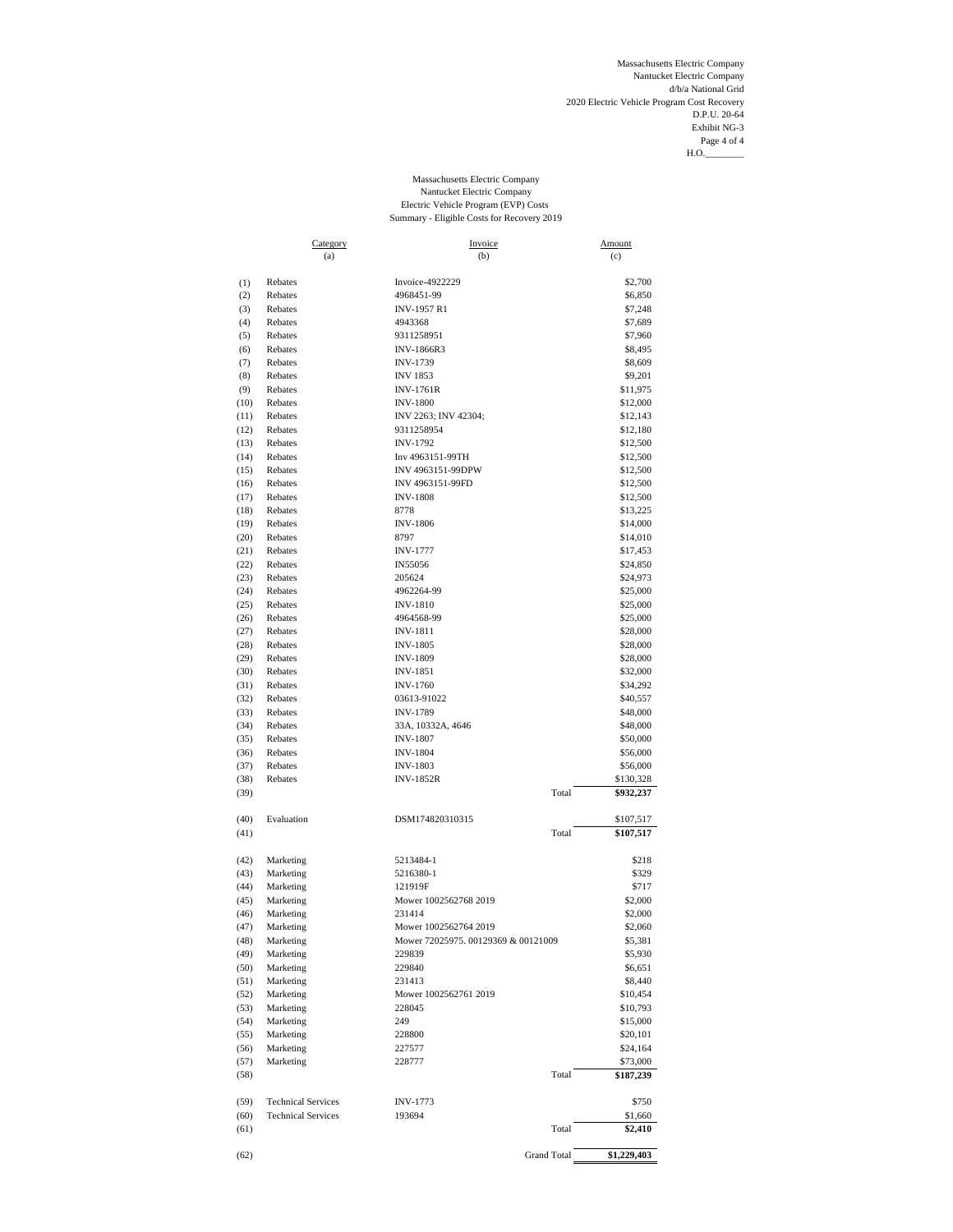Massachusetts Electric Company Nantucket Electric Company d/b/a National Grid Electric Vehicle Program Factor Filing D.P.U. 20-64  $H.O.$ 

Exhibit NG-4

Typical Bills – Mass. Electric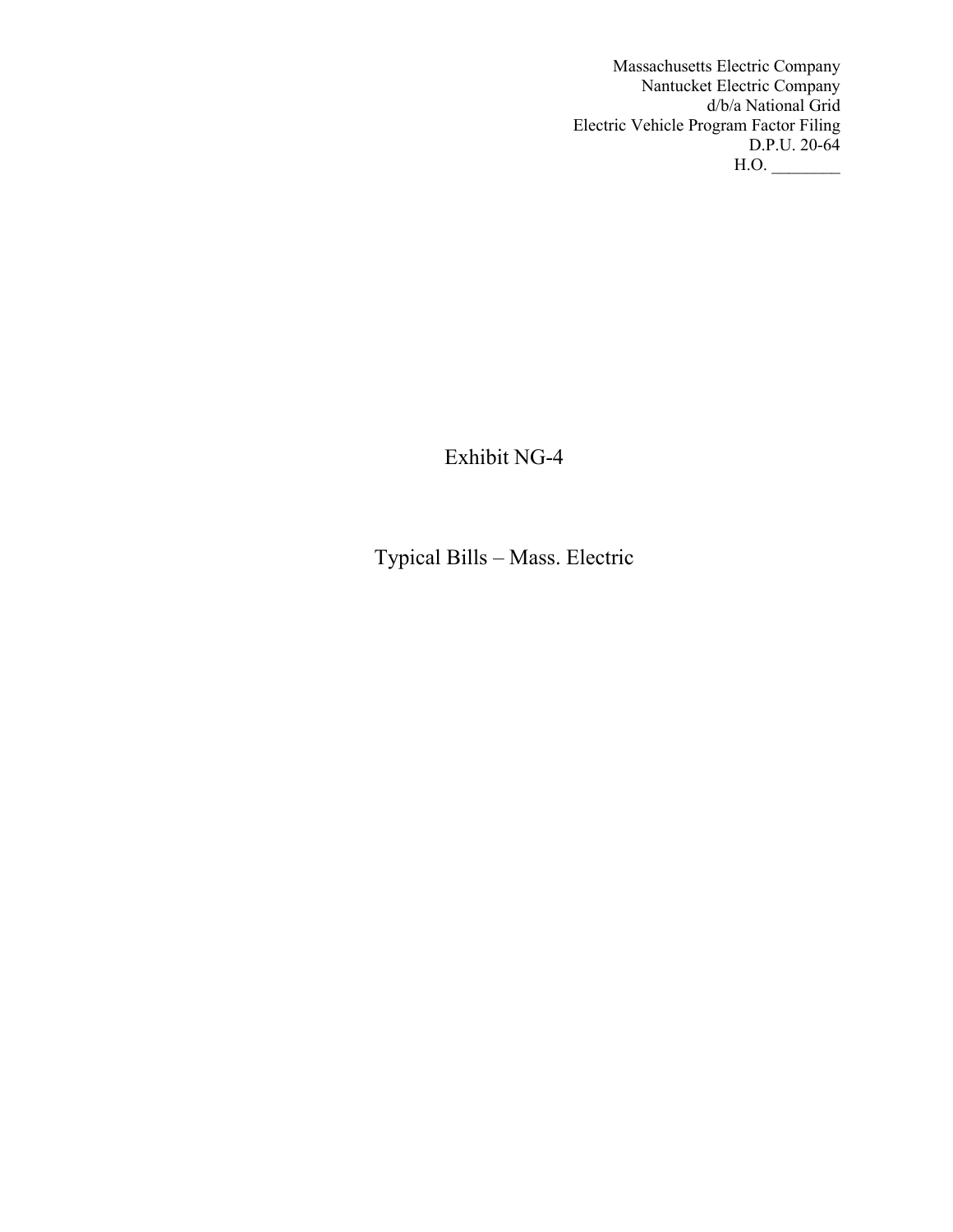Massachusetts Electric Company Nantucket Electric Company each d/b/a National Grid D.P.U. 20-64 Exhibit NG-4 Page 1 of 17 H.O. \_\_\_\_\_\_\_\_\_

Massachusetts Electric Company Proposed July 1, 2020 Calculation of Monthly Typical Bill- Index

| <b>Description</b>                                      | <b>Reference</b> |
|---------------------------------------------------------|------------------|
| Calculation of Monthly Typical Bill-Index               | Page 1 of 17     |
| Impact on R-1 Basic Service Customers                   | Page 2 of 17     |
| Impact on R-2 Basic Service Customers                   | Page 3 of 17     |
| Impact on G-1 Basic Service Customers                   | Page 4 of 17     |
| Impact on G-2 Basic Service Customers Hours of Use: 200 | Page 5 of 17     |
| Impact on G-2 Basic Service Customers Hours of Use: 250 | Page 6 of 17     |
| Impact on G-2 Basic Service Customers Hours of Use: 300 | Page 7 of 17     |
| Impact on G-2 Basic Service Customers Hours of Use: 350 | Page 8 of 17     |
| Impact on G-2 Basic Service Customers Hours of Use: 400 | Page 9 of 17     |
| Impact on G-2 Basic Service Customers Hours of Use: 450 | Page 10 of 17    |
| Impact on G-3 Basic Service Customers Hours of Use: 250 | Page 11 of 17    |
| Impact on G-3 Basic Service Customers Hours of Use: 300 | Page 12 of 17    |
| Impact on G-3 Basic Service Customers Hours of Use: 350 | Page 13 of 17    |
| Impact on G-3 Basic Service Customers Hours of Use: 400 | Page 14 of 17    |
| Impact on G-3 Basic Service Customers Hours of Use: 450 | Page 15 of 17    |
| Impact on G-3 Basic Service Customers Hours of Use: 500 | Page 16 of 17    |
| <b>Impact on S-5 Basic Service Customers</b>            | Page 17 of 17    |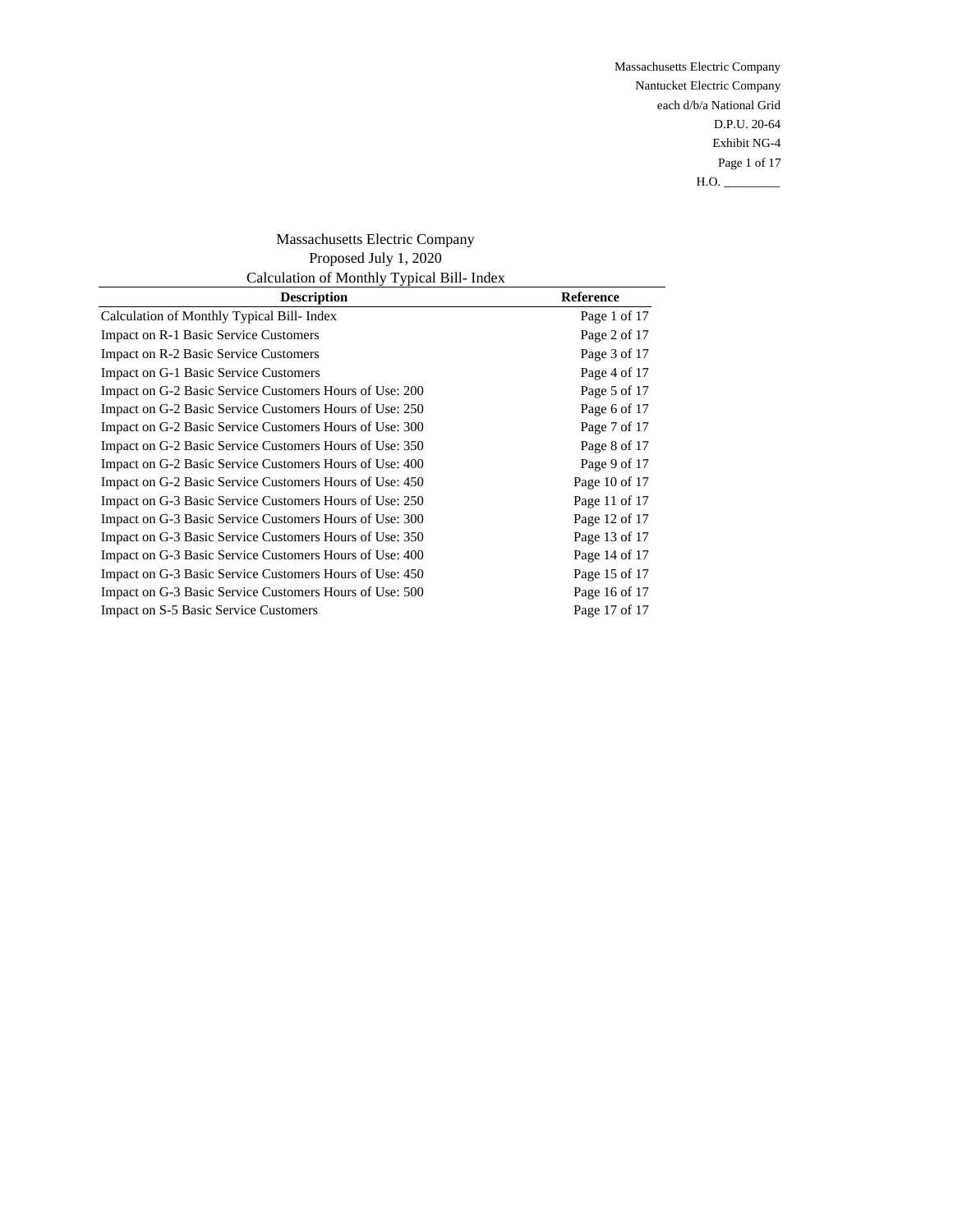### Impact on R-1 Basic Service Customers

| Monthly<br><b>KWh</b> | Total    | <b>Present Rates</b><br>Basic<br>Service | Retail<br>Delivery | Total    | <b>Proposed Rates</b><br>Basic<br>Service | Retail<br>Delivery | Overall<br>Increase (Decrease)<br>Amount | $\%$    |
|-----------------------|----------|------------------------------------------|--------------------|----------|-------------------------------------------|--------------------|------------------------------------------|---------|
| 125                   | \$35.58  | \$12.37                                  | \$23.21            | \$35.59  | \$12.37                                   | \$23.22            | \$0.01                                   | $0.0\%$ |
| 250                   | \$64.19  | \$24.75                                  | \$39.44            | \$64.22  | \$24.75                                   | \$39.47            | \$0.03                                   | 0.0%    |
| 500                   | \$121.35 | \$49.49                                  | \$71.86            | \$121.41 | \$49.49                                   | \$71.92            | \$0.06                                   | 0.0%    |
| 600                   | \$144.22 | \$59.39                                  | \$84.83            | \$144.29 | \$59.39                                   | \$84.90            | \$0.07                                   | 0.0%    |
| 750                   | \$178.53 | \$74.24                                  | \$104.29           | \$178.61 | \$74.24                                   | \$104.37           | \$0.08                                   | 0.0%    |
| 1,000                 | \$235.69 | \$98.98                                  | \$136.71           | \$235.80 | \$98.98                                   | \$136.82           | \$0.11                                   | 0.0%    |
| 1,250                 | \$292.88 | \$123.73                                 | \$169.15           | \$293.02 | \$123.73                                  | \$169.29           | \$0.14                                   | 0.0%    |
| 1,500                 | \$350.04 | \$148.47                                 | \$201.57           | \$350.21 | \$148.47                                  | \$201.74           | \$0.17                                   | 0.0%    |
| 2,000                 | \$464.38 | \$197.96                                 | \$266.42           | \$464.60 | \$197.96                                  | \$266.64           | \$0.22                                   | 0.0%    |

|                                   |       | <b>Present Rates</b> | <b>Proposed Rates</b> |  |
|-----------------------------------|-------|----------------------|-----------------------|--|
| <b>Customer Charge</b>            |       | \$7.00               | \$7.00                |  |
| Distribution Charge - All kWh (1) | kWhx  | \$0.07423            | \$0.07423             |  |
| <b>Transition Charge</b>          | kWh x | $($ \$0,00086)       | $($ \$0.00086)        |  |
| <b>Transmission Charge</b>        | kWh x | \$0.03130            | \$0.03130             |  |
| <b>SMART</b> Charge               | kWhx  | \$0,00356            | \$0.00356             |  |
| Electric Vehical Program Charge   | kWh x | \$0,00000            | \$0.00011             |  |
| <b>Energy Efficiency Charge</b>   | kWhx  | \$0.02098            | \$0.02098             |  |
| Renewables Charge                 | kWh x | \$0,00050            | \$0,00050             |  |
| <b>Supplier Services</b>          |       |                      |                       |  |
| Basic Service Charge (2)          | kWh x | \$0.09898            | \$0.09898             |  |

(1) Includes: Basic Service Adjustment Factor -0.033¢, Residential Assistance Adjustment Factor 0.614¢, Storm Fund Replenishment Adjustment Factor 0.301¢, Pension/PBOP Adjustment Factor 0.182¢, RDM Adjustment Factor 0.251¢, Attorney General Consultant Expense Factor 0.006¢, Solar Cost Adjustment Factor -0.005¢, Smart Grid Distribution Adjustment Factor 0.008¢, Net Metering Recovery Surcharge 1.061¢, CapEx Factor 0.41¢, Tax Act Credit Factor -0.067¢ Long-Term Renewable Energy Contract Adjustment Factor 0.056¢ Vegetation Management Factor 0.024¢ and Grid Modernization Factor 0.032¢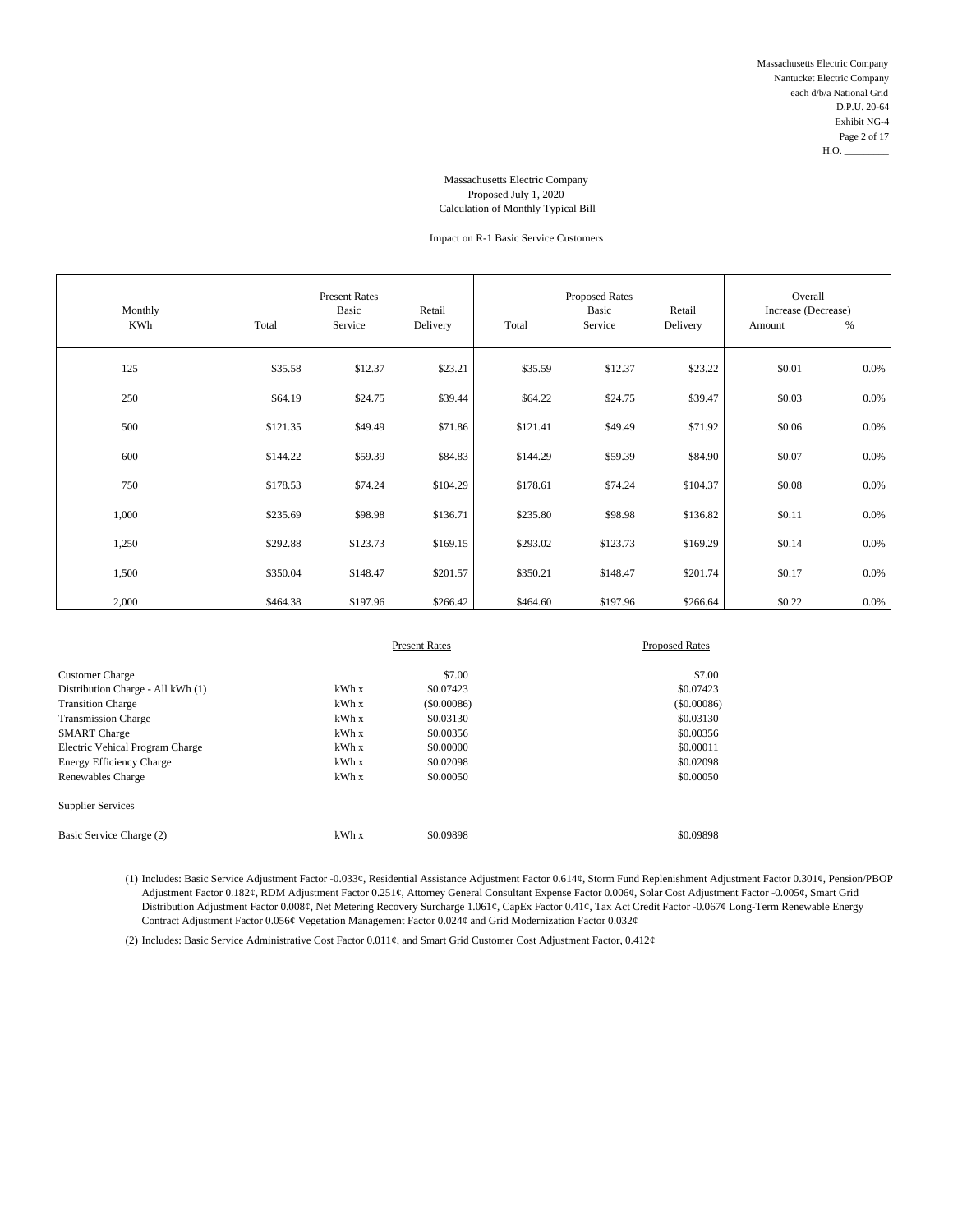### Impact on R-2 Basic Service Customers

| Monthly<br><b>KWh</b> | Total    | <b>Present Rates</b><br>Basic<br>Service | Retail<br>Delivery | Total    | <b>Proposed Rates</b><br>Basic<br>Service | Retail<br>Delivery | Overall<br>Increase (Decrease)<br>Amount | $\%$    |
|-----------------------|----------|------------------------------------------|--------------------|----------|-------------------------------------------|--------------------|------------------------------------------|---------|
| 125                   | \$22.83  | \$12.37                                  | \$10.46            | \$22.83  | \$12.37                                   | \$10.46            | \$0.00                                   | $0.0\%$ |
| 250                   | \$40.90  | \$24.75                                  | \$16.15            | \$40.92  | \$24.75                                   | \$16.17            | \$0.02                                   | $0.0\%$ |
| 500                   | \$77.04  | \$49.49                                  | \$27.55            | \$77.08  | \$49.49                                   | \$27.59            | \$0.04                                   | 0.1%    |
| 600                   | \$91.49  | \$59.39                                  | \$32.10            | \$91.53  | \$59.39                                   | \$32.14            | \$0.04                                   | $0.0\%$ |
| 750                   | \$113.17 | \$74.24                                  | \$38.93            | \$113.23 | \$74.24                                   | \$38.99            | \$0.06                                   | 0.1%    |
| 1,000                 | \$149.31 | \$98.98                                  | \$50.33            | \$149.38 | \$98.98                                   | \$50.40            | \$0.07                                   | $0.0\%$ |
| 1,250                 | \$185.45 | \$123.73                                 | \$61.72            | \$185.54 | \$123.73                                  | \$61.81            | \$0.09                                   | $0.0\%$ |
| 1,500                 | \$221.58 | \$148.47                                 | \$73.11            | \$221.70 | \$148.47                                  | \$73.23            | \$0.12                                   | 0.1%    |
| 2,000                 | \$293.86 | \$197.96                                 | \$95.90            | \$294.00 | \$197.96                                  | \$96.04            | \$0.14                                   | $0.0\%$ |

|                                   |       | <b>Present Rates</b> | <b>Proposed Rates</b> |
|-----------------------------------|-------|----------------------|-----------------------|
| <b>Customer Charge</b>            |       | \$7.00               | \$7.00                |
| Distribution Charge - All kWh (1) | kWhx  | \$0.07423            | \$0.07423             |
| <b>Transition Charge</b>          | kWhx  | $($ \$0,00086)       | $($ \$0.00086)        |
| <b>Transmission Charge</b>        | kWh x | \$0.03130            | \$0.03130             |
| <b>SMART</b> Charge               | kWhx  | \$0,00356            | \$0.00356             |
| Electric Vehical Program Charge   | kWhx  | \$0,00000            | \$0,00011             |
| <b>Energy Efficiency Charge</b>   | kWh x | \$0,00486            | \$0.00486             |
| Renewables Charge                 | kWh x | \$0,00050            | \$0,00050             |
| Discount                          |       | 32.00%               | 32.00%                |
| <b>Supplier Services</b>          |       |                      |                       |
| Basic Service Charge (2)          | kWh x | \$0.09898            | \$0.09898             |

(1) Includes: Basic Service Adjustment Factor -0.033¢, Residential Assistance Adjustment Factor 0.614¢, Storm Fund Replenishment Adjustment Factor 0.301¢, Pension/PBOP Adjustment Factor 0.182¢, RDM Adjustment Factor 0.251¢, Attorney General Consultant Expense Factor 0.006¢, Solar Cost Adjustment Factor -0.005¢, Smart Grid Distribution Adjustment Factor 0.008¢, Net Metering Recovery Surcharge 1.061¢, CapEx Factor 0.41¢, Tax Act Credit Factor -0.067¢ Long-Term Renewable Energy Contract Adjustment Factor 0.056¢ Vegetation Management Factor 0.024¢ and Grid Modernization Factor 0.032¢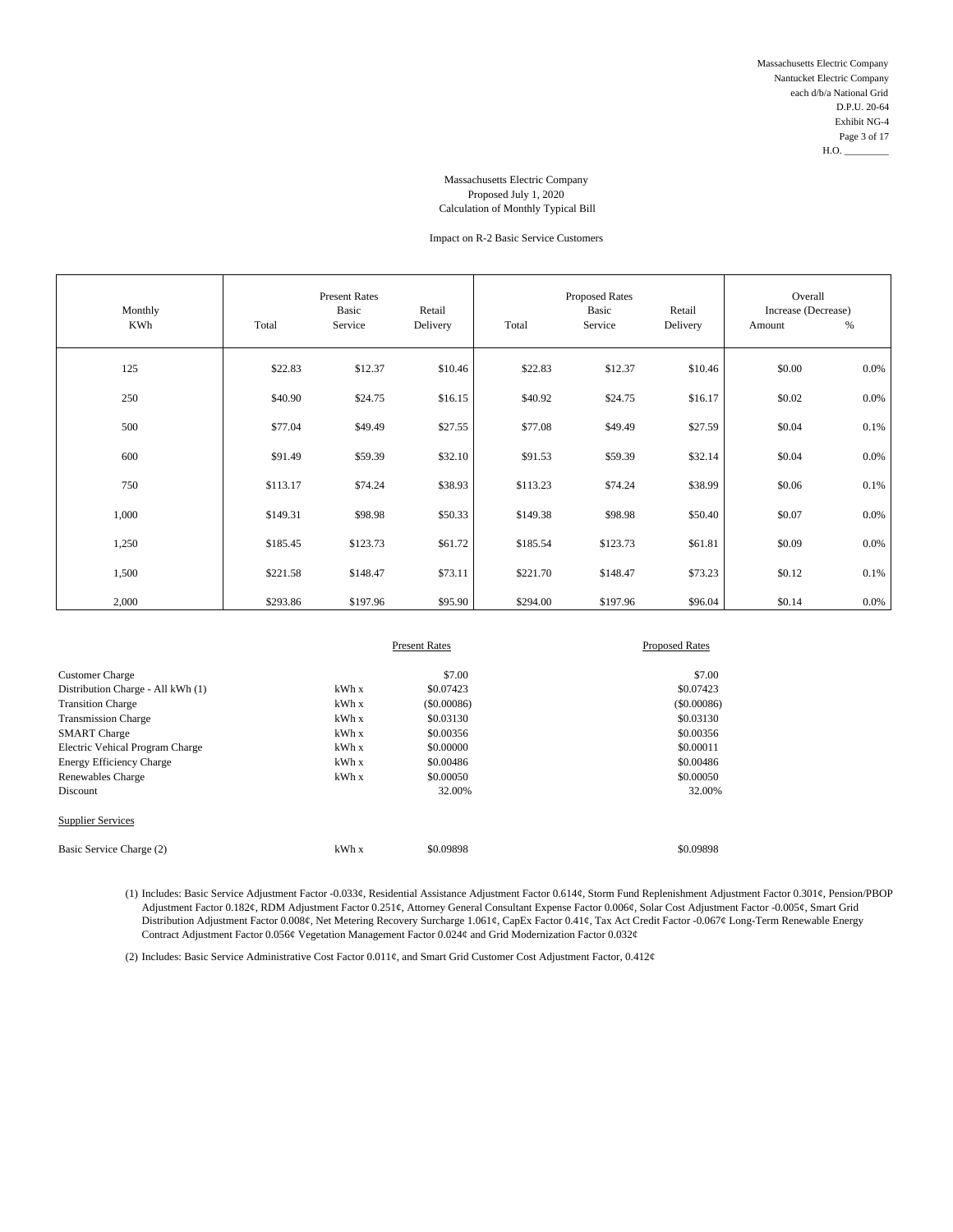### Impact on G-1 Basic Service Customers

| Monthly<br><b>KWh</b> | Total      | <b>Present Rates</b><br>Basic<br>Service | Retail<br>Delivery | Total      | <b>Proposed Rates</b><br>Basic<br>Service | Retail<br>Delivery | Overall<br>Increase (Decrease)<br>Amount | %    |
|-----------------------|------------|------------------------------------------|--------------------|------------|-------------------------------------------|--------------------|------------------------------------------|------|
| 50                    | \$19.20    | \$4.21                                   | \$14.99            | \$19.20    | \$4.21                                    | \$14.99            | \$0.00                                   | 0.0% |
| 100                   | \$28.38    | \$8.43                                   | \$19.95            | \$28.39    | \$8.43                                    | \$19.96            | \$0.01                                   | 0.0% |
| 250                   | \$55.97    | \$21.07                                  | \$34.90            | \$55.99    | \$21.07                                   | \$34.92            | \$0.02                                   | 0.0% |
| 500                   | \$101.92   | \$42.14                                  | \$59.78            | \$101.97   | \$42.14                                   | \$59.83            | \$0.05                                   | 0.0% |
| 1,500                 | \$285.75   | \$126.42                                 | \$159.33           | \$285.89   | \$126.42                                  | \$159.47           | \$0.14                                   | 0.0% |
| 2,500                 | \$469.58   | \$210.70                                 | \$258.88           | \$469.81   | \$210.70                                  | \$259.11           | \$0.23                                   | 0.0% |
| 5,000                 | \$929.15   | \$421.40                                 | \$507.75           | \$929.60   | \$421.40                                  | \$508.20           | \$0.45                                   | 0.0% |
| 7,500                 | \$1,388.73 | \$632.10                                 | \$756.63           | \$1,389.41 | \$632.10                                  | \$757.31           | \$0.68                                   | 0.0% |

|                                   |       | <b>Present Rates</b> | <b>Proposed Rates</b> |  |
|-----------------------------------|-------|----------------------|-----------------------|--|
|                                   |       |                      |                       |  |
| <b>Customer Charge</b>            |       | \$10.00              | \$10.00               |  |
| Distribution Charge - All kWh (1) | kWhx  | \$0.06420            | \$0.06420             |  |
| <b>Transition Charge</b>          | kWh x | (S0.00087)           | $($ \$0,00087)        |  |
| <b>Transmission Charge</b>        | kWh x | \$0.02311            | \$0.02311             |  |
| <b>SMART</b> Charge               | kWh x | \$0.00294            | \$0.00294             |  |
| Electric Vehical Program Charge   | kWhx  | \$0,00000            | \$0,00009             |  |
| <b>Energy Efficiency Charge</b>   | kWhx  | \$0,00967            | \$0.00967             |  |
| Renewables Charge                 | kWh x | \$0,00050            | \$0,00050             |  |
| <b>Supplier Services</b>          |       |                      |                       |  |
| Basic Service Charge (2)          | kWh x | \$0.08428            | \$0.08428             |  |

(1) Includes: Basic Service Adjustment Factor -0.027¢, Residential Assistance Adjustment Factor 0.508¢, Storm Fund Replenishment Adjustment Factor 0.265¢, Pension/PBOP Adjustment Factor 0.157¢, RDM Adjustment Factor 0.207¢, Attorney General Consultant Expense Factor 0.005¢, Solar Cost Adjustment Factor -0.004¢, Smart Grid Distribution Adjustment Factor 0.007¢, Net Metering Recovery Surcharge 0.878¢, CapEx Factor 0.323¢, Tax Act Credit Factor -0.055¢ Long-Term Renewable Energy Contract Adjustment Factor 0.056¢ Vegetation Management Factor 0.023¢, and Grid Modernization Factor 0.026¢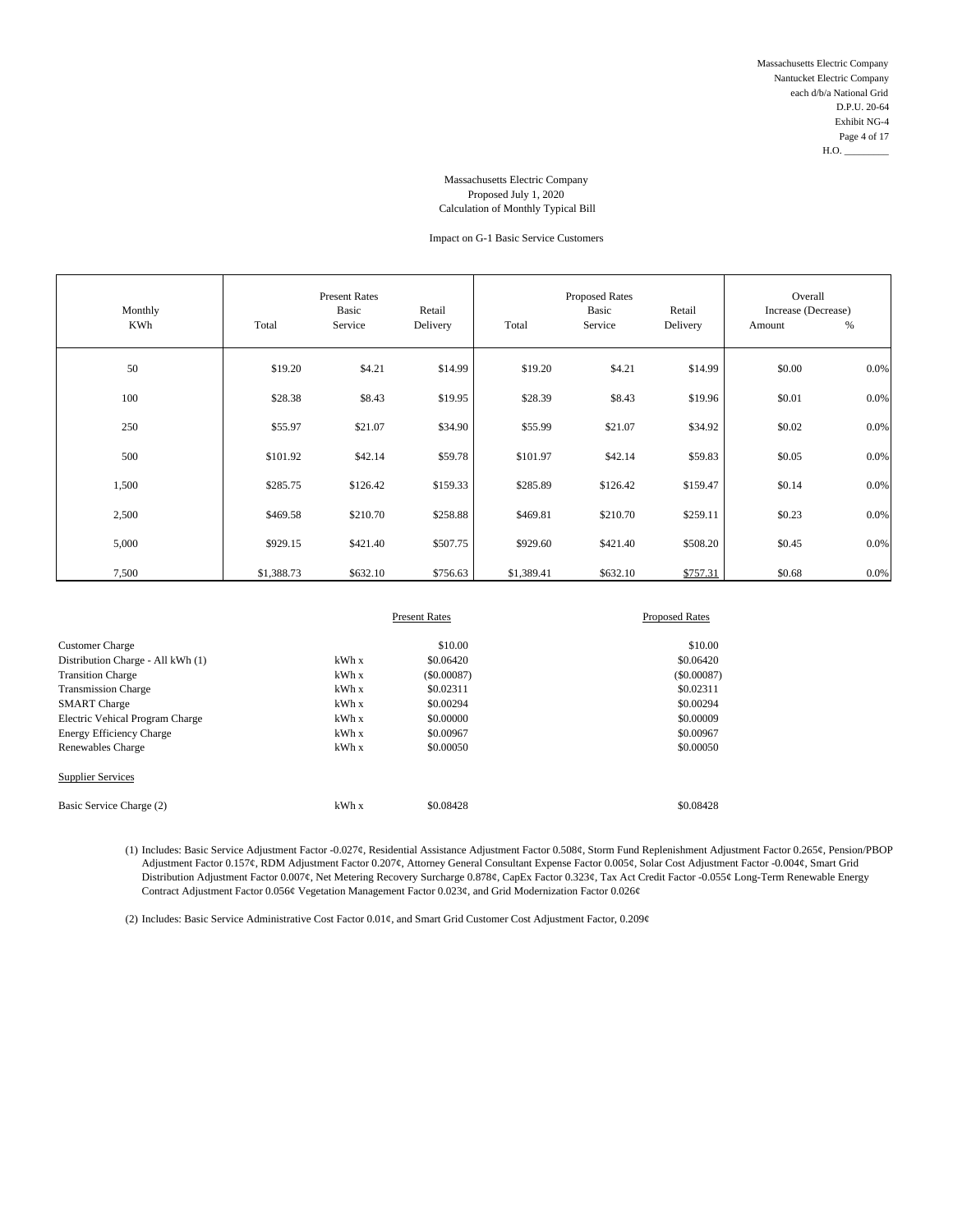Massachusetts Electric Company Nantucket Electric Company each d/b/a National Grid D.P.U. 20-64 Exhibit NG-4 Massachusetts Electric Company Page 5 of 17

# Proposed July 1, 2020 H.O. Calculation of Monthly Typical Bill

#### Impact on G-2 Basic Service Customers

SEMA Monthly **Present Rates** Present Rates **Present Rates** Proposed Rates Overall Power Masic Basic Retail Basic Retail Basic Retail Increase (Decrease)<br>
Retail Increase Checke<br>
Retail Service Delivery Potal Service Delivery Amount % KW KWh Total Service Delivery Total Service Delivery Amount % SEMA SEMA SEMA SEMA SEMA 15 3,000 \$603.66 \$251.79 \$351.87 \$603.84 \$251.79 \$352.05 \$0.18 0.0% 20 4,000 \$794.88 \$335.72 \$459.16 \$795.12 \$335.72 \$459.40 \$0.24 0.0% 40 8,000 \$1,559.76 \$671.44 \$888.32 \$1,560.24 \$671.44 \$888.80 \$0.48 0.0% 75 15,000 \$2,898.30 \$1,258.95 \$1,639.35 \$2,899.20 \$1,258.95 \$1,640.25 \$0.90 0.0% 150 30,000 \$5,766.60 \$2,517.90 \$3,248.70 \$5,768.40 \$2,517.90 \$3,250.50 \$1.80 0.0%

|                  |        |                      |                               |            | <b>WCMA</b>          |                                |            |                                |      |
|------------------|--------|----------------------|-------------------------------|------------|----------------------|--------------------------------|------------|--------------------------------|------|
| Monthly<br>Power |        |                      | <b>Present Rates</b><br>Basic | Retail     |                      | <b>Proposed Rates</b><br>Basic | Retail     | Overall<br>Increase (Decrease) |      |
| <b>KW</b>        | KWh    | Total<br><b>WCMA</b> | Service<br><b>WCMA</b>        | Delivery   | Total<br><b>WCMA</b> | Service<br><b>WCMA</b>         | Delivery   | Amount                         | %    |
|                  |        |                      |                               |            |                      |                                |            |                                |      |
| 15               | 3,000  | \$593.97             | \$242.10                      | \$351.87   | \$594.15             | \$242.10                       | \$352.05   | \$0.18                         | 0.0% |
| 20               | 4,000  | \$781.96             | \$322.80                      | \$459.16   | \$782.20             | \$322.80                       | \$459.40   | \$0.24                         | 0.0% |
| 40               | 8,000  | \$1,533.92           | \$645.60                      | \$888.32   | \$1,534.40           | \$645.60                       | \$888.80   | \$0.48                         | 0.0% |
| 75               | 15,000 | \$2,849.85           | \$1,210.50                    | \$1,639.35 | \$2,850.75           | \$1,210.50                     | \$1,640.25 | \$0.90                         | 0.0% |
| 150              | 30,000 | \$5,669.70           | \$2,421.00                    | \$3,248.70 | \$5,671.50           | \$2,421.00                     | \$3,250.50 | \$1.80                         | 0.0% |

| Monthly<br>Power<br><b>KW</b> | <b>KWh</b> | Total<br><b>NEMA</b> | <b>Present Rates</b><br>Basic<br>Service<br><b>NEMA</b> | Retail<br>Delivery | Total<br><b>NEMA</b> | <b>Proposed Rates</b><br>Basic<br>Service<br><b>NEMA</b> | Retail<br>Delivery | Overall<br>Increase (Decrease)<br>Amount | %    |
|-------------------------------|------------|----------------------|---------------------------------------------------------|--------------------|----------------------|----------------------------------------------------------|--------------------|------------------------------------------|------|
| 15                            | 3.000      | \$591.72             | \$239.85                                                | \$351.87           | \$591.90             | \$239.85                                                 | \$352.05           | \$0.18                                   | 0.0% |
| 20                            | 4,000      | \$778.96             | \$319.80                                                | \$459.16           | \$779.20             | \$319.80                                                 | \$459.40           | \$0.24                                   | 0.0% |
| 40                            | 8,000      | \$1,527.92           | \$639.60                                                | \$888.32           | \$1,528.40           | \$639.60                                                 | \$888.80           | \$0.48                                   | 0.0% |
| 75                            | 15,000     | \$2,838.60           | \$1,199.25                                              | \$1,639.35         | \$2,839.50           | \$1,199.25                                               | \$1,640.25         | \$0.90                                   | 0.0% |
| 150                           | 30,000     | \$5,647.20           | \$2,398.50                                              | \$3,248.70         | \$5,649.00           | \$2,398.50                                               | \$3,250.50         | \$1.80                                   | 0.0% |

|                                   |                 | <b>Present Rates</b> | <b>Proposed Rates</b> |
|-----------------------------------|-----------------|----------------------|-----------------------|
| <b>Customer Charge</b>            |                 | \$30.00              | \$30.00               |
| <b>Distribution Demand Charge</b> | KW <sub>x</sub> | \$10.60              | \$10.60               |
| Distribution Charge (1)           | KWh x           | \$0.01996            | \$0.01996             |
| <b>Transition Charge</b>          | KWh x           | (\$0.00086)          | (S0.00086)            |
| <b>Transmission Charge</b>        | KWh x           | \$0.02283            | \$0.02283             |
| <b>SMART</b> Charge               | KWh x           | \$0.00219            | \$0.00219             |
| Electric Vehical Program Charge   | KWh x           | \$0,00000            | \$0,00006             |
| <b>Energy Efficiency Charge</b>   | KWh x           | \$0.00967            | \$0,00967             |
| Renewables Charge                 | KWh x           | \$0,00050            | \$0,00050             |
| Supplier Service                  |                 |                      |                       |
| Basic Service Charge (2)          | KWh x           | \$0.08393            | \$0.08393             |
| Basic Service Charge (2)          | KWh x           | \$0.08070            | \$0.08070             |
| Basic Service Charge (2)          | KWh x           | \$0.07995            | \$0.07995             |

(1) Includes: Basic Service Adjustment Factor -0.02¢, Residential Assistance Adjustment Factor 0.377¢, Storm Fund Replenishment Adjustment Factor 0.19¢, Pension/PBOP Adjustment Factor 0.114¢, RDM Adjustment Factor 0.154¢, Attorney General Consultant Expense Factor 0.003¢, Solar Cost Adjustment Factor -0.003¢, Smart Grid Distribution Adjustment Factor 0.005¢, Net Metering Recovery Surcharge 0.653¢, CapEx Factor 0.27¢, Tax Act Credit Factor -0.041¢ Long-Term Renewable Energy Contract Adjustment Factor 0.056¢ Vegetation Management Factor 0.02¢, and Grid Modernization Factor 0.019¢

(2) Includes: Basic Service Administrative Cost Factor 0.015¢ ,and Smart Grid Customer Cost Adjustment Factor, 0.092¢

Hours Use: 200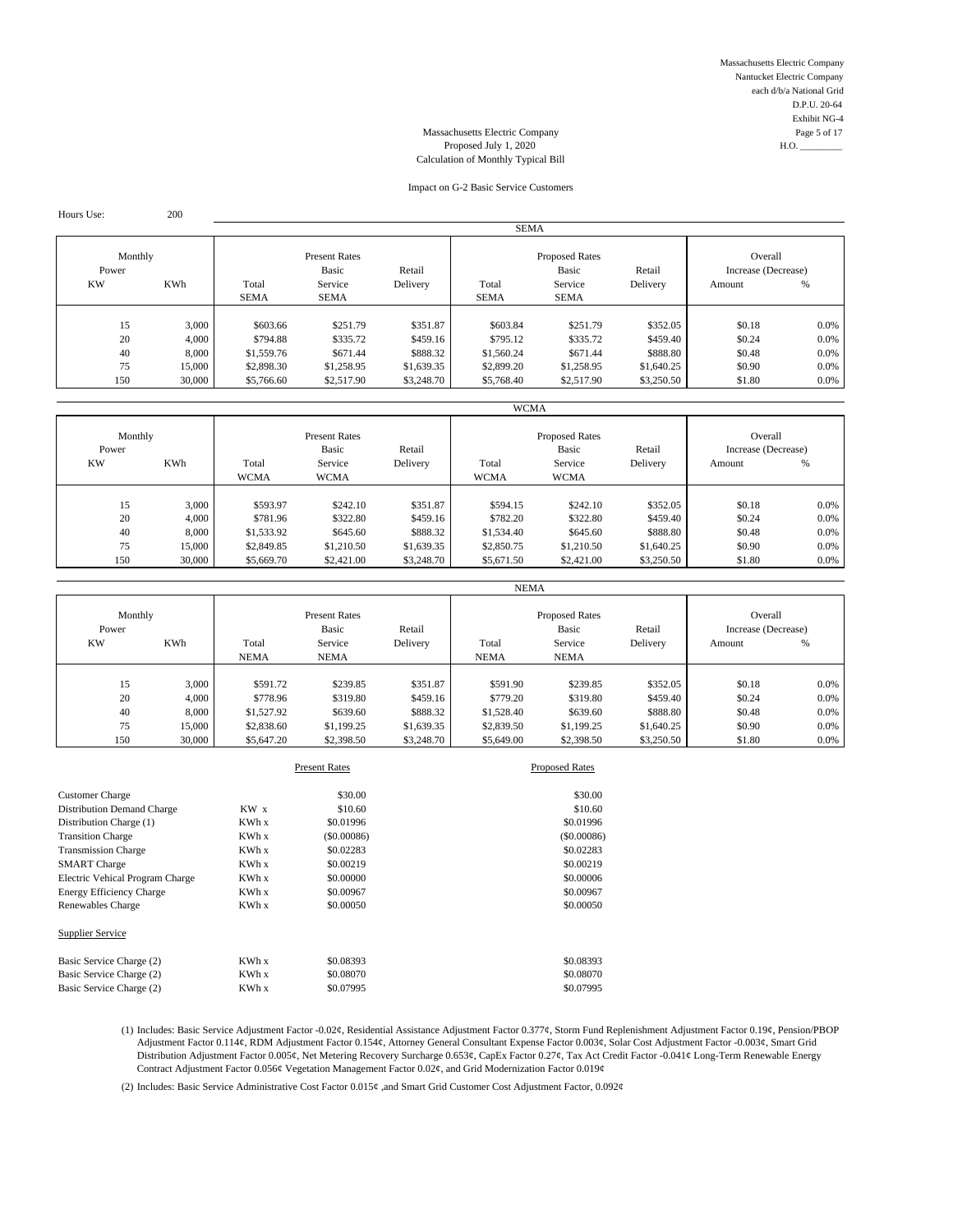Massachusetts Electric Company Nantucket Electric Company each d/b/a National Grid D.P.U. 20-64 Exhibit NG-4 Massachusetts Electric Company Page 6 of 17

# Proposed July 1, 2020 Calculation of Monthly Typical Bill

#### Impact on G-2 Basic Service Customers

| Hours Use:       | 250        |                                         |             |            |                                          |             |                                |        |         |  |  |  |
|------------------|------------|-----------------------------------------|-------------|------------|------------------------------------------|-------------|--------------------------------|--------|---------|--|--|--|
|                  |            |                                         |             |            | <b>SEMA</b>                              |             |                                |        |         |  |  |  |
| Monthly<br>Power |            | <b>Present Rates</b><br>Basic<br>Retail |             |            | <b>Proposed Rates</b><br>Basic<br>Retail |             | Overall<br>Increase (Decrease) |        |         |  |  |  |
| <b>KW</b>        | <b>KWh</b> | Total                                   | Service     | Delivery   | Total                                    | Service     | Delivery                       | Amount | %       |  |  |  |
|                  |            | <b>SEMA</b>                             | <b>SEMA</b> |            | <b>SEMA</b>                              | <b>SEMA</b> |                                |        |         |  |  |  |
|                  |            |                                         |             |            |                                          |             |                                |        |         |  |  |  |
| 15               | 3,750      | \$707.32                                | \$314.74    | \$392.58   | \$707.55                                 | \$314.74    | \$392.81                       | \$0.23 | $0.0\%$ |  |  |  |
| 20               | 5,000      | \$933.10                                | \$419.65    | \$513.45   | \$933.40                                 | \$419.65    | \$513.75                       | \$0.30 | 0.0%    |  |  |  |
| 40               | 10,000     | \$1,836.20                              | \$839.30    | \$996.90   | \$1,836.80                               | \$839.30    | \$997.50                       | \$0.60 | 0.0%    |  |  |  |
| 75               | 18,750     | \$3,416.62                              | \$1,573.69  | \$1,842.93 | \$3,417.75                               | \$1,573.69  | \$1,844.06                     | \$1.13 | 0.0%    |  |  |  |
| 150              | 37,500     | \$6,803.27                              | \$3,147.38  | \$3,655.89 | \$6,805.52                               | \$3,147.38  | \$3,658.14                     | \$2.25 | 0.0%    |  |  |  |
|                  |            |                                         |             |            |                                          |             |                                |        |         |  |  |  |

| Monthly<br>Power<br><b>KW</b> | KWh    | Total<br><b>WCMA</b> | <b>Present Rates</b><br>Basic<br>Service<br><b>WCMA</b> | Retail<br>Delivery | Total<br><b>WCMA</b> | <b>Proposed Rates</b><br>Basic<br>Service<br><b>WCMA</b> | Retail<br>Delivery | Overall<br>Increase (Decrease)<br>Amount | %       |
|-------------------------------|--------|----------------------|---------------------------------------------------------|--------------------|----------------------|----------------------------------------------------------|--------------------|------------------------------------------|---------|
| 15                            | 3,750  | \$695.21             | \$302.63                                                | \$392.58           | \$695.44             | \$302.63                                                 | \$392.81           | \$0.23                                   | 0.0%    |
| 20                            | 5,000  | \$916.95             | \$403.50                                                | \$513.45           | \$917.25             | \$403.50                                                 | \$513.75           | \$0.30                                   | 0.0%    |
| 40                            | 10,000 | \$1,803.90           | \$807.00                                                | \$996.90           | \$1,804.50           | \$807.00                                                 | \$997.50           | \$0.60                                   | 0.0%    |
| 75                            | 18,750 | \$3,356.06           | \$1,513.13                                              | \$1,842.93         | \$3,357.19           | \$1,513.13                                               | \$1,844.06         | \$1.13                                   | 0.0%    |
| 150                           | 37,500 | \$6,682.14           | \$3,026.25                                              | \$3,655.89         | \$6,684.39           | \$3,026.25                                               | \$3,658.14         | \$2.25                                   | $0.0\%$ |

| Monthly<br>Power<br><b>KW</b> | <b>KWh</b>                 | Total<br><b>NEMA</b>                   | <b>Present Rates</b><br>Basic<br>Service<br><b>NEMA</b> | Retail<br>Delivery                   | Total<br><b>NEMA</b>                   | <b>Proposed Rates</b><br>Basic<br>Service<br><b>NEMA</b> | Retail<br>Delivery               | Overall<br>Increase (Decrease)<br>Amount | %                             |
|-------------------------------|----------------------------|----------------------------------------|---------------------------------------------------------|--------------------------------------|----------------------------------------|----------------------------------------------------------|----------------------------------|------------------------------------------|-------------------------------|
| 15<br>20<br>40                | 3,750<br>5,000             | \$692.39<br>\$913.20                   | \$299.81<br>\$399.75<br>\$799.50                        | \$392.58<br>\$513.45                 | \$692.62<br>\$913.50                   | \$299.81<br>\$399.75<br>\$799.50                         | \$392.81<br>\$513.75<br>\$997.50 | \$0.23<br>\$0.30<br>\$0.60               | $0.0\%$<br>$0.0\%$            |
| 75<br>150                     | 10,000<br>18,750<br>37,500 | \$1,796.40<br>\$3,341.99<br>\$6,654.02 | \$1,499.06<br>\$2,998.13                                | \$996.90<br>\$1,842.93<br>\$3,655.89 | \$1,797.00<br>\$3,343.12<br>\$6,656.27 | \$1,499.06<br>\$2,998.13                                 | \$1,844.06<br>\$3,658.14         | \$1.13<br>\$2.25                         | $0.0\%$<br>$0.0\%$<br>$0.0\%$ |

|                                 |       | <b>Present Rates</b> | <b>Proposed Rates</b> |
|---------------------------------|-------|----------------------|-----------------------|
| <b>Customer Charge</b>          |       | \$30.00              | \$30.00               |
| Distribution Demand Charge      | KW x  | \$10.60              | \$10.60               |
| Distribution Charge (1)         | KWh x | \$0.01996            | \$0.01996             |
| <b>Transition Charge</b>        | KWh x | $($ \$0,00086)       | $($ \$0.00086)        |
| <b>Transmission Charge</b>      | KWh x | \$0.02283            | \$0.02283             |
| <b>SMART</b> Charge             | KWh x | \$0,00219            | \$0.00219             |
| Electric Vehical Program Charge | KWh x | \$0.00000            | \$0,00006             |
| <b>Energy Efficiency Charge</b> | KWh x | \$0,00967            | \$0.00967             |
| Renewables Charge               | KWh x | \$0,00050            | \$0,00050             |
| <b>Supplier Services</b>        |       |                      |                       |
| Basic Service Charge (2)        | KWh x | \$0.08393            | \$0.08393             |
| Basic Service Charge (2)        | KWh x | \$0.08070            | \$0.08070             |
| Basic Service Charge (2)        | KWh x | \$0.07995            | \$0.07995             |

(1) Includes: Basic Service Adjustment Factor -0.02¢, Residential Assistance Adjustment Factor 0.377¢, Storm Fund Replenishment Adjustment Factor 0.19¢, Pension/PBOP Adjustment Factor 0.114¢, RDM Adjustment Factor 0.154¢, Attorney General Consultant Expense Factor 0.003¢, Solar Cost Adjustment Factor -0.003¢, Smart Grid Distribution Adjustment Factor 0.005¢, Net Metering Recovery Surcharge 0.653¢, CapEx Factor 0.27¢, Tax Act Credit Factor -0.041¢ Long-Term Renewable Energy Contract Adjustment Factor 0.056¢ Vegetation Management Factor 0.02¢, and Grid Modernization Factor 0.019¢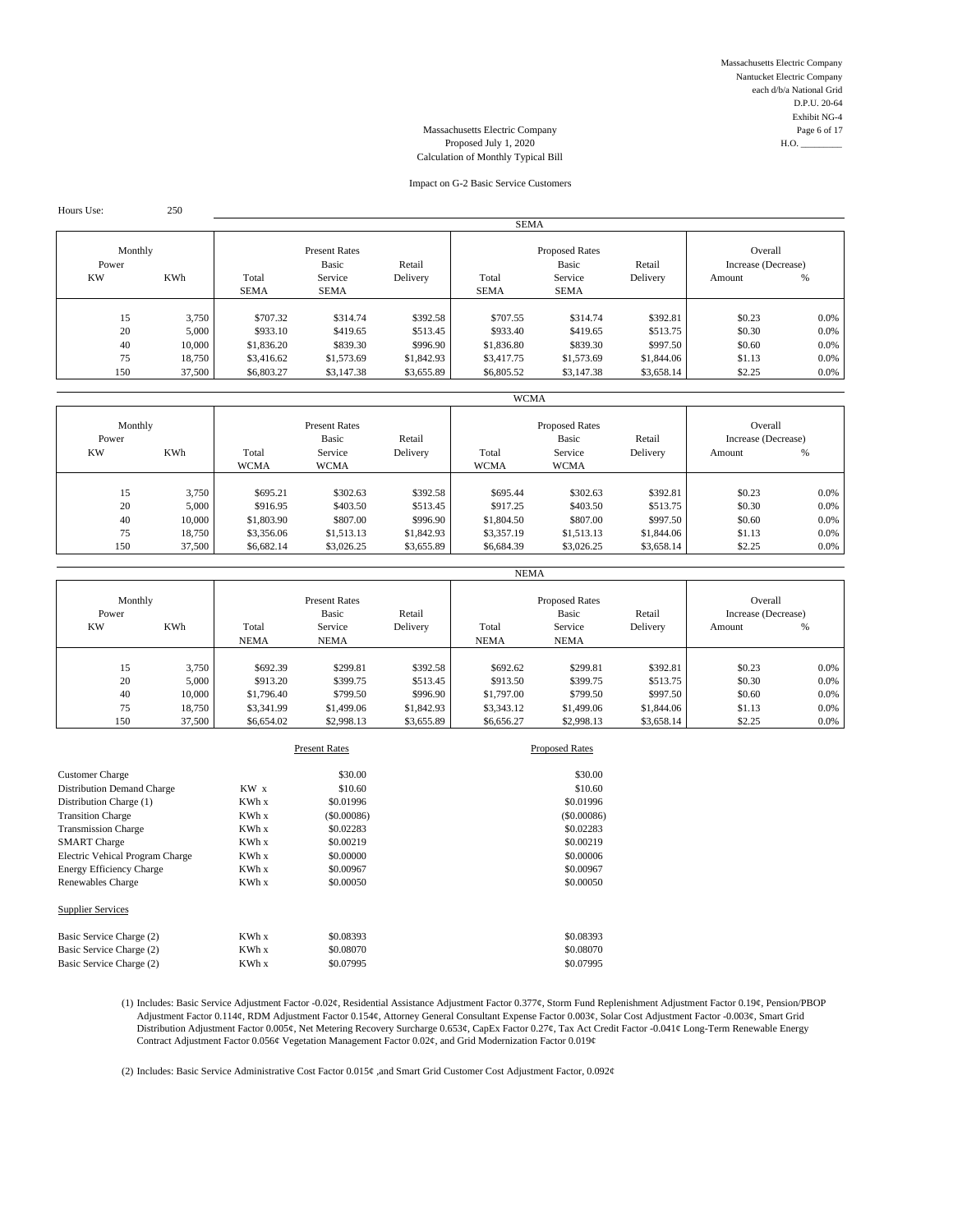Massachusetts Electric Company Nantucket Electric Company each d/b/a National Grid D.P.U. 20-64 Exhibit NG-4 Massachusetts Electric Company Page 7 of 17<br>Proposed July 1, 2020 H.O.

# Proposed July 1, 2020 Calculation of Monthly Typical Bill

#### Impact on G-2 Basic Service Customers

| Hours Use:       | 300        |                                         |             |            |                                          |             |                                |        |         |
|------------------|------------|-----------------------------------------|-------------|------------|------------------------------------------|-------------|--------------------------------|--------|---------|
|                  |            |                                         |             |            | <b>SEMA</b>                              |             |                                |        |         |
| Monthly<br>Power |            | <b>Present Rates</b><br>Basic<br>Retail |             |            | <b>Proposed Rates</b><br>Basic<br>Retail |             | Overall<br>Increase (Decrease) |        |         |
| <b>KW</b>        | <b>KWh</b> | Total                                   | Service     | Delivery   | Total                                    | Service     | Delivery                       | Amount | %       |
|                  |            | <b>SEMA</b>                             | <b>SEMA</b> |            | <b>SEMA</b>                              | <b>SEMA</b> |                                |        |         |
|                  |            |                                         |             |            |                                          |             |                                |        |         |
| 15               | 4.500      | \$811.01                                | \$377.69    | \$433.32   | \$811.28                                 | \$377.69    | \$433.59                       | \$0.27 | $0.0\%$ |
| 20               | 6,000      | \$1,071.32                              | \$503.58    | \$567.74   | \$1,071.68                               | \$503.58    | \$568.10                       | \$0.36 | 0.0%    |
| 40               | 12,000     | \$2,112.64                              | \$1,007.16  | \$1,105.48 | \$2,113.36                               | \$1,007.16  | \$1,106.20                     | \$0.72 | 0.0%    |
| 75               | 22,500     | \$3,934.97                              | \$1,888.43  | \$2,046.54 | \$3,936.32                               | \$1,888.43  | \$2,047.89                     | \$1.35 | 0.0%    |
| 150              | 45,000     | \$7,839.90                              | \$3,776.85  | \$4,063.05 | \$7,842.60                               | \$3,776.85  | \$4,065.75                     | \$2.70 | 0.0%    |
|                  |            |                                         |             |            |                                          |             |                                |        |         |

| Monthly<br>Power<br><b>KW</b> | KWh              | Total<br><b>WCMA</b>     | <b>Present Rates</b><br>Basic<br>Service<br><b>WCMA</b> | Retail<br>Delivery       | Total<br><b>WCMA</b>     | <b>Proposed Rates</b><br>Basic<br>Service<br><b>WCMA</b> | Retail<br>Delivery       | Overall<br>Increase (Decrease)<br>Amount | %               |
|-------------------------------|------------------|--------------------------|---------------------------------------------------------|--------------------------|--------------------------|----------------------------------------------------------|--------------------------|------------------------------------------|-----------------|
| 15<br>20                      | 4,500<br>6,000   | \$796.47<br>\$1,051.94   | \$363.15<br>\$484.20                                    | \$433.32<br>\$567.74     | \$796.74<br>\$1,052.30   | \$363.15<br>\$484.20                                     | \$433.59<br>\$568.10     | \$0.27<br>\$0.36                         | 0.0%<br>$0.0\%$ |
| 40<br>75                      | 12,000<br>22,500 | \$2,073.88<br>\$3,862.29 | \$968.40<br>\$1,815.75                                  | \$1,105.48<br>\$2,046.54 | \$2,074.60<br>\$3,863.64 | \$968.40<br>\$1,815.75                                   | \$1,106.20<br>\$2,047.89 | \$0.72<br>\$1.35                         | 0.0%<br>0.0%    |
| 150                           | 45,000           | \$7,694.55               | \$3,631.50                                              | \$4,063.05               | \$7,697.25               | \$3,631.50                                               | \$4,065.75               | \$2.70                                   | $0.0\%$         |

| Monthly<br>Power<br><b>KW</b> | KWh              | Total<br><b>NEMA</b>     | <b>Present Rates</b><br>Basic<br>Service<br><b>NEMA</b> | Retail<br>Delivery       | Total<br><b>NEMA</b>     | <b>Proposed Rates</b><br>Basic<br>Service<br><b>NEMA</b> | Retail<br>Delivery       | Overall<br>Increase (Decrease)<br>Amount | %                  |
|-------------------------------|------------------|--------------------------|---------------------------------------------------------|--------------------------|--------------------------|----------------------------------------------------------|--------------------------|------------------------------------------|--------------------|
| 15                            | 4,500            | \$793.10                 | \$359.78                                                | \$433.32                 | \$793.37                 | \$359.78                                                 | \$433.59                 | \$0.27                                   | $0.0\%$            |
| 20<br>40                      | 6,000<br>12,000  | \$1,047.44<br>\$2,064.88 | \$479.70<br>\$959.40                                    | \$567.74<br>\$1,105.48   | \$1,047.80<br>\$2,065.60 | \$479.70<br>\$959.40                                     | \$568.10<br>\$1,106.20   | \$0.36<br>\$0.72                         | $0.0\%$<br>$0.0\%$ |
| 75<br>150                     | 22,500<br>45,000 | \$3,845.42<br>\$7,660.80 | \$1,798.88<br>\$3,597.75                                | \$2,046.54<br>\$4,063.05 | \$3,846.77<br>\$7,663.50 | \$1,798.88<br>\$3,597.75                                 | \$2,047.89<br>\$4,065.75 | \$1.35<br>\$2.70                         | $0.0\%$<br>$0.0\%$ |

|                                 |       | <b>Present Rates</b> | <b>Proposed Rates</b> |
|---------------------------------|-------|----------------------|-----------------------|
| <b>Customer Charge</b>          |       | \$30.00              | \$30.00               |
| Distribution Demand Charge      | KW x  | \$10.60              | \$10.60               |
| Distribution Charge (1)         | KWh x | \$0.01996            | \$0.01996             |
| <b>Transition Charge</b>        | KWh x | $($ \$0,00086)       | $($ \$0.00086)        |
| <b>Transmission Charge</b>      | KWh x | \$0.02283            | \$0.02283             |
| <b>SMART</b> Charge             | KWh x | \$0,00219            | \$0.00219             |
| Electric Vehical Program Charge | KWh x | \$0.00000            | \$0,00006             |
| <b>Energy Efficiency Charge</b> | KWh x | \$0,00967            | \$0.00967             |
| Renewables Charge               | KWh x | \$0,00050            | \$0,00050             |
| <b>Supplier Services</b>        |       |                      |                       |
| Basic Service Charge (2)        | KWh x | \$0.08393            | \$0.08393             |
| Basic Service Charge (2)        | KWh x | \$0.08070            | \$0.08070             |
| Basic Service Charge (2)        | KWh x | \$0.07995            | \$0.07995             |

(1) Includes: Basic Service Adjustment Factor -0.02¢, Residential Assistance Adjustment Factor 0.377¢, Storm Fund Replenishment Adjustment Factor 0.19¢, Pension/PBOP Adjustment Factor 0.114¢, RDM Adjustment Factor 0.154¢, Attorney General Consultant Expense Factor 0.003¢, Solar Cost Adjustment Factor -0.003¢, Smart Grid Distribution Adjustment Factor 0.005¢, Net Metering Recovery Surcharge 0.653¢, CapEx Factor 0.27¢, Tax Act Credit Factor -0.041¢ Long-Term Renewable Energy Contract Adjustment Factor 0.056¢ Vegetation Management Factor 0.02¢, and Grid Modernization Factor 0.019¢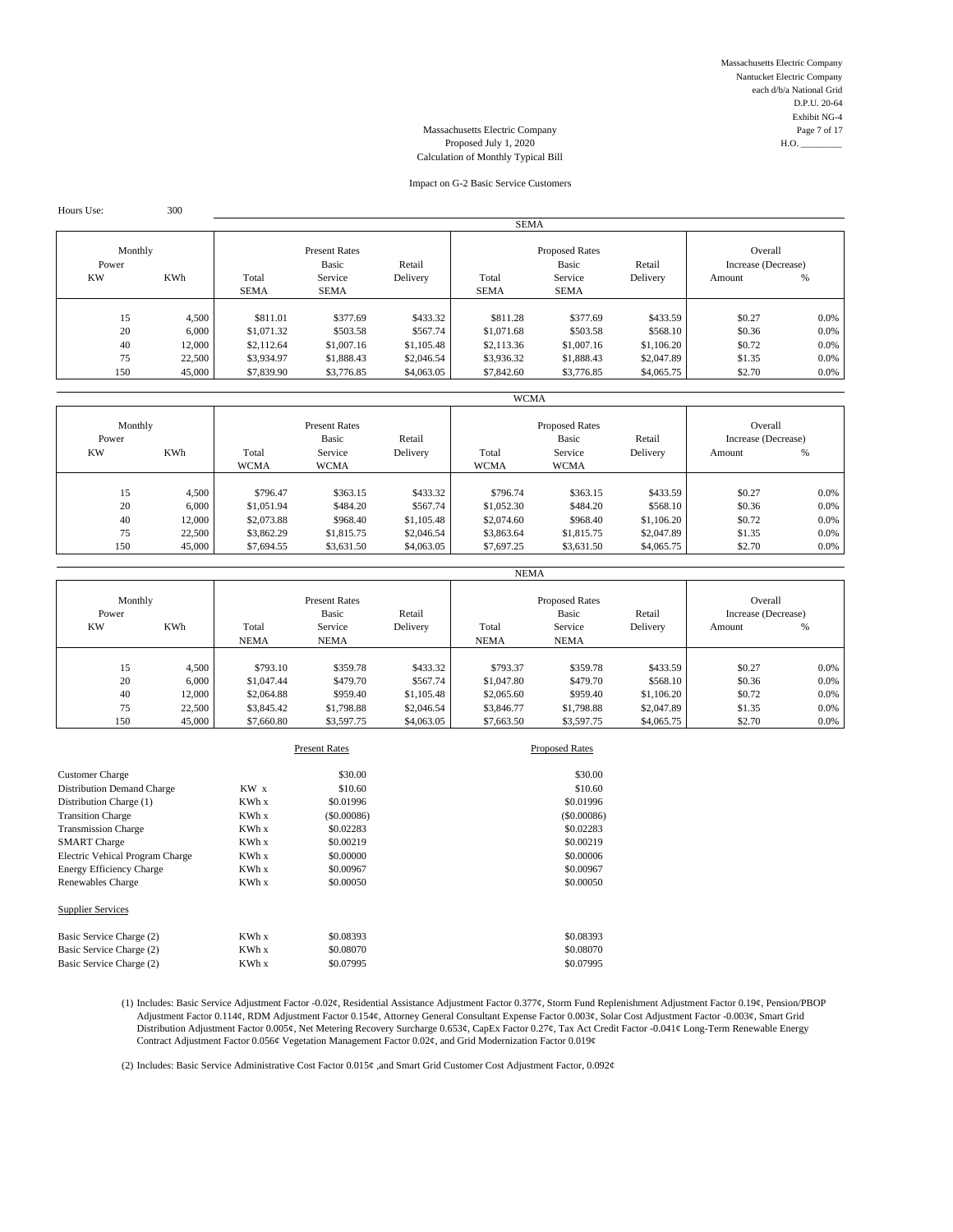Massachusetts Electric Company Nantucket Electric Company each d/b/a National Grid D.P.U. 20-64 Exhibit NG-4 Massachusetts Electric Company Page 8 of 17

# Proposed July 1, 2020  $\qquad$  H.O.  $\qquad$ Calculation of Monthly Typical Bill

#### Impact on G-2 Basic Service Customers

SEMA Monthly **Present Rates** Present Rates **Present Rates** Proposed Rates Overall Power Masic Basic Retail Basic Retail Basic Retail Increase (Decrease)<br>
Retail Increase Checke<br>
Retail Service Delivery Potal Service Delivery Amount % KW KWh Total Service Delivery Total Service Delivery Amount % SEMA SEMA SEMA SEMA SEMA 15 5,250 \$914.66 \$440.63 \$474.03 \$914.98 \$440.63 \$474.35 \$0.32 0.0% 20 7,000 \$1,209.54 \$587.51 \$622.03 \$1,209.96 \$587.51 \$622.45 \$0.42 0.0% 40 14,000 \$2,389.08 \$1,175.02 \$1,214.06 \$2,389.92 \$1,175.02 \$1,214.90 \$0.84 0.0% 75 26,250 \$4,453.28 \$2,203.16 \$2,250.12 \$4,454.86 \$2,203.16 \$2,251.70 \$1.58 0.0% 150 52,500 \$8,876.57 \$4,406.33 \$4,470.24 \$8,879.72 \$4,406.33 \$4,473.39 \$3.15 0.0%

Hours Use: 350

|                                             |        |                                                                         |             |                                                                          | <b>WCMA</b> |             |                                               |        |         |
|---------------------------------------------|--------|-------------------------------------------------------------------------|-------------|--------------------------------------------------------------------------|-------------|-------------|-----------------------------------------------|--------|---------|
| Monthly<br>Power<br><b>KW</b><br><b>KWh</b> |        | <b>Present Rates</b><br>Basic<br>Retail<br>Service<br>Total<br>Delivery |             | <b>Proposed Rates</b><br>Basic<br>Retail<br>Service<br>Total<br>Delivery |             |             | Overall<br>Increase (Decrease)<br>%<br>Amount |        |         |
|                                             |        | <b>WCMA</b>                                                             | <b>WCMA</b> |                                                                          | <b>WCMA</b> | <b>WCMA</b> |                                               |        |         |
|                                             |        |                                                                         |             |                                                                          |             |             |                                               |        |         |
| 15                                          | 5.250  | \$897.71                                                                | \$423.68    | \$474.03                                                                 | \$898.03    | \$423.68    | \$474.35                                      | \$0.32 | 0.0%    |
| 20                                          | 7.000  | \$1,186.93                                                              | \$564.90    | \$622.03                                                                 | \$1,187.35  | \$564.90    | \$622.45                                      | \$0.42 | $0.0\%$ |
| 40                                          | 14,000 | \$2,343.86                                                              | \$1,129.80  | \$1,214.06                                                               | \$2,344.70  | \$1,129.80  | \$1,214.90                                    | \$0.84 | 0.0%    |
| 75                                          | 26,250 | \$4,368.50                                                              | \$2,118.38  | \$2,250.12                                                               | \$4,370.08  | \$2,118.38  | \$2,251.70                                    | \$1.58 | 0.0%    |
| 150                                         | 52,500 | \$8,706.99                                                              | \$4,236.75  | \$4,470.24                                                               | \$8,710.14  | \$4,236.75  | \$4,473.39                                    | \$3.15 | 0.0%    |

|                               |            |                      |                                                         |                    | <b>NEMA</b>          |                                                          |                    |                                          |      |
|-------------------------------|------------|----------------------|---------------------------------------------------------|--------------------|----------------------|----------------------------------------------------------|--------------------|------------------------------------------|------|
| Monthly<br>Power<br><b>KW</b> | <b>KWh</b> | Total<br><b>NEMA</b> | <b>Present Rates</b><br>Basic<br>Service<br><b>NEMA</b> | Retail<br>Delivery | Total<br><b>NEMA</b> | <b>Proposed Rates</b><br>Basic<br>Service<br><b>NEMA</b> | Retail<br>Delivery | Overall<br>Increase (Decrease)<br>Amount | %    |
| 15                            | 5,250      | \$893.77             | \$419.74                                                | \$474.03           | \$894.09             | \$419.74                                                 | \$474.35           | \$0.32                                   | 0.0% |
| 20                            | 7.000      | \$1,181.68           | \$559.65                                                | \$622.03           | \$1,182.10           | \$559.65                                                 | \$622.45           | \$0.42                                   | 0.0% |
| 40                            | 14,000     | \$2,333.36           | \$1,119.30                                              | \$1,214.06         | \$2,334.20           | \$1,119.30                                               | \$1,214.90         | \$0.84                                   | 0.0% |
| 75                            | 26,250     | \$4,348.81           | \$2,098.69                                              | \$2,250.12         | \$4,350.39           | \$2,098.69                                               | \$2,251.70         | \$1.58                                   | 0.0% |
| 150                           | 52,500     | \$8,667.62           | \$4,197.38                                              | \$4,470.24         | \$8,670.77           | \$4,197.38                                               | \$4,473.39         | \$3.15                                   | 0.0% |

|                                   |                 | <b>Present Rates</b> | <b>Proposed Rates</b> |
|-----------------------------------|-----------------|----------------------|-----------------------|
| <b>Customer Charge</b>            |                 | \$30.00              | \$30.00               |
| <b>Distribution Demand Charge</b> | KW <sub>x</sub> | \$10.60              | \$10.60               |
| Distribution Charge (1)           | KWh x           | \$0.01996            | \$0.01996             |
| <b>Transition Charge</b>          | KWh x           | $($ \$0.00086)       | (S0.00086)            |
| <b>Transmission Charge</b>        | KWh x           | \$0.02283            | \$0.02283             |
| <b>SMART</b> Charge               | KWh x           | \$0.00219            | \$0.00219             |
| Electric Vehical Program Charge   | KWh x           | \$0,00000            | \$0,00006             |
| Energy Efficiency Charge          | KWh x           | \$0.00967            | \$0,00967             |
| Renewables Charge                 | KWh x           | \$0,00050            | \$0,00050             |
| <b>Supplier Services</b>          |                 |                      |                       |
| Basic Service Charge (2)          | KWh x           | \$0.08393            | \$0.08393             |
| Basic Service Charge (2)          | KWh x           | \$0.08070            | \$0.08070             |
| Basic Service Charge (2)          | KWh x           | \$0.07995            | \$0.07995             |

(1) Includes: Basic Service Adjustment Factor -0.02¢, Residential Assistance Adjustment Factor 0.377¢, Storm Fund Replenishment Adjustment Factor 0.19¢, Pension/PBOP Adjustment Factor 0.114¢, RDM Adjustment Factor 0.154¢, Attorney General Consultant Expense Factor 0.003¢, Solar Cost Adjustment Factor -0.003¢, Smart Grid Distribution Adjustment Factor 0.005¢, Net Metering Recovery Surcharge 0.653¢, CapEx Factor 0.27¢, Tax Act Credit Factor -0.041¢ Long-Term Renewable Energy Contract Adjustment Factor 0.056¢ Vegetation Management Factor 0.02¢, and Grid Modernization Factor 0.019¢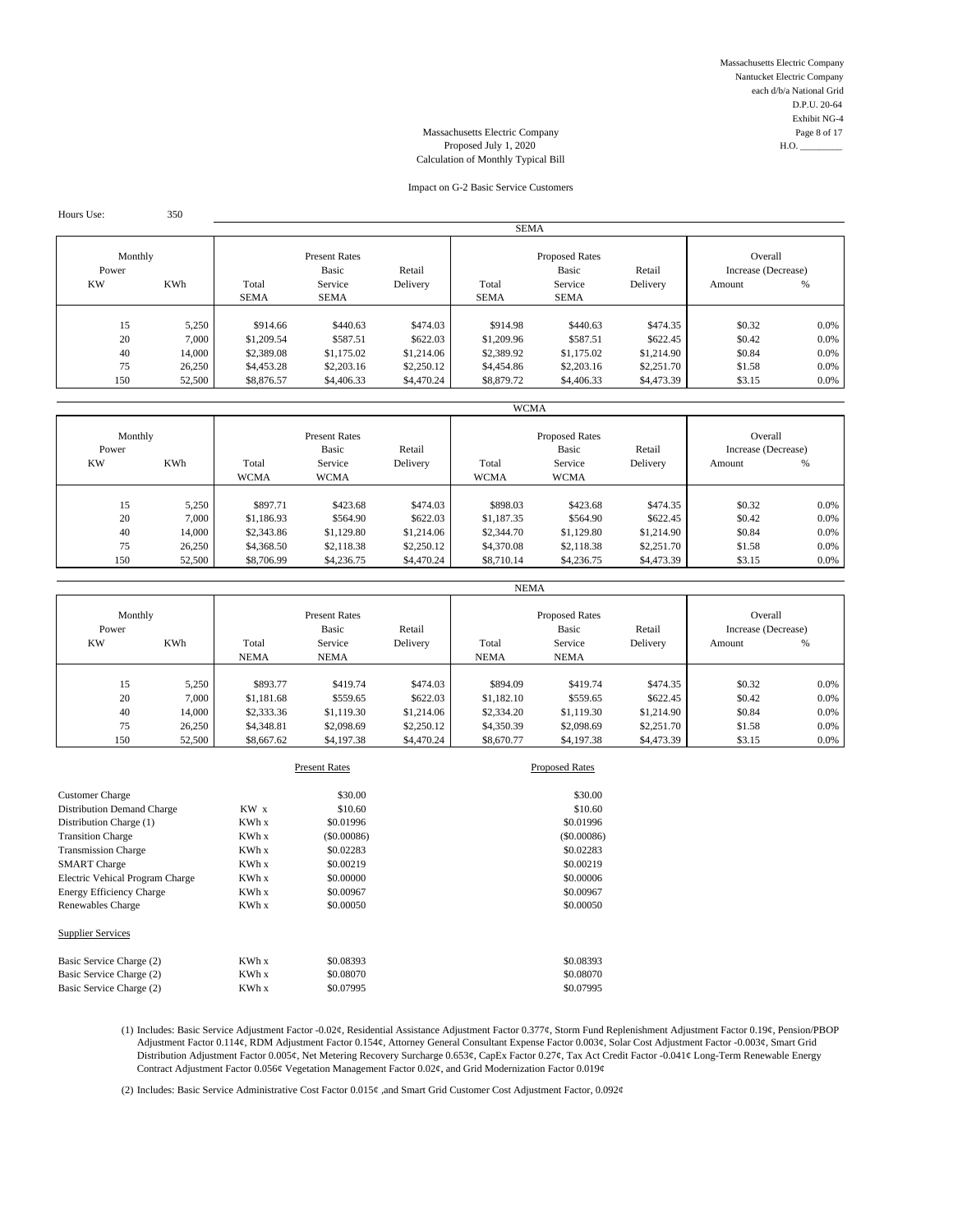Massachusetts Electric Company Nantucket Electric Company each d/b/a National Grid D.P.U. 20-64 Exhibit NG-4 Massachusetts Electric Company Page 9 of 17

# Proposed July 1, 2020  $\qquad$  H.O.  $\qquad$ Calculation of Monthly Typical Bill

#### Impact on G-2 Basic Service Customers

SEMA Monthly **Present Rates** Present Rates **Present Rates** Proposed Rates Overall Power Masic Basic Retail Basic Retail Basic Retail Increase (Decrease)<br>
Retail Increase Checke<br>
Retail Service Delivery Potal Service Delivery Amount % KW KWh Total Service Delivery Total Service Delivery Amount % SEMA SEMA SEMA SEMA SEMA 15 6,000 \$1,018.32 \$503.58 \$514.74 \$1,018.68 \$503.58 \$515.10 \$0.36 0.0% 20 8,000 \$1,347.76 \$671.44 \$676.32 \$1,348.24 \$671.44 \$676.80 \$0.48 0.0% 40 16,000 \$2,665.52 \$1,342.88 \$1,322.64 \$2,666.48 \$1,342.88 \$1,323.60 \$0.96 0.0% 75 30,000 \$4,971.60 \$2,517.90 \$2,453.70 \$4,973.40 \$2,517.90 \$2,455.50 \$1.80 0.0% 150 60,000 \$9,913.20 \$5,035.80 \$4,877.40 \$9,916.80 \$5,035.80 \$4,881.00 \$3.60 0.0%

|                  |            |             |                               |            | <b>WCMA</b> |                                |            |                                |      |
|------------------|------------|-------------|-------------------------------|------------|-------------|--------------------------------|------------|--------------------------------|------|
| Monthly<br>Power |            |             | <b>Present Rates</b><br>Basic | Retail     |             | <b>Proposed Rates</b><br>Basic | Retail     | Overall<br>Increase (Decrease) |      |
| <b>KW</b>        | <b>KWh</b> | Total       | Service                       | Delivery   | Total       | Service                        | Delivery   | Amount                         | %    |
|                  |            | <b>WCMA</b> | <b>WCMA</b>                   |            | <b>WCMA</b> | <b>WCMA</b>                    |            |                                |      |
|                  |            |             |                               |            |             |                                |            |                                |      |
| 15               | 6,000      | \$998.94    | \$484.20                      | \$514.74   | \$999.30    | \$484.20                       | \$515.10   | \$0.36                         | 0.0% |
| 20               | 8,000      | \$1,321.92  | \$645.60                      | \$676.32   | \$1,322.40  | \$645.60                       | \$676.80   | \$0.48                         | 0.0% |
| 40               | 16,000     | \$2,613.84  | \$1,291.20                    | \$1,322.64 | \$2,614.80  | \$1,291.20                     | \$1,323.60 | \$0.96                         | 0.0% |
| 75               | 30,000     | \$4,874.70  | \$2,421.00                    | \$2,453.70 | \$4,876.50  | \$2,421.00                     | \$2,455.50 | \$1.80                         | 0.0% |
| 150              | 60,000     | \$9,719.40  | \$4,842.00                    | \$4,877.40 | \$9,723.00  | \$4,842.00                     | \$4,881.00 | \$3.60                         | 0.0% |

|                                      |        |                      |                                                         |                    | <b>NEMA</b>          |                                                          |                    |                                          |      |
|--------------------------------------|--------|----------------------|---------------------------------------------------------|--------------------|----------------------|----------------------------------------------------------|--------------------|------------------------------------------|------|
| Monthly<br>Power<br>KWh<br><b>KW</b> |        | Total<br><b>NEMA</b> | <b>Present Rates</b><br>Basic<br>Service<br><b>NEMA</b> | Retail<br>Delivery | Total<br><b>NEMA</b> | <b>Proposed Rates</b><br>Basic<br>Service<br><b>NEMA</b> | Retail<br>Delivery | Overall<br>Increase (Decrease)<br>Amount | %    |
|                                      |        |                      |                                                         |                    |                      |                                                          |                    |                                          |      |
| 15                                   | 6.000  | \$994.44             | \$479.70                                                | \$514.74           | \$994.80             | \$479.70                                                 | \$515.10           | \$0.36                                   | 0.0% |
| 20                                   | 8,000  | \$1,315.92           | \$639.60                                                | \$676.32           | \$1,316.40           | \$639.60                                                 | \$676.80           | \$0.48                                   | 0.0% |
| 40                                   | 16,000 | \$2,601.84           | \$1,279.20                                              | \$1,322.64         | \$2,602.80           | \$1,279.20                                               | \$1,323.60         | \$0.96                                   | 0.0% |
| 75                                   | 30,000 | \$4,852.20           | \$2,398.50                                              | \$2,453.70         | \$4,854.00           | \$2,398.50                                               | \$2,455.50         | \$1.80                                   | 0.0% |
| 150                                  | 60,000 | \$9,674.40           | \$4,797.00                                              | \$4,877.40         | \$9,678.00           | \$4,797.00                                               | \$4,881.00         | \$3.60                                   | 0.0% |

|                                   |                 | <b>Present Rates</b> | <b>Proposed Rates</b> |
|-----------------------------------|-----------------|----------------------|-----------------------|
| <b>Customer Charge</b>            |                 | \$30.00              | \$30.00               |
| <b>Distribution Demand Charge</b> | KW <sub>x</sub> | \$10.60              | \$10.60               |
| Distribution Charge (1)           | KWh x           | \$0.01996            | \$0.01996             |
| <b>Transition Charge</b>          | KWh x           | $($ \$0.00086)       | (S0.00086)            |
| <b>Transmission Charge</b>        | KWh x           | \$0.02283            | \$0.02283             |
| <b>SMART</b> Charge               | KWh x           | \$0.00219            | \$0.00219             |
| Electric Vehical Program Charge   | KWh x           | \$0,00000            | \$0,00006             |
| Energy Efficiency Charge          | KWh x           | \$0.00967            | \$0,00967             |
| Renewables Charge                 | KWh x           | \$0,00050            | \$0,00050             |
| <b>Supplier Services</b>          |                 |                      |                       |
| Basic Service Charge (2)          | KWh x           | \$0.08393            | \$0.08393             |
| Basic Service Charge (2)          | KWh x           | \$0.08070            | \$0.08070             |
| Basic Service Charge (2)          | KWh x           | \$0.07995            | \$0.07995             |

Hours Use: 400

(1) Includes: Basic Service Adjustment Factor -0.02¢, Residential Assistance Adjustment Factor 0.377¢, Storm Fund Replenishment Adjustment Factor 0.19¢, Pension/PBOP Adjustment Factor 0.114¢, RDM Adjustment Factor 0.154¢, Attorney General Consultant Expense Factor 0.003¢, Solar Cost Adjustment Factor -0.003¢, Smart Grid Distribution Adjustment Factor 0.005¢, Net Metering Recovery Surcharge 0.653¢, CapEx Factor 0.27¢, Tax Act Credit Factor -0.041¢ Long-Term Renewable Energy Contract Adjustment Factor 0.056¢ Vegetation Management Factor 0.02¢, and Grid Modernization Factor 0.019¢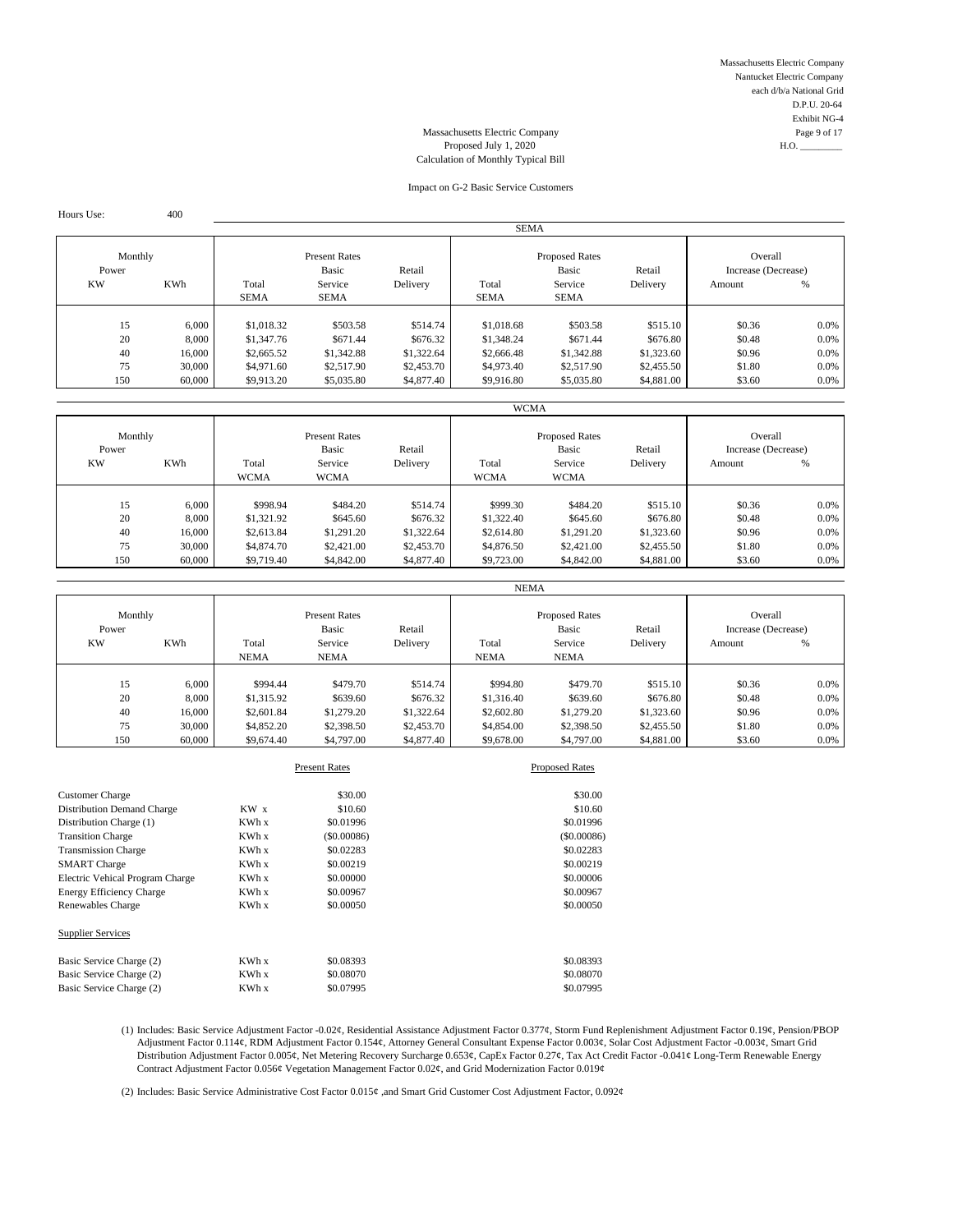Massachusetts Electric Company Nantucket Electric Company each d/b/a National Grid D.P.U. 20-64 Exhibit NG-4

### Massachusetts Electric Company Page 10 of 17 Proposed July 1, 2020 Calculation of Monthly Typical Bill

## Impact on G-2 Basic Service Customers

| Hours Use:       | 450              |                          |                                         |                          |                          |                                |                          |                                |              |
|------------------|------------------|--------------------------|-----------------------------------------|--------------------------|--------------------------|--------------------------------|--------------------------|--------------------------------|--------------|
|                  |                  |                          |                                         |                          | <b>SEMA</b>              |                                |                          |                                |              |
| Monthly<br>Power |                  |                          | <b>Present Rates</b><br>Basic<br>Retail |                          |                          | <b>Proposed Rates</b><br>Basic | Retail                   | Overall<br>Increase (Decrease) |              |
| <b>KW</b>        | <b>KWh</b>       | Total<br><b>SEMA</b>     | Service<br>SEMA                         | Delivery                 | Total<br><b>SEMA</b>     | Service<br><b>SEMA</b>         | Delivery                 | Amount                         | %            |
| 15               | 6,750            | \$1,121.98               | \$566.53                                | \$555.45                 | \$1,122.39               | \$566.53                       | \$555.86                 | \$0.41                         | $0.0\%$      |
| 20               | 9,000            | \$1,485.98               | \$755.37                                | \$730.61                 | \$1,486.52               | \$755.37                       | \$731.15                 | \$0.54                         | 0.0%         |
| 40<br>75         | 18,000<br>33,750 | \$2,941.96<br>\$5,489.92 | \$1,510.74<br>\$2,832.64                | \$1,431.22<br>\$2,657.28 | \$2,943.04<br>\$5,491.95 | \$1,510.74<br>\$2,832.64       | \$1,432.30<br>\$2,659.31 | \$1.08<br>\$2.03               | 0.0%<br>0.0% |
| 150              | 67,500           | \$10,949.87              | \$5,665.28                              | \$5,284.59               | \$10,953.92              | \$5,665.28                     | \$5,288.64               | \$4.05                         | $0.0\%$      |

|                  |            |                                         |             |                                          | <b>WCMA</b> |             |                                |        |      |
|------------------|------------|-----------------------------------------|-------------|------------------------------------------|-------------|-------------|--------------------------------|--------|------|
| Monthly<br>Power |            | <b>Present Rates</b><br>Basic<br>Retail |             | <b>Proposed Rates</b><br>Basic<br>Retail |             |             | Overall<br>Increase (Decrease) |        |      |
| <b>KW</b>        | <b>KWh</b> | Total                                   | Service     | Delivery                                 | Total       | Service     | Delivery                       | Amount | %    |
|                  |            | <b>WCMA</b>                             | <b>WCMA</b> |                                          | <b>WCMA</b> | <b>WCMA</b> |                                |        |      |
|                  |            |                                         |             |                                          |             |             |                                |        |      |
| 15               | 6.750      | \$1,100.18                              | \$544.73    | \$555.45                                 | \$1,100.59  | \$544.73    | \$555.86                       | \$0.41 | 0.0% |
| 20               | 9.000      | \$1,456.91                              | \$726.30    | \$730.61                                 | \$1,457.45  | \$726.30    | \$731.15                       | \$0.54 | 0.0% |
| 40               | 18,000     | \$2,883.82                              | \$1,452.60  | \$1,431.22                               | \$2,884.90  | \$1,452.60  | \$1,432.30                     | \$1.08 | 0.0% |
| 75               | 33,750     | \$5,380.91                              | \$2,723.63  | \$2,657.28                               | \$5,382.94  | \$2,723.63  | \$2,659.31                     | \$2.03 | 0.0% |
| 150              | 67,500     | \$10,731.84                             | \$5,447.25  | \$5,284.59                               | \$10,735.89 | \$5,447.25  | \$5,288.64                     | \$4.05 | 0.0% |

|                               |        |                      |                                                         |                    | <b>NEMA</b>          |                                                          |                    |                                          |         |
|-------------------------------|--------|----------------------|---------------------------------------------------------|--------------------|----------------------|----------------------------------------------------------|--------------------|------------------------------------------|---------|
| Monthly<br>Power<br><b>KW</b> | KWh    | Total<br><b>NEMA</b> | <b>Present Rates</b><br>Basic<br>Service<br><b>NEMA</b> | Retail<br>Delivery | Total<br><b>NEMA</b> | <b>Proposed Rates</b><br>Basic<br>Service<br><b>NEMA</b> | Retail<br>Delivery | Overall<br>Increase (Decrease)<br>Amount | %       |
| 15                            | 6.750  | \$1,095.11           | \$539.66                                                | \$555.45           | \$1,095.52           | \$539.66                                                 | \$555.86           | \$0.41                                   | $0.0\%$ |
| 20                            | 9,000  | \$1,450.16           | \$719.55                                                | \$730.61           | \$1,450.70           | \$719.55                                                 | \$731.15           | \$0.54                                   | $0.0\%$ |
| 40                            | 18,000 | \$2,870.32           | \$1,439.10                                              | \$1,431.22         | \$2,871.40           | \$1,439.10                                               | \$1,432.30         | \$1.08                                   | $0.0\%$ |
| 75                            | 33,750 | \$5,355.59           | \$2,698.31                                              | \$2,657.28         | \$5,357.62           | \$2,698.31                                               | \$2,659.31         | \$2.03                                   | $0.0\%$ |
| 150                           | 67.500 | \$10,681.22          | \$5,396.63                                              | \$5,284.59         | \$10,685.27          | \$5,396.63                                               | \$5,288.64         | \$4.05                                   | $0.0\%$ |

|                                   |                 | <b>Present Rates</b> | <b>Proposed Rates</b> |
|-----------------------------------|-----------------|----------------------|-----------------------|
| <b>Customer Charge</b>            |                 | \$30.00              | \$30.00               |
| <b>Distribution Demand Charge</b> | KW <sub>x</sub> | \$10.60              | \$10.60               |
| Distribution Charge (1)           | KWh x           | \$0.01996            | \$0.01996             |
| <b>Transition Charge</b>          | KWh x           | $($ \$0.00086)       | $($ \$0.00086 $)$     |
| <b>Transmission Charge</b>        | KWh x           | \$0.02283            | \$0.02283             |
| <b>SMART</b> Charge               | KWh x           | \$0.00219            | \$0.00219             |
| Electric Vehical Program Charge   | KWh x           | \$0,00000            | \$0,00006             |
| Energy Efficiency Charge          | KWh x           | \$0.00967            | \$0,00967             |
| Renewables Charge                 | KWh x           | \$0,00050            | \$0,00050             |
| <b>Supplier Services</b>          |                 |                      |                       |
| Basic Service Charge (2)          | KWh x           | \$0.08393            | \$0.08393             |
| Basic Service Charge (2)          | KWh x           | \$0,08070            | \$0.08070             |
| Basic Service Charge (2)          | KWh x           | \$0.07995            | \$0.07995             |

(1) Includes: Basic Service Adjustment Factor -0.02¢, Residential Assistance Adjustment Factor 0.377¢, Storm Fund Replenishment Adjustment Factor 0.19¢, Pension/PBOP Adjustment Factor 0.114¢, RDM Adjustment Factor 0.154¢, Attorney General Consultant Expense Factor 0.003¢, Solar Cost Adjustment Factor - 0.003¢, Smart Grid Distribution Adjustment Factor 0.005¢, Net Metering Recovery Surcharge 0.653¢, CapEx Factor 0.27¢, Tax Act Credit Factor -0.041¢ Long-Term Renewable Energy Contract Adjustment Factor 0.056¢ Vegetation Management Factor 0.02¢, and Grid Modernization Factor 0.019¢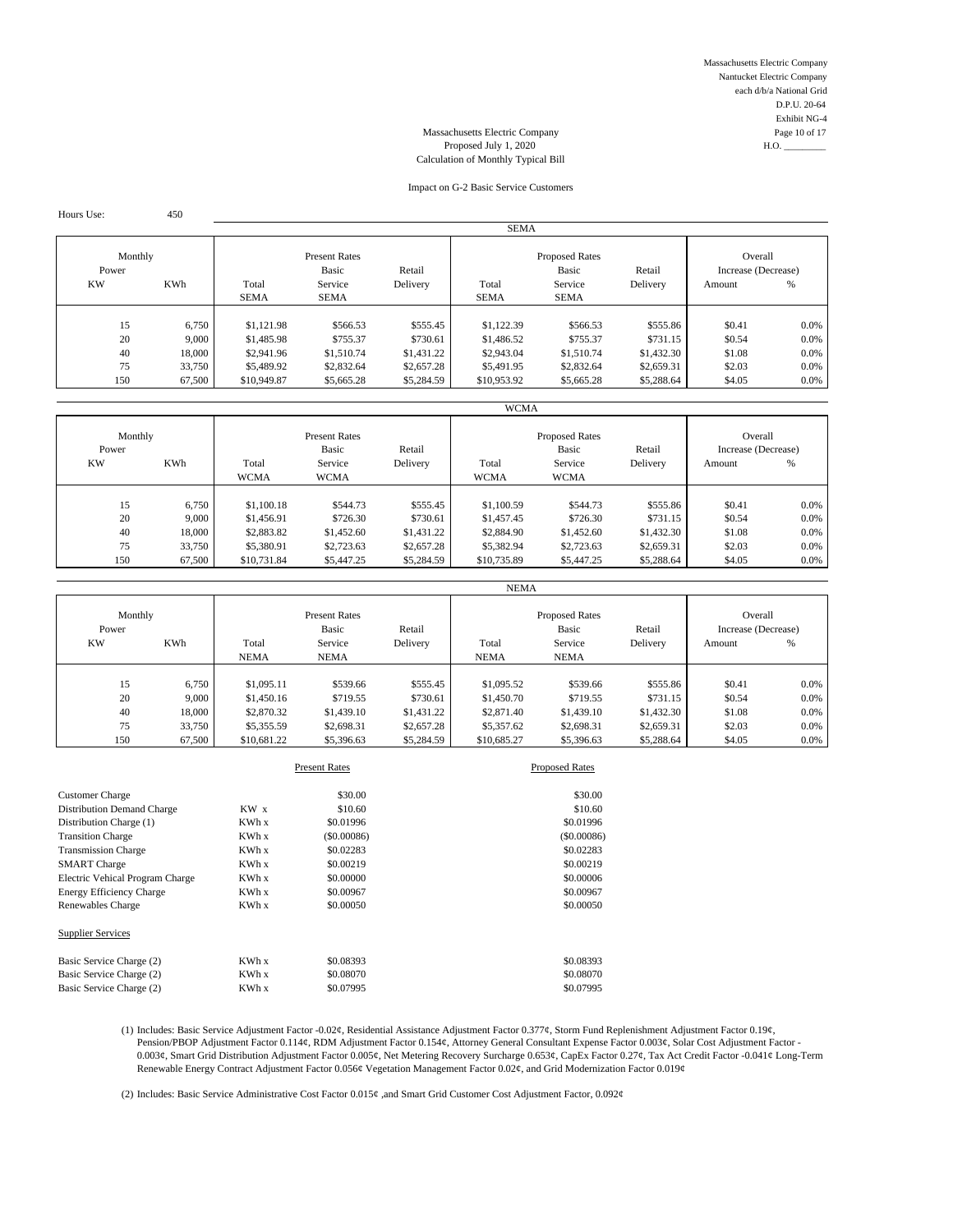Massachusetts Electric Company Nantucket Electric Company each d/b/a National Grid D.P.U. 20-64 Exhibit NG-4 Massachusetts Electric Company Page 11 of 17<br>Proposed July 1, 2020 H.O.

# Proposed July 1, 2020 Calculation of Monthly Typical Bill

#### Impact on G-3 Basic Service Customers

Hours Use: 250 KWh Split: - On-Peak 55%

- Off-Peak 45%

|                  |            |                                         |                        |                                          | <b>SEMA</b>          |                        |                                |         |         |
|------------------|------------|-----------------------------------------|------------------------|------------------------------------------|----------------------|------------------------|--------------------------------|---------|---------|
| Monthly<br>Power |            | <b>Present Rates</b><br>Basic<br>Retail |                        | <b>Proposed Rates</b><br>Basic<br>Retail |                      |                        | Overall<br>Increase (Decrease) |         |         |
| <b>KW</b>        | <b>KWh</b> | Total<br><b>SEMA</b>                    | Service<br><b>SEMA</b> | Delivery                                 | Total<br><b>SEMA</b> | Service<br><b>SEMA</b> | Delivery                       | Amount  | %       |
|                  |            |                                         |                        |                                          |                      |                        |                                |         |         |
| 600              | 150,000    | \$24,054.63                             | \$12,589.50            | \$11,465.13                              | \$24,060.63          | \$12,589.50            | \$11,471.13                    | \$6.00  | 0.0%    |
| 800              | 200,000    | \$31,998.50                             | \$16,786.00            | \$15,212.50                              | \$32,006.50          | \$16,786.00            | \$15,220.50                    | \$8.00  | 0.0%    |
| 1.000            | 250,000    | \$39,942.38                             | \$20,982.50            | \$18,959.88                              | \$39,952.38          | \$20,982.50            | \$18,969.88                    | \$10.00 | $0.0\%$ |
| 1,500            | 375,000    | \$59,802.07                             | \$31,473.75            | \$28,328.32                              | \$59,817.07          | \$31,473.75            | \$28,343.32                    | \$15.00 | $0.0\%$ |
| 3,000            | 750,000    | \$119,381.13                            | \$62,947.50            | \$56,433.63                              | \$119,411.13         | \$62,947.50            | \$56,463.63                    | \$30.00 | $0.0\%$ |
|                  |            |                                         |                        |                                          |                      |                        |                                |         |         |

|                  |                    |                             |                               |                            | <b>WCMA</b>                 |                                |                            |                                |                 |
|------------------|--------------------|-----------------------------|-------------------------------|----------------------------|-----------------------------|--------------------------------|----------------------------|--------------------------------|-----------------|
| Monthly<br>Power |                    |                             | <b>Present Rates</b><br>Basic | Retail                     |                             | <b>Proposed Rates</b><br>Basic | Retail                     | Overall<br>Increase (Decrease) |                 |
| <b>KW</b>        | <b>KWh</b>         | Total<br><b>WCMA</b>        | Service<br><b>WCMA</b>        | Delivery                   | Total<br><b>WCMA</b>        | Service<br><b>WCMA</b>         | Delivery                   | Amount                         | %               |
| 600              | 150,000            | \$23,570.13                 | \$12,105.00                   | \$11,465.13                | \$23,576.13                 | \$12,105.00                    | \$11,471.13                | \$6.00                         | 0.0%            |
| 800<br>1,000     | 200,000<br>250,000 | \$31,352.50<br>\$39,134.88  | \$16,140.00<br>\$20,175.00    | \$15,212.50<br>\$18,959.88 | \$31,360.50<br>\$39,144.88  | \$16,140.00<br>\$20,175.00     | \$15,220.50<br>\$18,969.88 | \$8.00<br>\$10.00              | $0.0\%$<br>0.0% |
| 1,500<br>3,000   | 375,000<br>750,000 | \$58,590.82<br>\$116,958.63 | \$30,262.50<br>\$60,525.00    | \$28,328.32<br>\$56,433.63 | \$58,605.82<br>\$116,988.63 | \$30,262.50<br>\$60,525.00     | \$28,343.32<br>\$56,463.63 | \$15.00<br>\$30.00             | $0.0\%$<br>0.0% |

|                               |         |                                                                                  |             |                                           | <b>NEMA</b>        |                                          |             |         |      |
|-------------------------------|---------|----------------------------------------------------------------------------------|-------------|-------------------------------------------|--------------------|------------------------------------------|-------------|---------|------|
| Monthly<br>Power<br><b>KW</b> | KWh     | <b>Present Rates</b><br>Basic<br>Retail<br>Service<br>Total<br>Total<br>Delivery |             | <b>Proposed Rates</b><br>Basic<br>Service | Retail<br>Delivery | Overall<br>Increase (Decrease)<br>Amount | %           |         |      |
|                               |         | <b>NEMA</b>                                                                      | <b>NEMA</b> |                                           | <b>NEMA</b>        | <b>NEMA</b>                              |             |         |      |
|                               |         |                                                                                  |             |                                           |                    |                                          |             |         |      |
| 600                           | 150,000 | \$23,457.63                                                                      | \$11,992.50 | \$11,465.13                               | \$23,463.63        | \$11,992.50                              | \$11,471.13 | \$6.00  | 0.0% |
| 800                           | 200,000 | \$31,202.50                                                                      | \$15,990.00 | \$15,212.50                               | \$31,210.50        | \$15,990.00                              | \$15,220.50 | \$8.00  | 0.0% |
| 1,000                         | 250,000 | \$38,947.38                                                                      | \$19,987.50 | \$18,959.88                               | \$38,957.38        | \$19,987.50                              | \$18,969.88 | \$10.00 | 0.0% |
| 1,500                         | 375,000 | \$58,309.57                                                                      | \$29,981.25 | \$28,328.32                               | \$58,324.57        | \$29,981.25                              | \$28,343.32 | \$15.00 | 0.0% |
| 3,000                         | 750,000 | \$116,396.13                                                                     | \$59,962.50 | \$56,433.63                               | \$116,426.13       | \$59,962.50                              | \$56,463.63 | \$30.00 | 0.0% |

| \$223.00<br><b>Customer Charge</b><br>KW <sub>x</sub><br>\$7.60<br>Distribution Demand Charge<br>KWh x<br>Distribution Charge: On Peak (1)<br>\$0.01262<br>Distribution Charge: Off Peak (1)<br>KWh x<br>\$0.01097<br>KWh x<br>(S0.00083)<br><b>Transition Charge</b><br>KWh x<br>\$0.02204<br><b>Transmission Charge</b><br>KWh x<br><b>SMART</b> Charge<br>\$0.00129 |            |
|------------------------------------------------------------------------------------------------------------------------------------------------------------------------------------------------------------------------------------------------------------------------------------------------------------------------------------------------------------------------|------------|
|                                                                                                                                                                                                                                                                                                                                                                        |            |
|                                                                                                                                                                                                                                                                                                                                                                        | \$223.00   |
|                                                                                                                                                                                                                                                                                                                                                                        | \$7.60     |
|                                                                                                                                                                                                                                                                                                                                                                        | \$0.01262  |
|                                                                                                                                                                                                                                                                                                                                                                        | \$0.01097  |
|                                                                                                                                                                                                                                                                                                                                                                        | (S0.00083) |
|                                                                                                                                                                                                                                                                                                                                                                        | \$0.02204  |
|                                                                                                                                                                                                                                                                                                                                                                        | \$0.00129  |
| \$0.00000<br>Electric Vehical Program Charge<br>KWh x                                                                                                                                                                                                                                                                                                                  | \$0,00004  |
| KWh x<br>\$0.00967<br><b>Energy Efficiency Charge</b>                                                                                                                                                                                                                                                                                                                  | \$0.00967  |
| \$0,00050<br>Renewables Charge<br>KWh x                                                                                                                                                                                                                                                                                                                                | \$0,00050  |
| <b>Supplier Services</b>                                                                                                                                                                                                                                                                                                                                               |            |
| KWh x<br>\$0.08393<br>Basic Service Charge (2)                                                                                                                                                                                                                                                                                                                         | \$0.08393  |
| KWh x<br>Basic Service Charge (2)<br>\$0.08070                                                                                                                                                                                                                                                                                                                         | \$0.08070  |
| KWh x<br>\$0.07995<br>Basic Service Charge (2)                                                                                                                                                                                                                                                                                                                         | \$0.07995  |

(1) Includes: Basic Service Adjustment Factor -0.012¢, Residential Assistance Adjustment Factor 0.223¢, Storm Fund Replenishment Adjustment Factor 0.11¢, Pension/PBOP Adjustment Factor 0.064¢, RDM Adjustment Factor 0.091¢, Attorney General Consultant Expense Factor 0.002¢, Solar Cost Adjustment Factor -0.002¢, Smart Grid Distribution Adjustment Factor 0.003¢, Net Metering Recovery Surcharge 0.386¢, CapEx Factor 0.18¢, Tax Act Credit Factor -0.024¢ Long-Term Renewable Energy Contract Adjustment Factor 0.056¢ Vegetation Management Factor 0.009¢, and Grid Modernization Factor 0.011¢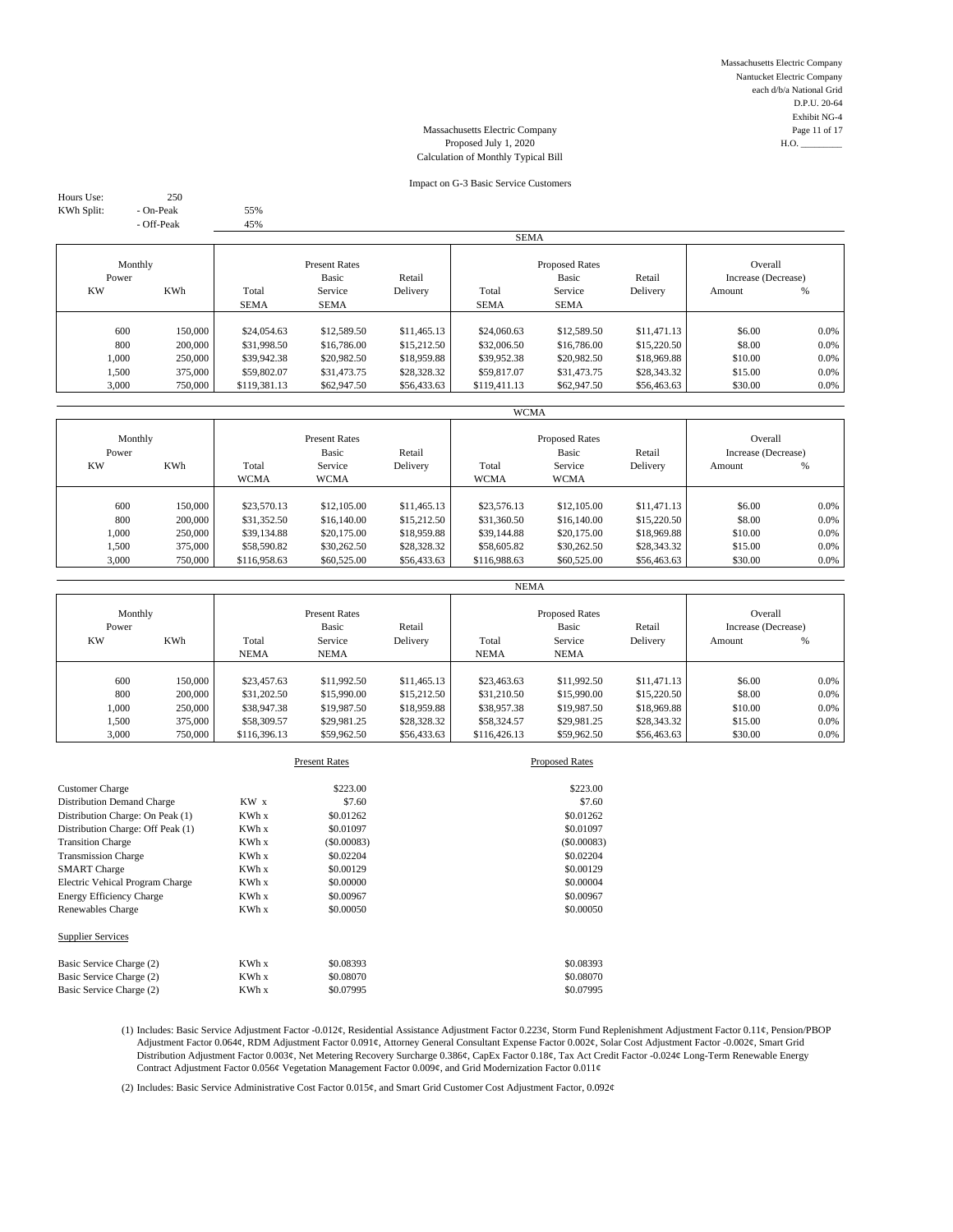Massachusetts Electric Company Nantucket Electric Company each d/b/a National Grid D.P.U. 20-64 Exhibit NG-4 Massachusetts Electric Company Page 12 of 17<br>Proposed July 1, 2020 H.O.

# Proposed July 1, 2020 Calculation of Monthly Typical Bill

#### Impact on G-3 Basic Service Customers

Hours Use: 300 KWh Split: - On-Peak 50%<br>- Off-Peak 50%

- Off-Peak

|                  |         |                                         |             |                                          | <b>SEMA</b>  |                                |             |         |      |
|------------------|---------|-----------------------------------------|-------------|------------------------------------------|--------------|--------------------------------|-------------|---------|------|
| Monthly<br>Power |         | <b>Present Rates</b><br>Basic<br>Retail |             | <b>Proposed Rates</b><br>Basic<br>Retail |              | Overall<br>Increase (Decrease) |             |         |      |
| <b>KW</b>        | KWh     | Total                                   | Service     | Delivery                                 | Total        | Service                        | Delivery    | Amount  | %    |
|                  |         | <b>SEMA</b>                             | <b>SEMA</b> |                                          | <b>SEMA</b>  | <b>SEMA</b>                    |             |         |      |
|                  |         |                                         |             |                                          |              |                                |             |         |      |
| 600              | 180,000 | \$27,894.10                             | \$15,107.40 | \$12,786.70                              | \$27,901.30  | \$15,107.40                    | \$12,793.90 | \$7.20  | 0.0% |
| 800              | 240,000 | \$37,117.80                             | \$20,143.20 | \$16,974.60                              | \$37,127.40  | \$20,143.20                    | \$16,984.20 | \$9.60  | 0.0% |
| 1,000            | 300,000 | \$46,341.50                             | \$25,179.00 | \$21,162.50                              | \$46,353.50  | \$25,179.00                    | \$21,174.50 | \$12.00 | 0.0% |
| 1,500            | 450,000 | \$69,400.75                             | \$37,768.50 | \$31,632.25                              | \$69,418.75  | \$37,768.50                    | \$31,650.25 | \$18.00 | 0.0% |
| 3,000            | 900,000 | \$138,578.50                            | \$75,537.00 | \$63,041.50                              | \$138,614.50 | \$75,537.00                    | \$63,077.50 | \$36.00 | 0.0% |
|                  |         |                                         |             |                                          |              |                                |             |         |      |

|                       |                               |                                           |                                           |                                           | <b>WCMA</b>                               |                                           |                                           |                                |                    |
|-----------------------|-------------------------------|-------------------------------------------|-------------------------------------------|-------------------------------------------|-------------------------------------------|-------------------------------------------|-------------------------------------------|--------------------------------|--------------------|
| Monthly<br>Power      |                               | <b>Present Rates</b><br>Basic<br>Retail   |                                           |                                           | <b>Proposed Rates</b><br>Basic<br>Retail  |                                           |                                           | Overall<br>Increase (Decrease) |                    |
| <b>KW</b>             | <b>KWh</b>                    | Total<br><b>WCMA</b>                      | Service<br><b>WCMA</b>                    | Delivery                                  | Total<br><b>WCMA</b>                      | Service<br><b>WCMA</b>                    | Delivery                                  | Amount                         | %                  |
| 600                   | 180,000                       | \$27,312.70                               | \$14,526.00                               | \$12,786.70                               | \$27,319.90                               | \$14,526.00                               | \$12,793.90                               | \$7.20                         | 0.0%               |
| 800<br>1,000<br>1,500 | 240,000<br>300,000<br>450,000 | \$36,342.60<br>\$45,372.50<br>\$67,947.25 | \$19,368.00<br>\$24,210,00<br>\$36,315.00 | \$16,974.60<br>\$21,162.50<br>\$31,632.25 | \$36,352.20<br>\$45,384.50<br>\$67,965.25 | \$19,368.00<br>\$24,210.00<br>\$36,315.00 | \$16,984.20<br>\$21,174.50<br>\$31,650.25 | \$9.60<br>\$12.00<br>\$18.00   | $0.0\%$<br>0.0%    |
| 3,000                 | 900,000                       | \$135,671.50                              | \$72,630.00                               | \$63,041.50                               | \$135,707.50                              | \$72,630.00                               | \$63,077.50                               | \$36.00                        | $0.0\%$<br>$0.0\%$ |

|                                             |                               |                                           |                                           |                                           | <b>NEMA</b>                               |                                           |                                           |                                          |                               |
|---------------------------------------------|-------------------------------|-------------------------------------------|-------------------------------------------|-------------------------------------------|-------------------------------------------|-------------------------------------------|-------------------------------------------|------------------------------------------|-------------------------------|
| Monthly<br>Power<br><b>KWh</b><br><b>KW</b> |                               | Total                                     | <b>Present Rates</b><br>Basic<br>Service  | Retail<br>Delivery                        | Total                                     | <b>Proposed Rates</b><br>Basic<br>Service | Retail<br>Delivery                        | Overall<br>Increase (Decrease)<br>Amount | %                             |
|                                             |                               | <b>NEMA</b>                               | <b>NEMA</b>                               |                                           | <b>NEMA</b>                               | <b>NEMA</b>                               |                                           |                                          |                               |
| 600<br>800<br>1,000                         | 180,000<br>240,000<br>300,000 | \$27,177,70<br>\$36,162.60<br>\$45,147.50 | \$14,391.00<br>\$19,188.00<br>\$23,985.00 | \$12,786.70<br>\$16,974.60<br>\$21,162.50 | \$27,184.90<br>\$36,172.20<br>\$45,159.50 | \$14,391.00<br>\$19,188.00<br>\$23,985.00 | \$12,793.90<br>\$16,984.20<br>\$21,174.50 | \$7.20<br>\$9.60<br>\$12.00              | $0.0\%$<br>$0.0\%$<br>$0.0\%$ |
| 1,500<br>3,000                              | 450,000<br>900,000            | \$67,609.75<br>\$134,996.50               | \$35,977.50<br>\$71,955.00                | \$31,632.25<br>\$63,041.50                | \$67,627.75<br>\$135,032.50               | \$35,977.50<br>\$71,955.00                | \$31,650.25<br>\$63,077.50                | \$18.00<br>\$36.00                       | $0.0\%$<br>$0.0\%$            |

|                                   |       | <b>Present Rates</b> | <b>Proposed Rates</b> |
|-----------------------------------|-------|----------------------|-----------------------|
|                                   |       |                      |                       |
| <b>Customer Charge</b>            |       | \$223.00             | \$223.00              |
| Distribution Demand Charge        | KW x  | \$7.60               | \$7.60                |
| Distribution Charge: On Peak (1)  | KWh x | \$0.01262            | \$0.01262             |
| Distribution Charge: Off Peak (1) | KWh x | \$0.01097            | \$0.01097             |
| <b>Transition Charge</b>          | KWh x | (S0.00083)           | (S0.00083)            |
| <b>Transmission Charge</b>        | KWh x | \$0.02204            | \$0.02204             |
| <b>SMART</b> Charge               | KWh x | \$0.00129            | \$0,00129             |
| Electric Vehical Program Charge   | KWh x | \$0.00000            | \$0,00004             |
| <b>Energy Efficiency Charge</b>   | KWh x | \$0.00967            | \$0,00967             |
| Renewables Charge                 | KWh x | \$0,00050            | \$0.00050             |
| <b>Supplier Services</b>          |       |                      |                       |
| Basic Service Charge (2)          | KWh x | \$0.08393            | \$0.08393             |
| Basic Service Charge (2)          | KWh x | \$0.08070            | \$0,08070             |
| Basic Service Charge (2)          | KWh x | \$0.07995            | \$0.07995             |
|                                   |       |                      |                       |

(1) Includes: Basic Service Adjustment Factor -0.012¢, Residential Assistance Adjustment Factor 0.223¢, Storm Fund Replenishment Adjustment Factor 0.11¢, Pension/PBOP Adjustment Factor 0.064¢, RDM Adjustment Factor 0.091¢, Attorney General Consultant Expense Factor 0.002¢, Solar Cost Adjustment Factor -0.002¢, Smart Grid Distribution Adjustment Factor 0.003¢, Net Metering Recovery Surcharge 0.386¢, CapEx Factor 0.18¢, Tax Act Credit Factor -0.024¢ Long-Term Renewable Energy Contract Adjustment Factor 0.056¢ Vegetation Management Factor 0.009¢, and Grid Modernization Factor 0.011¢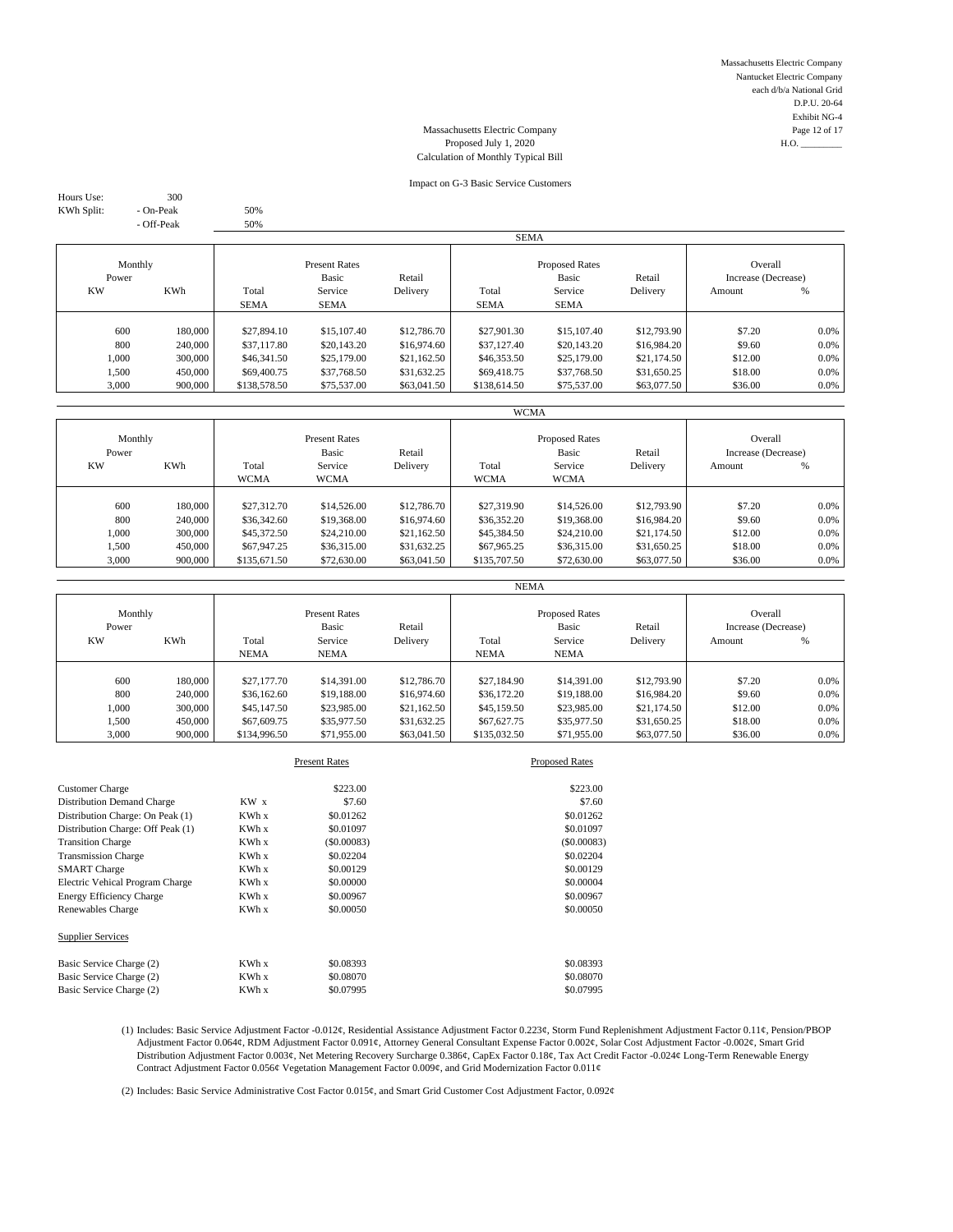Massachusetts Electric Company Nantucket Electric Company each d/b/a National Grid D.P.U. 20-64 Exhibit NG-4 Massachusetts Electric Company Page 13 of 17<br>Proposed July 1, 2020 H.O.

# Proposed July 1, 2020 Calculation of Monthly Typical Bill

#### Impact on G-3 Basic Service Customers

Hours Use: 350 KWh Split: - On-Peak 50%

- Off-Peak 50%

|                  |            |                                         |             |                                          | <b>SEMA</b>  |                                |             |         |         |
|------------------|------------|-----------------------------------------|-------------|------------------------------------------|--------------|--------------------------------|-------------|---------|---------|
| Monthly<br>Power |            | <b>Present Rates</b><br>Basic<br>Retail |             | <b>Proposed Rates</b><br>Basic<br>Retail |              | Overall<br>Increase (Decrease) |             |         |         |
| <b>KW</b>        | <b>KWh</b> | Total                                   | Service     | Delivery                                 | Total        | Service                        | Delivery    | Amount  | %       |
|                  |            | <b>SEMA</b>                             | <b>SEMA</b> |                                          | <b>SEMA</b>  | <b>SEMA</b>                    |             |         |         |
|                  |            |                                         |             |                                          |              |                                |             |         |         |
| 600              | 210,000    | \$31,745.95                             | \$17,625.30 | \$14,120.65                              | \$31,754.35  | \$17,625.30                    | \$14,129.05 | \$8.40  | 0.0%    |
| 800              | 280,000    | \$42,253.60                             | \$23,500.40 | \$18,753.20                              | \$42,264.80  | \$23,500.40                    | \$18,764.40 | \$11.20 | 0.0%    |
| 1.000            | 350,000    | \$52,761.25                             | \$29,375.50 | \$23,385.75                              | \$52,775.25  | \$29,375.50                    | \$23,399.75 | \$14.00 | $0.0\%$ |
| 1,500            | 525,000    | \$79,030.38                             | \$44,063.25 | \$34,967.13                              | \$79,051.38  | \$44,063.25                    | \$34,988.13 | \$21.00 | 0.0%    |
| 3,000            | 1,050,000  | \$157,837.75                            | \$88,126.50 | \$69,711.25                              | \$157,879.75 | \$88,126.50                    | \$69,753.25 | \$42.00 | $0.0\%$ |
|                  |            |                                         |             |                                          |              |                                |             |         |         |

|                  |                      |                                         |                            |                            | <b>WCMA</b>                              |                            |                            |                                |                 |
|------------------|----------------------|-----------------------------------------|----------------------------|----------------------------|------------------------------------------|----------------------------|----------------------------|--------------------------------|-----------------|
| Monthly<br>Power |                      | <b>Present Rates</b><br>Basic<br>Retail |                            |                            | <b>Proposed Rates</b><br>Basic<br>Retail |                            |                            | Overall<br>Increase (Decrease) |                 |
| <b>KW</b>        | <b>KWh</b>           | Total<br><b>WCMA</b>                    | Service<br><b>WCMA</b>     | Delivery                   | Total<br><b>WCMA</b>                     | Service<br><b>WCMA</b>     | Delivery                   | Amount                         | %               |
| 600              | 210,000              | \$31,067.65                             | \$16,947.00                | \$14,120.65                | \$31,076.05                              | \$16,947.00                | \$14,129.05                | \$8.40                         | 0.0%            |
| 800<br>1,000     | 280,000<br>350,000   | \$41,349.20<br>\$51,630.75              | \$22,596.00<br>\$28,245.00 | \$18,753.20<br>\$23,385.75 | \$41,360.40<br>\$51,644.75               | \$22,596.00<br>\$28,245.00 | \$18,764.40<br>\$23,399.75 | \$11.20<br>\$14.00             | $0.0\%$<br>0.0% |
| 1,500<br>3,000   | 525,000<br>1,050,000 | \$77,334.63<br>\$154,446.25             | \$42,367.50<br>\$84,735.00 | \$34,967.13<br>\$69,711.25 | \$77,355.63<br>\$154,488.25              | \$42,367.50<br>\$84,735.00 | \$34,988.13<br>\$69,753.25 | \$21.00<br>\$42.00             | $0.0\%$<br>0.0% |

|                                      |           |                                                                         |             |                                                                          | <b>NEMA</b>  |                                               |             |         |      |
|--------------------------------------|-----------|-------------------------------------------------------------------------|-------------|--------------------------------------------------------------------------|--------------|-----------------------------------------------|-------------|---------|------|
| Monthly<br>Power<br><b>KW</b><br>KWh |           | <b>Present Rates</b><br>Basic<br>Retail<br>Service<br>Total<br>Delivery |             | <b>Proposed Rates</b><br>Basic<br>Retail<br>Service<br>Total<br>Delivery |              | Overall<br>Increase (Decrease)<br>%<br>Amount |             |         |      |
|                                      |           | <b>NEMA</b>                                                             | <b>NEMA</b> |                                                                          | <b>NEMA</b>  | <b>NEMA</b>                                   |             |         |      |
|                                      |           |                                                                         |             |                                                                          |              |                                               |             |         |      |
| 600                                  | 210,000   | \$30,910.15                                                             | \$16,789.50 | \$14,120.65                                                              | \$30,918.55  | \$16,789.50                                   | \$14,129.05 | \$8.40  | 0.0% |
| 800                                  | 280,000   | \$41,139.20                                                             | \$22,386.00 | \$18,753.20                                                              | \$41,150.40  | \$22,386.00                                   | \$18,764.40 | \$11.20 | 0.0% |
| 1,000                                | 350,000   | \$51,368.25                                                             | \$27,982.50 | \$23,385.75                                                              | \$51,382.25  | \$27,982.50                                   | \$23,399.75 | \$14.00 | 0.0% |
| 1,500                                | 525,000   | \$76,940.88                                                             | \$41,973.75 | \$34,967.13                                                              | \$76,961.88  | \$41,973.75                                   | \$34,988.13 | \$21.00 | 0.0% |
| 3,000                                | 1.050.000 | \$153,658.75                                                            | \$83,947.50 | \$69,711.25                                                              | \$153,700.75 | \$83,947.50                                   | \$69,753.25 | \$42.00 | 0.0% |

|                 | <b>Present Rates</b> | <b>Proposed Rates</b> |
|-----------------|----------------------|-----------------------|
|                 |                      | \$223.00              |
| KW <sub>x</sub> | \$7.60               | \$7.60                |
| KWh x           | \$0.01262            | \$0.01262             |
| KWh x           | \$0.01097            | \$0.01097             |
| KWh x           | (S0,00083)           | (S0.00083)            |
| KWh x           | \$0.02204            | \$0.02204             |
| KWh x           | \$0.00129            | \$0.00129             |
| KWh x           | \$0,00000            | \$0,00004             |
| KWh x           | \$0,00967            | \$0.00967             |
| KWh x           | \$0,00050            | \$0,00050             |
|                 |                      |                       |
| KWh x           | \$0.08393            | \$0.08393             |
| KWh x           | \$0.08070            | \$0.08070             |
| KWh x           | \$0.07995            | \$0.07995             |
|                 |                      | \$223.00              |

(1) Includes: Basic Service Adjustment Factor -0.012¢, Residential Assistance Adjustment Factor 0.223¢, Storm Fund Replenishment Adjustment Factor 0.11¢, Pension/PBOP Adjustment Factor 0.064¢, RDM Adjustment Factor 0.091¢, Attorney General Consultant Expense Factor 0.002¢, Solar Cost Adjustment Factor -0.002¢, Smart Grid Distribution Adjustment Factor 0.003¢, Net Metering Recovery Surcharge 0.386¢, CapEx Factor 0.18¢, Tax Act Credit Factor -0.024¢ Long-Term Renewable Energy Contract Adjustment Factor 0.056¢ Vegetation Management Factor 0.009¢, and Grid Modernization Factor 0.011¢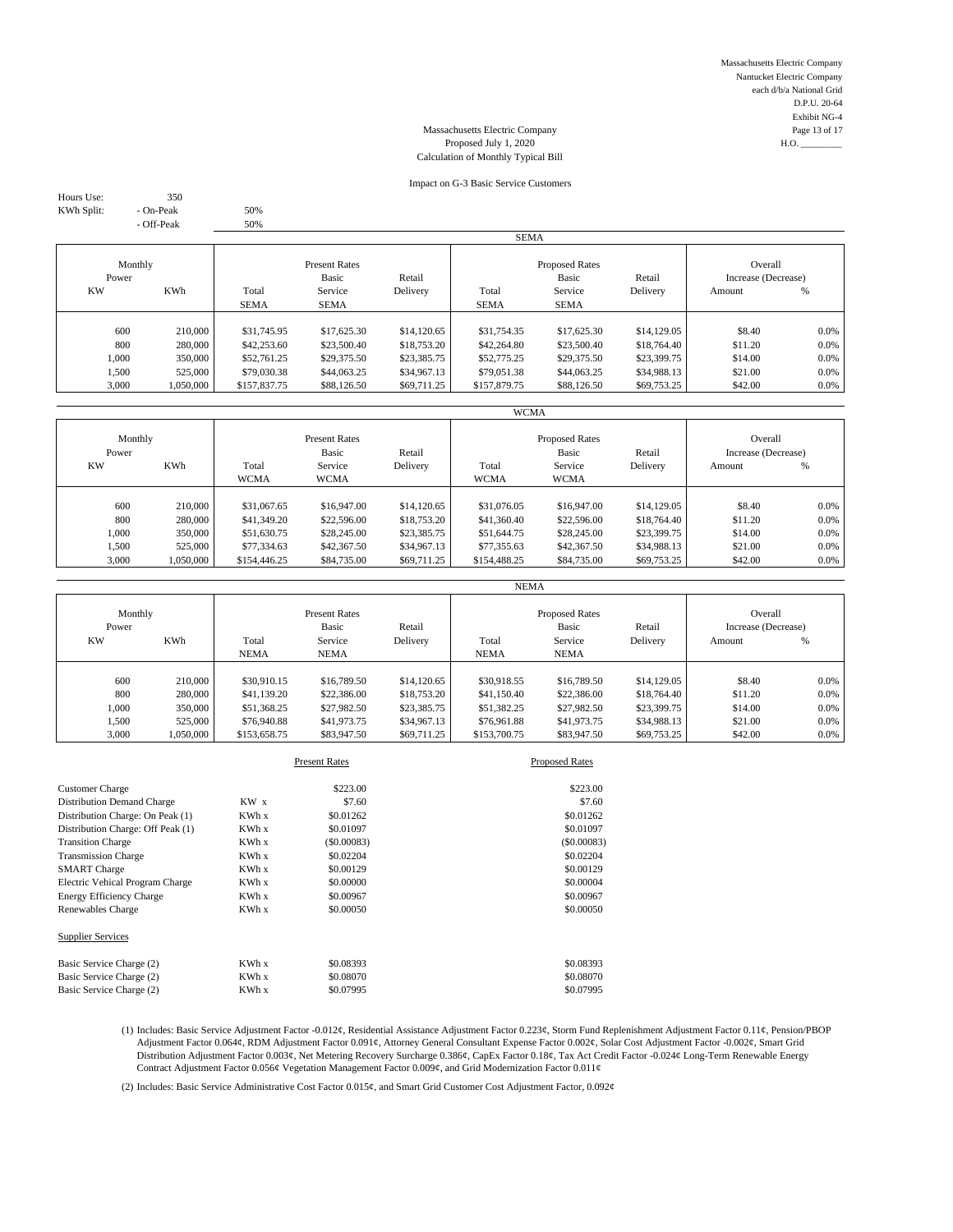Massachusetts Electric Company Nantucket Electric Company each d/b/a National Grid D.P.U. 20-64 Exhibit NG-4 Massachusetts Electric Company Page 14 of 17<br>Proposed July 1, 2020 H.O.

# Proposed July 1, 2020 Calculation of Monthly Typical Bill

#### Impact on G-3 Basic Service Customers

Hours Use: 400 KWh Split: - On-Peak 45%

- Off-Peak 55%

|                  |            |                                         |              |                                          | <b>SEMA</b>  |              |                                |         |         |
|------------------|------------|-----------------------------------------|--------------|------------------------------------------|--------------|--------------|--------------------------------|---------|---------|
| Monthly<br>Power |            | <b>Present Rates</b><br>Basic<br>Retail |              | <b>Proposed Rates</b><br>Basic<br>Retail |              |              | Overall<br>Increase (Decrease) |         |         |
| <b>KW</b>        | <b>KWh</b> | Total                                   | Service      | Delivery                                 | Total        | Service      | Delivery                       | Amount  | %       |
|                  |            | <b>SEMA</b>                             | <b>SEMA</b>  |                                          | <b>SEMA</b>  | <b>SEMA</b>  |                                |         |         |
|                  |            |                                         |              |                                          |              |              |                                |         |         |
| 600              | 240,000    | \$35,578.00                             | \$20,143.20  | \$15,434.80                              | \$35,587.60  | \$20,143.20  | \$15,444.40                    | \$9.60  | 0.0%    |
| 800              | 320,000    | \$47,363.00                             | \$26,857.60  | \$20,505.40                              | \$47,375.80  | \$26,857.60  | \$20,518.20                    | \$12.80 | 0.0%    |
| 1,000            | 400,000    | \$59,148.00                             | \$33,572.00  | \$25,576.00                              | \$59,164.00  | \$33,572.00  | \$25,592.00                    | \$16.00 | $0.0\%$ |
| 1,500            | 600,000    | \$88,610.50                             | \$50,358.00  | \$38,252.50                              | \$88,634.50  | \$50,358.00  | \$38,276.50                    | \$24.00 | 0.0%    |
| 3,000            | 1,200,000  | \$176,998.00                            | \$100,716.00 | \$76,282.00                              | \$177,046.00 | \$100,716.00 | \$76,330.00                    | \$48.00 | $0.0\%$ |
|                  |            |                                         |              |                                          |              |              |                                |         |         |

|           |            |                      |             |             | <b>WCMA</b>           |              |             |                     |      |
|-----------|------------|----------------------|-------------|-------------|-----------------------|--------------|-------------|---------------------|------|
| Monthly   |            | <b>Present Rates</b> |             |             | <b>Proposed Rates</b> |              |             | Overall             |      |
| Power     |            |                      | Basic       | Retail      |                       | <b>Basic</b> | Retail      | Increase (Decrease) |      |
| <b>KW</b> | <b>KWh</b> | Total                | Service     | Delivery    | Total                 | Service      | Delivery    | Amount              | %    |
|           |            | <b>WCMA</b>          | <b>WCMA</b> |             | <b>WCMA</b>           | <b>WCMA</b>  |             |                     |      |
|           |            |                      |             |             |                       |              |             |                     |      |
| 600       | 240,000    | \$34,802.80          | \$19,368,00 | \$15,434.80 | \$34,812.40           | \$19,368.00  | \$15,444.40 | \$9.60              | 0.0% |
| 800       | 320,000    | \$46,329.40          | \$25,824.00 | \$20,505.40 | \$46,342.20           | \$25,824.00  | \$20,518.20 | \$12.80             | 0.0% |
| 1.000     | 400,000    | \$57,856.00          | \$32,280.00 | \$25,576.00 | \$57,872.00           | \$32,280.00  | \$25,592.00 | \$16.00             | 0.0% |
| 1,500     | 600,000    | \$86,672.50          | \$48,420.00 | \$38,252.50 | \$86,696.50           | \$48,420.00  | \$38,276.50 | \$24.00             | 0.0% |
| 3,000     | 1,200,000  | \$173,122.00         | \$96,840.00 | \$76,282.00 | \$173,170.00          | \$96,840.00  | \$76,330.00 | \$48.00             | 0.0% |

|                  |            |                                         |             |             | <b>NEMA</b>                              |             |             |                                |         |
|------------------|------------|-----------------------------------------|-------------|-------------|------------------------------------------|-------------|-------------|--------------------------------|---------|
| Monthly<br>Power |            | <b>Present Rates</b><br>Basic<br>Retail |             |             | <b>Proposed Rates</b><br>Basic<br>Retail |             |             | Overall<br>Increase (Decrease) |         |
| <b>KW</b>        | <b>KWh</b> | Total                                   | Service     | Delivery    | Total                                    | Service     | Delivery    | Amount                         | %       |
|                  |            | <b>NEMA</b>                             | <b>NEMA</b> |             | <b>NEMA</b>                              | <b>NEMA</b> |             |                                |         |
|                  |            |                                         |             |             |                                          |             |             |                                |         |
| 600              | 240,000    | \$34,622.80                             | \$19,188,00 | \$15,434.80 | \$34,632.40                              | \$19,188.00 | \$15,444.40 | \$9.60                         | $0.0\%$ |
| 800              | 320,000    | \$46,089.40                             | \$25,584.00 | \$20,505.40 | \$46,102.20                              | \$25,584.00 | \$20,518.20 | \$12.80                        | $0.0\%$ |
| 1,000            | 400,000    | \$57,556.00                             | \$31,980.00 | \$25,576.00 | \$57,572.00                              | \$31,980.00 | \$25,592.00 | \$16.00                        | $0.0\%$ |
| 1,500            | 600,000    | \$86,222.50                             | \$47,970.00 | \$38,252.50 | \$86,246.50                              | \$47,970.00 | \$38,276.50 | \$24.00                        | $0.0\%$ |
| 3.000            | 1.200.000  | \$172,222,00                            | \$95,940.00 | \$76,282,00 | \$172,270,00                             | \$95,940.00 | \$76,330,00 | \$48.00                        | $0.0\%$ |

|                 | <b>Present Rates</b> | <b>Proposed Rates</b> |
|-----------------|----------------------|-----------------------|
|                 |                      | \$223.00              |
| KW <sub>x</sub> | \$7.60               | \$7.60                |
| KWh x           | \$0.01262            | \$0.01262             |
| KWh x           | \$0.01097            | \$0.01097             |
| KWh x           | (S0,00083)           | (S0.00083)            |
| KWh x           | \$0.02204            | \$0.02204             |
| KWh x           | \$0.00129            | \$0.00129             |
| KWh x           | \$0,00000            | \$0,00004             |
| KWh x           | \$0,00967            | \$0.00967             |
| KWh x           | \$0,00050            | \$0,00050             |
|                 |                      |                       |
| KWh x           | \$0.08393            | \$0.08393             |
| KWh x           | \$0.08070            | \$0.08070             |
| KWh x           | \$0.07995            | \$0.07995             |
|                 |                      | \$223.00              |

(1) Includes: Basic Service Adjustment Factor -0.012¢, Residential Assistance Adjustment Factor 0.223¢, Storm Fund Replenishment Adjustment Factor 0.11¢, Pension/PBOP Adjustment Factor 0.064¢, RDM Adjustment Factor 0.091¢, Attorney General Consultant Expense Factor 0.002¢, Solar Cost Adjustment Factor -0.002¢, Smart Grid Distribution Adjustment Factor 0.003¢, Net Metering Recovery Surcharge 0.386¢, CapEx Factor 0.18¢, Tax Act Credit Factor -0.024¢ Long-Term Renewable Energy Contract Adjustment Factor 0.056¢ Vegetation Management Factor 0.009¢, and Grid Modernization Factor 0.011¢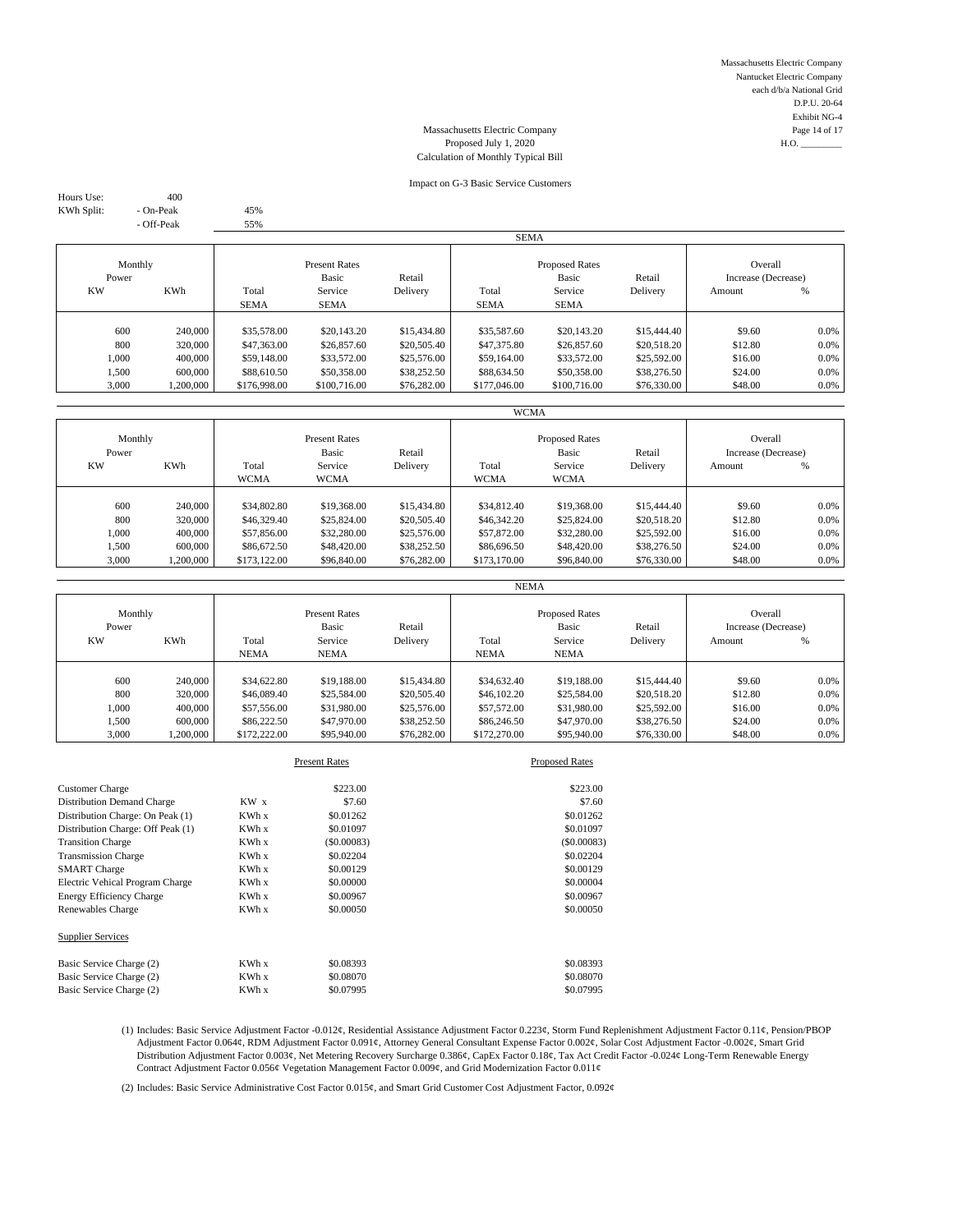Massachusetts Electric Company Nantucket Electric Company each d/b/a National Grid D.P.U. 20-64 Exhibit NG-4 Massachusetts Electric Company Page 15 of 17<br>Proposed July 1, 2020 H.O.

# Proposed July 1, 2020 Calculation of Monthly Typical Bill

#### Impact on G-3 Basic Service Customers

Hours Use: 450 KWh Split: - On-Peak 45%

- Off-Peak 55%

|                  |            |              |                               |             | <b>SEMA</b>  |                                |             |                                |         |
|------------------|------------|--------------|-------------------------------|-------------|--------------|--------------------------------|-------------|--------------------------------|---------|
| Monthly<br>Power |            |              | <b>Present Rates</b><br>Basic | Retail      |              | <b>Proposed Rates</b><br>Basic | Retail      | Overall<br>Increase (Decrease) |         |
| <b>KW</b>        | <b>KWh</b> | Total        | Service                       | Delivery    | Total        | Service                        | Delivery    | Amount                         | %       |
|                  |            | <b>SEMA</b>  | <b>SEMA</b>                   |             | <b>SEMA</b>  | <b>SEMA</b>                    |             |                                |         |
|                  |            |              |                               |             |              |                                |             |                                |         |
| 600              | 270,000    | \$39,427.38  | \$22,661.10                   | \$16,766.28 | \$39,438.18  | \$22,661.10                    | \$16,777.08 | \$10.80                        | 0.0%    |
| 800              | 360,000    | \$52,495.50  | \$30,214.80                   | \$22,280.70 | \$52,509.90  | \$30,214.80                    | \$22,295.10 | \$14.40                        | 0.0%    |
| 1.000            | 450,000    | \$65,563.63  | \$37,768.50                   | \$27,795.13 | \$65,581.63  | \$37,768.50                    | \$27,813.13 | \$18.00                        | $0.0\%$ |
| 1,500            | 675,000    | \$98,233.94  | \$56,652.75                   | \$41,581.19 | \$98,260.94  | \$56,652.75                    | \$41,608.19 | \$27.00                        | 0.0%    |
| 3,000            | 1,350,000  | \$196,244.88 | \$113,305.50                  | \$82,939.38 | \$196,298.88 | \$113,305.50                   | \$82,993.38 | \$54.00                        | $0.0\%$ |
|                  |            |              |                               |             |              |                                |             |                                |         |

|                  |                      |                             |                               |                            | <b>WCMA</b>                 |                                |                            |                                |                 |
|------------------|----------------------|-----------------------------|-------------------------------|----------------------------|-----------------------------|--------------------------------|----------------------------|--------------------------------|-----------------|
| Monthly<br>Power |                      |                             | <b>Present Rates</b><br>Basic | Retail                     |                             | <b>Proposed Rates</b><br>Basic | Retail                     | Overall<br>Increase (Decrease) |                 |
| <b>KW</b>        | <b>KWh</b>           | Total<br><b>WCMA</b>        | Service<br><b>WCMA</b>        | Delivery                   | Total<br><b>WCMA</b>        | Service<br><b>WCMA</b>         | Delivery                   | Amount                         | %               |
| 600              | 270,000              | \$38,555.28                 | \$21,789.00                   | \$16,766.28                | \$38,566.08                 | \$21,789.00                    | \$16,777.08                | \$10.80                        | 0.0%            |
| 800<br>1.000     | 360,000<br>450,000   | \$51,332.70<br>\$64,110.13  | \$29,052.00<br>\$36,315.00    | \$22,280.70<br>\$27,795.13 | \$51,347.10<br>\$64,128.13  | \$29,052.00<br>\$36,315.00     | \$22,295.10<br>\$27,813.13 | \$14.40<br>\$18.00             | $0.0\%$<br>0.0% |
| 1.500<br>3,000   | 675,000<br>1,350,000 | \$96,053.69<br>\$191,884.38 | \$54,472.50<br>\$108,945.00   | \$41,581.19<br>\$82,939.38 | \$96,080.69<br>\$191,938.38 | \$54,472.50<br>\$108,945.00    | \$41,608.19<br>\$82,993.38 | \$27.00<br>\$54.00             | 0.0%<br>0.0%    |

|                               |            |              |                                          |                    | <b>NEMA</b>  |                                           |                    |                                          |         |
|-------------------------------|------------|--------------|------------------------------------------|--------------------|--------------|-------------------------------------------|--------------------|------------------------------------------|---------|
| Monthly<br>Power<br><b>KW</b> | <b>KWh</b> | Total        | <b>Present Rates</b><br>Basic<br>Service | Retail<br>Delivery | Total        | <b>Proposed Rates</b><br>Basic<br>Service | Retail<br>Delivery | Overall<br>Increase (Decrease)<br>Amount | %       |
|                               |            | <b>NEMA</b>  | <b>NEMA</b>                              |                    | <b>NEMA</b>  | <b>NEMA</b>                               |                    |                                          |         |
| 600                           | 270,000    | \$38,352.78  | \$21,586.50                              | \$16,766.28        | \$38,363.58  | \$21,586.50                               | \$16,777.08        | \$10.80                                  | $0.0\%$ |
| 800                           | 360,000    | \$51,062.70  | \$28,782.00                              | \$22,280.70        | \$51,077.10  | \$28,782.00                               | \$22,295.10        | \$14.40                                  | $0.0\%$ |
| 1,000                         | 450,000    | \$63,772.63  | \$35,977.50                              | \$27,795.13        | \$63,790.63  | \$35,977.50                               | \$27,813.13        | \$18.00                                  | $0.0\%$ |
| 1,500                         | 675,000    | \$95,547.44  | \$53,966.25                              | \$41,581.19        | \$95,574.44  | \$53,966.25                               | \$41,608.19        | \$27.00                                  | $0.0\%$ |
| 3.000                         | 1.350.000  | \$190,871.88 | \$107,932.50                             | \$82,939.38        | \$190,925.88 | \$107,932.50                              | \$82,993.38        | \$54.00                                  | $0.0\%$ |

|                                   |                 | <b>Present Rates</b> | <b>Proposed Rates</b> |
|-----------------------------------|-----------------|----------------------|-----------------------|
| <b>Customer Charge</b>            |                 | \$223.00             | \$223.00              |
| Distribution Demand Charge        | KW <sub>x</sub> | \$7.60               | \$7.60                |
| Distribution Charge: On Peak (1)  | KWh x           | \$0.01262            | \$0.01262             |
| Distribution Charge: Off Peak (1) | KWh x           | \$0.01097            | \$0.01097             |
| <b>Transition Charge</b>          | KWh x           | (S0.00083)           | (\$0.00083)           |
| <b>Transmission Charge</b>        | KWh x           | \$0.02204            | \$0.02204             |
| <b>SMART</b> Charge               | KWh x           | \$0.00129            | \$0.00129             |
| Electric Vehical Program Charge   | KWh x           | \$0,00000            | \$0,00004             |
| <b>Energy Efficiency Charge</b>   | KWh x           | \$0,00967            | \$0.00967             |
| Renewables Charge                 | KWh x           | \$0,00050            | \$0.00050             |
| <b>Supplier Services</b>          |                 |                      |                       |
| Basic Service Charge (2)          | KWh x           | \$0.08393            | \$0.08393             |
| Basic Service Charge (2)          | KWh x           | \$0.08070            | \$0.08070             |
| Basic Service Charge (2)          | KWh x           | \$0.07995            | \$0.07995             |
|                                   |                 |                      |                       |

(1) Includes: Basic Service Adjustment Factor -0.012¢, Residential Assistance Adjustment Factor 0.223¢, Storm Fund Replenishment Adjustment Factor 0.11¢, Pension/PBOP Adjustment Factor 0.064¢, RDM Adjustment Factor 0.091¢, Attorney General Consultant Expense Factor 0.002¢, Solar Cost Adjustment Factor -0.002¢, Smart Grid Distribution Adjustment Factor 0.003¢, Net Metering Recovery Surcharge 0.386¢, CapEx Factor 0.18¢, Tax Act Credit Factor -0.024¢ Long-Term Renewable Energy Contract Adjustment Factor 0.056¢ Vegetation Management Factor 0.009¢, and Grid Modernization Factor 0.011¢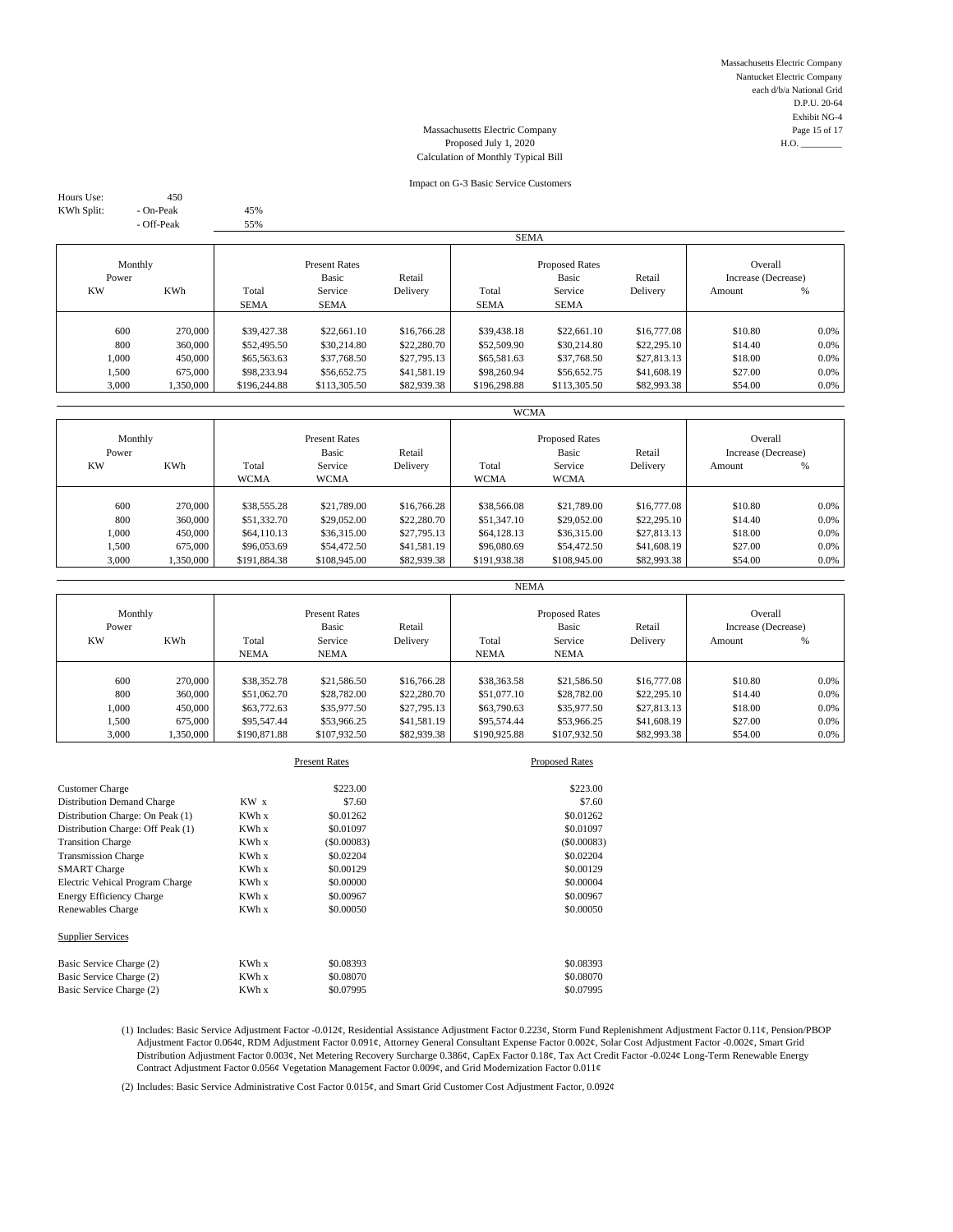Massachusetts Electric Company Nantucket Electric Company each d/b/a National Grid D.P.U. 20-64 Exhibit NG-4 Massachusetts Electric Company Page 16 of 17<br>Proposed July 1, 2020 H.O.

# Proposed July 1, 2020 Calculation of Monthly Typical Bill

#### Impact on G-3 Basic Service Customers

Hours Use: 500 KWh Split: - On-Peak 45%

- Off-Peak 55%

|                  |            |              |                               |             | <b>SEMA</b>  |                                |             |                                |         |
|------------------|------------|--------------|-------------------------------|-------------|--------------|--------------------------------|-------------|--------------------------------|---------|
| Monthly<br>Power |            |              | <b>Present Rates</b><br>Basic | Retail      |              | <b>Proposed Rates</b><br>Basic | Retail      | Overall<br>Increase (Decrease) |         |
| <b>KW</b>        | <b>KWh</b> | Total        | Service                       | Delivery    | Total        | Service                        | Delivery    | Amount                         | %       |
|                  |            | <b>SEMA</b>  | <b>SEMA</b>                   |             | <b>SEMA</b>  | <b>SEMA</b>                    |             |                                |         |
|                  |            |              |                               |             |              |                                |             |                                |         |
| 600              | 300,000    | \$43,276.75  | \$25,179.00                   | \$18,097.75 | \$43,288.75  | \$25,179.00                    | \$18,109.75 | \$12.00                        | 0.0%    |
| 800              | 400,000    | \$57,628.00  | \$33,572.00                   | \$24,056.00 | \$57,644.00  | \$33,572.00                    | \$24,072.00 | \$16.00                        | 0.0%    |
| 1,000            | 500,000    | \$71,979.25  | \$41,965.00                   | \$30,014.25 | \$71,999.25  | \$41,965.00                    | \$30,034.25 | \$20.00                        | $0.0\%$ |
| 1,500            | 750,000    | \$107,857.38 | \$62,947.50                   | \$44,909.88 | \$107,887.38 | \$62,947.50                    | \$44,939.88 | \$30.00                        | 0.0%    |
| 3,000            | 1,500,000  | \$215,491.75 | \$125,895.00                  | \$89,596.75 | \$215,551.75 | \$125,895.00                   | \$89,656.75 | \$60.00                        | $0.0\%$ |
|                  |            |              |                               |             |              |                                |             |                                |         |

|                  |                      |                              |                               |                            | <b>WCMA</b>                  |                                |                            |                                |                 |
|------------------|----------------------|------------------------------|-------------------------------|----------------------------|------------------------------|--------------------------------|----------------------------|--------------------------------|-----------------|
| Monthly<br>Power |                      |                              | <b>Present Rates</b><br>Basic | Retail                     |                              | <b>Proposed Rates</b><br>Basic | Retail                     | Overall<br>Increase (Decrease) |                 |
| <b>KW</b>        | <b>KWh</b>           | Total<br><b>WCMA</b>         | Service<br><b>WCMA</b>        | Delivery                   | Total<br><b>WCMA</b>         | Service<br><b>WCMA</b>         | Delivery                   | Amount                         | %               |
| 600              | 300,000              | \$42,307.75                  | \$24,210.00                   | \$18,097.75                | \$42,319.75                  | \$24,210.00                    | \$18,109.75                | \$12.00                        | $0.0\%$         |
| 800<br>1.000     | 400,000<br>500,000   | \$56,336.00<br>\$70,364.25   | \$32,280.00<br>\$40,350.00    | \$24,056.00<br>\$30,014.25 | \$56,352.00<br>\$70,384.25   | \$32,280.00<br>\$40,350.00     | \$24,072.00<br>\$30,034.25 | \$16.00<br>\$20.00             | $0.0\%$<br>0.0% |
| 1,500<br>3,000   | 750,000<br>1,500,000 | \$105,434.88<br>\$210,646.75 | \$60,525.00<br>\$121,050.00   | \$44,909.88<br>\$89,596.75 | \$105,464.88<br>\$210,706.75 | \$60,525.00<br>\$121,050.00    | \$44,939.88<br>\$89,656.75 | \$30.00<br>\$60.00             | $0.0\%$<br>0.0% |

|                  |           |              |                               |             | <b>NEMA</b>  |                                |             |                                |      |
|------------------|-----------|--------------|-------------------------------|-------------|--------------|--------------------------------|-------------|--------------------------------|------|
| Monthly<br>Power |           |              | <b>Present Rates</b><br>Basic | Retail      |              | <b>Proposed Rates</b><br>Basic | Retail      | Overall<br>Increase (Decrease) |      |
| <b>KW</b>        | KWh       | Total        | Service                       | Delivery    | Total        | Service                        | Delivery    | Amount                         | %    |
|                  |           | <b>NEMA</b>  | <b>NEMA</b>                   |             | <b>NEMA</b>  | <b>NEMA</b>                    |             |                                |      |
|                  |           |              |                               |             |              |                                |             |                                |      |
| 600              | 300,000   | \$42,082.75  | \$23,985.00                   | \$18,097.75 | \$42,094.75  | \$23,985.00                    | \$18,109.75 | \$12.00                        | 0.0% |
| 800              | 400,000   | \$56,036.00  | \$31,980.00                   | \$24,056.00 | \$56,052.00  | \$31,980.00                    | \$24,072,00 | \$16.00                        | 0.0% |
| 1,000            | 500,000   | \$69,989.25  | \$39,975.00                   | \$30,014.25 | \$70,009.25  | \$39,975.00                    | \$30,034.25 | \$20.00                        | 0.0% |
| 1,500            | 750,000   | \$104,872.38 | \$59,962.50                   | \$44,909.88 | \$104,902.38 | \$59,962.50                    | \$44,939.88 | \$30.00                        | 0.0% |
| 3,000            | 1,500,000 | \$209,521.75 | \$119,925.00                  | \$89,596.75 | \$209,581.75 | \$119,925.00                   | \$89,656.75 | \$60.00                        | 0.0% |

| \$223.00<br><b>Customer Charge</b><br>KW <sub>x</sub><br>\$7.60<br>Distribution Demand Charge<br>KWh x<br>Distribution Charge: On Peak (1)<br>\$0.01262<br>Distribution Charge: Off Peak (1)<br>KWh x<br>\$0.01097<br>KWh x<br>(S0.00083)<br><b>Transition Charge</b><br>KWh x<br>\$0.02204<br><b>Transmission Charge</b><br>KWh x<br><b>SMART</b> Charge<br>\$0.00129 |            |
|------------------------------------------------------------------------------------------------------------------------------------------------------------------------------------------------------------------------------------------------------------------------------------------------------------------------------------------------------------------------|------------|
|                                                                                                                                                                                                                                                                                                                                                                        |            |
|                                                                                                                                                                                                                                                                                                                                                                        | \$223.00   |
|                                                                                                                                                                                                                                                                                                                                                                        | \$7.60     |
|                                                                                                                                                                                                                                                                                                                                                                        | \$0.01262  |
|                                                                                                                                                                                                                                                                                                                                                                        | \$0.01097  |
|                                                                                                                                                                                                                                                                                                                                                                        | (S0.00083) |
|                                                                                                                                                                                                                                                                                                                                                                        | \$0.02204  |
|                                                                                                                                                                                                                                                                                                                                                                        | \$0.00129  |
| \$0.00000<br>Electric Vehical Program Charge<br>KWh x                                                                                                                                                                                                                                                                                                                  | \$0,00004  |
| KWh x<br>\$0.00967<br><b>Energy Efficiency Charge</b>                                                                                                                                                                                                                                                                                                                  | \$0.00967  |
| \$0,00050<br>Renewables Charge<br>KWh x                                                                                                                                                                                                                                                                                                                                | \$0,00050  |
| <b>Supplier Services</b>                                                                                                                                                                                                                                                                                                                                               |            |
| KWh x<br>\$0.08393<br>Basic Service Charge (2)                                                                                                                                                                                                                                                                                                                         | \$0.08393  |
| KWh x<br>Basic Service Charge (2)<br>\$0.08070                                                                                                                                                                                                                                                                                                                         | \$0.08070  |
| KWh x<br>\$0.07995<br>Basic Service Charge (2)                                                                                                                                                                                                                                                                                                                         | \$0.07995  |

(1) Includes: Basic Service Adjustment Factor -0.012¢, Residential Assistance Adjustment Factor 0.223¢, Storm Fund Replenishment Adjustment Factor 0.11¢, Pension/PBOP Adjustment Factor 0.064¢, RDM Adjustment Factor 0.091¢, Attorney General Consultant Expense Factor 0.002¢, Solar Cost Adjustment Factor -0.002¢, Smart Grid Distribution Adjustment Factor 0.003¢, Net Metering Recovery Surcharge 0.386¢, CapEx Factor 0.18¢, Tax Act Credit Factor -0.024¢ Long-Term Renewable Energy Contract Adjustment Factor 0.056¢ Vegetation Management Factor 0.009¢, and Grid Modernization Factor 0.011¢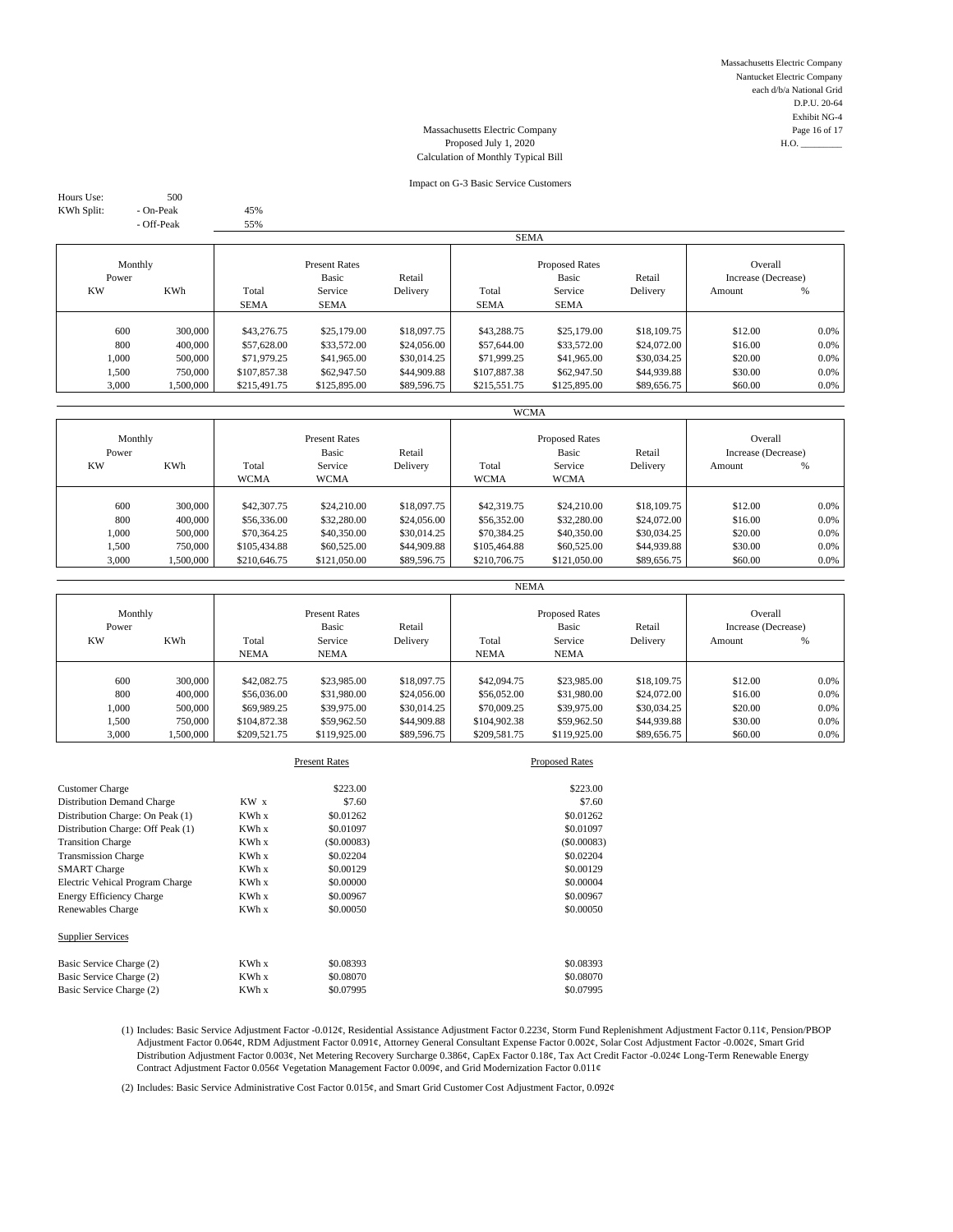Massachusetts Electric Company Nantucket Electric Company each d/b/a National Grid D.P.U. 20-64 Exhibit NG-4 Page 17 of 17  $H.O.$ 

# Massachusetts Electric Company Proposed July 1, 2020

## **Calculation of Annual Typical Bill Impact on S-5 Basic Service Customers**

(Street & Area Lighting - Customer Owned Equipment)

| Luminaire                                            |                                 | Annual |            | <b>Present Rates</b><br>Basic | Retail        |            | Proposed Rates<br>Basic | Retail      | Overall<br>Increase (Decrease) |         |
|------------------------------------------------------|---------------------------------|--------|------------|-------------------------------|---------------|------------|-------------------------|-------------|--------------------------------|---------|
| Type                                                 | Description                     | kWh    | Total      | Service                       | Delivery      | Total      | Service                 | Delivery    | Amount                         | $\%$    |
| Incandescent                                         | LUM INC RWY 105W                | 438    | \$95.19    | \$36.91                       | \$58.28       | \$95.23    | \$36.91                 | \$58.32     | \$0.04                         | 0.0%    |
| Incandescent                                         | LUM INC RWY 205W                | 856    | \$186.05   | \$72.14                       | \$113.91      | \$186.12   | \$72.14                 | \$113.98    | \$0.07                         | 0.0%    |
|                                                      |                                 |        |            |                               |               |            |                         |             |                                |         |
| Mercury Vapor                                        | LUM MV POST 100W                | 543    | \$118.00   | \$45.76                       | \$72.24       | \$118.04   | \$45.76                 | \$72.28     | \$0.04                         | 0.0%    |
| Mercury Vapor                                        | LUM MV POST 175W                | 881    | \$191.48   | \$74.25                       | \$117.23      | \$191.55   | \$74.25                 | \$117.30    | \$0.07                         | 0.0%    |
| Mercury Vapor                                        | LUM MV RWY 100W                 | 543    | \$118.00   | \$45.76                       | \$72.24       | \$118.04   | \$45.76                 | \$72.28     | \$0.04                         | 0.0%    |
| Mercury Vapor                                        | LUM MV RWY 175W                 | 881    | \$191.48   | \$74.25                       | \$117.23      | \$191.55   | \$74.25                 | \$117.30    | \$0.07                         | 0.0%    |
| Mercury Vapor                                        | LUM MV RWY 400W                 | 1,991  | \$432.73   | \$167.80                      | \$264.93      | \$432.89   | \$167.80                | \$265.09    | \$0.16                         | 0.0%    |
| Mercury Vapor                                        | LUM MV RWY 1000W                | 4,572  | \$993.69   | \$385.33                      | \$608.36      | \$994.06   | \$385.33                | \$608.73    | \$0.37                         | 0.0%    |
| Mercury Vapor                                        | LUM MV RWY 250W                 | 1,282  | \$278.63   | \$108.05                      | \$170.58      | \$278.73   | \$108.05                | \$170.68    | \$0.10                         | 0.0%    |
| Mercury Vapor                                        | LUM MV FLD 400W                 | 1,991  | \$432.73   | \$167.80                      | \$264.93      | \$432.89   | \$167.80                | \$265.09    | \$0.16                         | 0.0%    |
| Mercury Vapor                                        | LUM MV FLD 1000W                | 4,572  | \$993.69   | \$385.33                      | \$608.36      | \$994.06   | \$385.33                | \$608.73    | \$0.37                         | $0.0\%$ |
|                                                      |                                 |        |            |                               |               |            |                         |             |                                |         |
| Sodium Vapor                                         | LUM HPS POST 50W                | 255    | \$55.43    | \$21.49                       | \$33.94       | \$55.45    | \$21.49                 | \$33.96     | \$0.02                         | 0.0%    |
| Sodium Vapor                                         | LUM HPS POST 100W               | 359    | \$78.03    | \$30.26                       | \$47.77       | \$78.06    | \$30.26                 | \$47.80     | \$0.03                         | 0.0%    |
| Sodium Vapor                                         | LUM HPS RWY 50W                 | 255    | \$55.43    | \$21.49                       | \$33.94       | \$55.45    | \$21.49                 | \$33.96     | \$0.02                         | 0.0%    |
| Sodium Vapor                                         | LUM HPS RWY 70W                 | 359    | \$78.03    | \$30.26                       | \$47.77       | \$78.06    | \$30.26                 | \$47.80     | \$0.03                         | 0.0%    |
| Sodium Vapor                                         | LUM HPS RWY 100W                | 493    | \$107.16   | \$41.55                       | \$65.61       | \$107.20   | \$41.55                 | \$65.65     | \$0.04                         | 0.0%    |
| Sodium Vapor                                         | LUM HPS RWY 150W                | 722    | \$156.91   | \$60.85                       | \$96.06       | \$156.97   | \$60.85                 | \$96.12     | \$0.06                         | 0.0%    |
| Sodium Vapor                                         | LUM HPS RWY 250W                | 1,269  | \$275.80   | \$106.95                      | \$168.85      | \$275.90   | \$106.95                | \$168.95    | \$0.10                         | 0.0%    |
| Sodium Vapor                                         | LUM HPS RWY 400W                | 1,962  | \$426.42   | \$165.36                      | \$261.06      | \$426.58   | \$165.36                | \$261.22    | \$0.16                         | 0.0%    |
| Sodium Vapor                                         | LUM HPS RWY 1000W               | 4,618  | \$1,003.68 | \$389.21                      | \$614.47      | \$1,004.05 | \$389.21                | \$614.84    | \$0.37                         | 0.0%    |
| Sodium Vapor                                         | LUM HPS FLD 250W                | 1,269  | \$275.80   | \$106.95                      | \$168.85      | \$275.90   | \$106.95                | \$168.95    | \$0.10                         | 0.0%    |
| Sodium Vapor                                         | LUM HPS FLD 400W                | 1,962  | \$426.42   | \$165.36                      | \$261.06      | \$426.58   | \$165.36                | \$261.22    | \$0.16                         | 0.0%    |
| Sodium Vapor                                         | WALL HPS 250W 12HR              | 1,332  | \$289.49   | \$112.26                      | \$177.23      | \$289.60   | \$112.26                | \$177.34    | \$0.11                         | 0.0%    |
| Sodium Vapor                                         | WALL HPS 250W 24HR              | 2,663  | \$578.78   | \$224.44                      | \$354.34      | \$578.99   | \$224.44                | \$354.55    | \$0.21                         | 0.0%    |
| Metal Halide                                         | LUM MH FLD 400W                 | 1,883  | \$409.26   | \$158.70                      | \$250.56      | \$409.41   | \$158.70                | \$250.71    | \$0.15                         | 0.0%    |
| Light Emitting Di(LUM LED 25W)                       |                                 | 104    | \$22.61    | \$8.77                        | \$13.84       | \$22.62    | \$8.77                  | \$13.85     | \$0.01                         | 0.0%    |
| Light Emitting D (LUM LED 75W)                       |                                 | 313    | \$68.03    | \$26.38                       | \$41.65       | \$68.06    | \$26.38                 | \$41.68     | \$0.03                         | 0.0%    |
|                                                      | Light Emitting D (LUM LED 125W) | 522    | \$113.44   | \$43.99                       | \$69.45       | \$113.48   | \$43.99                 | \$69.49     | \$0.04                         | 0.0%    |
|                                                      | Light Emitting D (LUM LED 175W) | 731    | \$158.88   | \$61.61                       | \$97.27       | \$158.94   | \$61.61                 | \$97.33     | \$0.06                         | 0.0%    |
|                                                      | Light Emitting D (LUM LED 225W) | 939    | \$204.09   | \$79.14                       | \$124.95      | \$204.17   | \$79.14                 | \$125.03    | \$0.08                         | 0.0%    |
|                                                      | Light Emitting D (LUM LED 275W) | 1,148  | \$249.50   | \$96.75                       | \$152.75      | \$249.59   | \$96.75                 | \$152.84    | \$0.09                         | 0.0%    |
|                                                      |                                 |        |            |                               |               |            |                         |             |                                |         |
| Distribution Charge (1)                              |                                 |        |            | kWh x                         | \$0.08884     |            |                         | \$0.08884   |                                |         |
| <b>Transition Charge</b>                             |                                 |        |            | kWh x                         | $(\$0.00082)$ |            |                         | (\$0.00082) |                                |         |
| <b>Transmission Charge</b>                           |                                 |        |            | kWh x                         | \$0.03218     |            |                         | \$0.03218   |                                |         |
| <b>SMART</b> Charge                                  |                                 |        |            | kWh x                         | \$0.00269     |            |                         | \$0.00269   |                                |         |
| Electric Vehical Program Charge                      |                                 |        |            | kWh x                         | \$0.00000     |            |                         | \$0.00008   |                                |         |
| <b>Energy Efficiency Charge</b>                      |                                 |        | kWh x      | \$0.00967                     |               |            | \$0.00967               |             |                                |         |
| Renewables Charge                                    |                                 |        |            | kWh x                         | \$0.00050     |            |                         | \$0.00050   |                                |         |
|                                                      |                                 |        |            |                               |               |            |                         |             |                                |         |
| <b>Supplier Services</b><br>Basic Service Charge (2) |                                 |        |            | kWh x                         | \$0.08428     |            |                         | \$0.08428   |                                |         |
|                                                      |                                 |        |            |                               |               |            |                         |             |                                |         |

(1) Includes: Basic Service Adjustment Factor -0.025¢, Residential Assistance Adjustment Factor 0.464¢, Storm Fund Replenishment Adjustment Factor 0.26¢, Pension/PBOP Adjustment Factor 0.778¢, RDM Adjustment Factor 0.19¢, Attorney General Consultant Expense Factor 0.004¢, Solar Cost Adjustment Factor -0.004¢, Smart Grid Distribution Adjustment Factor 0.006¢, Net Metering Recovery Surcharge 0.803¢, CapEx Factor 2.05¢, Tax Act Credit Factor - 0.05¢ Long-Term Renewable Energy Contract Adjustment Factor 0.056¢ Vegetation Management Factor 0.029¢, and Grid Modernization Factor 0.024¢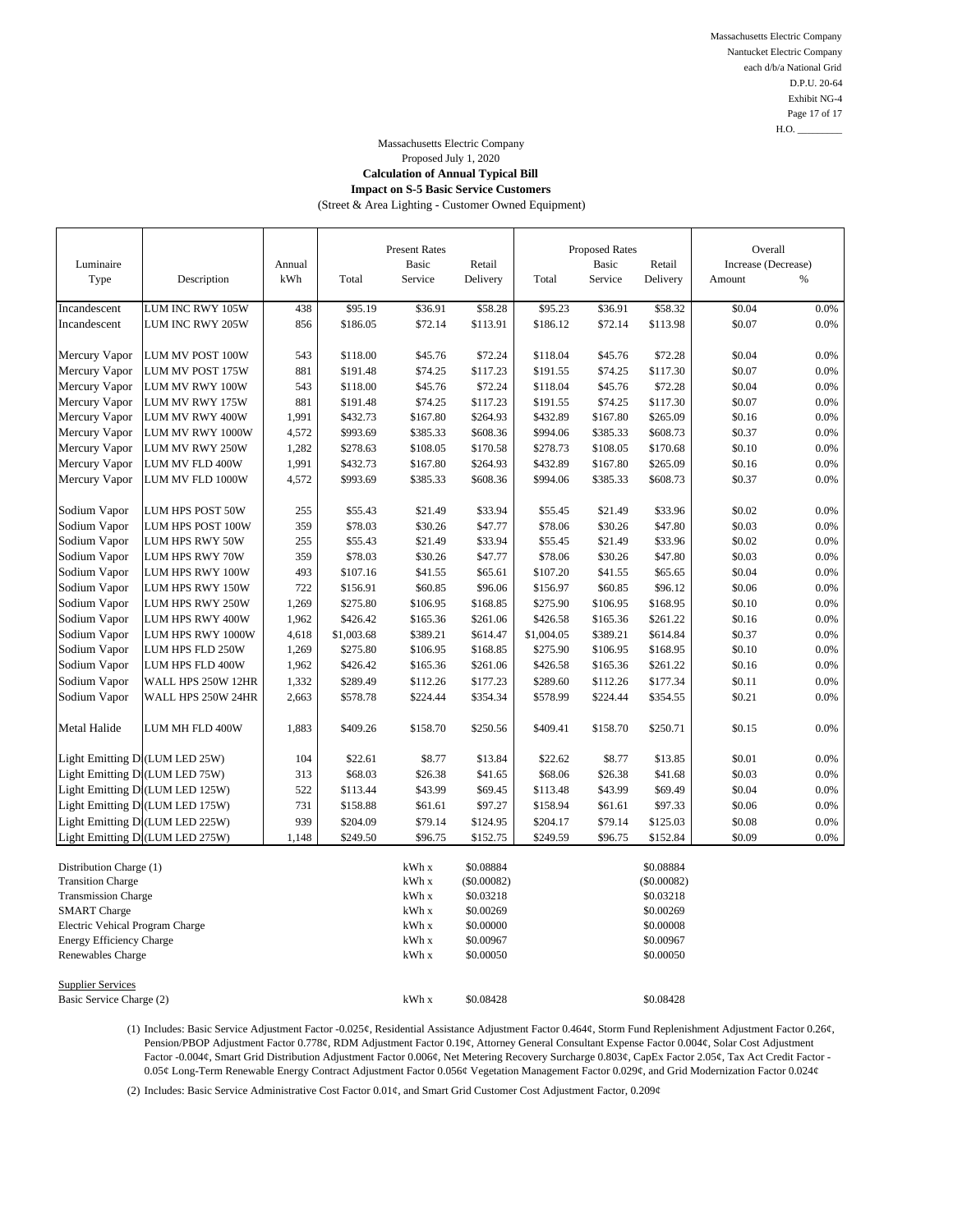Massachusetts Electric Company Nantucket Electric Company d/b/a National Grid Electric Vehicle Program Factor Filing D.P.U. 20-64  $H.O.$ 

Exhibit NG-5

Typical Bills – Nantucket Electric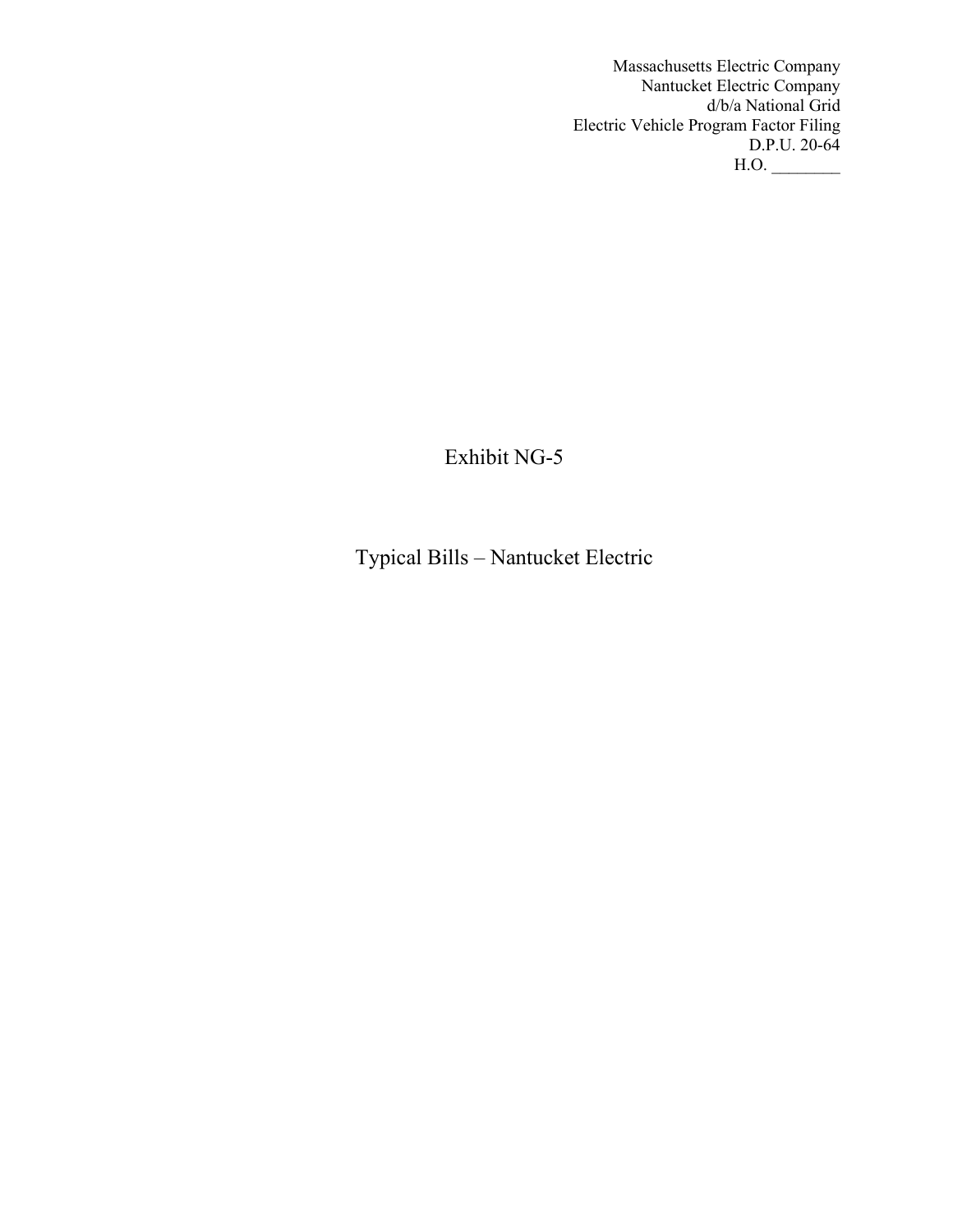Massachusetts Electric Company Nantucket Electric Company d/b/a National Grid D.P.U. 20-64 Exhibit NG-5 Page 1 of 17  $H.O.$ 

Nantucket Electric Company Proposed July 1, 2020 Calculation of Monthly Typical Bill- Index

| <b>Description</b>                                      | <b>Reference</b> |
|---------------------------------------------------------|------------------|
| Calculation of Monthly Typical Bill- Index              | Page 1 of 17     |
| Impact on R-1 Basic Service Customers                   | Page 2 of 17     |
| Impact on R-2 Basic Service Customers                   | Page 3 of 17     |
| Impact on G-1 Basic Service Customers                   | Page 4 of 17     |
| Impact on G-2 Basic Service Customers Hours of Use: 200 | Page 5 of 17     |
| Impact on G-2 Basic Service Customers Hours of Use: 250 | Page 6 of 17     |
| Impact on G-2 Basic Service Customers Hours of Use: 300 | Page 7 of 17     |
| Impact on G-2 Basic Service Customers Hours of Use: 350 | Page 8 of 17     |
| Impact on G-2 Basic Service Customers Hours of Use: 400 | Page 9 of 17     |
| Impact on G-2 Basic Service Customers Hours of Use: 450 | Page 10 of 17    |
| Impact on G-3 Basic Service Customers Hours of Use: 250 | Page 11 of 17    |
| Impact on G-3 Basic Service Customers Hours of Use: 300 | Page 12 of 17    |
| Impact on G-3 Basic Service Customers Hours of Use: 350 | Page 13 of 17    |
| Impact on G-3 Basic Service Customers Hours of Use: 400 | Page 14 of 17    |
| Impact on G-3 Basic Service Customers Hours of Use: 450 | Page 15 of 17    |
| Impact on G-3 Basic Service Customers Hours of Use: 500 | Page 16 of 17    |
| Impact on S-5 Basic Service Customers                   | Page 17 of 17    |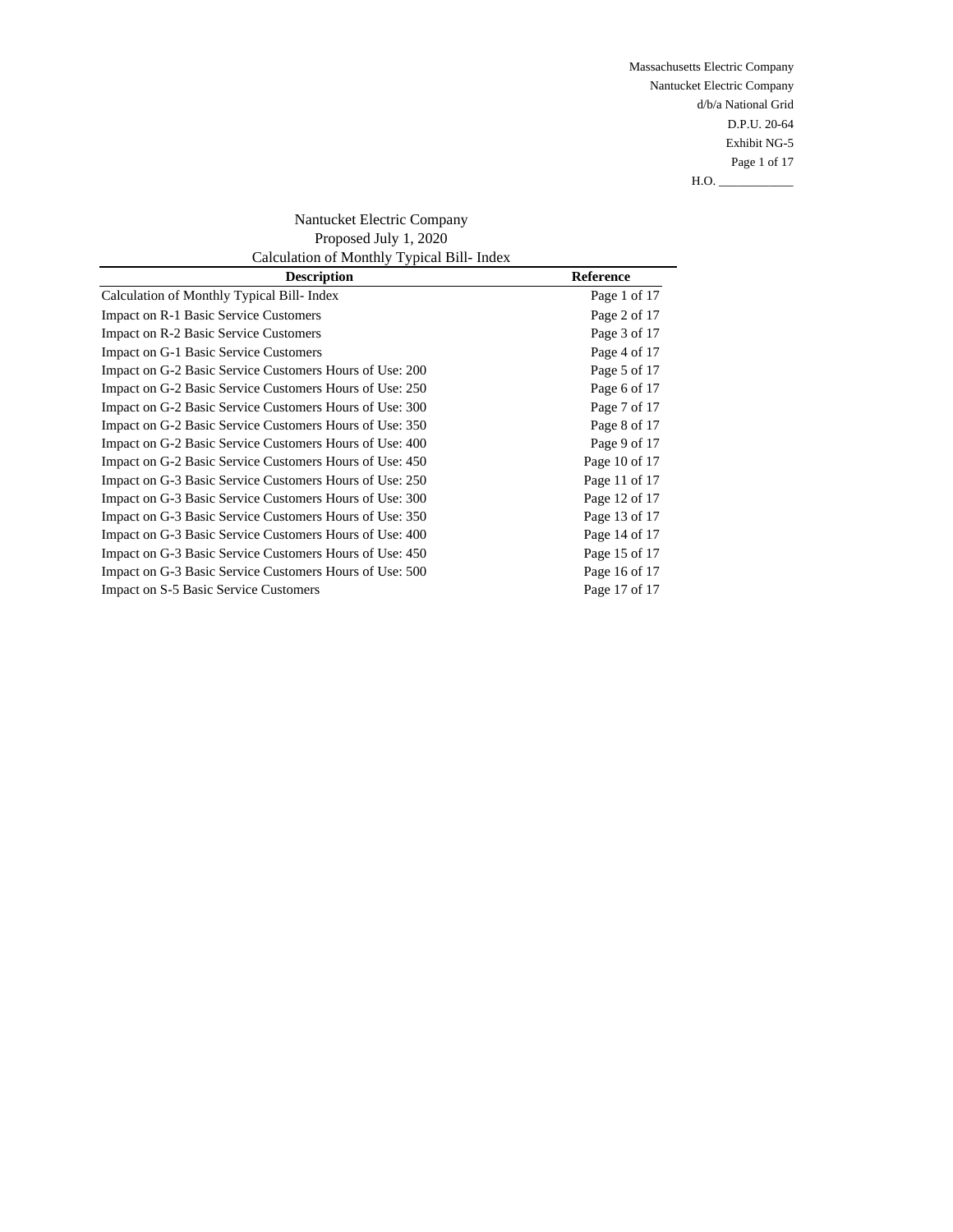# Impact on R-1 Basic Service Customers

| Monthly<br>kWh | Total    | <b>Present Rates</b><br>Basic<br>Service | Retail<br>Delivery | Total    | <b>Proposed Rates</b><br>Basic<br>Service | Retail<br>Delivery | Overall<br>Increase (Decrease)<br>Amount | %       |
|----------------|----------|------------------------------------------|--------------------|----------|-------------------------------------------|--------------------|------------------------------------------|---------|
| 125            | \$36.22  | \$12.37                                  | \$23.85            | \$36.23  | \$12.37                                   | \$23.86            | \$0.01                                   | 0.0%    |
| 250            | \$65.47  | \$24.75                                  | \$40.72            | \$65.50  | \$24.75                                   | \$40.75            | \$0.03                                   | 0.0%    |
| 500            | \$123.92 | \$49.49                                  | \$74.43            | \$123.98 | \$49.49                                   | \$74.49            | \$0.06                                   | 0.0%    |
| 600            | \$147.30 | \$59.39                                  | \$87.91            | \$147.37 | \$59.39                                   | \$87.98            | \$0.07                                   | 0.0%    |
| 750            | \$182.38 | \$74.24                                  | \$108.14           | \$182.46 | \$74.24                                   | \$108.22           | \$0.08                                   | 0.0%    |
| 1,000          | \$240.82 | \$98.98                                  | \$141.84           | \$240.93 | \$98.98                                   | \$141.95           | \$0.11                                   | 0.0%    |
| 1,250          | \$299.29 | \$123.73                                 | \$175.56           | \$299.43 | \$123.73                                  | \$175.70           | \$0.14                                   | 0.0%    |
| 1,500          | \$357.74 | \$148.47                                 | \$209.27           | \$357.91 | \$148.47                                  | \$209.44           | \$0.17                                   | $0.0\%$ |
| 2,000          | \$474.64 | \$197.96                                 | \$276.68           | \$474.86 | \$197.96                                  | \$276.90           | \$0.22                                   | 0.0%    |

|                                     |       | <b>Present Rates</b> | <b>Proposed Rates</b> |
|-------------------------------------|-------|----------------------|-----------------------|
| <b>Customer Charge</b>              |       | \$7.00               | \$7.00                |
| Distribution Charge - All kWh (1)   | kWh x | \$0.07423            | \$0.07423             |
| Cable Facilities Surcharge (winter) | kWh x | \$0.00513            | \$0.00513             |
| <b>Transition Charge</b>            | kWhx  | $($ \$0,00086)       | $($ \$0,00086)        |
| <b>Transmission Charge</b>          | kWh x | \$0.03130            | \$0.03130             |
| <b>SMART</b> Charge                 | kWh x | \$0.00356            | \$0.00356             |
| Electric Vehical Program Charge     | kWhx  | \$0,00000            | \$0.00011             |
| <b>Energy Efficiency Charge</b>     | kWh x | \$0.02098            | \$0.02098             |
| Renewables Charge                   | kWhx  | \$0,00050            | \$0,00050             |
| <b>Supplier Services</b>            |       |                      |                       |
| Basic Service Charge (2)            | kWhx  | \$0.09898            | \$0.09898             |

(1) Includes: Basic Service Adjustment Factor -0.033¢, Residential Assistance Adjustment Factor 0.614¢, Storm Fund Replenishment Adjustment Factor 0.301¢, Pension/PBOP Adjustment Factor 0.182¢, RDM Adjustment Factor 0.251¢, Attorney General Consultant Expense Factor 0.006¢, Solar Cost Adjustment Factor -0.005¢, Smart Grid Distribution Adjustment Factor 0.008¢, Net Metering Recovery Surcharge 1.061¢, CapEx Factor 0.41¢, 2017 Tax Act Credit Factor -0.067¢ Long-Term Renewable Energy Contract Adjustment Factor 0.056¢ Vegetation Management Factor 0.024¢ and Grid Modernization Factor  $0.032\varrho$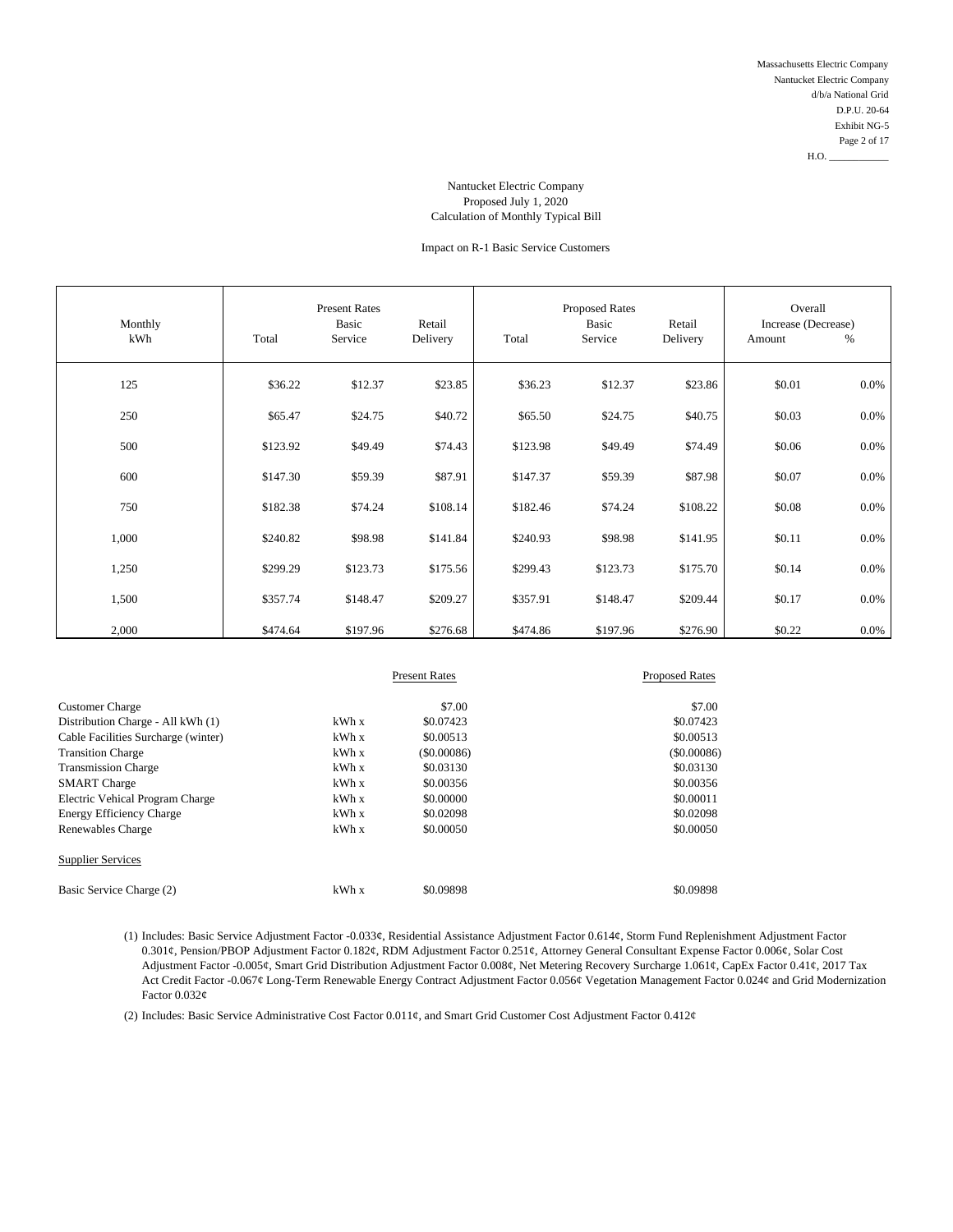# Impact on R-2 Basic Service Customers

| Monthly<br>kWh | Total    | <b>Present Rates</b><br>Basic<br>Service | Retail<br>Delivery | Total    | <b>Proposed Rates</b><br>Basic<br>Service | Retail<br>Delivery | Overall<br>Increase (Decrease)<br>Amount | %       |
|----------------|----------|------------------------------------------|--------------------|----------|-------------------------------------------|--------------------|------------------------------------------|---------|
| 50             | \$12.10  | \$4.95                                   | \$7.15             | \$12.10  | \$4.95                                    | \$7.15             | \$0.00                                   | $0.0\%$ |
| 100            | \$19.43  | \$9.90                                   | \$9.53             | \$19.43  | \$9.90                                    | \$9.53             | \$0.00                                   | 0.0%    |
| 150            | \$26.76  | \$14.85                                  | \$11.91            | \$26.78  | \$14.85                                   | \$11.93            | \$0.02                                   | 0.1%    |
| 250            | \$41.44  | \$24.75                                  | \$16.69            | \$41.46  | \$24.75                                   | \$16.71            | \$0.02                                   | 0.0%    |
| 300            | \$48.77  | \$29.69                                  | \$19.08            | \$48.79  | \$29.69                                   | \$19.10            | \$0.02                                   | 0.0%    |
| 500            | \$78.12  | \$49.49                                  | \$28.63            | \$78.15  | \$49.49                                   | \$28.66            | \$0.03                                   | 0.0%    |
| 600            | \$92.79  | \$59.39                                  | \$33.40            | \$92.83  | \$59.39                                   | \$33.44            | \$0.04                                   | 0.0%    |
| 750            | \$114.79 | \$74.24                                  | \$40.55            | \$114.85 | \$74.24                                   | \$40.61            | \$0.06                                   | 0.1%    |

|                                     |       | <b>Present Rates</b> | <b>Proposed Rates</b> |
|-------------------------------------|-------|----------------------|-----------------------|
| <b>Customer Charge</b>              |       | \$7.00               | \$7.00                |
| Distribution Charge - All kWh (1)   | kWh x | \$0.07423            | \$0.07423             |
| Cable Facilities Surcharge (winter) | kWh x | \$0.00317            | \$0.00317             |
| <b>Transition Charge</b>            | kWh x | $($ \$0,00086)       | $($ \$0.00086)        |
| <b>Transmission Charge</b>          | kWh x | \$0.03130            | \$0.03130             |
| <b>SMART</b> Charge                 | kWh x | \$0.00356            | \$0.00356             |
| Electric Vehical Program Charge     | kWh x | \$0,00000            | \$0.00011             |
| <b>Energy Efficiency Charge</b>     | kWh x | \$0.00486            | \$0.00486             |
| Renewables Charge                   | kWh x | \$0,00050            | \$0,00050             |
| <b>Discount</b>                     |       | 32.00%               | 32.00%                |
| <b>Supplier Services</b>            |       |                      |                       |
| Basic Service Charge (2)            | kWh x | \$0.09898            | \$0.09898             |

(1) Includes: Basic Service Adjustment Factor -0.033¢, Residential Assistance Adjustment Factor 0.614¢, Storm Fund Replenishment Adjustment Factor 0.301¢, Pension/PBOP Adjustment Factor 0.182¢, RDM Adjustment Factor 0.251¢, Attorney General Consultant Expense Factor 0.006¢, Solar Cost Adjustment Factor -0.005¢, Smart Grid Distribution Adjustment Factor 0.008¢, Net Metering Recovery Surcharge 1.061¢, CapEx Factor 0.41¢, 2017 Tax Act Credit Factor -0.067¢ Long-Term Renewable Energy Contract Adjustment Factor 0.056¢ Vegetation Management Factor 0.024¢ and Grid Modernization Factor 0.032¢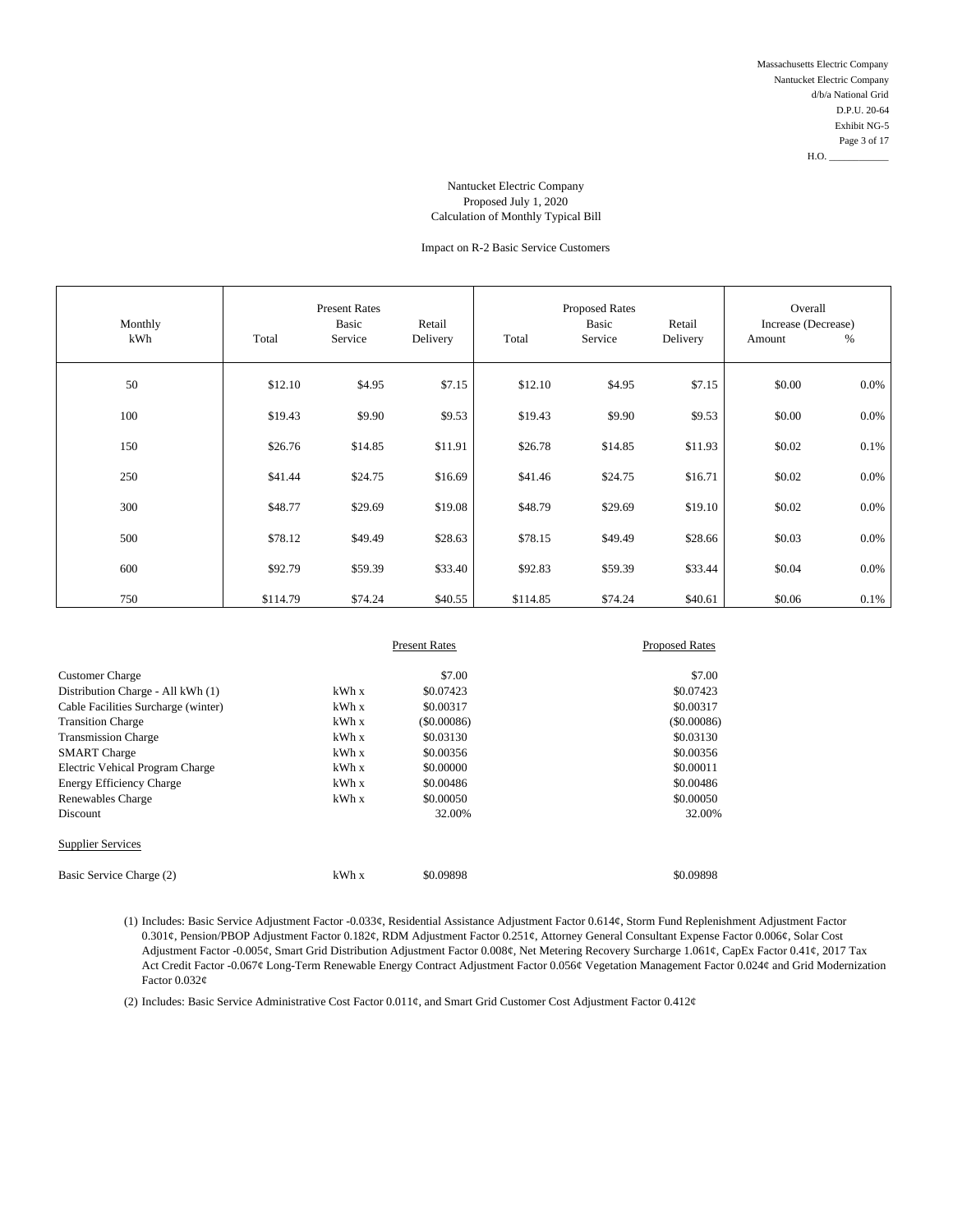# Impact on G-1 Basic Service Customers

| Monthly<br>kWh | Total      | <b>Present Rates</b><br>Basic<br>Service | Retail<br>Delivery | Total      | <b>Proposed Rates</b><br>Basic<br>Service | Retail<br>Delivery | Overall<br>Increase (Decrease)<br>Amount | %       |
|----------------|------------|------------------------------------------|--------------------|------------|-------------------------------------------|--------------------|------------------------------------------|---------|
| 50             | \$19.63    | \$4.21                                   | \$15.42            | \$19.63    | \$4.21                                    | \$15.42            | \$0.00                                   | 0.0%    |
| 100            | \$29.24    | \$8.43                                   | \$20.81            | \$29.25    | \$8.43                                    | \$20.82            | \$0.01                                   | 0.0%    |
| 250            | \$58.12    | \$21.07                                  | \$37.05            | \$58.14    | \$21.07                                   | \$37.07            | \$0.02                                   | 0.0%    |
| 500            | \$106.23   | \$42.14                                  | \$64.09            | \$106.28   | \$42.14                                   | \$64.14            | \$0.05                                   | 0.0%    |
| 1,500          | \$298.67   | \$126.42                                 | \$172.25           | \$298.81   | \$126.42                                  | \$172.39           | \$0.14                                   | 0.0%    |
| 2,500          | \$491.11   | \$210.70                                 | \$280.41           | \$491.34   | \$210.70                                  | \$280.64           | \$0.23                                   | $0.0\%$ |
| 5,000          | \$972.20   | \$421.40                                 | \$550.80           | \$972.65   | \$421.40                                  | \$551.25           | \$0.45                                   | 0.0%    |
| 7,500          | \$1,453.31 | \$632.10                                 | \$821.21           | \$1,453.99 | \$632.10                                  | \$821.89           | \$0.68                                   | $0.0\%$ |

|                                     |       | <b>Present Rates</b> | <b>Proposed Rates</b> |
|-------------------------------------|-------|----------------------|-----------------------|
| <b>Customer Charge</b>              |       | \$10.00              | \$10.00               |
| Distribution Charge - All kWh (1)   | kWh x | \$0.06420            | \$0.06420             |
| Cable Facilities Surcharge (winter) | kWh x | \$0.00861            | \$0,00861             |
| <b>Transition Charge</b>            | kWh x | (S0.00087)           | (\$0.00087)           |
| <b>Transmission Charge</b>          | kWh x | \$0.02311            | \$0.02311             |
| <b>SMART</b> Charge                 | kWh x | \$0.00294            | \$0.00294             |
| Electric Vehical Program Charge     | kWh x | \$0.00000            | \$0,00009             |
| Energy Efficiency Charge            | kWh x | \$0,00967            | \$0.00967             |
| Renewables Charge                   | kWh x | \$0.00050            | \$0,00050             |
| <b>Supplier Services</b>            |       |                      |                       |
| Basic Service Charge (2)            | kWh x | \$0.08428            | \$0.08428             |

(1) Includes: Basic Service Adjustment Factor -0.027¢, Residential Assistance Adjustment Factor 0.508¢, Storm Fund Replenishment Adjustment Factor 0.265¢, Pension/PBOP Adjustment Factor 0.157¢, RDM Adjustment Factor 0.207¢, Attorney General Consultant Expense Factor 0.005¢, Solar Cost Adjustment Factor -0.004¢, Smart Grid Distribution Adjustment Factor 0.007¢, Net Metering Recovery Surcharge 0.878¢, CapEx Factor 0.323¢, 2017 Tax Act Credit Factor -0.055¢ Long-Term Renewable Energy Contract Adjustment Factor 0.056¢ Vegetation Management Factor 0.023¢, and Grid Modernization Factor 0.026¢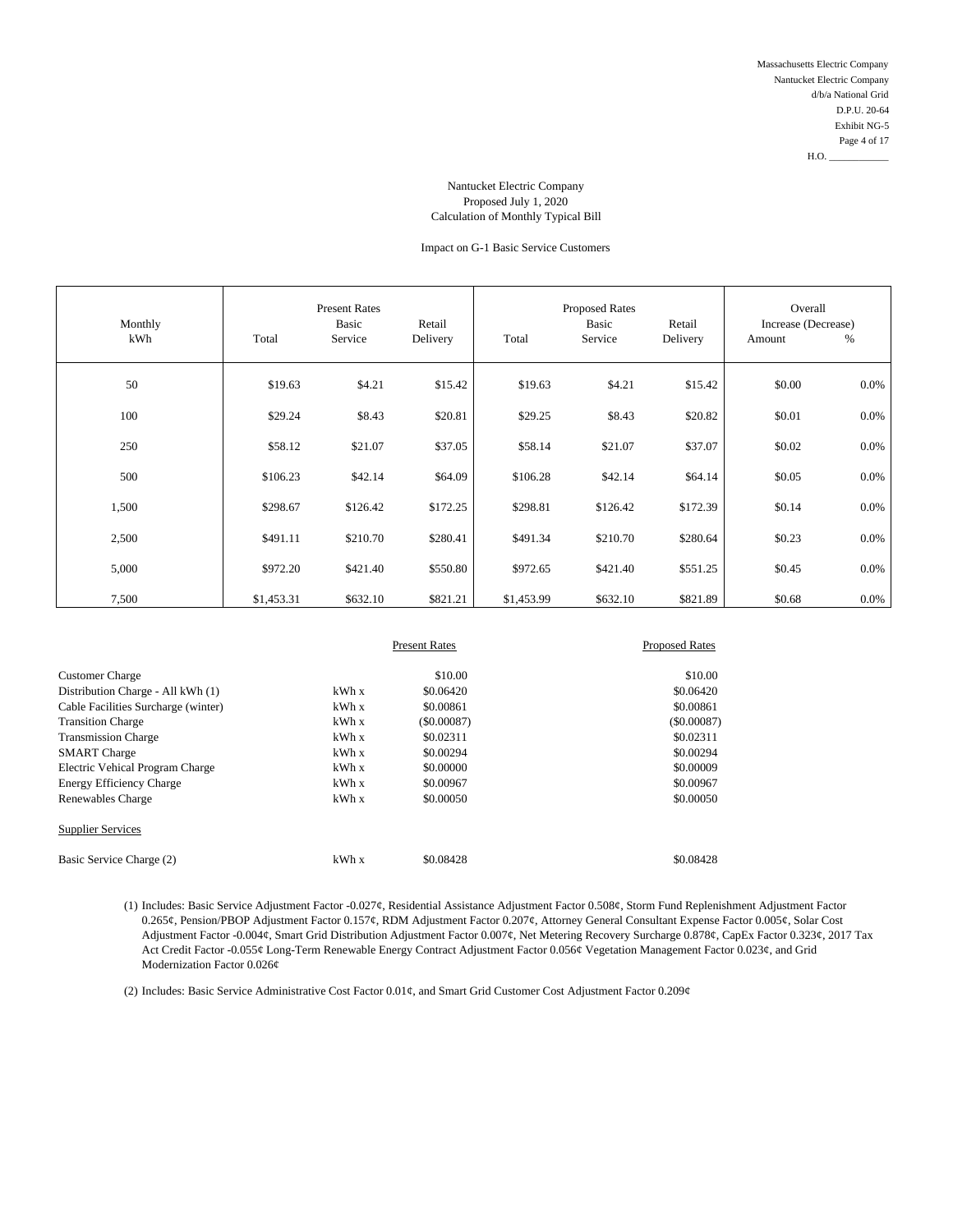# Impact on G-2 Basic Service Customers

Hours Use: 200

| Monthly<br>Power |     | <b>Present Rates</b><br>Basic<br>Retail |             |             | <b>Proposed Rates</b><br><b>Basic</b><br>Retail |             |             | Overall<br>Increase (Decrease) |        |         |
|------------------|-----|-----------------------------------------|-------------|-------------|-------------------------------------------------|-------------|-------------|--------------------------------|--------|---------|
|                  | kW  | kWh                                     | Total       | Service     | Delivery                                        | Total       | Service     | Delivery                       | Amount | %       |
|                  |     |                                         | <b>SEMA</b> | <b>SEMA</b> |                                                 | <b>SEMA</b> | <b>SEMA</b> |                                |        |         |
|                  |     |                                         |             |             |                                                 |             |             |                                |        |         |
|                  | 15  | 3,000                                   | \$635.13    | \$251.79    | \$383.34                                        | \$635.31    | \$251.79    | \$383.52                       | \$0.18 | $0.0\%$ |
|                  | 20  | 4,000                                   | \$836.84    | \$335.72    | \$501.12                                        | \$837.08    | \$335.72    | \$501.36                       | \$0.24 | $0.0\%$ |
|                  | 40  | 8.000                                   | \$1,643.68  | \$671.44    | \$972.24                                        | \$1,644.16  | \$671.44    | \$972.72                       | \$0.48 | $0.0\%$ |
|                  | 75  | 15,000                                  | \$3,055.65  | \$1,258.95  | \$1,796.70                                      | \$3,056.55  | \$1,258.95  | \$1,797.60                     | \$0.90 | $0.0\%$ |
|                  | 150 | 30,000                                  | \$6,081.30  | \$2,517.90  | \$3,563.40                                      | \$6,083.10  | \$2,517.90  | \$3,565.20                     | \$1.80 | $0.0\%$ |

|                                     |        | <b>Present Rates</b> | <b>Proposed Rates</b> |  |
|-------------------------------------|--------|----------------------|-----------------------|--|
| <b>Customer Charge</b>              |        | \$30.00              | \$30.00               |  |
| <b>Distribution Demand Charge</b>   | $kW$ x | \$10.60              | \$10.60               |  |
| Distribution Charge (1)             | kWhx   | \$0.01996            | \$0.01996             |  |
| Cable Facilities Surcharge (winter) | kWhx   | \$0.01049            | \$0.01049             |  |
| <b>Transition Charge</b>            | kWh x  | $($ \$0,00086)       | $($ \$0.00086 $)$     |  |
| <b>Transmission Charge</b>          | kWhx   | \$0.02283            | \$0.02283             |  |
| <b>SMART</b> Charge                 | kWhx   | \$0.00219            | \$0.00219             |  |
| Electric Vehical Program Charge     | kWh x  | \$0,00000            | \$0,00006             |  |
| Energy Efficiency Charge            | kWh x  | \$0.00967            | \$0.00967             |  |
| Renewables Charge                   | kWhx   | \$0.00050            | \$0,00050             |  |
| Supplier Services (SEMA)            |        |                      |                       |  |
| Basic Service Charge (2)            | kWh x  | \$0.08393            | \$0.08393             |  |

(1) Includes: Basic Service Adjustment Factor -0.02¢, Residential Assistance Adjustment Factor 0.377¢, Storm Fund Replenishment Adjustment Factor 0.19¢, Pension/PBOP Adjustment Factor 0.114¢, RDM Adjustment Factor 0.154¢, Attorney General Consultant Expense Factor 0.003¢, Solar Cost Adjustment Factor -0.003¢, Smart Grid Distribution Adjustment Factor 0.005¢, Net Metering Recovery Surcharge 0.653¢, CapEx Factor 0.27¢, 2017 Tax Act Credit Factor -0.041¢ Long-Term Renewable Energy Contract Adjustment Factor 0.056¢ Vegetation Management Factor 0.02¢, and Grid Modernization Factor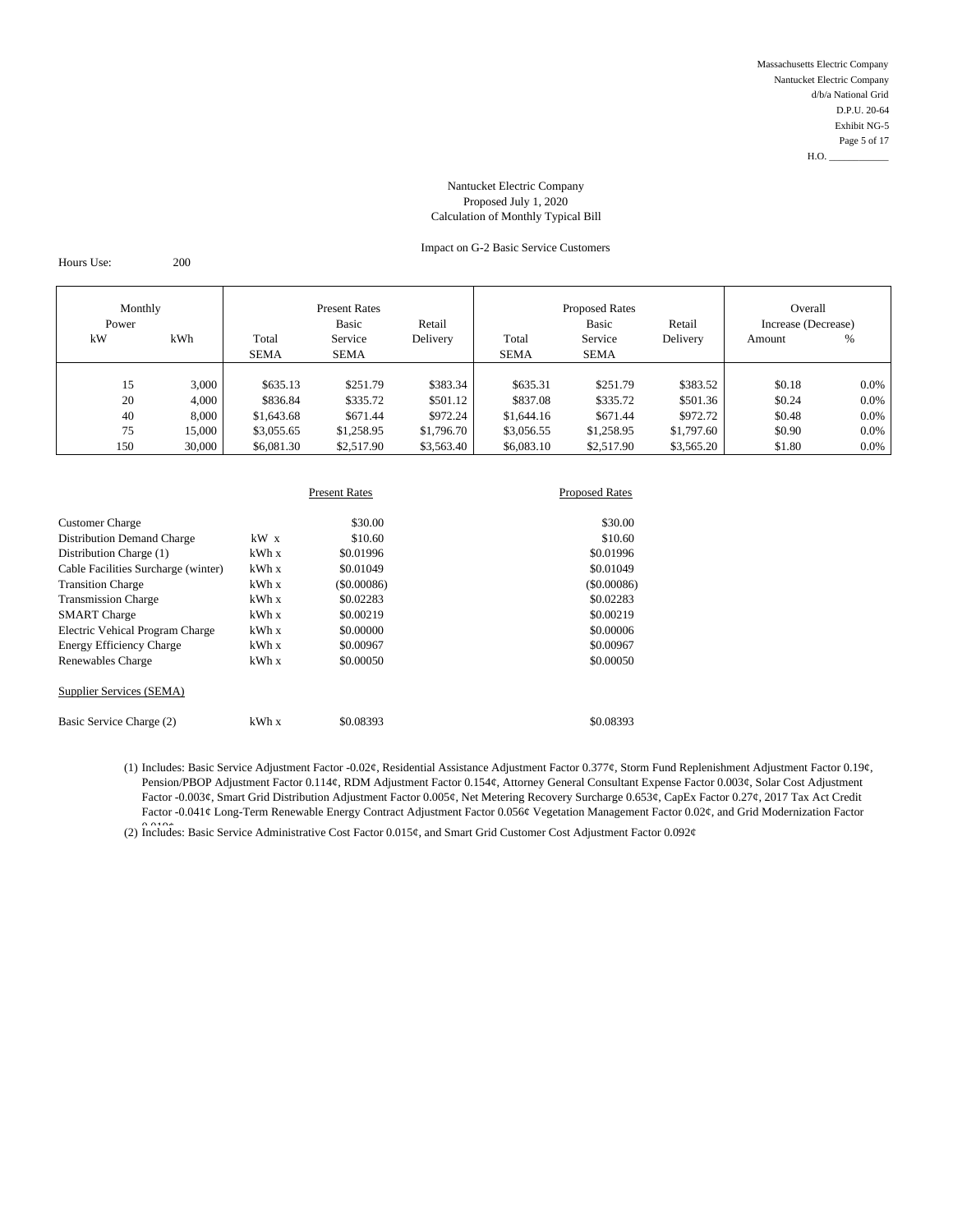# Impact on G-2 Basic Service Customers

Hours Use: 250

| Monthly<br>Power |        | <b>Present Rates</b><br>Basic<br>Retail |             |            | <b>Proposed Rates</b><br><b>Basic</b><br>Retail |             |            | Overall<br>Increase (Decrease) |         |
|------------------|--------|-----------------------------------------|-------------|------------|-------------------------------------------------|-------------|------------|--------------------------------|---------|
| kW               | kWh    | Total                                   | Service     | Delivery   | Total                                           | Service     | Delivery   | Amount                         | %       |
|                  |        | <b>SEMA</b>                             | <b>SEMA</b> |            | <b>SEMA</b>                                     | <b>SEMA</b> |            |                                |         |
|                  |        |                                         |             |            |                                                 |             |            |                                |         |
| 15               | 3,750  | \$746.66                                | \$314.74    | \$431.92   | \$746.89                                        | \$314.74    | \$432.15   | \$0.23                         | $0.0\%$ |
| 20               | 5,000  | \$985.55                                | \$419.65    | \$565.90   | \$985.85                                        | \$419.65    | \$566.20   | \$0.30                         | $0.0\%$ |
| 40               | 10,000 | \$1,941.10                              | \$839.30    | \$1,101.80 | \$1,941.70                                      | \$839.30    | \$1,102.40 | \$0.60                         | $0.0\%$ |
| 75               | 18,750 | \$3,613.31                              | \$1,573.69  | \$2,039.62 | \$3,614.44                                      | \$1,573.69  | \$2,040.75 | \$1.13                         | $0.0\%$ |
| 150              | 37,500 | \$7,196.65                              | \$3,147.38  | \$4,049.27 | \$7,198.90                                      | \$3,147.38  | \$4,051.52 | \$2.25                         | $0.0\%$ |

|                                     |        | <b>Present Rates</b> | <b>Proposed Rates</b> |  |
|-------------------------------------|--------|----------------------|-----------------------|--|
| <b>Customer Charge</b>              |        | \$30.00              | \$30.00               |  |
| <b>Distribution Demand Charge</b>   | $kW$ x | \$10.60              | \$10.60               |  |
| Distribution Charge (1)             | kWh x  | \$0.01996            | \$0.01996             |  |
| Cable Facilities Surcharge (winter) | kWh x  | \$0.01049            | \$0.01049             |  |
| <b>Transition Charge</b>            | kWh x  | (S0.00086)           | $($ \$0.00086)        |  |
| <b>Transmission Charge</b>          | kWh x  | \$0.02283            | \$0.02283             |  |
| <b>SMART</b> Charge                 | kWh x  | \$0.00219            | \$0.00219             |  |
| Electric Vehical Program Charge     | kWh x  | \$0.00000            | \$0,00006             |  |
| Energy Efficiency Charge            | kWh x  | \$0,00967            | \$0.00967             |  |
| Renewables Charge                   | kWh x  | \$0,00050            | \$0,00050             |  |
| Supplier Services (SEMA)            |        |                      |                       |  |
| Basic Service Charge (2)            | kWh x  | \$0.08393            | \$0.08393             |  |

(1) Includes: Basic Service Adjustment Factor -0.02¢, Residential Assistance Adjustment Factor 0.377¢, Storm Fund Replenishment Adjustment Factor 0.19¢, Pension/PBOP Adjustment Factor 0.114¢, RDM Adjustment Factor 0.154¢, Attorney General Consultant Expense Factor 0.003¢, Solar Cost Adjustment Factor -0.003¢, Smart Grid Distribution Adjustment Factor 0.005¢, Net Metering Recovery Surcharge 0.653¢, CapEx Factor 0.27¢, 2017 Tax Act Credit Factor -0.041¢ Long-Term Renewable Energy Contract Adjustment Factor 0.056¢ Vegetation Management Factor 0.02¢, and Grid Modernization Factor  $0.019<sub>c</sub>$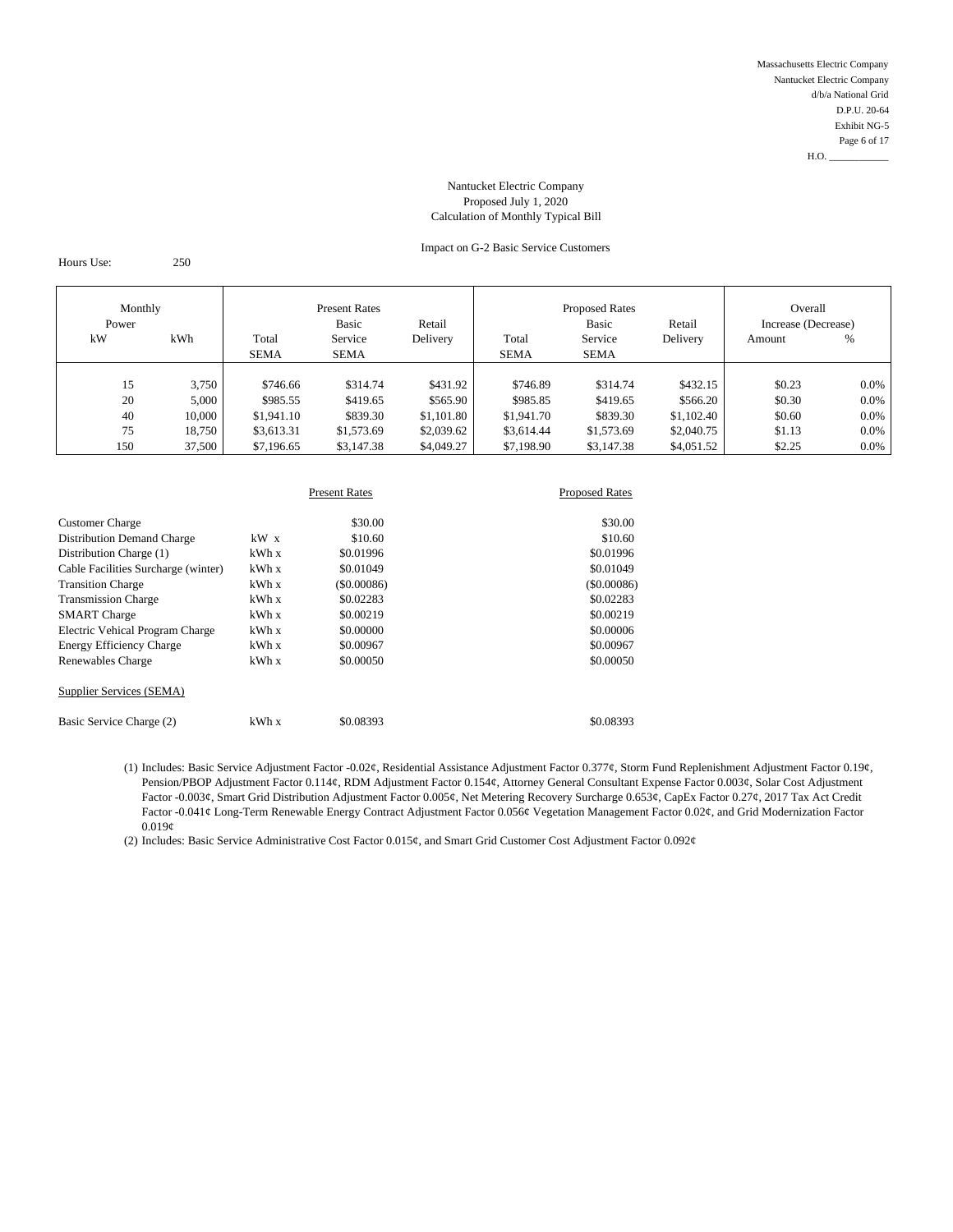# Impact on G-2 Basic Service Customers

Hours Use: 300

| Monthly<br><b>Present Rates</b><br>Basic<br>Retail<br>Power |        |             |             | <b>Proposed Rates</b><br><b>Basic</b> | Retail      | Overall<br>Increase (Decrease) |            |        |         |
|-------------------------------------------------------------|--------|-------------|-------------|---------------------------------------|-------------|--------------------------------|------------|--------|---------|
| kW                                                          | kWh    | Total       | Service     | Delivery                              | Total       | Service                        | Delivery   | Amount | %       |
|                                                             |        | <b>SEMA</b> | <b>SEMA</b> |                                       | <b>SEMA</b> | <b>SEMA</b>                    |            |        |         |
|                                                             |        |             |             |                                       |             |                                |            |        |         |
| 15                                                          | 4,500  | \$858.22    | \$377.69    | \$480.53                              | \$858.49    | \$377.69                       | \$480.80   | \$0.27 | $0.0\%$ |
| 20                                                          | 6.000  | \$1,134.26  | \$503.58    | \$630.68                              | \$1,134.62  | \$503.58                       | \$631.04   | \$0.36 | $0.0\%$ |
| 40                                                          | 12.000 | \$2,238.52  | \$1,007.16  | \$1,231.36                            | \$2,239.24  | \$1,007.16                     | \$1,232.08 | \$0.72 | 0.0%    |
| 75                                                          | 22,500 | \$4,171.00  | \$1,888.43  | \$2,282.57                            | \$4,172.35  | \$1,888.43                     | \$2,283.92 | \$1.35 | $0.0\%$ |
| 150                                                         | 45,000 | \$8,311.95  | \$3,776.85  | \$4,535.10                            | \$8,314.65  | \$3,776.85                     | \$4,537.80 | \$2.70 | $0.0\%$ |

|                                     |       | <b>Present Rates</b> | <b>Proposed Rates</b> |  |
|-------------------------------------|-------|----------------------|-----------------------|--|
| <b>Customer Charge</b>              |       | \$30.00              | \$30.00               |  |
| <b>Distribution Demand Charge</b>   | kW x  | \$10.60              | \$10.60               |  |
| Distribution Charge (1)             | kWhx  | \$0.01996            | \$0.01996             |  |
| Cable Facilities Surcharge (winter) | kWh x | \$0.01049            | \$0.01049             |  |
| <b>Transition Charge</b>            | kWh x | $($ \$0,00086)       | $($ \$0.00086)        |  |
| <b>Transmission Charge</b>          | kWh x | \$0.02283            | \$0.02283             |  |
| <b>SMART</b> Charge                 | kWh x | \$0.00219            | \$0.00219             |  |
| Electric Vehical Program Charge     | kWh x | \$0.00000            | \$0.00006             |  |
| Energy Efficiency Charge            | kWh x | \$0,00967            | \$0.00967             |  |
| Renewables Charge                   | kWhx  | \$0,00050            | \$0,00050             |  |
| Supplier Services (SEMA)            |       |                      |                       |  |
| Basic Service Charge (2)            | kWh x | \$0.08393            | \$0.08393             |  |

(1) Includes: Basic Service Adjustment Factor -0.02¢, Residential Assistance Adjustment Factor 0.377¢, Storm Fund Replenishment Adjustment Factor 0.19¢, Pension/PBOP Adjustment Factor 0.114¢, RDM Adjustment Factor 0.154¢, Attorney General Consultant Expense Factor 0.003¢, Solar Cost Adjustment Factor -0.003¢, Smart Grid Distribution Adjustment Factor 0.005¢, Net Metering Recovery Surcharge 0.653¢, CapEx Factor 0.27¢, 2017 Tax Act Credit Factor -0.041¢ Long-Term Renewable Energy Contract Adjustment Factor 0.056¢ Vegetation Management Factor 0.02¢, and Grid Modernization Factor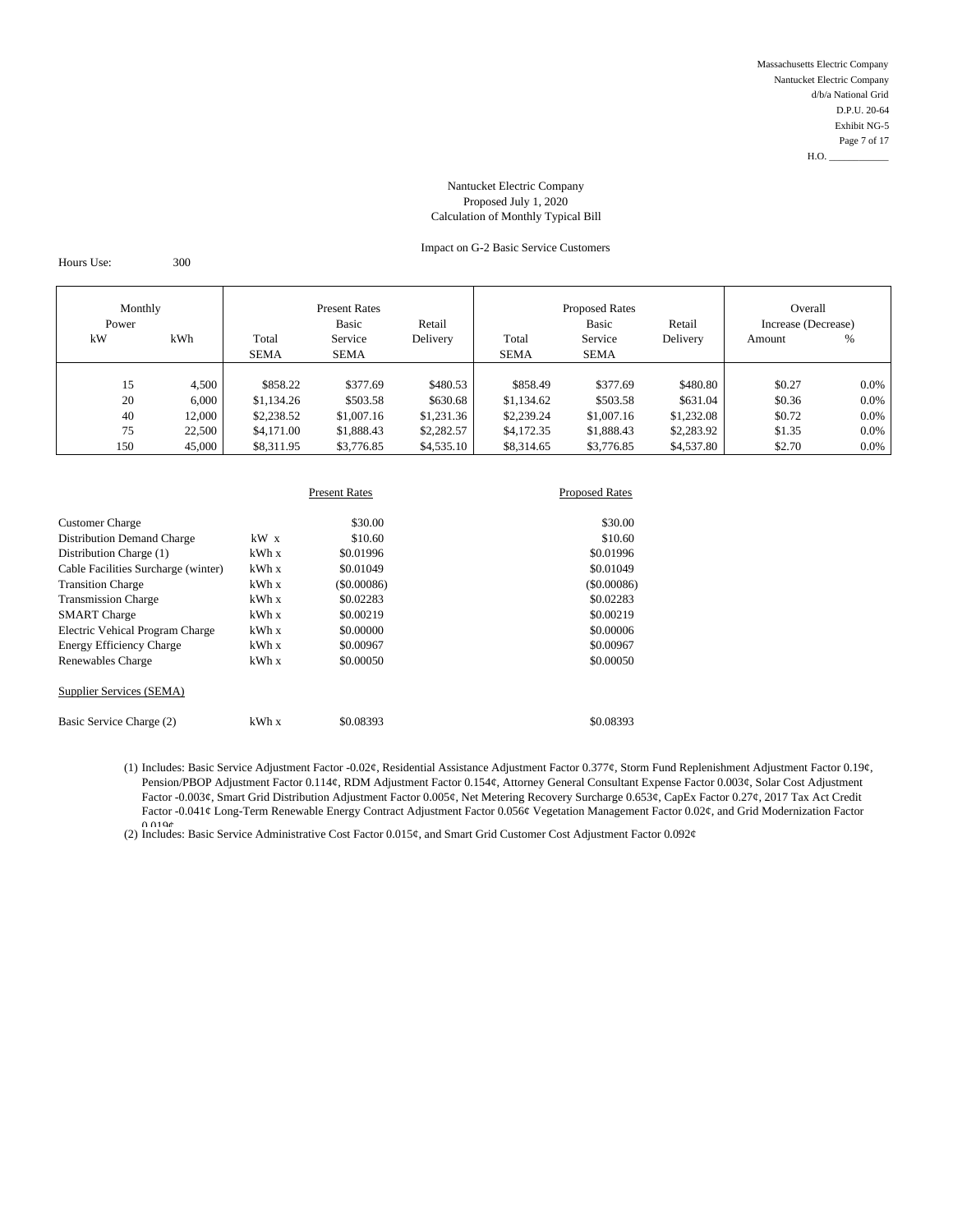# Impact on G-2 Basic Service Customers

Hours Use: 350

| Monthly<br><b>Present Rates</b><br>Basic<br>Power |     |        | Retail      |             | <b>Proposed Rates</b><br>Basic | Retail      | Overall<br>Increase (Decrease) |            |        |         |
|---------------------------------------------------|-----|--------|-------------|-------------|--------------------------------|-------------|--------------------------------|------------|--------|---------|
|                                                   | kW  | kWh    | Total       | Service     | Delivery                       | Total       | Service                        | Delivery   | Amount | %       |
|                                                   |     |        | <b>SEMA</b> | <b>SEMA</b> |                                | <b>SEMA</b> | <b>SEMA</b>                    |            |        |         |
|                                                   |     |        |             |             |                                |             |                                |            |        |         |
|                                                   | 15  | 5,250  | \$969.73    | \$440.63    | \$529.10                       | \$970.05    | \$440.63                       | \$529.42   | \$0.32 | $0.0\%$ |
|                                                   | 20  | 7,000  | \$1,282.97  | \$587.51    | \$695.46                       | \$1,283.39  | \$587.51                       | \$695.88   | \$0.42 | $0.0\%$ |
|                                                   | 40  | 14,000 | \$2,535.94  | \$1,175.02  | \$1,360.92                     | \$2,536.78  | \$1,175.02                     | \$1,361.76 | \$0.84 | $0.0\%$ |
|                                                   | 75  | 26,250 | \$4,728.64  | \$2,203.16  | \$2,525.48                     | \$4,730.22  | \$2,203.16                     | \$2,527.06 | \$1.58 | $0.0\%$ |
|                                                   | 150 | 52,500 | \$9,427.30  | \$4,406.33  | \$5,020.97                     | \$9,430.45  | \$4,406.33                     | \$5,024.12 | \$3.15 | $0.0\%$ |

|                                     |        | <b>Present Rates</b> | <b>Proposed Rates</b> |  |  |
|-------------------------------------|--------|----------------------|-----------------------|--|--|
| <b>Customer Charge</b>              |        | \$30.00              | \$30.00               |  |  |
| <b>Distribution Demand Charge</b>   | $kW$ x | \$10.60              | \$10.60               |  |  |
| Distribution Charge (1)             | kWh x  | \$0.01996            | \$0.01996             |  |  |
| Cable Facilities Surcharge (winter) | kWh x  | \$0.01049            | \$0.01049             |  |  |
| <b>Transition Charge</b>            | kWh x  | (S0.00086)           | $($ \$0,00086)        |  |  |
| <b>Transmission Charge</b>          | kWh x  | \$0.02283            | \$0.02283             |  |  |
| <b>SMART</b> Charge                 | kWh x  | \$0.00219            | \$0.00219             |  |  |
| Electric Vehical Program Charge     | kWhx   | \$0.00000            | \$0,00006             |  |  |
| Energy Efficiency Charge            | kWh x  | \$0,00967            | \$0.00967             |  |  |
| Renewables Charge                   | kWhx   | \$0.00050            | \$0,00050             |  |  |
| Supplier Services (SEMA)            |        |                      |                       |  |  |
| Basic Service Charge (2)            | kWh x  | \$0.08393            | \$0.08393             |  |  |

(1) Includes: Basic Service Adjustment Factor -0.02¢, Residential Assistance Adjustment Factor 0.377¢, Storm Fund Replenishment Adjustment Factor 0.19¢, Pension/PBOP Adjustment Factor 0.114¢, RDM Adjustment Factor 0.154¢, Attorney General Consultant Expense Factor 0.003¢, Solar Cost Adjustment Factor -0.003¢, Smart Grid Distribution Adjustment Factor 0.005¢, Net Metering Recovery Surcharge 0.653¢, CapEx Factor 0.27¢, 2017 Tax Act Credit Factor -0.041¢ Long-Term Renewable Energy Contract Adjustment Factor 0.056¢ Vegetation Management Factor 0.02¢, and Grid Modernization Factor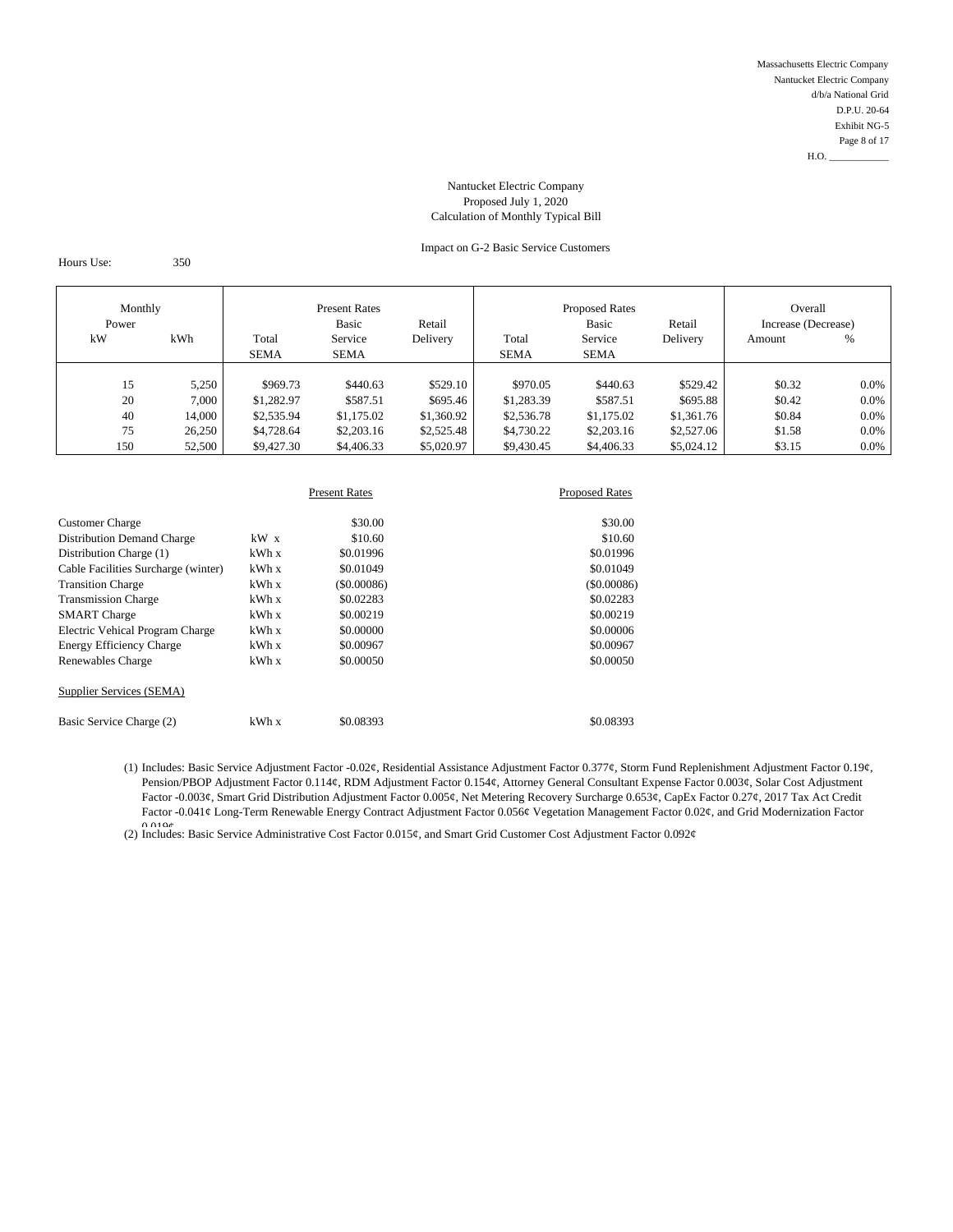# Impact on G-2 Basic Service Customers

Hours Use: 400

| Monthly<br>Power |     |        | <b>Present Rates</b><br>Basic | Retail      |            | <b>Proposed Rates</b><br>Basic | Retail      | Overall<br>Increase (Decrease) |        |         |
|------------------|-----|--------|-------------------------------|-------------|------------|--------------------------------|-------------|--------------------------------|--------|---------|
|                  | kW  | kWh    | Total                         | Service     | Delivery   | Total                          | Service     | Delivery                       | Amount | %       |
|                  |     |        | <b>SEMA</b>                   | <b>SEMA</b> |            | <b>SEMA</b>                    | <b>SEMA</b> |                                |        |         |
|                  |     |        |                               |             |            |                                |             |                                |        |         |
|                  | 15  | 6,000  | \$1,081.26                    | \$503.58    | \$577.68   | \$1,081.62                     | \$503.58    | \$578.04                       | \$0.36 | $0.0\%$ |
|                  | 20  | 8,000  | \$1,431.68                    | \$671.44    | \$760.24   | \$1,432.16                     | \$671.44    | \$760.72                       | \$0.48 | $0.0\%$ |
|                  | 40  | 16,000 | \$2,833.36                    | \$1,342.88  | \$1,490.48 | \$2,834.32                     | \$1,342.88  | \$1,491.44                     | \$0.96 | $0.0\%$ |
|                  | 75  | 30,000 | \$5,286.30                    | \$2,517.90  | \$2,768.40 | \$5,288.10                     | \$2,517.90  | \$2,770.20                     | \$1.80 | $0.0\%$ |
|                  | 150 | 60,000 | \$10,542.60                   | \$5,035.80  | \$5,506.80 | \$10,546.20                    | \$5,035.80  | \$5,510.40                     | \$3.60 | 0.0%    |

|                                     |        | <b>Present Rates</b> | <b>Proposed Rates</b> |
|-------------------------------------|--------|----------------------|-----------------------|
| <b>Customer Charge</b>              |        | \$30.00              | \$30.00               |
| <b>Distribution Demand Charge</b>   | $kW$ x | \$10.60              | \$10.60               |
| Distribution Charge (1)             | kWh x  | \$0.01996            | \$0.01996             |
| Cable Facilities Surcharge (winter) | kWh x  | \$0.01049            | \$0.01049             |
| <b>Transition Charge</b>            | kWh x  | (S0.00086)           | $($ \$0.00086)        |
| <b>Transmission Charge</b>          | kWh x  | \$0.02283            | \$0.02283             |
| <b>SMART</b> Charge                 | kWh x  | \$0.00219            | \$0.00219             |
| Electric Vehical Program Charge     | kWh x  | \$0,00000            | \$0.00006             |
| Energy Efficiency Charge            | kWh x  | \$0,00967            | \$0.00967             |
| Renewables Charge                   | kWhx   | \$0.00050            | \$0.00050             |
| Supplier Services (SEMA)            |        |                      |                       |
| Basic Service Charge (2)            | kWh x  | \$0.08393            | \$0.08393             |

(1) Includes: Basic Service Adjustment Factor -0.02¢, Residential Assistance Adjustment Factor 0.377¢, Storm Fund Replenishment Adjustment Factor 0.19¢, Pension/PBOP Adjustment Factor 0.114¢, RDM Adjustment Factor 0.154¢, Attorney General Consultant Expense Factor 0.003¢, Solar Cost Adjustment Factor -0.003¢, Smart Grid Distribution Adjustment Factor 0.005¢, Net Metering Recovery Surcharge 0.653¢, CapEx Factor 0.27¢, 2017 Tax Act Credit Factor -0.041¢ Long-Term Renewable Energy Contract Adjustment Factor 0.056¢ Vegetation Management Factor 0.02¢, and Grid Modernization Factor  $0.019<sub>\mathcal{C}</sub>$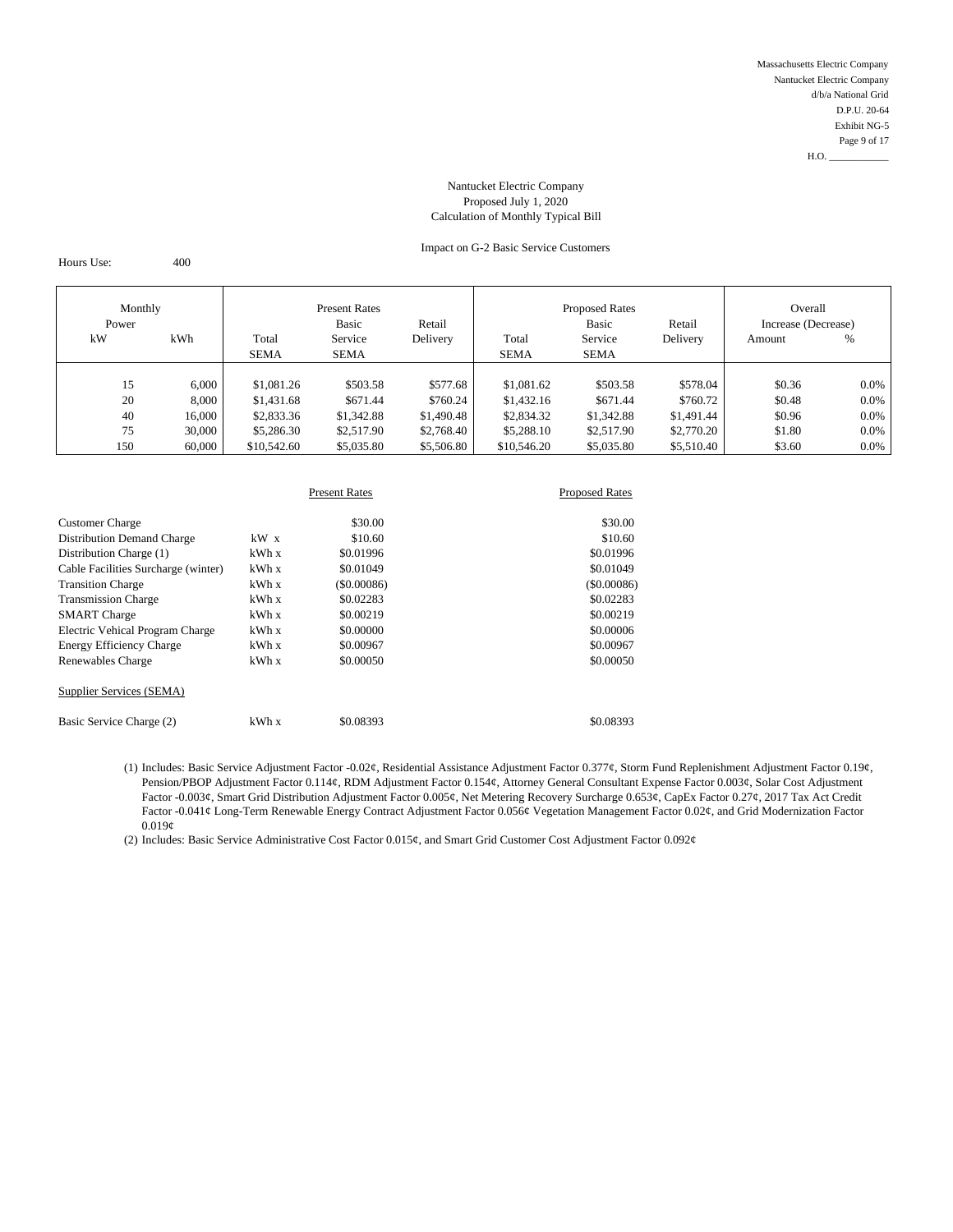# Impact on G-2 Basic Service Customers

Hours Use: 450

| Monthly<br>Power |     |        | <b>Present Rates</b><br>Basic | Retail      |            | <b>Proposed Rates</b><br>Basic | Retail      | Overall<br>Increase (Decrease) |        |         |
|------------------|-----|--------|-------------------------------|-------------|------------|--------------------------------|-------------|--------------------------------|--------|---------|
|                  | kW  | kWh    | Total                         | Service     | Delivery   | Total                          | Service     | Delivery                       | Amount | %       |
|                  |     |        | <b>SEMA</b>                   | <b>SEMA</b> |            | <b>SEMA</b>                    | <b>SEMA</b> |                                |        |         |
|                  |     |        |                               |             |            |                                |             |                                |        |         |
|                  | 15  | 6,750  | \$1,192.79                    | \$566.53    | \$626.26   | \$1,193.20                     | \$566.53    | \$626.67                       | \$0.41 | $0.0\%$ |
|                  | 20  | 9,000  | \$1,580.39                    | \$755.37    | \$825.02   | \$1,580.93                     | \$755.37    | \$825.56                       | \$0.54 | $0.0\%$ |
|                  | 40  | 18,000 | \$3,130.78                    | \$1,510.74  | \$1,620.04 | \$3,131.86                     | \$1,510.74  | \$1,621.12                     | \$1.08 | $0.0\%$ |
|                  | 75  | 33,750 | \$5,843.96                    | \$2,832.64  | \$3,011.32 | \$5,845.99                     | \$2,832.64  | \$3,013.35                     | \$2.03 | $0.0\%$ |
|                  | 150 | 67,500 | \$11,657.95                   | \$5,665.28  | \$5,992.67 | \$11,662.00                    | \$5,665.28  | \$5,996.72                     | \$4.05 | 0.0%    |

|                                     |        | <b>Present Rates</b> | <b>Proposed Rates</b> |
|-------------------------------------|--------|----------------------|-----------------------|
| <b>Customer Charge</b>              |        | \$30.00              | \$30.00               |
| <b>Distribution Demand Charge</b>   | $kW$ x | \$10.60              | \$10.60               |
| Distribution Charge (1)             | kWhx   | \$0.01996            | \$0.01996             |
| Cable Facilities Surcharge (winter) | kWh x  | \$0.01049            | \$0.01049             |
| <b>Transition Charge</b>            | kWh x  | $($ \$0.00086)       | $($ \$0.00086)        |
| <b>Transmission Charge</b>          | kWh x  | \$0.02283            | \$0.02283             |
| <b>SMART</b> Charge                 | kWh x  | \$0.00219            | \$0.00219             |
| Electric Vehical Program Charge     | kWhx   | \$0.00000            | \$0.00006             |
| <b>Energy Efficiency Charge</b>     | kWh x  | \$0,00967            | \$0,00967             |
| Renewables Charge                   | kWhx   | \$0.00050            | \$0.00050             |
| Supplier Services (SEMA)            |        |                      |                       |
| Basic Service Charge (2)            | kWh x  | \$0.08393            | \$0.08393             |

(1) Includes: Basic Service Adjustment Factor -0.02¢, Residential Assistance Adjustment Factor 0.377¢, Storm Fund Replenishment Adjustment Factor 0.19¢, Pension/PBOP Adjustment Factor 0.114¢, RDM Adjustment Factor 0.154¢, Attorney General Consultant Expense Factor 0.003¢, Solar Cost Adjustment Factor -0.003¢, Smart Grid Distribution Adjustment Factor 0.005¢, Net Metering Recovery Surcharge 0.653¢, CapEx Factor 0.27¢, 2017 Tax Act Credit Factor -0.041¢ Long-Term Renewable Energy Contract Adjustment Factor 0.056¢ Vegetation Management Factor 0.02¢, and Grid Modernization Factor 0.019¢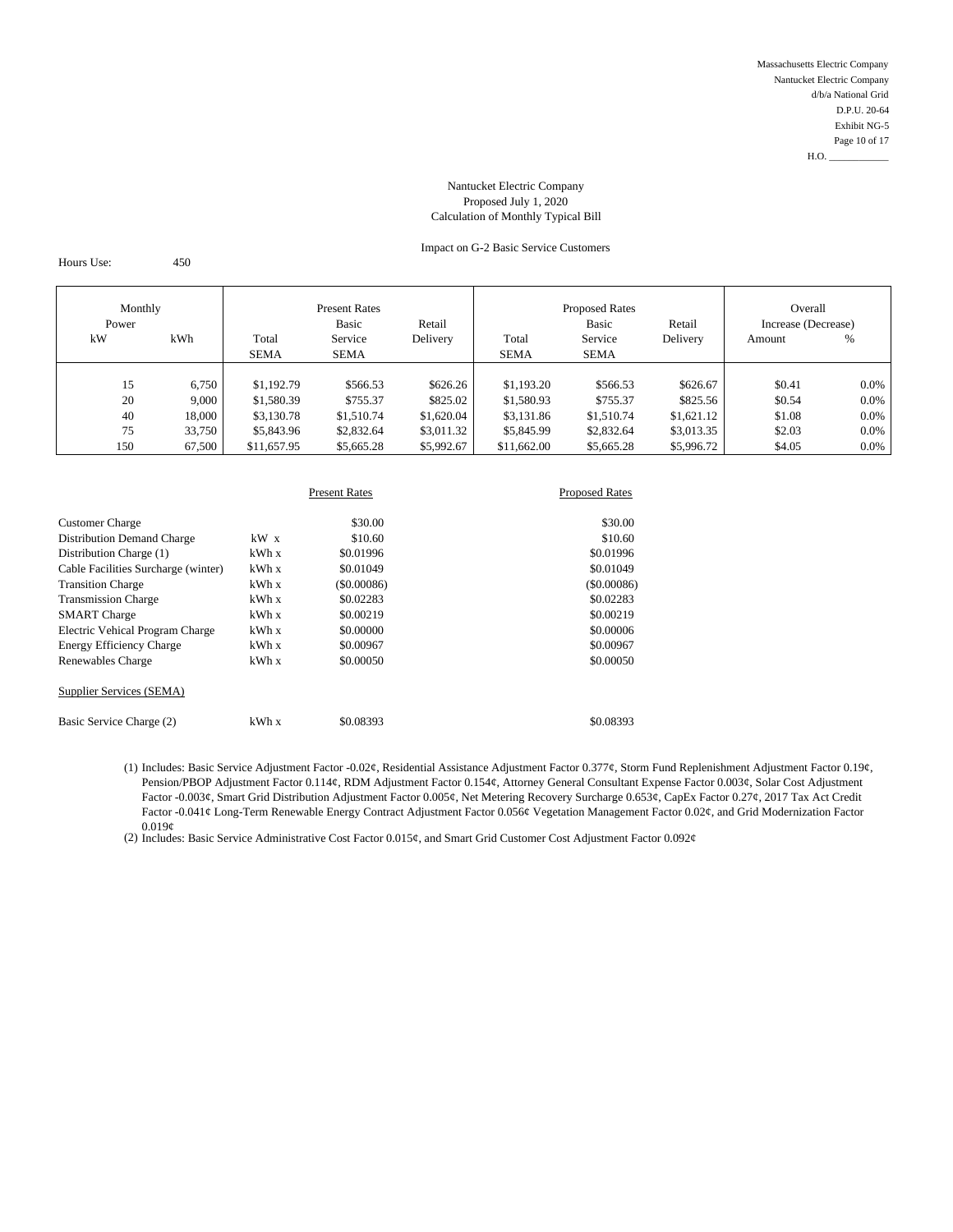# Impact on G-3 Basic Service Customers

| Hours Use: | 250        |     |
|------------|------------|-----|
| kWh Split: | - On-Peak  | 55% |
|            | - Off-Peak | 45% |

| Monthly<br>Power |         |                      | <b>Present Rates</b><br>Basic | Retail      |                      | <b>Proposed Rates</b><br><b>Basic</b> | Retail      | Overall<br>Increase (Decrease) |         |
|------------------|---------|----------------------|-------------------------------|-------------|----------------------|---------------------------------------|-------------|--------------------------------|---------|
| <b>KW</b>        | kWh     | Total<br><b>SEMA</b> | Service<br>SEMA               | Delivery    | Total<br><b>SEMA</b> | Service<br>SEMA                       | Delivery    | Amount                         | %       |
|                  |         |                      |                               |             |                      |                                       |             |                                |         |
|                  |         |                      |                               |             |                      |                                       |             |                                |         |
| 600              | 150,000 | \$25,107.63          | \$12,589.50                   | \$12,518.13 | \$25,113.63          | \$12,589.50                           | \$12,524.13 | \$6.00                         | $0.0\%$ |
| 800              | 200,000 | \$33,402.50          | \$16,786.00                   | \$16,616.50 | \$33,410.50          | \$16,786.00                           | \$16,624.50 | \$8.00                         | $0.0\%$ |
| 1,000            | 250,000 | \$41,697.38          | \$20,982.50                   | \$20,714.88 | \$41,707.38          | \$20,982.50                           | \$20,724.88 | \$10.00                        | $0.0\%$ |
| 1,500            | 375,000 | \$62,434.57          | \$31,473.75                   | \$30,960.82 | \$62,449.57          | \$31,473.75                           | \$30,975.82 | \$15.00                        | $0.0\%$ |
| 3,000            | 750,000 | \$124,646.13         | \$62,947.50                   | \$61,698.63 | \$124,676.13         | \$62,947.50                           | \$61,728.63 | \$30.00                        | $0.0\%$ |

|                                     |        | <b>Present Rates</b> | <b>Proposed Rates</b> |
|-------------------------------------|--------|----------------------|-----------------------|
| <b>Customer Charge</b>              |        | \$223.00             | \$223.00              |
| <b>Distribution Demand Charge</b>   | $kW$ x | \$7.60               | \$7.60                |
| Distribution Charge: On Peak (1)    | kWh x  | \$0.01262            | \$0.01262             |
| Distribution Charge: Off Peak (1)   | kWh x  | \$0.01097            | \$0.01097             |
| Cable Facilities Surcharge (winter) | kWh x  | \$0.00702            | \$0.00702             |
| <b>Transition Charge</b>            | kWh x  | $($ \$0,00083)       | (S0.00083)            |
| <b>Transmission Charge</b>          | kWh x  | \$0.02204            | \$0.02204             |
| <b>SMART</b> Charge                 | kWh x  | \$0.00129            | \$0.00129             |
| Electric Vehical Program Charge     | kWh x  | \$0,00000            | \$0,00004             |
| <b>Energy Efficiency Charge</b>     | kWh x  | \$0,00967            | \$0.00967             |
| Renewables Charge                   | kWh x  | \$0,00050            | \$0.00050             |
| Supplier Services (SEMA)            |        |                      |                       |
| Basic Service Charge (2)            | kWh x  | \$0.08393            | \$0.08393             |

(1) Includes: Basic Service Adjustment Factor -0.012¢, Residential Assistance Adjustment Factor 0.223¢, Storm Fund Replenishment Adjustment Factor 0.11¢, Pension/PBOP Adjustment Factor 0.064¢, RDM Adjustment Factor 0.091¢, Attorney General Consultant Expense Factor 0.002¢, Solar Cost Adjustment Factor -0.002¢, Smart Grid Distribution Adjustment Factor 0.003¢, Net Metering Recovery Surcharge 0.386¢, CapEx Factor 0.18¢, 2017 Tax Act Credit Factor -0.024¢ Long-Term Renewable Energy Contract Adjustment Factor 0.056¢ Vegetation Management Factor 0.009¢, and Grid Modernization Factor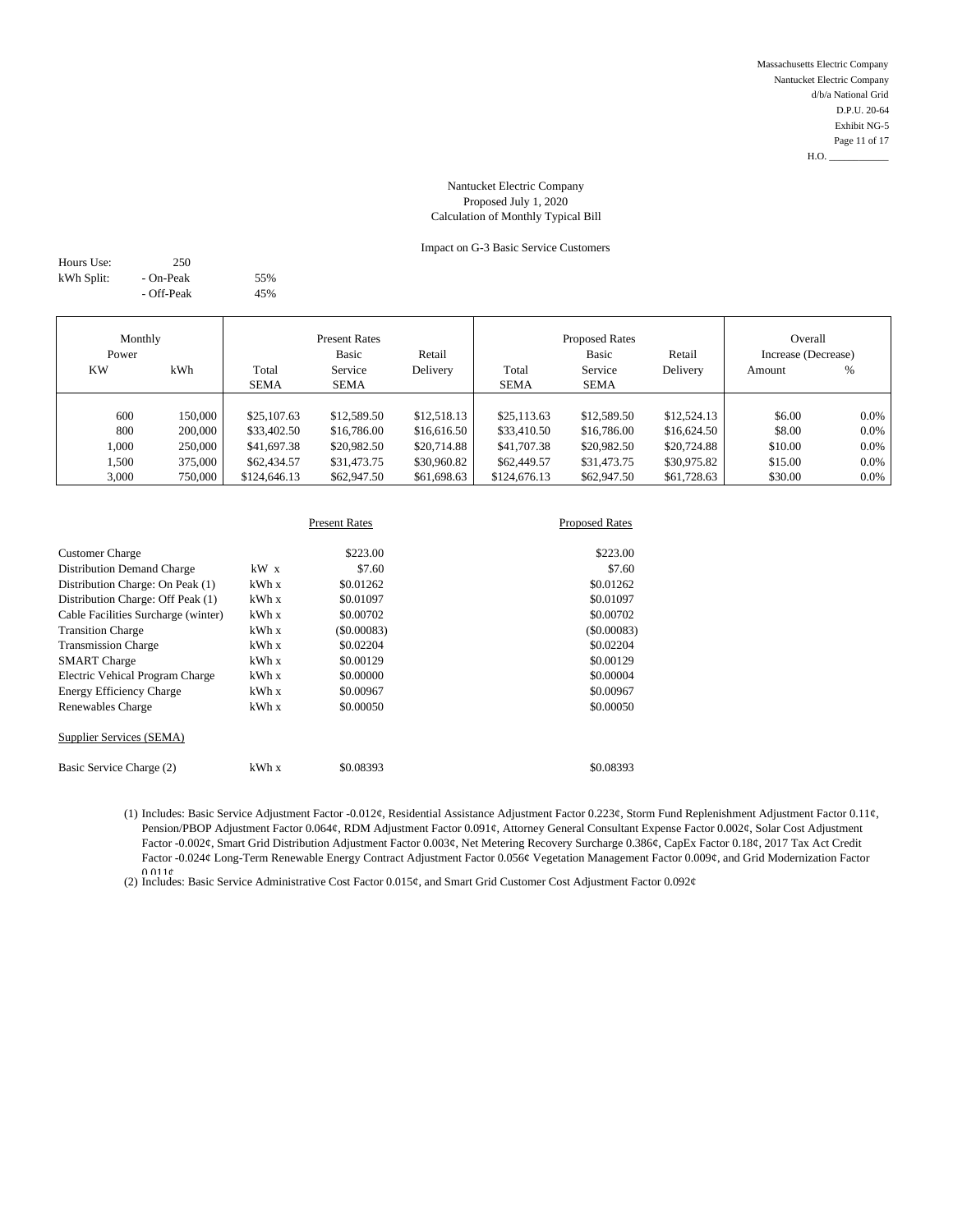# Impact on G-3 Basic Service Customers

| Hours Use: | 300        |     |
|------------|------------|-----|
| kWh Split: | - On-Peak  | 50% |
|            | - Off-Peak | 50% |

| Monthly<br>Power<br><b>KW</b><br>kWh |         | Total        | <b>Present Rates</b><br>Basic<br>Service | Retail<br>Delivery | Total        | <b>Proposed Rates</b><br><b>Basic</b><br>Service | Retail<br>Delivery | Overall<br>Increase (Decrease)<br>Amount | $\%$    |
|--------------------------------------|---------|--------------|------------------------------------------|--------------------|--------------|--------------------------------------------------|--------------------|------------------------------------------|---------|
|                                      |         | <b>SEMA</b>  | <b>SEMA</b>                              |                    | <b>SEMA</b>  | <b>SEMA</b>                                      |                    |                                          |         |
|                                      |         |              |                                          |                    |              |                                                  |                    |                                          |         |
| 600                                  | 180,000 | \$29,157.70  | \$15,107.40                              | \$14,050.30        | \$29,164.90  | \$15,107.40                                      | \$14,057.50        | \$7.20                                   | $0.0\%$ |
| 800                                  | 240,000 | \$38,802.60  | \$20,143.20                              | \$18,659.40        | \$38,812.20  | \$20,143.20                                      | \$18,669.00        | \$9.60                                   | $0.0\%$ |
| 1,000                                | 300,000 | \$48,447.50  | \$25,179.00                              | \$23,268.50        | \$48,459.50  | \$25,179.00                                      | \$23,280.50        | \$12.00                                  | $0.0\%$ |
| 1,500                                | 450,000 | \$72,559.75  | \$37,768.50                              | \$34,791.25        | \$72,577.75  | \$37,768.50                                      | \$34,809.25        | \$18.00                                  | $0.0\%$ |
| 3,000                                | 900,000 | \$144,896.50 | \$75,537.00                              | \$69,359.50        | \$144,932.50 | \$75,537.00                                      | \$69,395.50        | \$36.00                                  | $0.0\%$ |

|                                     |       | <b>Present Rates</b> | <b>Proposed Rates</b> |
|-------------------------------------|-------|----------------------|-----------------------|
| <b>Customer Charge</b>              |       | \$223.00             | \$223.00              |
| <b>Distribution Demand Charge</b>   | kW x  | \$7.60               | \$7.60                |
| Distribution Charge: On Peak (1)    | kWh x | \$0.01262            | \$0.01262             |
| Distribution Charge: Off Peak (1)   | kWh x | \$0.01097            | \$0.01097             |
| Cable Facilities Surcharge (winter) | kWh x | \$0.00702            | \$0.00702             |
| <b>Transition Charge</b>            | kWh x | $($ \$0.00083)       | (S0.00083)            |
| <b>Transmission Charge</b>          | kWh x | \$0.02204            | \$0.02204             |
| <b>SMART</b> Charge                 | kWh x | \$0.00129            | \$0.00129             |
| Electric Vehical Program Charge     | kWh x | \$0.00000            | \$0.00004             |
| <b>Energy Efficiency Charge</b>     | kWh x | \$0.00967            | \$0,00967             |
| Renewables Charge                   | kWh x | \$0,00050            | \$0,00050             |
| Supplier Services (SEMA)            |       |                      |                       |
| Basic Service Charge (2)            | kWh x | \$0.08393            | \$0.08393             |

(1) Includes: Basic Service Adjustment Factor -0.012¢, Residential Assistance Adjustment Factor 0.223¢, Storm Fund Replenishment Adjustment Factor 0.11¢, Pension/PBOP Adjustment Factor 0.064¢, RDM Adjustment Factor 0.091¢, Attorney General Consultant Expense Factor 0.002¢, Solar Cost Adjustment Factor -0.002¢, Smart Grid Distribution Adjustment Factor 0.003¢, Net Metering Recovery Surcharge 0.386¢, CapEx Factor 0.18¢, 2017 Tax Act Credit Factor -0.024¢ Long-Term Renewable Energy Contract Adjustment Factor 0.056¢ Vegetation Management Factor 0.009¢, and Grid Modernization Factor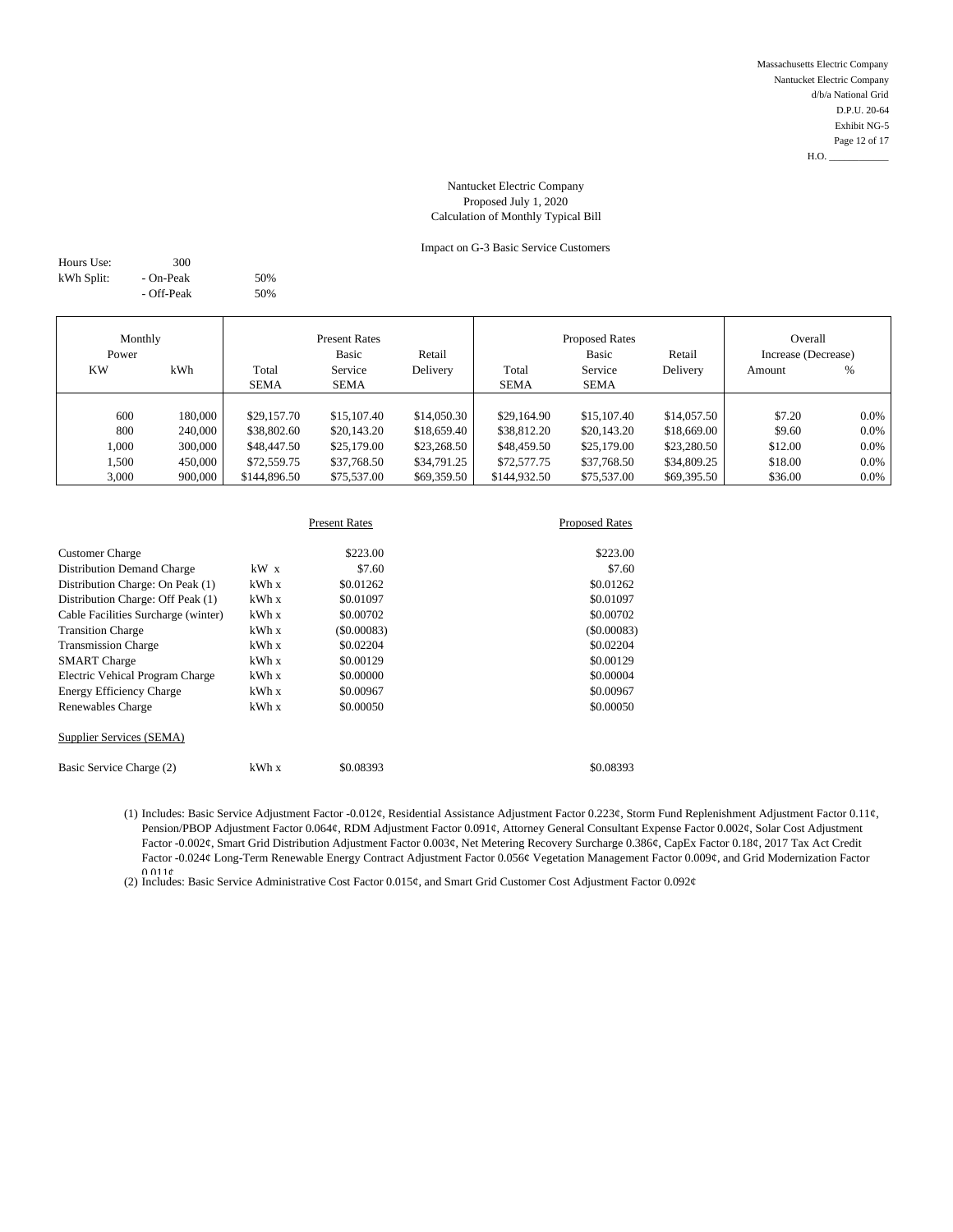# Impact on G-3 Basic Service Customers

| Hours Use: | 350        |     |
|------------|------------|-----|
| kWh Split: | - On-Peak  | 50% |
|            | - Off-Peak | 50% |

| Monthly   |           |                 | <b>Present Rates</b> |                        |              | <b>Proposed Rates</b> |                     | Overall |         |
|-----------|-----------|-----------------|----------------------|------------------------|--------------|-----------------------|---------------------|---------|---------|
| Power     |           | Basic<br>Retail |                      | <b>Basic</b><br>Retail |              |                       | Increase (Decrease) |         |         |
| <b>KW</b> | kWh       | Total           | Service              | Delivery               | Total        | Service               | Delivery            | Amount  | %       |
|           |           | <b>SEMA</b>     | <b>SEMA</b>          |                        | <b>SEMA</b>  | <b>SEMA</b>           |                     |         |         |
|           |           |                 |                      |                        |              |                       |                     |         |         |
| 600       | 210,000   | \$33,220.15     | \$17,625.30          | \$15,594.85            | \$33,228.55  | \$17,625.30           | \$15,603.25         | \$8.40  | $0.0\%$ |
| 800       | 280,000   | \$44,219.20     | \$23,500.40          | \$20,718.80            | \$44,230.40  | \$23,500.40           | \$20,730.00         | \$11.20 | 0.0%    |
| 1.000     | 350,000   | \$55,218.25     | \$29,375.50          | \$25,842.75            | \$55,232.25  | \$29,375.50           | \$25,856.75         | \$14.00 | $0.0\%$ |
| 1,500     | 525,000   | \$82,715.88     | \$44,063.25          | \$38,652.63            | \$82,736.88  | \$44,063.25           | \$38,673.63         | \$21.00 | 0.0%    |
| 3,000     | 1,050,000 | \$165,208.75    | \$88,126.50          | \$77,082.25            | \$165,250.75 | \$88,126.50           | \$77,124.25         | \$42.00 | 0.0%    |

|                                     |        | <b>Present Rates</b> | <b>Proposed Rates</b> |  |
|-------------------------------------|--------|----------------------|-----------------------|--|
| <b>Customer Charge</b>              |        | \$223.00             | \$223.00              |  |
| <b>Distribution Demand Charge</b>   | $kW$ x | \$7.60               | \$7.60                |  |
| Distribution Charge: On Peak (1)    | kWh x  | \$0.01262            | \$0.01262             |  |
| Distribution Charge: Off Peak (1)   | kWh x  | \$0.01097            | \$0.01097             |  |
| Cable Facilities Surcharge (winter) | kWh x  | \$0.00702            | \$0.00702             |  |
| <b>Transition Charge</b>            | kWh x  | $($ \$0,00083)       | (S0.00083)            |  |
| <b>Transmission Charge</b>          | kWh x  | \$0.02204            | \$0.02204             |  |
| <b>SMART</b> Charge                 | kWh x  | \$0.00129            | \$0.00129             |  |
| Electric Vehical Program Charge     | kWh x  | \$0.00000            | \$0.00004             |  |
| Energy Efficiency Charge            | kWh x  | \$0,00967            | \$0.00967             |  |
| Renewables Charge                   | kWh x  | \$0.00050            | \$0,00050             |  |
| Supplier Services (SEMA)            |        |                      |                       |  |
| Basic Service Charge (2)            | kWh x  | \$0.08393            | \$0.08393             |  |

(1) Includes: Basic Service Adjustment Factor -0.012¢, Residential Assistance Adjustment Factor 0.223¢, Storm Fund Replenishment Adjustment Factor 0.11¢, Pension/PBOP Adjustment Factor 0.064¢, RDM Adjustment Factor 0.091¢, Attorney General Consultant Expense Factor 0.002¢, Solar Cost Adjustment Factor -0.002¢, Smart Grid Distribution Adjustment Factor 0.003¢, Net Metering Recovery Surcharge 0.386¢, CapEx Factor 0.18¢, 2017 Tax Act Credit Factor -0.024¢ Long-Term Renewable Energy Contract Adjustment Factor 0.056¢ Vegetation Management Factor 0.009¢, and Grid Modernization Factor  $0.011\phi$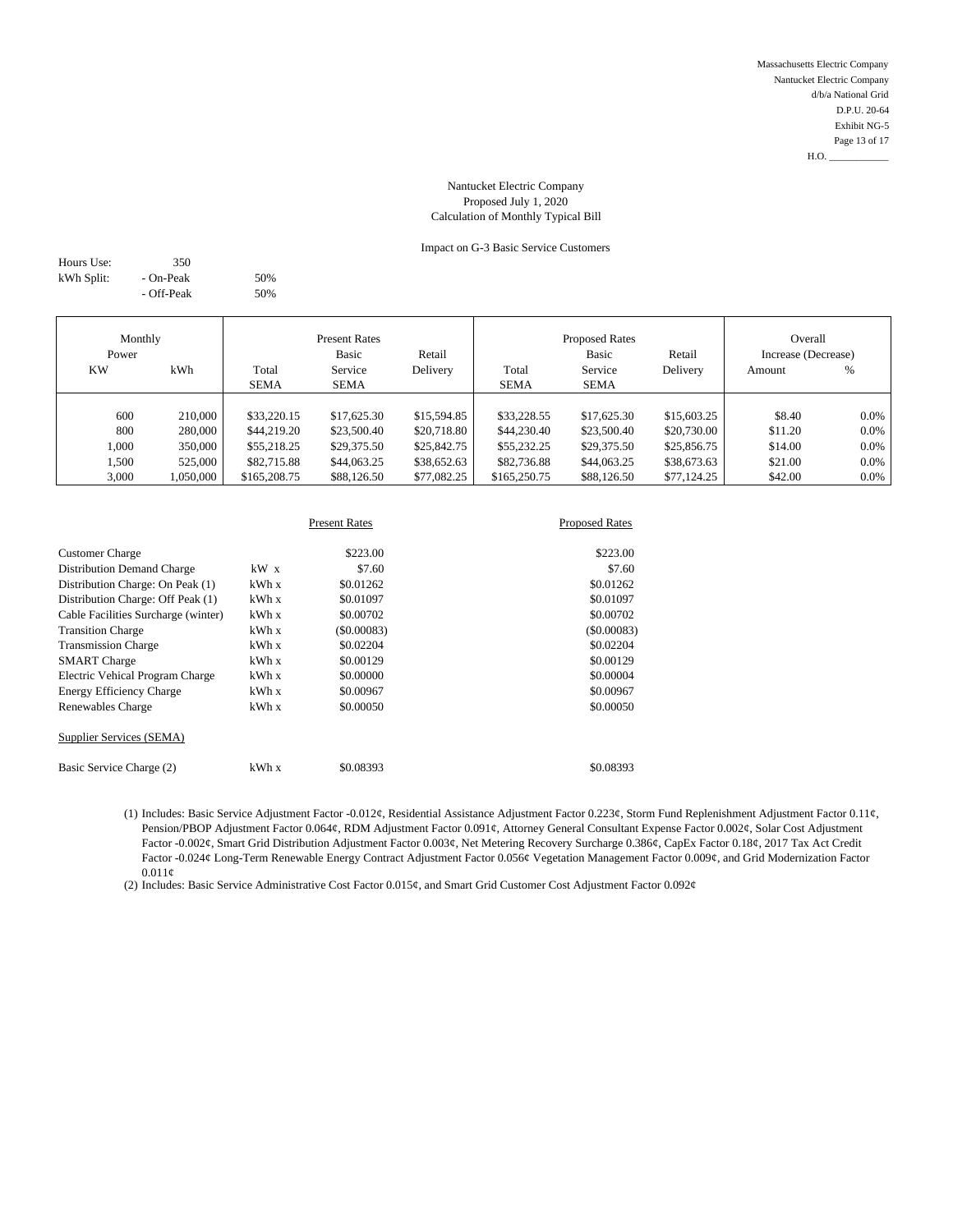# Impact on G-3 Basic Service Customers

| Hours Use: | 400        |     |
|------------|------------|-----|
| kWh Split: | - On-Peak  | 45% |
|            | - Off-Peak | 55% |

| Monthly<br>Power             |                                          | <b>Present Rates</b><br>Basic<br>Retail                  |                                                          |                                                          |                                                          | <b>Proposed Rates</b><br><b>Basic</b>                    | Retail                                                   | Overall<br>Increase (Decrease)          |                                    |
|------------------------------|------------------------------------------|----------------------------------------------------------|----------------------------------------------------------|----------------------------------------------------------|----------------------------------------------------------|----------------------------------------------------------|----------------------------------------------------------|-----------------------------------------|------------------------------------|
| <b>KW</b>                    | kWh                                      | Total<br><b>SEMA</b>                                     | Service<br><b>SEMA</b>                                   | Delivery                                                 | Total<br><b>SEMA</b>                                     | Service<br><b>SEMA</b>                                   | Delivery                                                 | Amount                                  | %                                  |
| 600<br>800<br>1.000<br>1,500 | 240,000<br>320,000<br>400,000<br>600,000 | \$37,262.80<br>\$49,609.40<br>\$61,956.00<br>\$92,822.50 | \$20,143.20<br>\$26,857.60<br>\$33,572.00<br>\$50,358.00 | \$17,119.60<br>\$22,751.80<br>\$28,384.00<br>\$42,464.50 | \$37,272.40<br>\$49,622.20<br>\$61,972.00<br>\$92,846.50 | \$20,143.20<br>\$26,857.60<br>\$33,572.00<br>\$50,358.00 | \$17,129.20<br>\$22,764.60<br>\$28,400.00<br>\$42,488.50 | \$9.60<br>\$12.80<br>\$16.00<br>\$24.00 | 0.0%<br>0.0%<br>$0.0\%$<br>$0.0\%$ |
| 3,000                        | ,200,000                                 | \$185,422.00                                             | \$100,716.00                                             | \$84,706.00                                              | \$185,470.00                                             | \$100,716.00                                             | \$84,754.00                                              | \$48.00                                 | 0.0%                               |

|                                     |        | <b>Present Rates</b> | <b>Proposed Rates</b> |
|-------------------------------------|--------|----------------------|-----------------------|
| <b>Customer Charge</b>              |        | \$223.00             | \$223.00              |
| <b>Distribution Demand Charge</b>   | $kW$ x | \$7.60               | \$7.60                |
| Distribution Charge: On Peak (1)    | kWh x  | \$0.01262            | \$0.01262             |
| Distribution Charge: Off Peak (1)   | kWh x  | \$0.01097            | \$0.01097             |
| Cable Facilities Surcharge (winter) | kWh x  | \$0.00702            | \$0.00702             |
| <b>Transition Charge</b>            | kWh x  | (S0.00083)           | (S0.00083)            |
| <b>Transmission Charge</b>          | kWh x  | \$0.02204            | \$0.02204             |
| <b>SMART</b> Charge                 | kWhx   | \$0.00129            | \$0.00129             |
| Electric Vehical Program Charge     | kWh x  | \$0.00000            | \$0.00004             |
| <b>Energy Efficiency Charge</b>     | kWh x  | \$0.00967            | \$0.00967             |
| Renewables Charge                   | kWh x  | \$0,00050            | \$0,00050             |
| Supplier Services (SEMA)            |        |                      |                       |
| Basic Service Charge (2)            | kWh x  | \$0.08393            | \$0.08393             |

(1) Includes: Basic Service Adjustment Factor -0.012¢, Residential Assistance Adjustment Factor 0.223¢, Storm Fund Replenishment Adjustment Factor 0.11¢, Pension/PBOP Adjustment Factor 0.064¢, RDM Adjustment Factor 0.091¢, Attorney General Consultant Expense Factor 0.002¢, Solar Cost Adjustment Factor -0.002¢, Smart Grid Distribution Adjustment Factor 0.003¢, Net Metering Recovery Surcharge 0.386¢, CapEx Factor 0.18¢, 2017 Tax Act Credit Factor -0.024¢ Long-Term Renewable Energy Contract Adjustment Factor 0.056¢ Vegetation Management Factor 0.009¢, and Grid Modernization Factor 0 011¢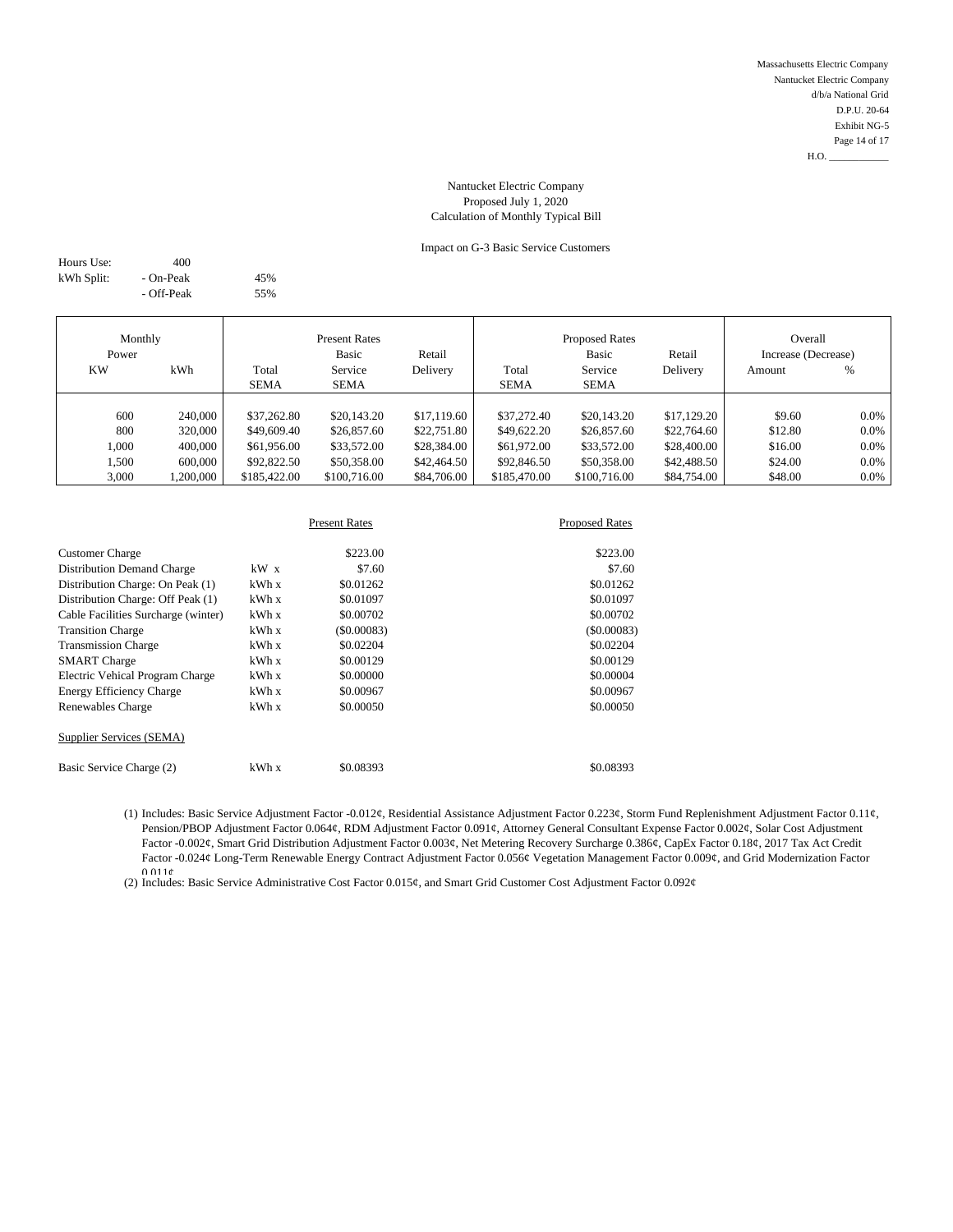# Impact on G-3 Basic Service Customers

| Hours Use: | 450        |     |
|------------|------------|-----|
| kWh Split: | - On-Peak  | 45% |
|            | - Off-Peak | 55% |

| Monthly   |          | <b>Present Rates</b> |              |             | <b>Proposed Rates</b> |              |             | Overall             |         |
|-----------|----------|----------------------|--------------|-------------|-----------------------|--------------|-------------|---------------------|---------|
| Power     |          |                      | Basic        | Retail      |                       | <b>Basic</b> | Retail      | Increase (Decrease) |         |
| <b>KW</b> | kWh      | Total                | Service      | Delivery    | Total                 | Service      | Delivery    | Amount              | %       |
|           |          | <b>SEMA</b>          | <b>SEMA</b>  |             | <b>SEMA</b>           | <b>SEMA</b>  |             |                     |         |
|           |          |                      |              |             |                       |              |             |                     |         |
| 600       | 270,000  | \$41,322.78          | \$22,661.10  | \$18,661.68 | \$41,333.58           | \$22,661.10  | \$18,672.48 | \$10.80             | $0.0\%$ |
| 800       | 360,000  | \$55,022.70          | \$30,214.80  | \$24,807.90 | \$55,037.10           | \$30,214.80  | \$24,822.30 | \$14.40             | 0.0%    |
| 1.000     | 450,000  | \$68,722.63          | \$37,768.50  | \$30,954.13 | \$68,740.63           | \$37,768.50  | \$30,972.13 | \$18.00             | $0.0\%$ |
| 1,500     | 675,000  | \$102,972.44         | \$56,652.75  | \$46,319.69 | \$102,999.44          | \$56,652.75  | \$46,346.69 | \$27.00             | 0.0%    |
| 3,000     | .350,000 | \$205,721.88         | \$113,305.50 | \$92,416.38 | \$205,775.88          | \$113,305.50 | \$92,470.38 | \$54.00             | 0.0%    |

|                                     |        | <b>Present Rates</b> | <b>Proposed Rates</b> |
|-------------------------------------|--------|----------------------|-----------------------|
| <b>Customer Charge</b>              |        | \$223.00             | \$223.00              |
| <b>Distribution Demand Charge</b>   | $kW$ x | \$7.60               | \$7.60                |
| Distribution Charge: On Peak (1)    | kWh x  | \$0.01262            | \$0.01262             |
| Distribution Charge: Off Peak (1)   | kWh x  | \$0.01097            | \$0.01097             |
| Cable Facilities Surcharge (winter) | kWh x  | \$0.00702            | \$0.00702             |
| <b>Transition Charge</b>            | kWh x  | $($ \$0.00083)       | (S0.00083)            |
| <b>Transmission Charge</b>          | kWh x  | \$0.02204            | \$0.02204             |
| <b>SMART</b> Charge                 | kWh x  | \$0.00129            | \$0.00129             |
| Electric Vehical Program Charge     | kWh x  | \$0,00000            | \$0.00004             |
| <b>Energy Efficiency Charge</b>     | kWh x  | \$0,00967            | \$0.00967             |
| Renewables Charge                   | kWh x  | \$0,00050            | \$0,00050             |
| Supplier Services (SEMA)            |        |                      |                       |
| Basic Service Charge (2)            | kWh x  | \$0.08393            | \$0.08393             |

(1) Includes: Basic Service Adjustment Factor -0.012¢, Residential Assistance Adjustment Factor 0.223¢, Storm Fund Replenishment Adjustment Factor 0.11¢, Pension/PBOP Adjustment Factor 0.064¢, RDM Adjustment Factor 0.091¢, Attorney General Consultant Expense Factor 0.002¢, Solar Cost Adjustment Factor -0.002¢, Smart Grid Distribution Adjustment Factor 0.003¢, Net Metering Recovery Surcharge 0.386¢, CapEx Factor 0.18¢, 2017 Tax Act Credit Factor -0.024¢ Long-Term Renewable Energy Contract Adjustment Factor 0.056¢ Vegetation Management Factor 0.009¢, and Grid Modernization Factor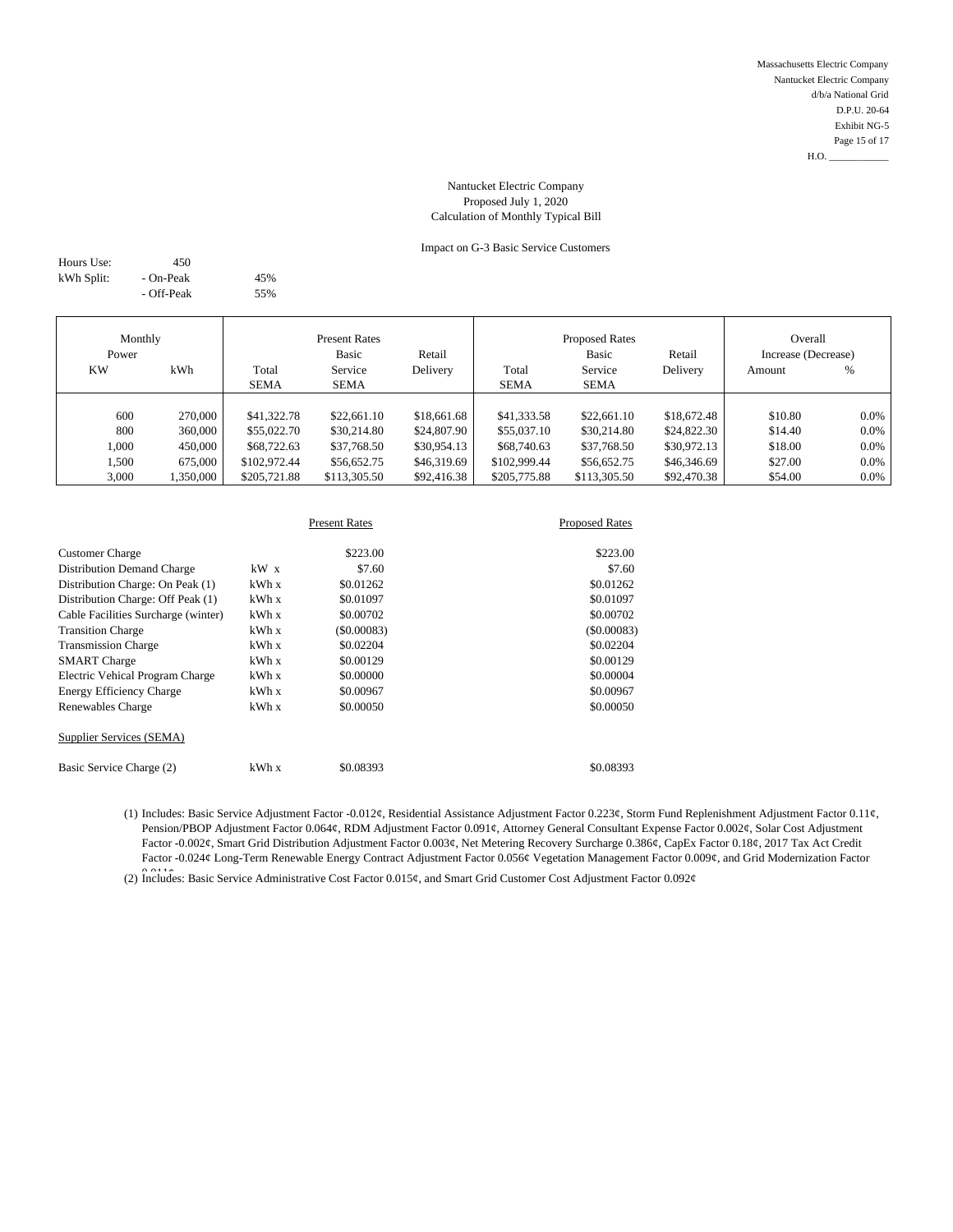# Impact on G-3 Basic Service Customers

| Hours Use: | 500        |     |
|------------|------------|-----|
| kWh Split: | - On-Peak  | 45% |
|            | - Off-Peak | 55% |

| Monthly   |          |              | <b>Present Rates</b> |              |              | <b>Proposed Rates</b> |              | Overall             |         |
|-----------|----------|--------------|----------------------|--------------|--------------|-----------------------|--------------|---------------------|---------|
| Power     |          |              | Basic                | Retail       |              | <b>Basic</b>          | Retail       | Increase (Decrease) |         |
| <b>KW</b> | kWh      | Total        | Service              | Delivery     | Total        | Service               | Delivery     | Amount              | %       |
|           |          | <b>SEMA</b>  | <b>SEMA</b>          |              | <b>SEMA</b>  | <b>SEMA</b>           |              |                     |         |
|           |          |              |                      |              |              |                       |              |                     |         |
| 600       | 300,000  | \$45,382.75  | \$25,179.00          | \$20,203.75  | \$45,394.75  | \$25,179.00           | \$20,215.75  | \$12.00             | $0.0\%$ |
| 800       | 400,000  | \$60,436.00  | \$33,572.00          | \$26,864.00  | \$60,452.00  | \$33,572.00           | \$26,880.00  | \$16.00             | 0.0%    |
| 1,000     | 500,000  | \$75,489.25  | \$41,965.00          | \$33,524.25  | \$75,509.25  | \$41,965.00           | \$33,544.25  | \$20.00             | $0.0\%$ |
| 1,500     | 750,000  | \$113,122.38 | \$62,947.50          | \$50,174.88  | \$113,152.38 | \$62,947.50           | \$50,204.88  | \$30.00             | 0.0%    |
| 3,000     | ,500,000 | \$226,021.75 | \$125,895.00         | \$100,126.75 | \$226,081.75 | \$125,895.00          | \$100,186.75 | \$60.00             | 0.0%    |

|                                     |       | <b>Present Rates</b> | <b>Proposed Rates</b> |
|-------------------------------------|-------|----------------------|-----------------------|
| <b>Customer Charge</b>              |       | \$223.00             | \$223.00              |
| <b>Distribution Demand Charge</b>   | kW x  | \$7.60               | \$7.60                |
| Distribution Charge: On Peak (1)    | kWhx  | \$0.01262            | \$0.01262             |
| Distribution Charge: Off Peak (1)   | kWh x | \$0.01097            | \$0.01097             |
| Cable Facilities Surcharge (winter) | kWh x | \$0.00702            | \$0.00702             |
| <b>Transition Charge</b>            | kWh x | (S0.00083)           | (S0.00083)            |
| <b>Transmission Charge</b>          | kWh x | \$0.02204            | \$0.02204             |
| <b>SMART</b> Charge                 | kWh x | \$0.00129            | \$0.00129             |
| Electric Vehical Program Charge     | kWh x | \$0,00000            | \$0.00004             |
| <b>Energy Efficiency Charge</b>     | kWh x | \$0.00967            | \$0.00967             |
| Renewables Charge                   | kWh x | \$0,00050            | \$0,00050             |
| Supplier Services (SEMA)            |       |                      |                       |
| Basic Service Charge (2)            | kWh x | \$0.08393            | \$0.08393             |

(1) Includes: Basic Service Adjustment Factor -0.012¢, Residential Assistance Adjustment Factor 0.223¢, Storm Fund Replenishment Adjustment Factor 0.11¢, Pension/PBOP Adjustment Factor 0.064¢, RDM Adjustment Factor 0.091¢, Attorney General Consultant Expense Factor 0.002¢, Solar Cost Adjustment Factor -0.002¢, Smart Grid Distribution Adjustment Factor 0.003¢, Net Metering Recovery Surcharge 0.386¢, CapEx Factor 0.18¢, 2017 Tax Act Credit Factor -0.024¢ Long-Term Renewable Energy Contract Adjustment Factor 0.056¢ Vegetation Management Factor 0.009¢, and Grid Modernization Factor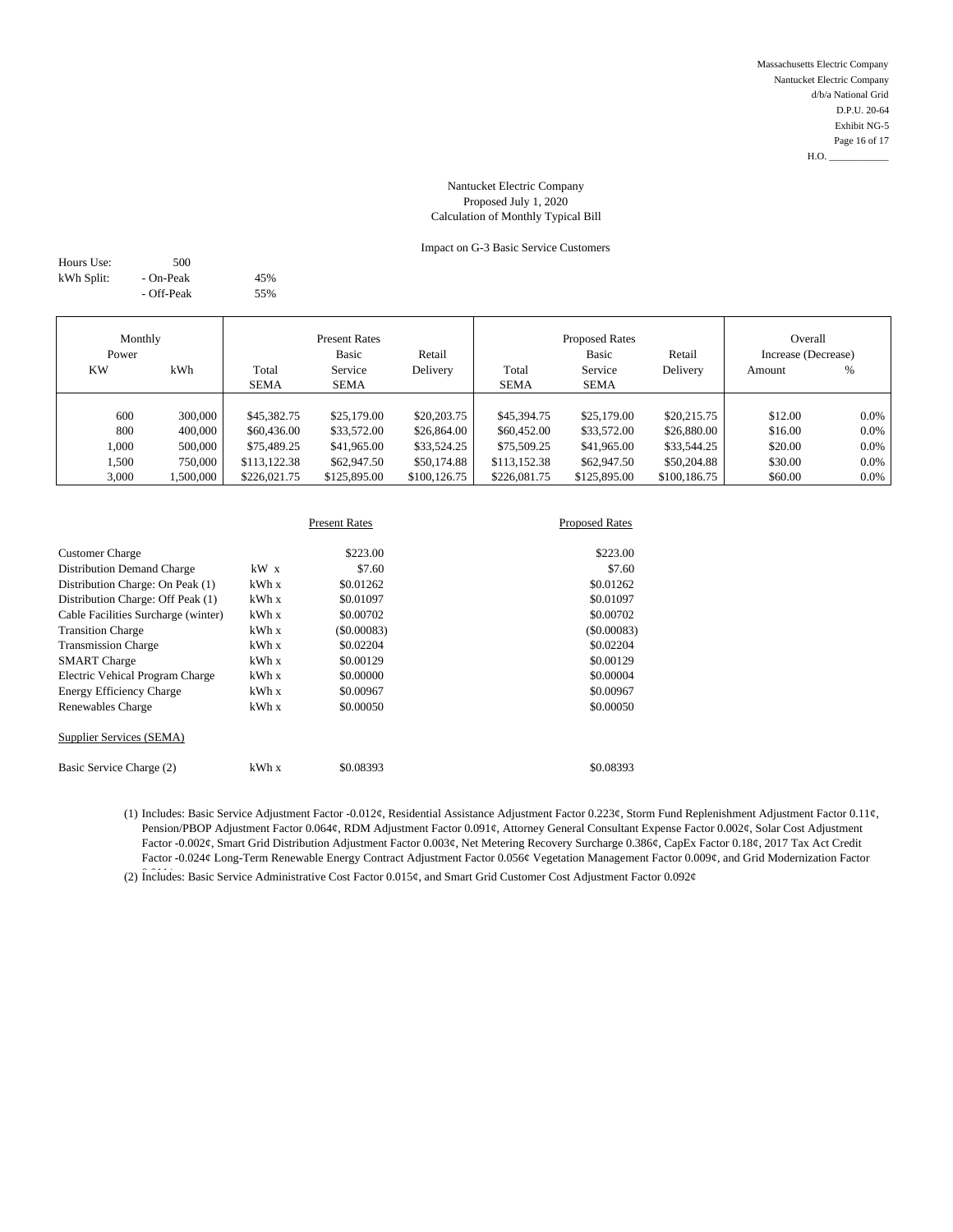**Impact on S-5 Basic Service Customers**

(Street & Area Lighting - Customer Owned Equipment)

|                            |                    |        |            | <b>Present Rates</b> |          |            | <b>Proposed Rates</b> |          | Overall             |      |
|----------------------------|--------------------|--------|------------|----------------------|----------|------------|-----------------------|----------|---------------------|------|
| Luminaire                  |                    | Annual |            | Basic                | Retail   |            | Basic                 | Retail   | Increase (Decrease) |      |
| Type                       | Description        | kWh    | Total      | Service              | Delivery | Total      | Service               | Delivery | Amount              | $\%$ |
| Incandescent               | LUM INC RWY 105W   | 438    | \$96.18    | \$36.91              | \$59.27  | \$96.22    | \$36.91               | \$59.31  | \$0.04              | 0.0% |
| Incandescent               | LUM INC RWY 205W   | 856    | \$187.98   | \$72.14              | \$115.84 | \$188.05   | \$72.14               | \$115.91 | \$0.07              | 0.0% |
|                            |                    |        |            |                      |          |            |                       |          |                     |      |
| Mercury Vapor              | LUM MV POST 100W   | 543    | \$119.23   | \$45.76              | \$73.47  | \$119.27   | \$45.76               | \$73.51  | \$0.04              | 0.0% |
| Mercury Vapor              | LUM MV POST 175W   | 881    | \$193.47   | \$74.25              | \$119.22 | \$193.54   | \$74.25               | \$119.29 | \$0.07              | 0.0% |
| Mercury Vapor              | LUM MV RWY 100W    | 543    | \$119.23   | \$45.76              | \$73.47  | \$119.27   | \$45.76               | \$73.51  | \$0.04              | 0.0% |
| Mercury Vapor              | LUM MV RWY 175W    | 881    | \$193.47   | \$74.25              | \$119.22 | \$193.54   | \$74.25               | \$119.29 | \$0.07              | 0.0% |
| Mercury Vapor              | LUM MV RWY 400W    | 1,991  | \$437.23   | \$167.80             | \$269.43 | \$437.39   | \$167.80              | \$269.59 | \$0.16              | 0.0% |
| Mercury Vapor              | LUM MV RWY 1000W   | 4,572  | \$1,004.02 | \$385.33             | \$618.69 | \$1,004.39 | \$385.33              | \$619.06 | \$0.37              | 0.0% |
| Mercury Vapor              | LUM MV RWY 250W    | 1,282  | \$281.53   | \$108.05             | \$173.48 | \$281.63   | \$108.05              | \$173.58 | \$0.10              | 0.0% |
| Mercury Vapor              | LUM MV FLD 400W    | 1,991  | \$437.23   | \$167.80             | \$269.43 | \$437.39   | \$167.80              | \$269.59 | \$0.16              | 0.0% |
| Mercury Vapor              | LUM MV FLD 1000W   | 4,572  | \$1,004.02 | \$385.33             | \$618.69 | \$1,004.39 | \$385.33              | \$619.06 | \$0.37              | 0.0% |
| Sodium Vapor               | LUM HPS POST 50W   | 255    | \$56.01    | \$21.49              | \$34.52  | \$56.03    | \$21.49               | \$34.54  | \$0.02              | 0.0% |
| Sodium Vapor               | LUM HPS POST 100W  | 359    | \$78.84    | \$30.26              | \$48.58  | \$78.87    | \$30.26               | \$48.61  | \$0.03              | 0.0% |
| Sodium Vapor               | LUM HPS RWY 50W    | 255    | \$56.01    | \$21.49              | \$34.52  | \$56.03    | \$21.49               | \$34.54  | \$0.02              | 0.0% |
| Sodium Vapor               | LUM HPS RWY 70W    | 359    | \$78.84    | \$30.26              | \$48.58  | \$78.87    | \$30.26               | \$48.61  | \$0.03              | 0.0% |
| Sodium Vapor               | LUM HPS RWY 100W   | 493    | \$108.27   | \$41.55              | \$66.72  | \$108.31   | \$41.55               | \$66.76  | \$0.04              | 0.0% |
| Sodium Vapor               | LUM HPS RWY 150W   | 722    | \$158.54   | \$60.85              | \$97.69  | \$158.60   | \$60.85               | \$97.75  | \$0.06              | 0.0% |
| Sodium Vapor               | LUM HPS RWY 250W   | 1,269  | \$278.67   | \$106.95             | \$171.72 | \$278.77   | \$106.95              | \$171.82 | \$0.10              | 0.0% |
| Sodium Vapor               | LUM HPS RWY 400W   | 1,962  | \$430.85   | \$165.36             | \$265.49 | \$431.01   | \$165.36              | \$265.65 | \$0.16              | 0.0% |
| Sodium Vapor               | LUM HPS RWY 1000W  | 4,618  | \$1,014.12 | \$389.21             | \$624.91 | \$1,014.49 | \$389.21              | \$625.28 | \$0.37              | 0.0% |
| Sodium Vapor               | LUM HPS FLD 250W   | 1,269  | \$278.67   | \$106.95             | \$171.72 | \$278.77   | \$106.95              | \$171.82 | \$0.10              | 0.0% |
| Sodium Vapor               | LUM HPS FLD 400W   | 1,962  | \$430.85   | \$165.36             | \$265.49 | \$431.01   | \$165.36              | \$265.65 | \$0.16              | 0.0% |
| Sodium Vapor               | WALL HPS 250W 12HR | 1,332  | \$292.50   | \$112.26             | \$180.24 | \$292.61   | \$112.26              | \$180.35 | \$0.11              | 0.0% |
| Sodium Vapor               | WALL HPS 250W 24HR | 2,663  | \$584.80   | \$224.44             | \$360.36 | \$585.01   | \$224.44              | \$360.57 | \$0.21              | 0.0% |
|                            |                    |        |            |                      |          |            |                       |          |                     |      |
| Metal Halide               | LUM MH FLD 400W    | 1,883  | \$413.52   | \$158.70             | \$254.82 | \$413.67   | \$158.70              | \$254.97 | \$0.15              | 0.0% |
| Light Emitting Diode (LED) | (LUM LED 25W)      | 104    | \$22.85    | \$8.77               | \$14.08  | \$22.86    | \$8.77                | \$14.09  | \$0.01              | 0.0% |
| Light Emitting Diode (LED) | (LUM LED 75W)      | 313    | \$68.74    | \$26.38              | \$42.36  | \$68.77    | \$26.38               | \$42.39  | \$0.03              | 0.0% |
| Light Emitting Diode (LED) | (LUM LED 125W)     | 522    | \$114.62   | \$43.99              | \$70.63  | \$114.66   | \$43.99               | \$70.67  | \$0.04              | 0.0% |
| Light Emitting Diode (LED) | (LUM LED 175W)     | 731    | \$160.53   | \$61.61              | \$98.92  | \$160.59   | \$61.61               | \$98.98  | \$0.06              | 0.0% |
| Light Emitting Diode (LED) | (LUM LED 225W)     | 939    | \$206.21   | \$79.14              | \$127.07 | \$206.29   | \$79.14               | \$127.15 | \$0.08              | 0.0% |
| Light Emitting Diode (LED) | (LUM LED 275W)     | 1,148  | \$252.09   | \$96.75              | \$155.34 | \$252.18   | \$96.75               | \$155.43 | \$0.09              | 0.0% |

|                                     |      | <b>Present Rates</b> | <b>Proposed Rates</b> |
|-------------------------------------|------|----------------------|-----------------------|
| Distribution Charge (1)             | kWhx | \$0.08884            | \$0.08884             |
| <b>Transition Charge</b>            | kWhx | (\$0.00082)          | (S0.00082)            |
| <b>Transmission Charge</b>          | kWhx | \$0.03218            | \$0.03218             |
| <b>SMART</b> Charge                 | kWhx | \$0.00269            | \$0,00269             |
| Electric Vehical Program Charge     | kWhx | \$0,00000            | \$0,00008             |
| <b>Energy Efficiency Charge</b>     | kWhx | \$0,00967            | \$0,00967             |
| Renewables Charge                   | kWhx | \$0,00050            | \$0,00050             |
| Cable Facilities Surcharge (winter) | kWhx | \$0,00226            | \$0,00226             |
| <b>Supplier Services</b>            |      |                      |                       |
| Basic Service Charge (2)            | kWhx | \$0.08428            | \$0.08428             |

(1) Includes: Basic Service Adjustment Factor -0.025¢, Residential Assistance Adjustment Factor 0.464¢, Storm Fund Replenishment Adjustment Factor 0.26¢,<br>Pension/PBOP Adjustment Factor 0.778¢, RDM Adjustment Factor 0.19¢, 0.004¢, Smart Grid Distribution Adjustment Factor 0.006¢, Net Metering Recovery Surcharge 0.803¢, CapEx Factor 2.05¢, 2017 Tax Act Credit Factor -0.05¢ Long-Term Renewable Energy Contract Adjustment Factor 0.056¢ Vegetation Management Factor 0.029¢, and Grid Modernization Factor 0.024¢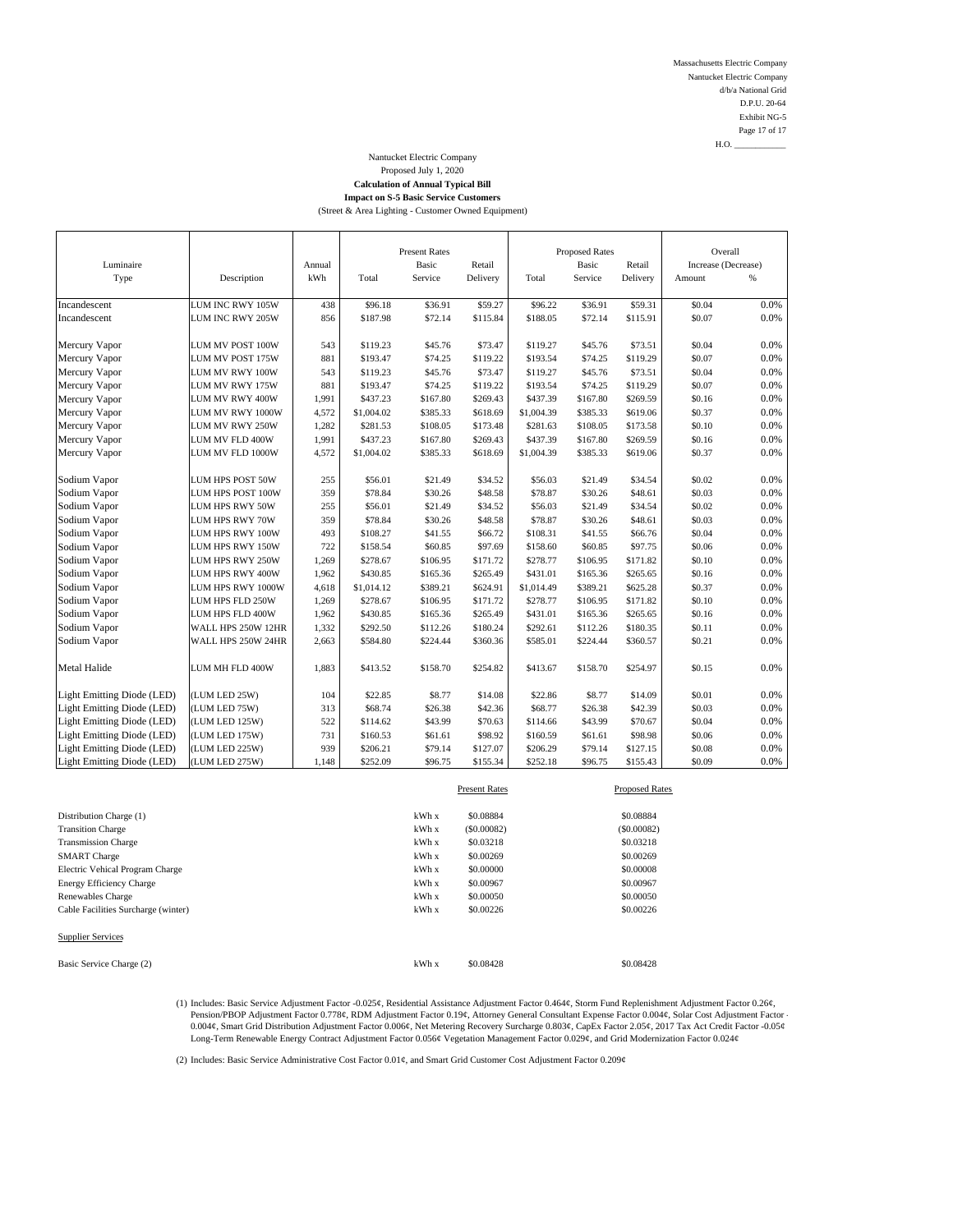Massachusetts Electric Company Nantucket Electric Company d/b/a National Grid Electric Vehicle Program Factor Filing D.P.U. 20-64  $H.O.$ 

Exhibit NG-6

Summary of Electric Delivery Service Rates Tariff - Mass Electric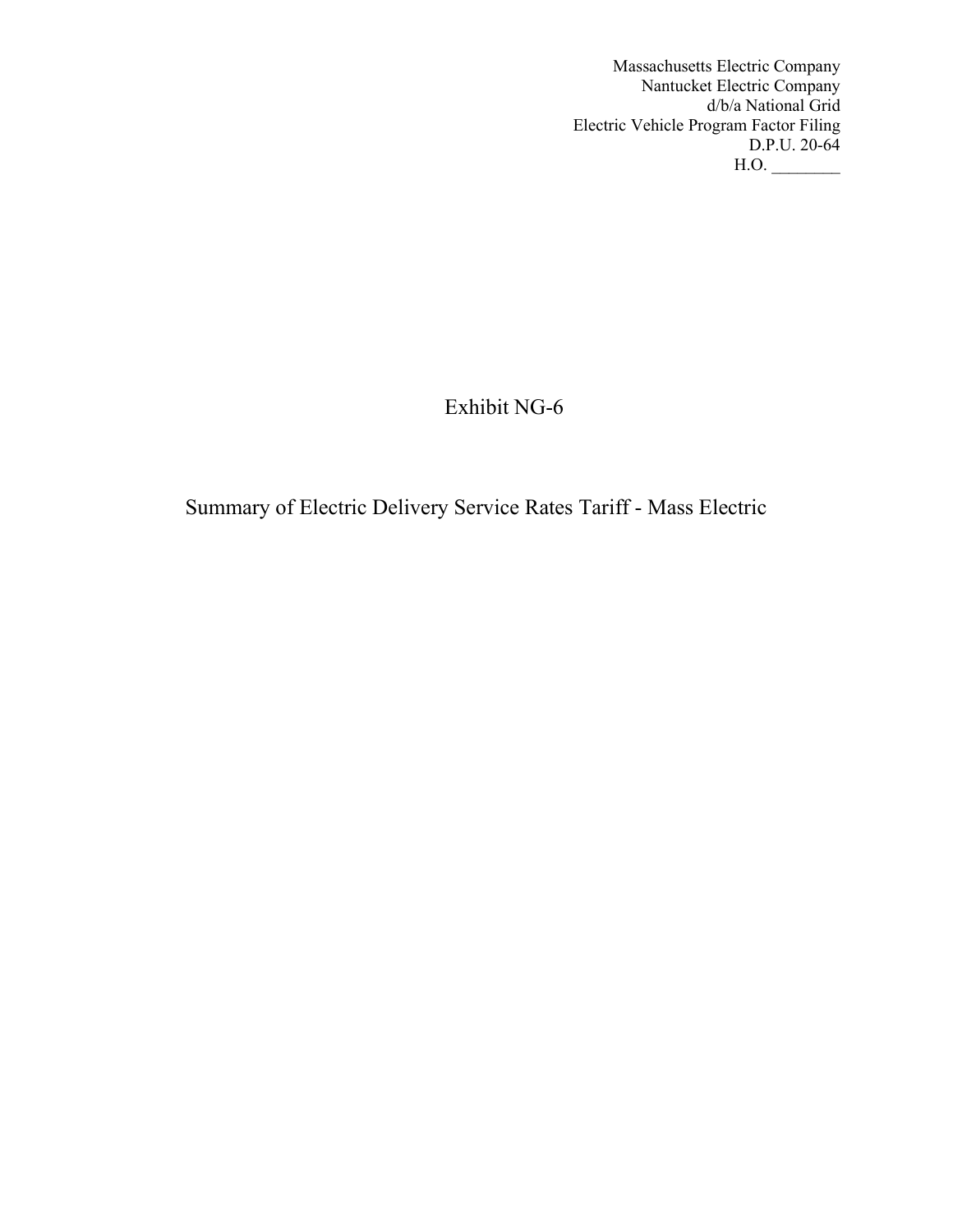M.D.P.U. No. 1-20-F Sheet 1 of 3Canceling M.D.P.U. No. 1-20-E

#### MASSACHUSETTS ELECTRIC COMPANY SUMMARY OF ELECTRIC DELIVERY SERVICE RATES

|                                                 |                                                                                                                                                                                                                                     |                              | Net Dist.                                                                                                       | Base                                                                  | Transition                                                         |                                                                 | Energy                                                     | Energy                                                     | Net Energy                                                 |                                                            | <b>Distributed Solar</b>                                   | Electric                                                   | Base                                                       | Transmission                                                       | Net                                                        |                                                                                                                     |
|-------------------------------------------------|-------------------------------------------------------------------------------------------------------------------------------------------------------------------------------------------------------------------------------------|------------------------------|-----------------------------------------------------------------------------------------------------------------|-----------------------------------------------------------------------|--------------------------------------------------------------------|-----------------------------------------------------------------|------------------------------------------------------------|------------------------------------------------------------|------------------------------------------------------------|------------------------------------------------------------|------------------------------------------------------------|------------------------------------------------------------|------------------------------------------------------------|--------------------------------------------------------------------|------------------------------------------------------------|---------------------------------------------------------------------------------------------------------------------|
|                                                 |                                                                                                                                                                                                                                     | <b>MDPU</b>                  | Rate                                                                                                            | Transition                                                            | Charge                                                             | Net Transition                                                  | Efficiency                                                 | Efficiency                                                 | Efficiency                                                 | Renewables                                                 | (SMART)                                                    | Vehicle Progarm Transmission                               |                                                            | Charge                                                             | Transmission                                               | Retail Delivery                                                                                                     |
| Rate                                            | Rate Component                                                                                                                                                                                                                      | No.                          | (Sheet 2)                                                                                                       | Charge                                                                | Adjmt                                                              | Charge                                                          | Recon. Factor                                              | Charge                                                     | Charge                                                     | Charge                                                     | Charge                                                     | Charge                                                     | Charge                                                     | Adjmt                                                              | Charge                                                     | Price                                                                                                               |
| $R-1$                                           | Cust. Chge.<br>All kWh<br>Farm Discount                                                                                                                                                                                             | 1424                         | \$7.00<br>\$0.07423<br>(10%                                                                                     | (\$0.00080)                                                           | (\$0.00006)                                                        | (\$0.00086)                                                     | \$0.01848                                                  | \$0.00250                                                  | \$0.02098                                                  | \$0.00050                                                  | \$0.00356                                                  | \$0.00011                                                  | \$0.03397                                                  | (\$0.00267)                                                        | \$0.03130                                                  | \$7.00<br>\$0.12982<br>$(10\%)$                                                                                     |
| Last Change                                     |                                                                                                                                                                                                                                     |                              | 5/1/20                                                                                                          | 3/1/20                                                                | 3/1/20                                                             | 3/1/20                                                          | 5/1/20                                                     | 1/1/03                                                     | 5/1/20                                                     | 1/1/03                                                     | 1/1/20                                                     | 7/1/20                                                     | 3/1/20                                                     | 3/1/20                                                             | 3/1/20                                                     | 7/1/20                                                                                                              |
| $R-2$<br>Last Change                            | Cust. Chge.<br>All kWh<br>Farm Discount<br>Low Income Discount                                                                                                                                                                      | 1425                         | \$7.00<br>\$0.07423<br>(10%<br>(32%<br>5/1/20                                                                   | (S0.00080)<br>3/1/20                                                  | (\$0.00006)<br>3/1/20                                              | (\$0.00086)<br>3/1/20                                           | \$0.00236<br>5/1/20                                        | \$0.00250<br>1/1/03                                        | \$0.00486<br>5/1/20                                        | \$0.00050<br>1/1/03                                        | \$0.00356<br>7/1/20                                        | \$0.00011<br>7/1/20                                        | \$0.03397<br>3/1/20                                        | $(\$0.00267)$<br>3/1/20                                            | \$0.03130<br>3/1/20                                        | \$7.00<br>\$0.11370<br>(10%)<br>(32%)<br>7/1/20                                                                     |
|                                                 |                                                                                                                                                                                                                                     |                              |                                                                                                                 |                                                                       |                                                                    |                                                                 |                                                            |                                                            |                                                            |                                                            |                                                            |                                                            |                                                            |                                                                    |                                                            |                                                                                                                     |
| $G-1$<br>Last Change                            | Cust. Chge.<br>Unmetered<br>All kWh<br>Farm Discount<br>Minimum Bill (kVA)                                                                                                                                                          | 1426                         | \$10.00<br>\$7.50<br>\$0.06420<br>(10%<br>\$2.50<br>5/1/20                                                      | $($ \$0.00080)<br>3/1/20                                              | $(\$0.00007)$<br>3/1/20                                            | (\$0.00087)<br>3/1/20                                           | \$0.00717<br>5/1/20                                        | \$0.00250<br>1/1/03                                        | \$0.00967<br>5/1/20                                        | \$0.00050<br>1/1/03                                        | \$0.00294<br>7/1/20                                        | \$0.00009<br>7/1/20                                        | \$0.02508<br>3/1/20                                        | $(\$0.00197)$<br>3/1/20                                            | \$0.02311<br>3/1/20                                        | \$10.00<br>\$7.50<br>\$0.09964<br>(10%)<br>\$2.50<br>7/1/20                                                         |
|                                                 |                                                                                                                                                                                                                                     |                              |                                                                                                                 |                                                                       |                                                                    |                                                                 |                                                            |                                                            |                                                            |                                                            |                                                            |                                                            |                                                            |                                                                    |                                                            |                                                                                                                     |
| $G-2$<br>Last Change                            | Cust. Chge.<br>Demand<br>All kWh<br>Farm Discount<br><b>High Voltage Metering</b><br>High Voltage Delivery                                                                                                                          | 1427                         | \$30.00<br>\$10.60<br>\$0.01996<br>(10%<br>(1%<br>(S0.57)<br>5/1/20                                             | (S0.00080)<br>3/1/20                                                  | (\$0.00006)<br>3/1/20                                              | $($ \$0.00086)<br>3/1/20                                        | \$0.00717<br>5/1/20                                        | \$0,00250<br>1/1/03                                        | \$0.00967<br>5/1/20                                        | \$0.00050<br>1/1/03                                        | \$0.00219<br>7/1/20                                        | \$0.00006<br>7/1/20                                        | \$0.02477<br>3/1/20                                        | (\$0.00194)<br>3/1/20                                              | \$0.02283<br>3/1/20                                        | \$30.00<br>\$10.60<br>\$0.05435<br>(10%)<br>(1%)<br>(\$0.57)<br>7/1/20                                              |
| $G-3$<br>Last Change                            | Cust. Chge.<br>Demand<br>Peak kWh<br>Off Peak kWh<br>Farm Discount<br><b>High Voltage Metering</b><br><b>High Voltage Delivery</b><br>High Voltage -115kV Delivery<br>2nd Feeder Service<br>2nd Feeder Service w/ Add'l Transformer | 1428                         | \$223.00<br>\$7.60<br>\$0.01262<br>\$0.01097<br>(10%<br>(1%<br>(S0.57)<br>(S7.48)<br>\$6.91<br>\$7.48<br>5/1/20 | (\$0.00080)<br>(\$0.00080)<br>3/1/20                                  | (\$0.00003)<br>(\$0.00003)<br>3/1/20                               | (\$0.00083)<br>(S0.00083)<br>3/1/20                             | \$0.00717<br>\$0.00717<br>5/1/20                           | \$0.00250<br>\$0.00250<br>1/1/03                           | \$0.00967<br>\$0.00967<br>5/1/20                           | \$0.00050<br>\$0.00050<br>1/1/03                           | \$0.00129<br>\$0.00129<br>7/1/20                           | \$0.00004<br>\$0.00004<br>7/1/20                           | \$0.02392<br>\$0.02392<br>3/1/20                           | (\$0.00188)<br>(S0.00188)<br>3/1/20                                | \$0.02204<br>\$0.02204<br>3/1/20                           | \$223.00<br>\$7.60<br>\$0.04533<br>\$0.04368<br>(10%<br>(1% )<br>(\$0.57)<br>(\$7.48)<br>\$6.91<br>\$7.48<br>7/1/20 |
| $S-5$                                           | All kWh<br>Farm Discount                                                                                                                                                                                                            | 1432                         | \$0.08884<br>(10%                                                                                               | (\$0.00080)                                                           | (\$0.00002)                                                        | (\$0.00082)                                                     | \$0.00717                                                  | \$0.00250                                                  | \$0.00967                                                  | \$0.00050                                                  | \$0.00269                                                  | \$0.00008                                                  | \$0.03492                                                  | (\$0.00274)                                                        | \$0.03218                                                  | \$0.13314<br>(10%)                                                                                                  |
| Last Change                                     |                                                                                                                                                                                                                                     |                              | 5/1/20                                                                                                          | 3/1/20                                                                | 3/1/20                                                             | 3/1/20                                                          | 5/1/20                                                     | 1/1/03                                                     | 5/1/20                                                     | 1/1/03                                                     | 7/1/20                                                     | 7/1/20                                                     | 3/1/20                                                     | 3/1/20                                                             | 3/1/20                                                     | 7/1/20                                                                                                              |
| $S-1$<br>$S-2$<br>$S-3$<br>$S-6$<br>Last Change | for fixture prices see Individual Tariffs<br>Farm Discount                                                                                                                                                                          | 1429<br>1430<br>1431<br>1433 | \$0.04585<br>\$0.04585<br>\$0.04585<br>\$0.04585<br>(10%<br>5/1/20                                              | (\$0.00080)<br>(\$0.00080)<br>(\$0.00080)<br>$($ \$0.00080)<br>3/1/20 | (\$0.00002)<br>(\$0.00002)<br>(\$0.00002)<br>(\$0.00002)<br>3/1/20 | (S0.00082)<br>(S0.00082)<br>(S0.00082)<br>(\$0.00082)<br>3/1/20 | \$0.00717<br>\$0.00717<br>\$0.00717<br>\$0.00717<br>5/1/20 | \$0.00250<br>\$0.00250<br>\$0.00250<br>\$0.00250<br>1/1/03 | \$0.00967<br>\$0.00967<br>\$0.00967<br>\$0.00967<br>5/1/20 | \$0.00050<br>\$0.00050<br>\$0.00050<br>\$0.00050<br>1/1/03 | \$0.00269<br>\$0.00269<br>\$0.00269<br>\$0.00269<br>1/1/20 | \$0.00008<br>\$0.00008<br>\$0.00008<br>\$0.00008<br>7/1/20 | \$0.03492<br>\$0.03492<br>\$0.03492<br>\$0.03492<br>3/1/20 | (\$0.00274)<br>(\$0.00274)<br>(\$0.00274)<br>(\$0.00274)<br>3/1/20 | \$0.03218<br>\$0.03218<br>\$0.03218<br>\$0.03218<br>3/1/20 | \$0.09015<br>\$0.09015<br>\$0.09015<br>\$0.09015<br>(10%)<br>7/1/20                                                 |

Issued by: Marcy L. Reed Effective: July 1, 2020

President

Issued: May 15, 2020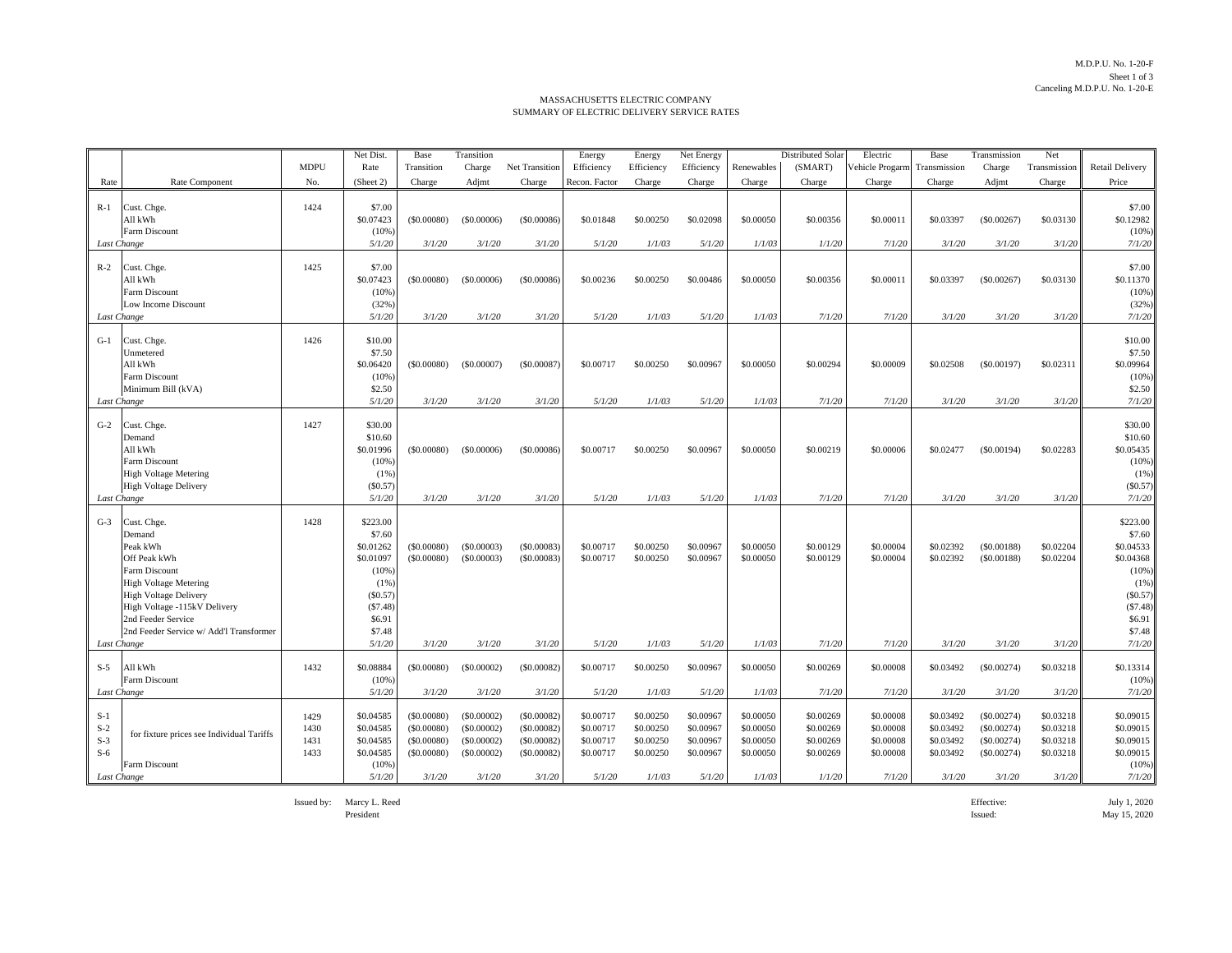#### M.D.P.U. No. 1-20-F Sheet 2 of 3Canceling M.D.P.U. No. 1-20-E

#### NET DISTRIBUTION RATEMASSACHUSETTS ELECTRIC COMPANY SUMMARY OF ELECTRIC DELIVERY SERVICE RATES

|                                                 |                                                                                                                                                                                                                                            | <b>MDPU</b>                  | Base<br>Distribution                                                                                                     | Net<br>CapEx                                               | Basic<br>Service                                                |                                                            | Storm<br>Res Assist Replenishment                           | Pension<br>PBOP                                            | Revenue<br>Decoupling                                      | Attorney<br>Genl Cons.                                     | Solar<br>Cost                                                    | Distribution                                               | Smart Grid Net Metering Renewable<br>Recovery              | Energy                                                     | Vegetation<br>Management                                   | 2017 Tax Act<br>Credit                                         | Grid Mod                                                   | Net Dist.                                                                                                         |
|-------------------------------------------------|--------------------------------------------------------------------------------------------------------------------------------------------------------------------------------------------------------------------------------------------|------------------------------|--------------------------------------------------------------------------------------------------------------------------|------------------------------------------------------------|-----------------------------------------------------------------|------------------------------------------------------------|-------------------------------------------------------------|------------------------------------------------------------|------------------------------------------------------------|------------------------------------------------------------|------------------------------------------------------------------|------------------------------------------------------------|------------------------------------------------------------|------------------------------------------------------------|------------------------------------------------------------|----------------------------------------------------------------|------------------------------------------------------------|-------------------------------------------------------------------------------------------------------------------|
| Rate                                            | Rate Component                                                                                                                                                                                                                             | No.                          | Charge                                                                                                                   | Factor                                                     | Adjmt                                                           | Adjmt                                                      | Adjmt                                                       | Adjmt                                                      | Mechanism                                                  | Expenses                                                   | Adjmt                                                            | Adjmt                                                      | Surcharge                                                  | Recovery                                                   | Factor                                                     | Factor                                                         | Factor                                                     | Rate                                                                                                              |
| $R-1$<br>Last Change                            | Cust. Chge.<br>All kWh<br>Farm Discount                                                                                                                                                                                                    | 1424                         | \$7.00<br>\$0.04583<br>$(10\%)$<br>11/1/19                                                                               | \$0,00410<br>3/1/20                                        | (S0.00033)<br>3/1/20                                            | \$0.00614<br>3/1/20                                        | \$0.00301<br>11/1/19                                        | \$0.00182<br>3/1/20                                        | \$0,00251<br>3/1/20                                        | \$0.00006<br>3/1/20                                        | (S0,00005)<br>3/1/20                                             | \$0,00008<br>5/1/20                                        | \$0.01061<br>3/1/20                                        | \$0,00056<br>3/1/20                                        | \$0,00024<br>3/1/20                                        | (S0.00067)<br>3/1/20                                           | \$0.00032<br>5/1/20                                        | \$7.00<br>\$0.07423<br>(10%<br>5/1/20                                                                             |
| $R-2$<br>Last Change                            | Cust. Chge.<br>All kWh<br><b>Farm Discount</b><br>Low Income Discount                                                                                                                                                                      | 1425                         | \$7.00<br>\$0.04583<br>$(10\%)$<br>(32%)<br>11/1/19                                                                      | \$0,00410<br>3/1/20                                        | (S0.00033)<br>3/1/20                                            | \$0,00614<br>3/1/20                                        | \$0.00301<br>11/1/19                                        | \$0.00182<br>3/1/20                                        | \$0.00251<br>3/1/20                                        | \$0,00006<br>3/1/20                                        | (S0,00005)<br>3/1/20                                             | \$0,00008<br>5/1/20                                        | \$0,01061<br>3/1/20                                        | \$0,00056<br>3/1/20                                        | \$0,00024<br>3/1/20                                        | (S0.00067)<br>3/1/20                                           | \$0.00032<br>5/1/20                                        | \$7.00<br>\$0.07423<br>(10%<br>(32%)<br>5/1/20                                                                    |
| $G-1$<br>Last Change                            | Cust. Chge.<br>Unmetered<br>All kWh<br>Farm Discount<br>Minimum Bill (kVA)                                                                                                                                                                 | 1426                         | \$10.00<br>\$7.50<br>\$0.04051<br>(10%<br>\$2.50<br>11/1/19                                                              | \$0.00323<br>3/1/20                                        | (S0.00027)<br>3/1/20                                            | \$0.00508<br>3/1/20                                        | \$0.00265<br>11/1/19                                        | \$0.00157<br>3/1/20                                        | \$0.00207<br>3/1/20                                        | \$0.00005<br>3/1/20                                        | (\$0.00004)<br>3/1/20                                            | \$0.00007<br>5/1/20                                        | \$0.00878<br>3/1/20                                        | \$0.00056<br>3/1/20                                        | \$0.00023<br>3/1/20                                        | (S0.00055)<br>3/1/20                                           | \$0.00026<br>5/1/20                                        | \$10.00<br>\$7.50<br>\$0.06420<br>(10%<br>\$2.50<br>5/1/20                                                        |
| $G-2$<br>Last Change                            | Cust. Chge.<br>Demand<br>All kWh<br><b>Farm Discount</b><br><b>High Voltage Metering</b><br><b>High Voltage Delivery</b>                                                                                                                   | 1427                         | \$30.00<br>\$10.60<br>\$0,00199<br>$(10\%)$<br>(1%)<br>(\$0.57)<br>11/1/19                                               | \$0,00270<br>3/1/20                                        | (S0.00020)<br>3/1/20                                            | \$0.00377<br>3/1/20                                        | \$0,00190<br>11/1/19                                        | \$0.00114<br>3/1/20                                        | \$0,00154<br>3/1/20                                        | \$0,00003<br>3/1/20                                        | (S0,00003)<br>3/1/20                                             | \$0,00005<br>5/1/20                                        | \$0,00653<br>3/1/20                                        | \$0,00056<br>3/1/20                                        | \$0,00020<br>3/1/20                                        | (S0.00041)<br>3/1/20                                           | \$0,00019<br>5/1/20                                        | \$30.00<br>\$10.60<br>\$0.01996<br>(10%<br>(1%)<br>(\$0.57)<br>5/1/20                                             |
| $G-3$<br>Last Change                            | Cust. Chge.<br>Demand<br>Peak kWh<br>Off Peak kWh<br><b>Farm Discount</b><br><b>High Voltage Metering</b><br><b>High Voltage Delivery</b><br>High Voltage -115kV Delivery<br>2nd Feeder Service<br>2nd Feeder Service w/ Add'l Transformer | 1428                         | \$223.00<br>\$7.60<br>\$0.00165<br>\$0,00000<br>$(10\%)$<br>(1%)<br>$(\$0.57)$<br>(S7.48)<br>\$6.91<br>\$7.48<br>11/1/19 | \$0,00180<br>\$0.00180<br>3/1/20                           | (S0.00012)<br>(S0.00012)<br>3/1/20                              | \$0.00223<br>\$0.00223<br>3/1/20                           | \$0.00110<br>\$0.00110<br>11/1/19                           | \$0,00064<br>\$0.00064<br>3/1/20                           | \$0.00091<br>\$0.00091<br>3/1/20                           | \$0,00002<br>\$0.00002<br>3/1/20                           | (S0.00002)<br>(S0.00002)<br>3/1/20                               | \$0,00003<br>\$0.00003<br>5/1/20                           | \$0.00386<br>\$0.00386<br>3/1/20                           | \$0.00056<br>\$0.00056<br>3/1/20                           | \$0.00009<br>\$0.00009<br>3/1/20                           | (S0.00024)<br>(S0.00024)<br>3/1/20                             | \$0.00011<br>\$0.00011<br>5/1/20                           | \$223.00<br>\$7.60<br>\$0.01262<br>\$0.01097<br>(10%)<br>(1%)<br>(S0.57)<br>(S7.48)<br>\$6.91<br>\$7.48<br>5/1/20 |
| $S-5$<br>Last Change                            | All kWh<br>Farm Discount                                                                                                                                                                                                                   | 1432                         | \$0.04299<br>$(10\%)$<br>11/1/19                                                                                         | \$0.02050<br>3/1/20                                        | (S0.00025)<br>3/1/20                                            | \$0.00464<br>3/1/20                                        | \$0.00260<br>11/1/19                                        | \$0,00778<br>3/1/20                                        | \$0.00190<br>3/1/20                                        | \$0,00004<br>3/1/20                                        | (S0,00004)<br>3/1/20                                             | \$0,00006<br>5/1/20                                        | \$0,00803<br>3/1/20                                        | \$0,00056<br>3/1/20                                        | \$0,00029<br>3/1/20                                        | (S0.00050)<br>3/1/20                                           | \$0.00024<br>5/1/20                                        | \$0.08884<br>$(10\%)$<br>5/1/20                                                                                   |
| $S-1$<br>$S-2$<br>$S-3$<br>$S-6$<br>Last Change | for fixture prices see Individual Tariffs<br>Farm Discount                                                                                                                                                                                 | 1429<br>1430<br>1431<br>1433 | \$0.00000<br>\$0,00000<br>\$0.00000<br>\$0,00000<br>$(10\%)$<br>11/1/19                                                  | \$0.02050<br>\$0.02050<br>\$0.02050<br>\$0.02050<br>3/1/20 | (\$0.00025)<br>(S0.00025)<br>(S0.00025)<br>(S0.00025)<br>3/1/20 | \$0.00464<br>\$0.00464<br>\$0.00464<br>\$0,00464<br>3/1/20 | \$0.00260<br>\$0.00260<br>\$0.00260<br>\$0.00260<br>11/1/19 | \$0.00778<br>\$0.00778<br>\$0.00778<br>\$0,00778<br>3/1/20 | \$0.00190<br>\$0.00190<br>\$0.00190<br>\$0.00190<br>3/1/20 | \$0.00004<br>\$0.00004<br>\$0.00004<br>\$0,00004<br>3/1/20 | (S0.00004)<br>(\$0.00004)<br>(\$0.00004)<br>(S0,00004)<br>3/1/20 | \$0.00006<br>\$0.00006<br>\$0.00006<br>\$0,00006<br>5/1/20 | \$0.00803<br>\$0.00803<br>\$0.00803<br>\$0,00803<br>3/1/20 | \$0.00056<br>\$0.00056<br>\$0.00056<br>\$0,00056<br>3/1/20 | \$0.00029<br>\$0.00029<br>\$0.00029<br>\$0,00029<br>3/1/20 | (S0.00050)<br>(S0.00050)<br>(S0.00050)<br>(S0.00050)<br>3/1/20 | \$0.00024<br>\$0.00024<br>\$0.00024<br>\$0,00024<br>5/1/20 | \$0.04585<br>\$0.04585<br>\$0.04585<br>\$0.04585<br>(10%)<br>5/1/20                                               |

Issued by: Marcy L. Reed Marcy L. Reed Section 2020 and the effective: Effective: The effective: July 1, 2020 President

Issued: May 15, 2020